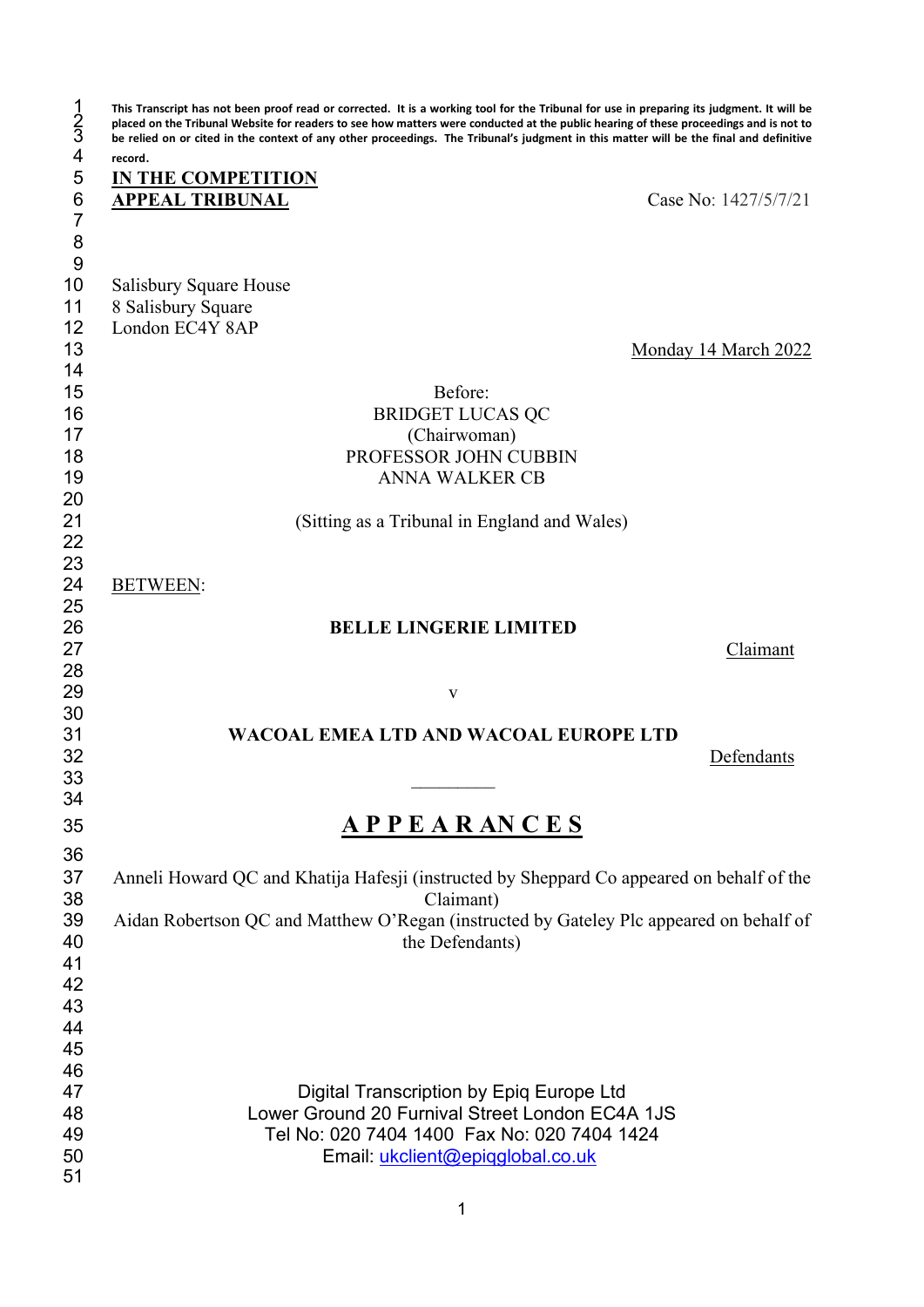## $2 | (10.33)$

3 THE CHAIR: Good morning, everyone. These proceedings are being livestreamed. 4 | I start, therefore, with the customary warning which I am sure you have all 5 **heard before.** These proceedings are in open court as much as if they were 6 **being heard before the Tribunal physically in Salisbury Square House, which** 7 **i** in fact they are, in this instance, except for Mrs Walker who is away. She is 8 **juling** us remotely and that is because she has unfortunately tested positive 9 **for covid but she is certainly well enough to be with us and you will see her on** 10 the screen. An official recording is being made and an authorised transcript 11 will be produced but it is strictly prohibited for anyone else to make an 12 | unauthorised recording, whether audio or visual, of the proceedings and 13 **breach of that provision is punishable as a contempt of court.** 

14 So, obviously you are familiar that our panel members are Mrs Walker and Professor John Cubbin. I think it is fair that we all have to make a declaration of interest 16 16 at this point on the subject matter of the proceedings. It probably will not  $\parallel$  come as a surprise that I am a purchaser of lingerie and swimwear. I am not **aware of ever having bought lingerie from the claimant and I am not particularly brand conscious and therefore would not know whether I had** 20 bought lingerie from the defendants. I think it is only fair to let you know that. **Mrs Walker, do you have anything to declare?** 

## 22 MRS WALKER: No, nothing to declare except a similar sort of explanation to the 23 **one you have just given.**

24 | THE CHAIR: Thank you. And Professor Cubbin?

25 PROFESSOR CUBBIN: I have no interest in this case.

26 THE CHAIR: Thank you for that. And so I think there has been quite a bit of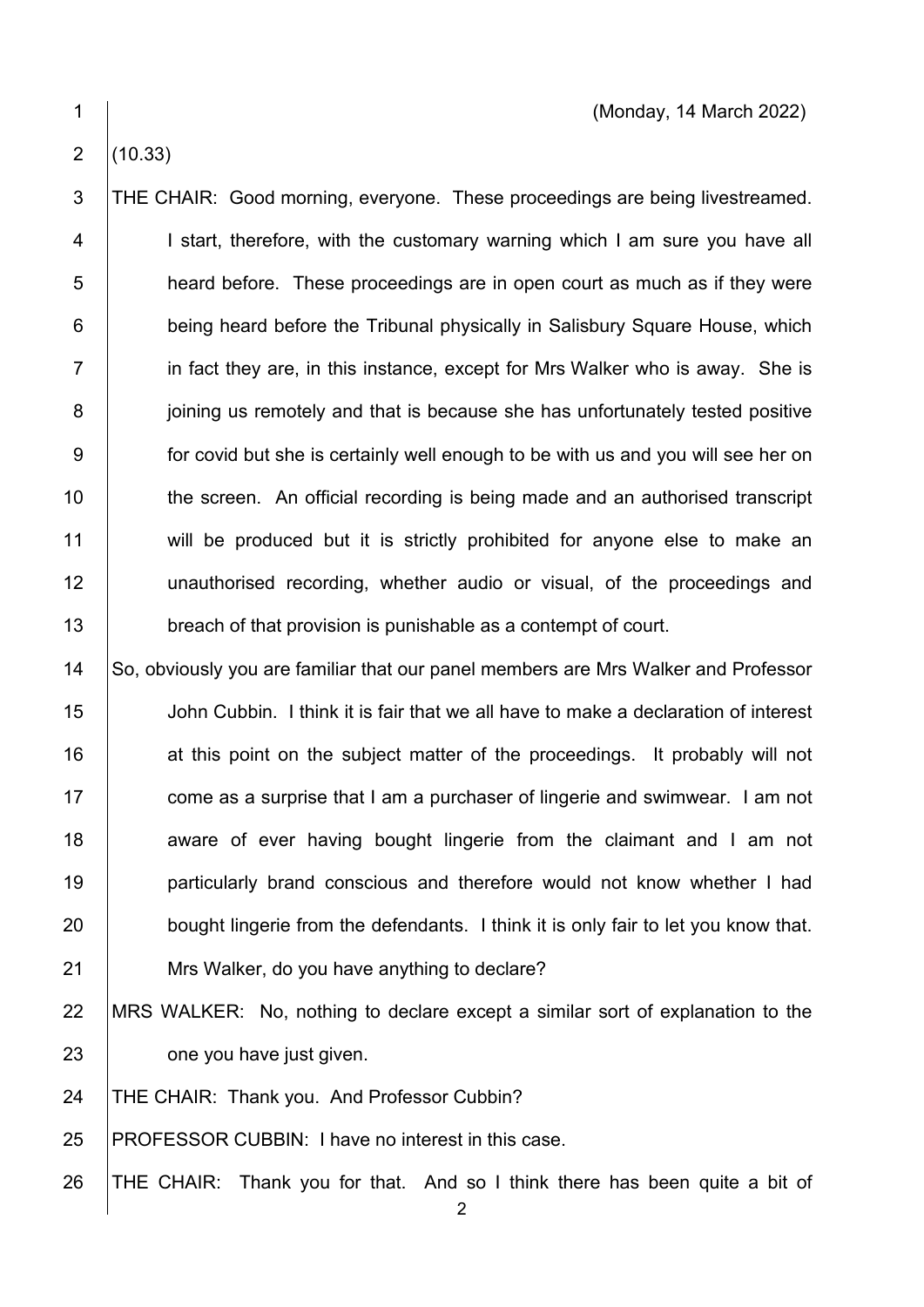**1** movement and we have had some documents coming in thick and fast over  $\parallel$  the last few hours. I think if I can start with the agenda and we see where we  $\vert$  get to, Ms Howard, could you perhaps start taking us through that? 4 MS HOWARD: Yes. I do not know whether you wanted me to do some 5 introductions and just to check that you have got all the documents that came

**6** over the weekend, because I am conscious that Mrs Walker is remote and **therefore she may not have the updated documents.** 

8 | THE CHAIR: That would be really helpful.

9 MS HOWARD: So, just by way of introduction, obviously the claimant is Belle 10 | Lingerie represented by myself, Ms Hafesji and Sheppard Co and for the 11 defendants, Wacoal UK and Wacoal EMEA, they are represented by Mr Aidan **Robertson, QC, Mr Mathew O'Regan and Gateley Plc. You should have three bundles before you. The main CMC bundle, which has 42 tabs divided, that has been updated and the final version was sent, I think, yesterday.** I think 15 there was just one addition that went in, but there's four main tabs to that with 16 the CMC documents, pleadings, court orders and key correspondence in **dege-** addition to the skeleton arguments.

 There is an authorities bundle and then there is a confidential bundle. As you will be 19 aware, the claimants submitted two confidential witness statements and we **have managed to progress matters with the defendants to try and limit the Fig. 21** redactions and reduce them, so vesterday again we submitted an updated | non-con – if I may use the shorthand – non-confidential version --

**THE CHAIR: Yes.** 

24 | MS HOWARD: -- which reduced some of the redactions in those documents and we **have worked together to do that.** So, just in terms of the new documents, we **have also liaised over the weekend to finalise and try and agree versions of**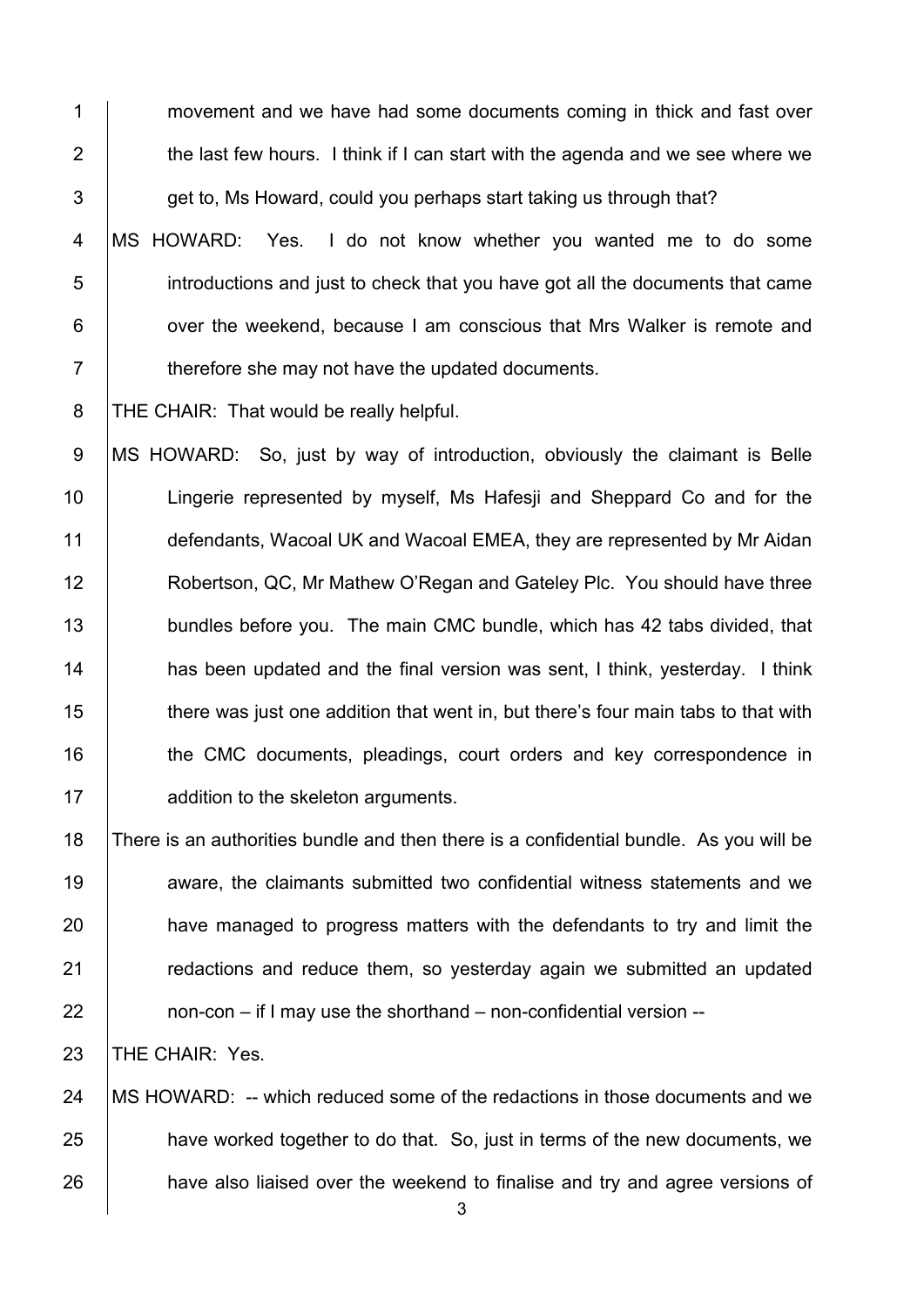1 the draft order. I don't know whether you have copies of the latest version of 2 that? They should have been put into your bundles but I have soft copies if 3 **that would help.** 

4 | THE CHAIR: We have them. I will just check that Mrs Walker has it.

5 MRS WALKER: I have copies electronically. I have not had a chance to look at 6 **b** them and read them.

7 | THE CHAIR: Okay.

8 | MS HOWARD: And then as I said, there are the updated terms of the confidentiality 9 | order and the new non-con version of Mrs Dutton's statement, which has 10 **been added into the new CMC bundle at tab 10A2 and tab 10A3 and there is** 11 also an updated schedule, which just sets out the defendants' objections to 12 **Fig. 2** redactions and then explains how the claimants have addressed those, and I 13 think we have accepted the majority of them but there are a couple where we 14 **have not, and that schedule is also set out in the CMC bundle at tab 10A2.** 

15 There is another document, which we submitted last night, which records the matrix, 16 which is in response to the defendants' arguments that we should amend our 17 | pleadings.

18 You may recall at the back of their skeleton argument they attached a highlighted 19 version of our reply where they said we were raising new arguments and we 20 **needed to amend our claim form.** This matrix is quite lengthy because we 21 **have gone through the various pleadings to try and show where actually these**  $22$  are not new matters; they are all covered in the claim form. It is either new 23 evidence in support or actually just refers to matters which are referred to 24 already and I will take the Tribunal through that shortly when we come to that 25 element.

26 Then I think the last additional document is just one authority which we have, which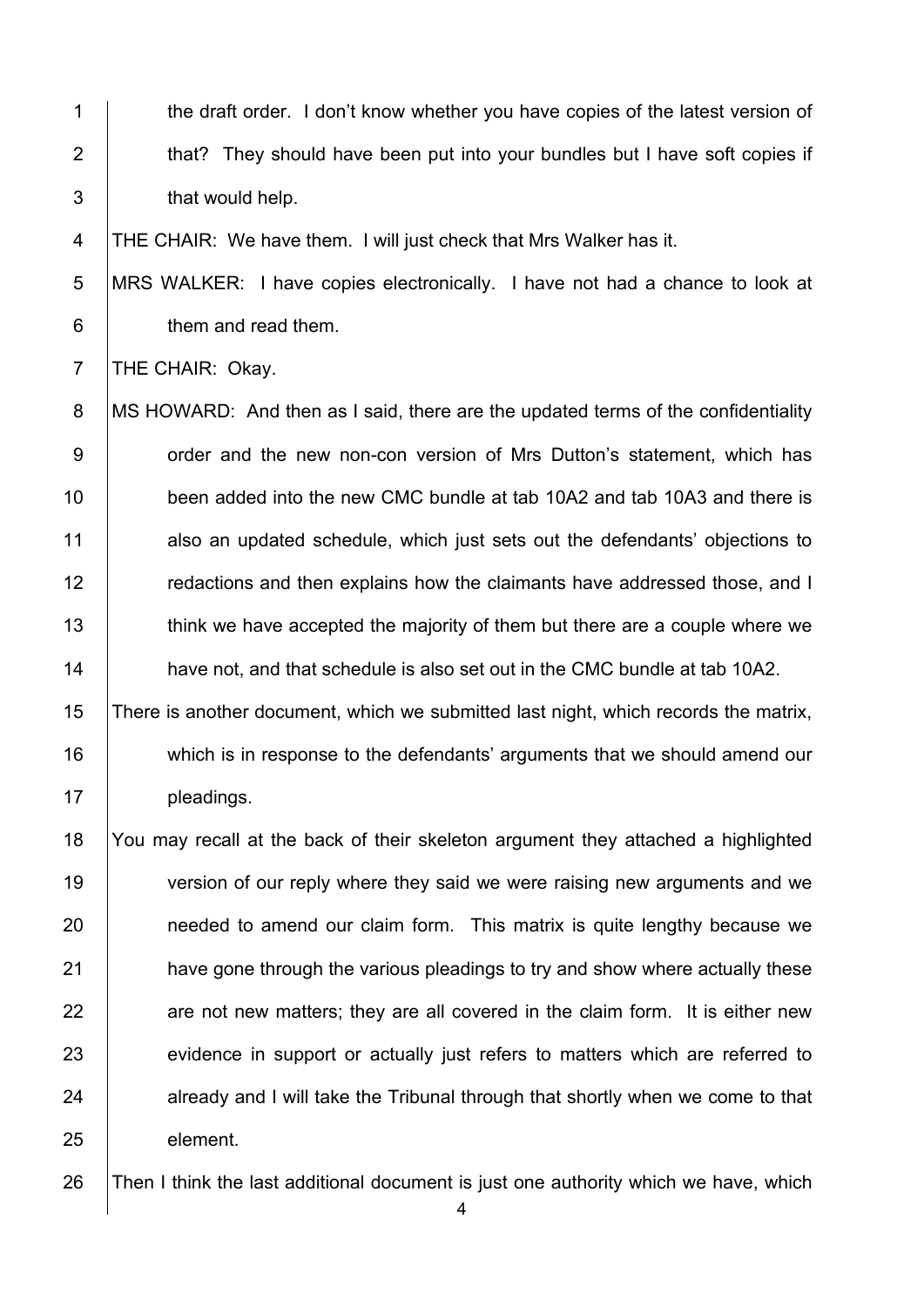| $\mathbf 1$    | is an extract of the Penrose Report $-$ it is one page $-$ and also a copy of the    |
|----------------|--------------------------------------------------------------------------------------|
| $\overline{2}$ | speech given by Sir John Penrose in Parliament last week, which should have          |
| 3              | gone into the authorities bundles at tabs 19A and 19B. If you do not have            |
| 4              | that, we have some hard copies to hand up for you.                                   |
| 5              | THE CHAIR: I only have the authorities electronically, so if they have not gone into |
| $6\phantom{1}$ | the electronic bundle, we will not have them, which may mean Mrs Walker              |
| $\overline{7}$ | does not have them either.                                                           |
| 8              | MS HOWARD: I think we can send an electronic version.                                |
| $9\,$          | THE CHAIR: Thank you.                                                                |
| 10             | MS HOWARD: We will forward the documents by $-$ it is just one page reference, the   |
| 11             | Penrose Report, page 43.                                                             |
| 12             | THE CHAIR: Thank you.                                                                |
| 13             | MS HOWARD: And an extract of the speech which we will send electronically to the     |
| 14             | Registry to be forwarded on to Mrs Walker.                                           |
| 15             | THE CHAIR: Yes, thank you.                                                           |
| 16             | MS HOWARD: So, I do not know whether the Panel has had a chance to read any          |
| 17             | of these new documents or the witness statements that were submitted last            |
| 18             | week? So, I think it would assist if I could have an idea of how much you            |
| 19             | have read and then I will know how much to take you to.                              |
| 20             | THE CHAIR: Yes, so I have read pretty much everything that has been filed, all the   |
| 21             | skeleton arguments, witness statements, the fast-track application document,         |
| 22             | the cost-capping order documents. I have read all of those and the draft order       |
| 23             | that was previously in the bundle. I haven't been able to read, in particular        |
| 24             | detail, any of the documents that came in last night.                                |
| 25             | MS HOWARD: That is fine, thank you. That is very helpful.                            |
| 26             | PROFESSOR CUBBIN: And similarly.<br>5                                                |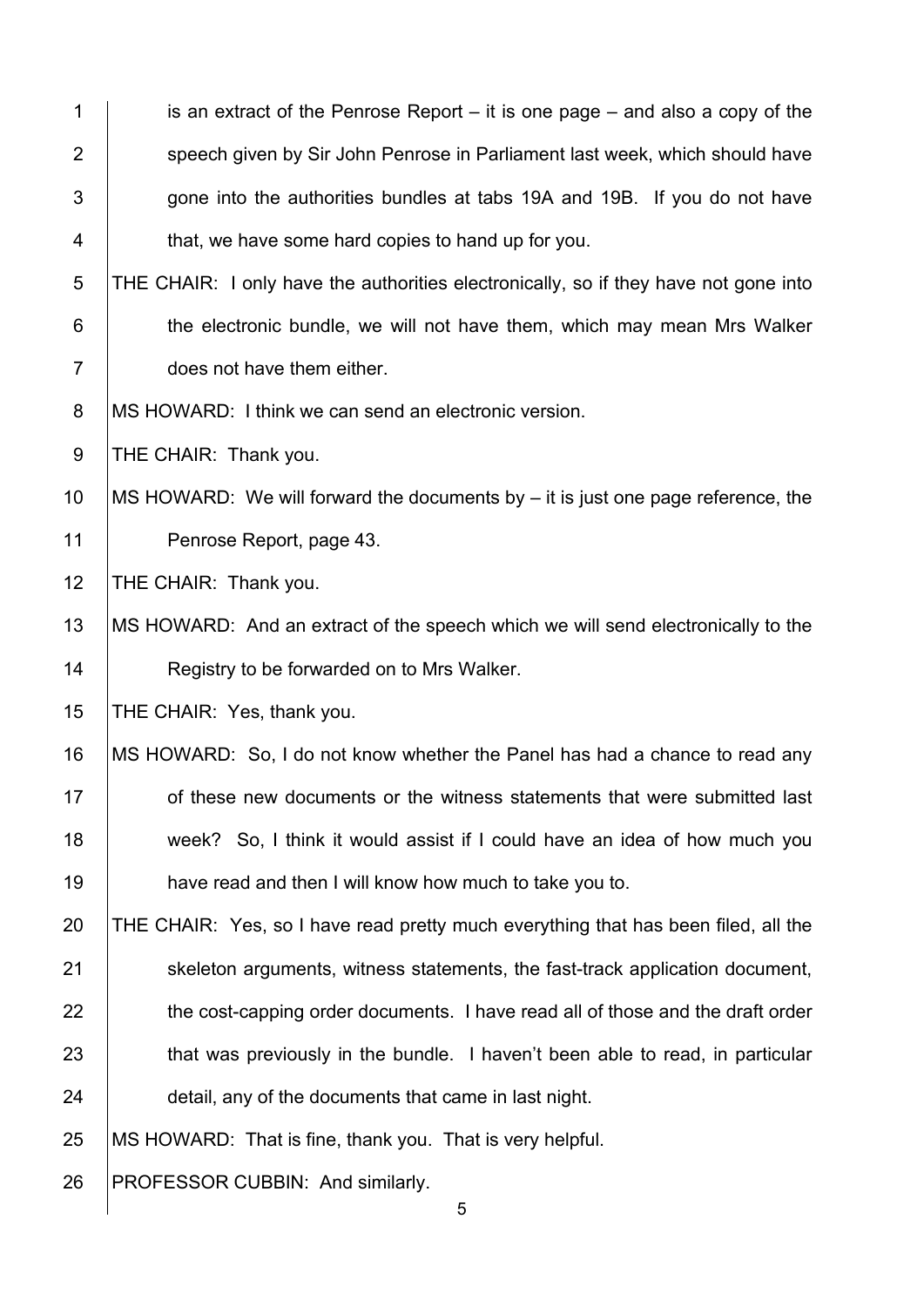1 MS HOWARD: Thank you. So, what I was proposing to do – shall I take matters in 2 **the order of the agenda?** 

3 THE CHAIR: I think that would be helpful, yes.

4 MS HOWARD: I will do that. So, the parties have liaised over the week to try and  $5$  | agree a lot of the issues on the Tribunal's agenda and where they're not  $6$  | agreed what we have tried to do in the draft order that you have is to show the  $7$  | alternative wording in different colours. So, there will be items that are 8 marked in blue, which is the claimant's proposed wording, and then there is 9 the defendants' preferred wording in green. I am actually looking at this and 10  $\parallel$  my version does not have – they both seem a shade of blue to me. I do not 11 know whether --

12 THE CHAIR: I can definitely tell the difference between the blue and green on mine. 13 | MS HOWARD: Okay. I have another version with better colouring if that assists.

14  $\parallel$  And so dealing with the first item on the agenda, forum, it is not disputed between 15 the parties that the proceedings should be conducted in England and Wales. 16 All the parties are domiciled here and that is agreed. I think the next issue is  $17$  confidentiality. The claimant has applied for a confidentiality ring order, which 18 **ignor** is set out in the CMC bundle at tab 10A3, which starts at B404, and we have 19 managed to make progress on the terms of that order, so those terms, I think 20 **how are fully agreed between the parties.** 

21 The defendants' position is they do not object to a CRO being ordered by the 22 Tribunal and we submit that it is appropriate and proportionate for the CRO to 23 be put in place now. That is because both the claimant and the defendants 24 are direct competitors in that they are both active in the retail of lingerie and 25 Summwear in the UK and the defendant sells directly to consumers both online 26 and through its physical stores, and so it is therefore important in a case of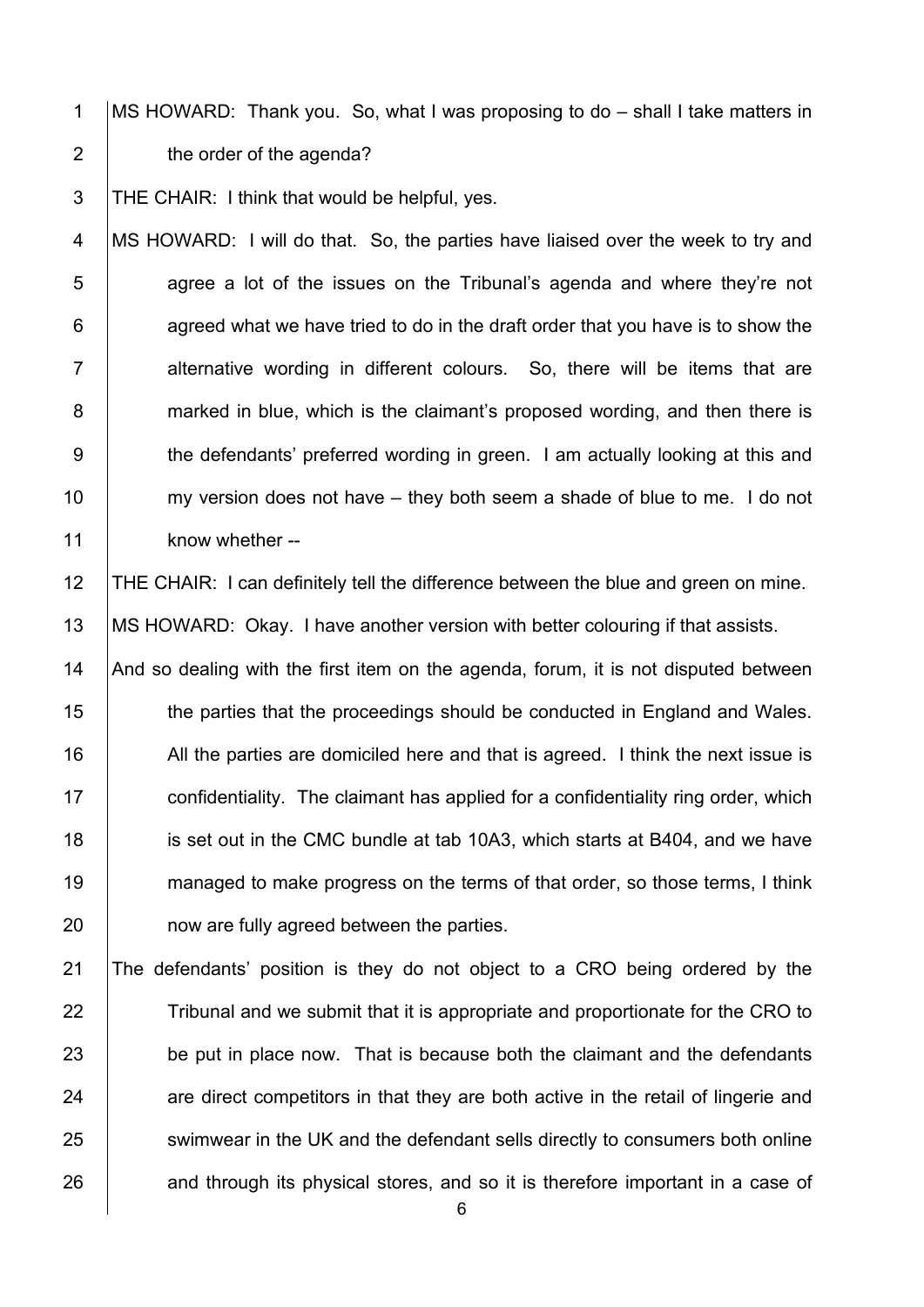1 this nature where there will be disclosure of detailed financial information and 2 **commercial strategy that that should not be made available to direct**  $3$   $\vert$  competitors in the room, so we do seek a ring of the appropriate mechanism 4 to ensure that those commercially sensitive confidential information are not 5 disclosed to the defendants' internal executives, who will be responsible for 6 **formulating their own commercial policy.** 

7 There are also wider implications because it is probably likely that both parties will be 8 disclosing confidential information at some stage such as strategy documents, 9 financials, management accounts and that should not be disclosed widely to 10 the general public which will include other retail competitors but also suppliers 11 and customers which could therefore affect the structure of competition in the 12 market.

13 Actually, the recent disclosure of the two witness statements by the claimants show 14 **that this is a case in point, and that has worked very well.** We produced a 15 **confidential or a non-conversion.** The defendants pushed back on some of 16 **the redactions.** We have accommodated those concerns and narrowed them 17 and it worked very efficiently. So, we feel there is no good reason to defer the 18 CRO to a later date. We wish to proceed quickly with these proceedings and 19 that is a matter I will be coming to shortly but it is important, we think, to have 20 the ring in place so that we can move to disclosure and witness statements in 21 an efficient manner.

22  $\vert$  So, we have addressed the confidentiality in the draft PC order at paragraphs five to 23 nine of the order. I think those are all agreed between the parties and unless 24 the Panel have any particular concerns or queries, we would ask the Tribunal 25 **to make the CRO in the terms that have been agreed.** 

26 THE CHAIR: Could you just give me a moment? (Pause) Yes, so as I understand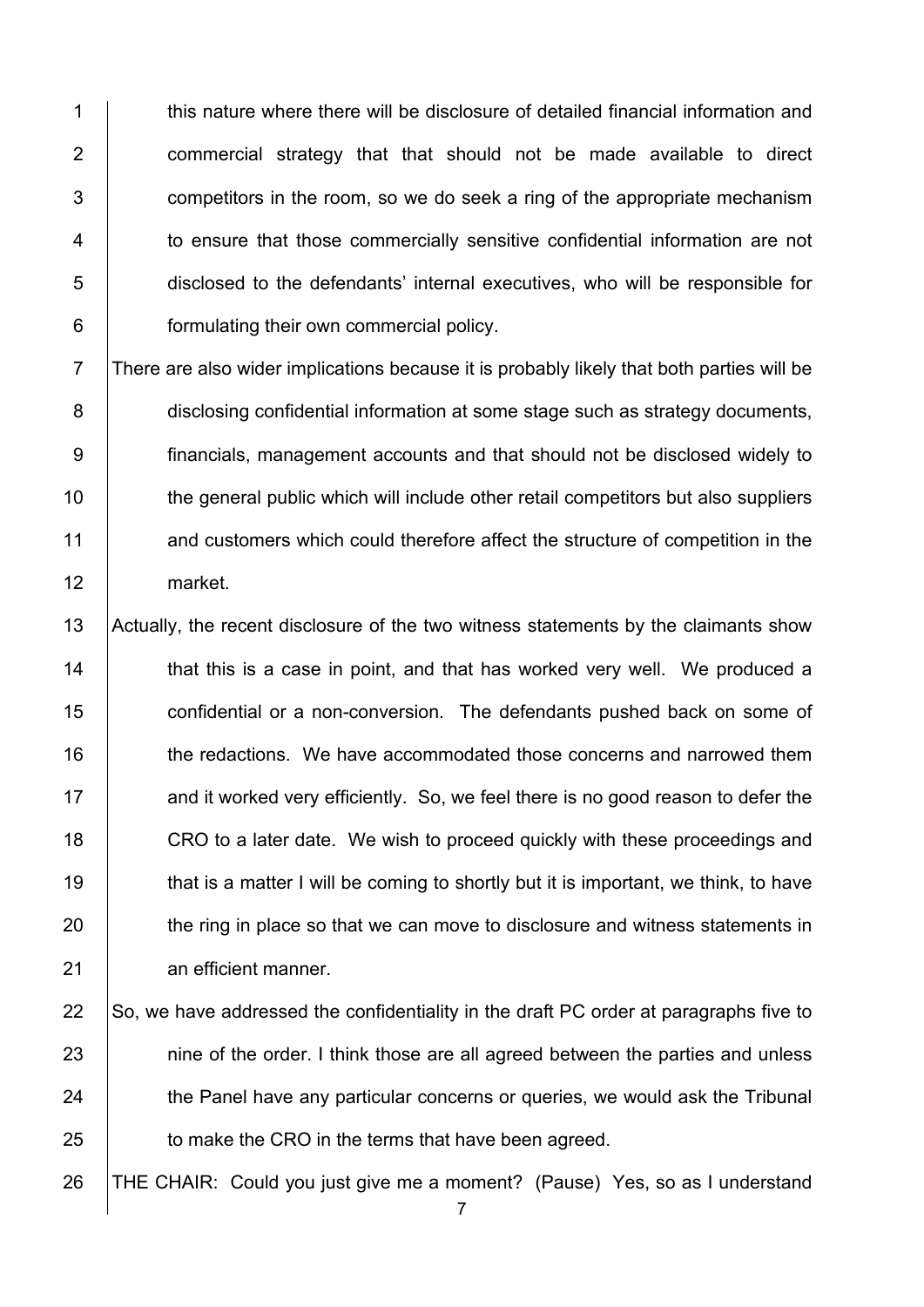| $\mathbf 1$    | it, you will file a copy of an agreed version, which you tell me this one is and it    |
|----------------|----------------------------------------------------------------------------------------|
| $\overline{2}$ | is for our approval. I think we will $-1$ have not had a chance to review it in        |
| 3              | detail because the terms were not agreed before this morning, so I will take           |
| 4              | the opportunity to look at it when we break for a short moment and then                |
| 5              | hopefully give you our approval today or our approval either today or shortly          |
| $\,6$          | afterwards.                                                                            |
| $\overline{7}$ | MS HOWARD: I think both parties have tried to model it on previous examples given      |
| 8              | by the Tribunal.                                                                       |
| $9\,$          | THE CHAIR: Yes.                                                                        |
| 10             | MS HOWARD: So, it is fairly standard terms.                                            |
| 11             | THE CHAIR: Yes, thank you.                                                             |
| 12             | MS HOWARD: I am grateful. I think the next issues on the agenda are preliminary        |
| 13             | issues, split trial and I would submit that these are interlinked with the next        |
| 14             | issue of whether there is a fast-track application as well, so I was proposing to      |
| 15             | deal with them together.                                                               |
| 16             | THE CHAIR: Can you just clarify for me, is there an issue between you as to how it     |
| 17             | should be split?                                                                       |
| 18             | MS HOWARD: I think both parties agreed that a split trial is appropriate but it is the |
| 19             | exact split that is in dispute.                                                        |
| 20             | THE CHAIR: Right.                                                                      |
| 21             | MS HOWARD: And you will see that from the different colouring that is included in      |
| 22             | paragraph 12 of the draft order and also you will see there is different wording       |
| 23             | in paragraphs 10 to 11 because it also affects how the fast-track works, but in        |
| 24             | summary outline, the claimant's position is there should be a split trial              |
| 25             | between what we call phase one liability and phase two, quantum, and both of           |
| 26             | those aspects should be dealt with on the fast-track procedure.                        |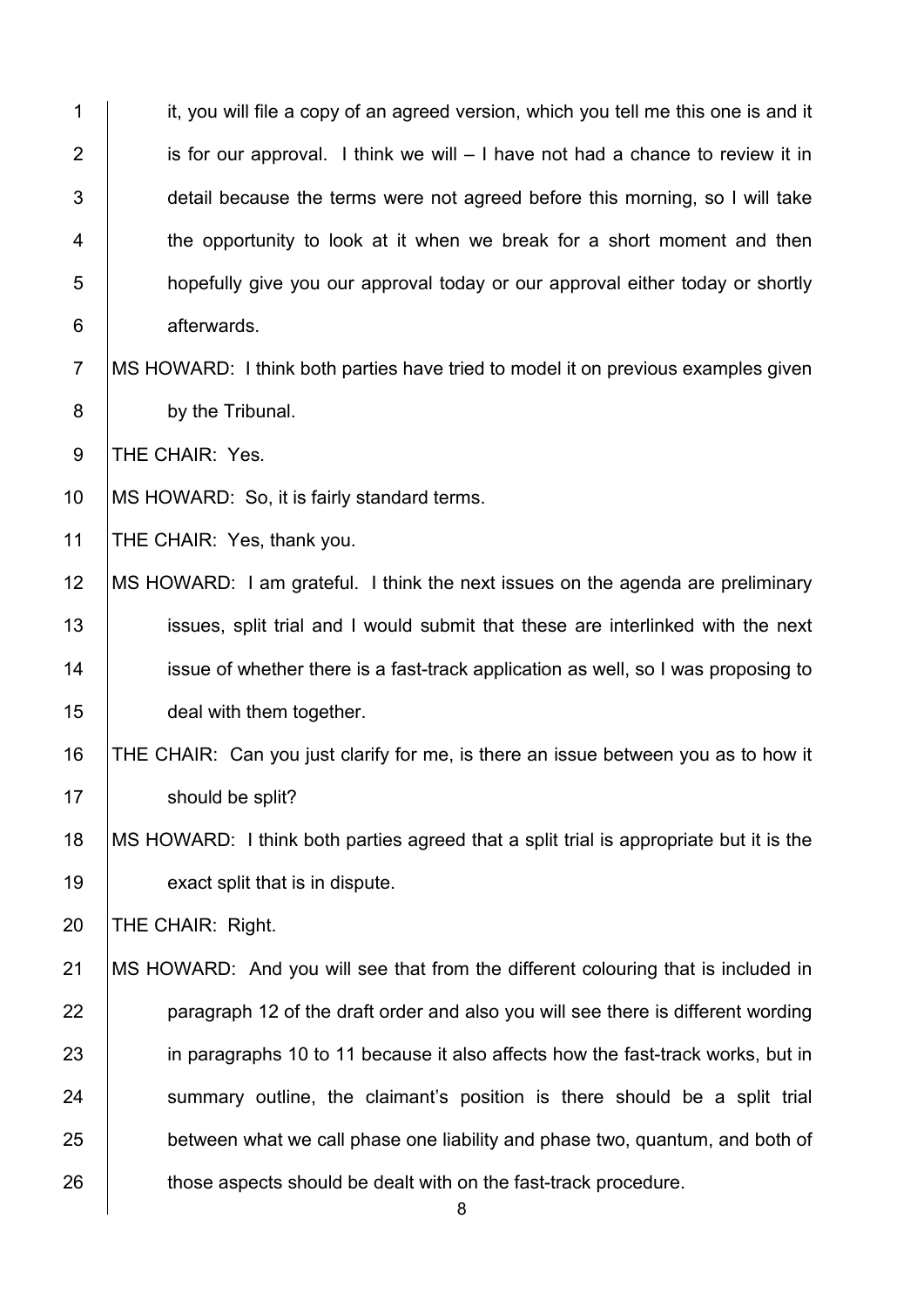1 The defendants' position, and they will correct me if I misrepresent this, is that they 2  $\parallel$  are happy to have a split trial on liability. We have some debate as to what 3 **Superify includes within that envelope.** 

4 THE CHAIR: Yes.

5 MS HOWARD: But they argue[?] that the fast-track application should be refused, 6 **but if the Tribunal is prepared to grant fast-track status, that should only apply**  $7 \mid$  to the liability phase one hearing and not phase two, quantum hearing.

8 I think at this point it might make sense for me just to stand back a little bit and 9 explain what this case is about and what the issues are because obviously 10 that feeds into the fast-track analysis and the complexity of the claim and the 11 issues and likely disclosure, so how I was proposing to approach this was just 12 to give an overview of what we say this case is about and then to explain how 13 we would envisage that it is case managed appropriately.

14 | THE CHAIR: Thank you.

 MS HOWARD: So, just starting with the parties, the defendants are the UK and the **European subsidiary of the Wacoal Group, which is a large, international**  $\parallel$  group, headquartered in Japan but also has offices around the world in 18 Several countries including the US and Canada. They are the global manufacturer and wholesale supplier of different lingerie and swimwear **brands.** We refer to all these brands as the "Wacoal Group products" in the **pleadings but there are different brands within: the Eveden brands, the** 22 Wacoal brand and the B.Tempt'd brand, different categories of brands.

 The defendants also retail their products directly to consumers in the UK, so in **competition with online and physical retailers, like the claimant, and they do**  that through their own website, through their own physical stores and we say, 26 which is disputed, that the members of the group also sell through Amazon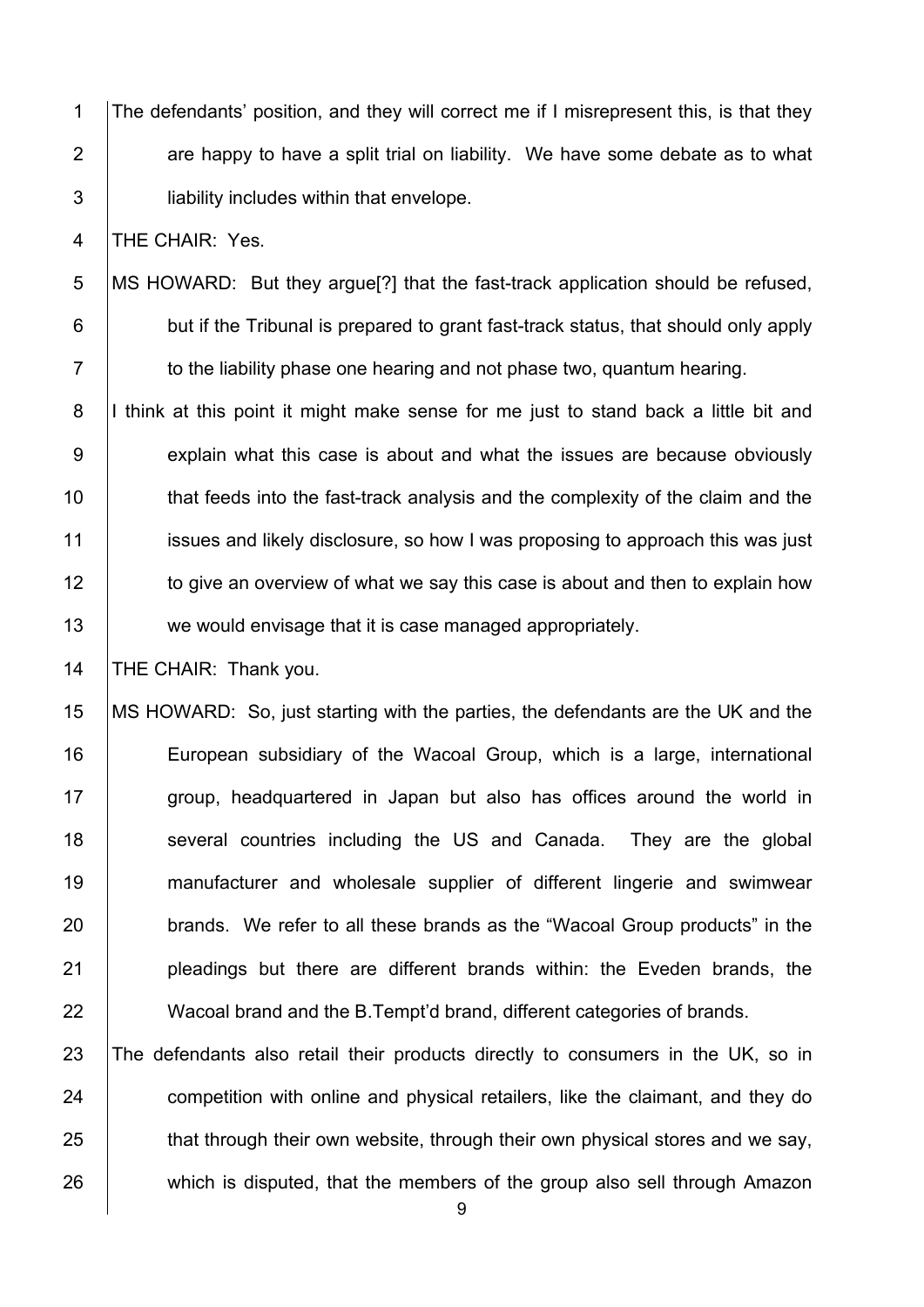1 and eBay in the US.

2 The claimant is a small family business and it has been trading online since 2007. It 3 is a long-established distributor for the defendant. They have been in 4 **business together for over 16 years and it sold the Wacoal Group products** 5 from July 2005 until September 2021 when the defendant terminated all of its  $6$   $\vert$  supplies. That is set out in the claim form at paragraph 16.

7 The claimant alleges that there has been an overall infringement contrary to the 8 Chapter One prohibition and we say that comprises three main elements. 9 The first is what we, for shorthand, describe as the RPM policies. So, this is 10 where the defendants made either direct requests to the claimant for retail 11 **price maintenance where they instructed the claimant to increase their prices** 12 **back up to stop the discounting, increase the prices back up to their** 13 **The Step Ferry recommended retail prices, or RRPs for short.** 

 Now, sometimes that was done unilaterally, because the defendant was monitoring **prices, we say – and that is disputed by the defendants. Others, there were complaints from other retailers, from the claimant's competitors and the** 17 defendants took steps to stop the claimant from discounting. Importantly, it is **18** not just vertical price fixing between a supplier and a distributor but there are 19 also horizontal elements, partly because the defendant is also a retailer itself, but also because there have been – what are known as in the trade of **competition law – these hubs and spokes arrangements with complaints to the manufacturer going up the hub who then take action to stop the** 23 discounting, these sort of arrangements to stop discounting in the UK. That is limb one. Limb two is again direct or indirect RPM through explicit

25 contractual clauses contained in the defendants' value assurance policies, 26 which we refer to in shorthand as, "the VAPs". So, there are two VAPs, it now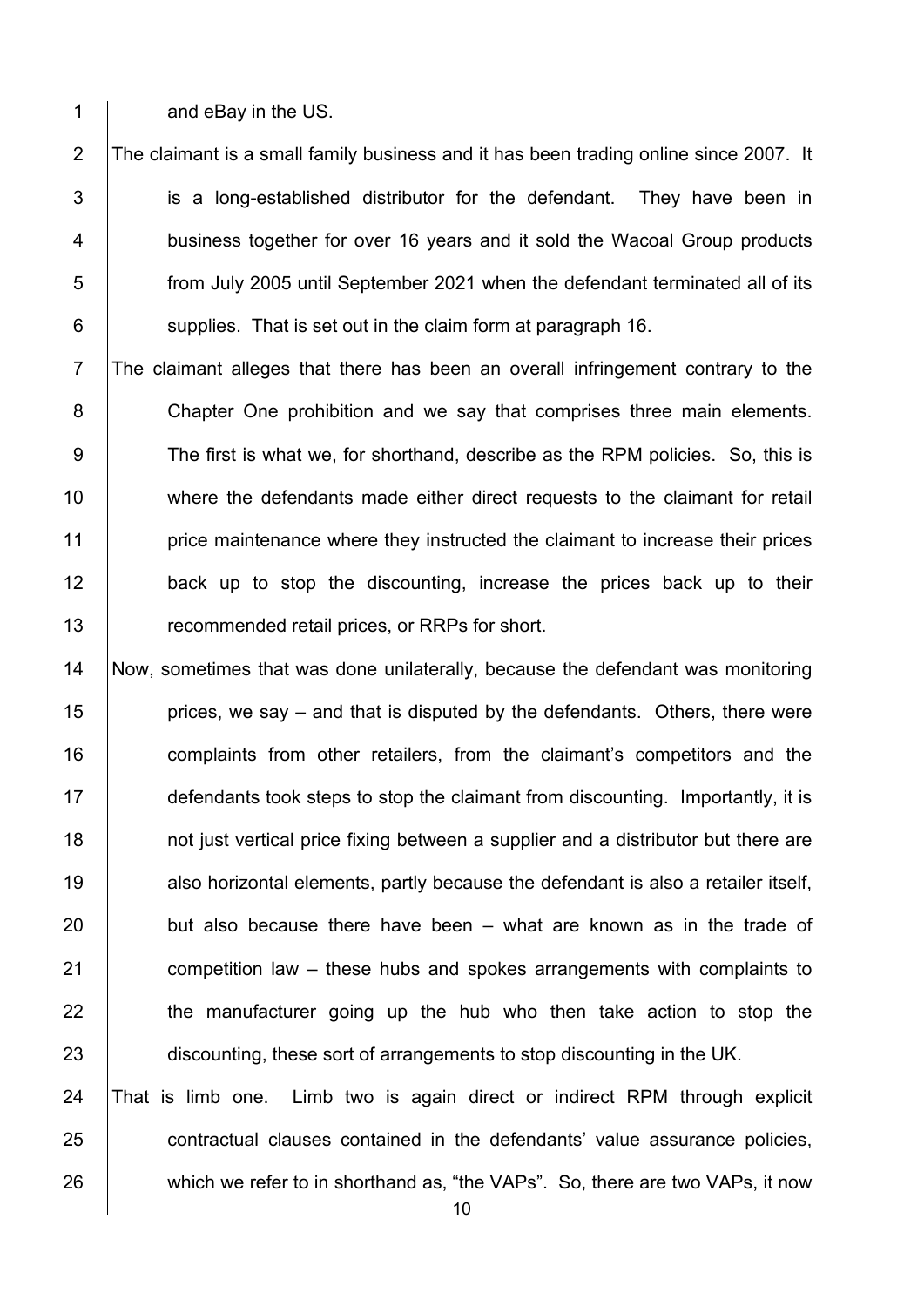1 appears. There is the Eveden VAP, which applies to the Eveden brands, 2  $\parallel$  certain covered brands – products within the Eveden brands, and there is the 3 Wacoal VAP, which applies to the Wacoal brands, and both of those 4 **documents impose minimum resales price requirements, which require the** 5 **claimant, to observe the defendants' MRPs when they resell.** 

6 The VAPs also contain an online platform ban, which prevents retailers selling  $7$   $\vert$  through platforms such as eBay. And there are other restrictions, which 8 would restrict the claimant's ability, we say, to sell passively to consumers 9 **J** outside of the UK. Now, the defendant has made a number of key admissions 10 The regarding the existence of the MRPs and the platform ban and the refusals to 11 Supply that were applied, but its case is that these VAPs only applied in the 12 | US and Canada and did not apply outside those territories.

 The claimant's case is that these policies were directly applied to sales of their **products in the UK, so they did not just apply to sales via eBay.com in the US, but they were directly applied to the claimants via the UK site, ebay.co.uk and most importantly, were applied even after the claimant had complied with the**  VAPs by switching off all sales, all deliveries or international marketing to the US and Canada. So, a key factual debate will be the geographical extent of **these VAPs.** That is the second element of the claim.

20 The third element of the claim is discrimination and refusal to supply. The claimant's 21 **case is that it has been targeted and sanctioned under the VAPs in a manner**  $22$   $\parallel$  that is arbitrary, inconsistent and discriminatory, and this is because the 23 **claimant has been targeted and effectively punished through the refusals to** 24 Supply along, I think, with two other UK retailers, but the majority of its rivals in 25 the UK have been allowed to continue selling first on ebay.com in the US and 26 ebay.co.uk and they have been allowed to discount without any sanctions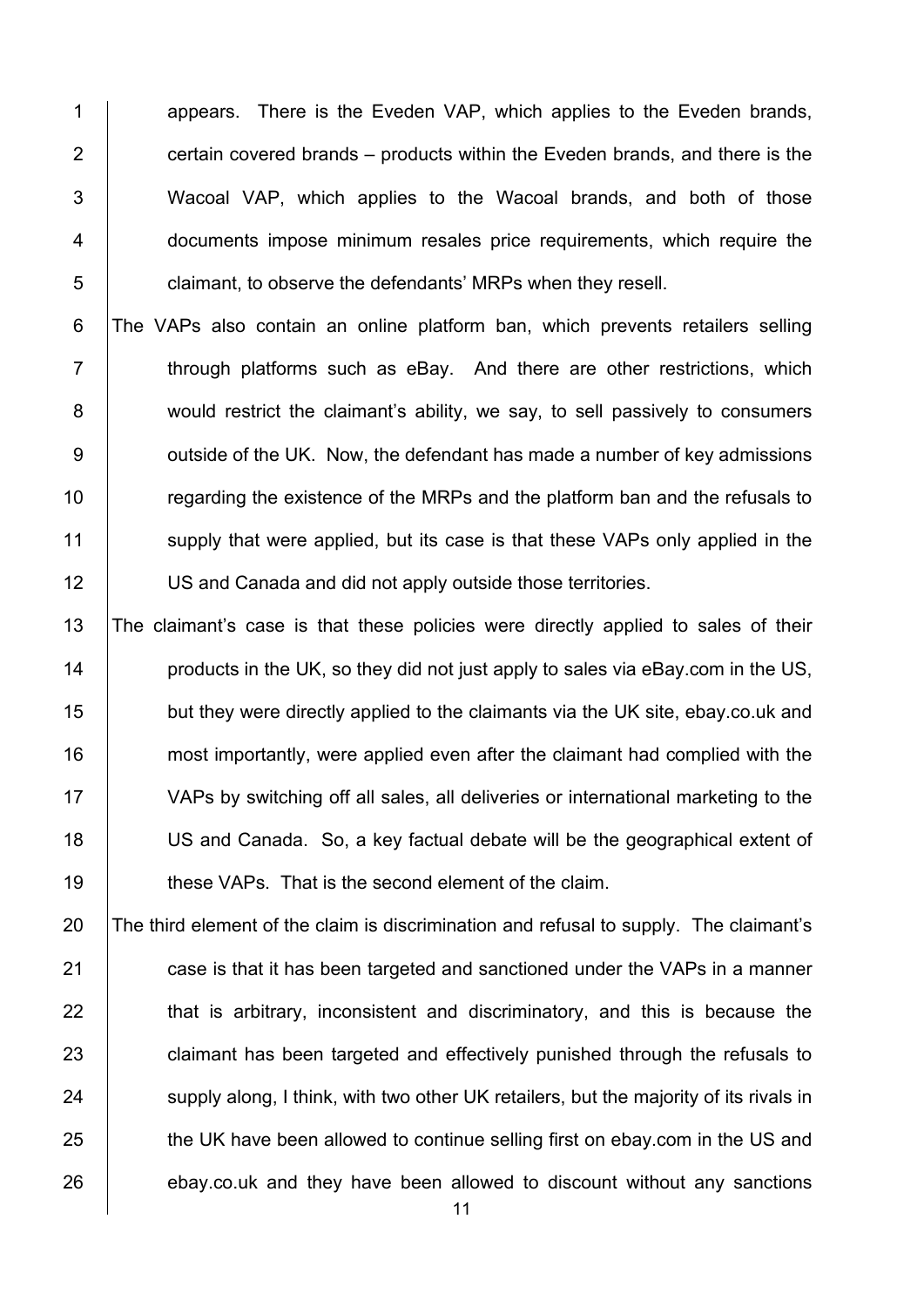1 being applied against them.

 $\vert$  So, during the course of 2008, the claimant took measures to comply with the VAPs **in the US but since 2019 has faced a series of partial refusals to supply for Fig. 2** certain brands and certain types of products, continuity and fashion products, **1** and then ultimately in September 2021 the defendant cut off all supplies, **including the kind of redundant promotion and end-of-line stock.** 

7 **THE CHAIR: Yes.** 

8 | MS HOWARD: So, that is the basis on which this claim has been brought and the **claimant seeks damages on two alternative bases.** The first base is damages for these historic losses, we say, from 2018 to 2021 – well, until judgment 11 effectively, plus interest and loss, and that is on the basis that this case is **Fig.** resolved in 2022 and supplies are resumed, whether through settlement or 13 through the court's determination. On that basis, the past historic losses are **estimated at approximately 1.5 million plus interest, and the future losses, because of the damage to the growth of the business, are estimated at 1.8 million, and this is set out in the claim form at paragraph 90.** 

17 The alternative basis is if supplies are not resumed, and in that case the historic 18 **let in Sengton is set in the same but the amount of quantum for future losses will be** 19 much higher and they are projected on a five-year basis which includes 20 damage to the claimant's internet rankings, the loss of business growth and 21 **the loss of its competitive market position.** That alternative basis for the claim 22 is valued at over £7 million and that is also on the table at paragraph 95 of the 23 **claim form.** 

24  $\vert$  So, that is the overview of the claim and in dealing with the case management of this 25 case, we consider that this case is a paradigm example of the need to ensure 26 effective case management for these small competition claims and exactly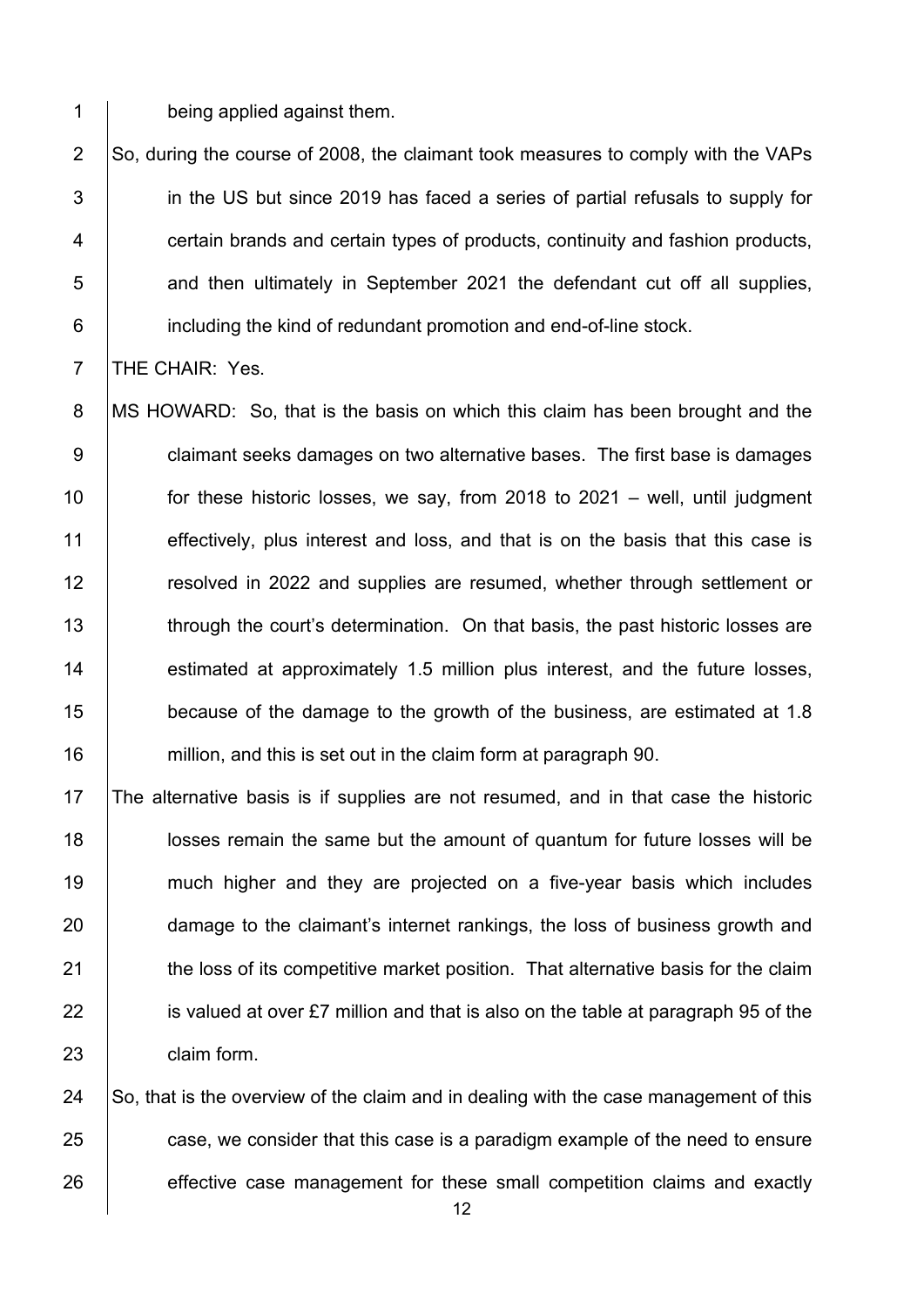1 what fast-track procedure was designed for. That was designed, as has been 2 well recognised in the case law, to enable access to justice for small and 3 medium enterprises against larger, well-resourced defendants. Now, those 4 **Fig. 2** concerns have been highlighted in the Penrose Report. We have just handed 5 up a section in chapter 6.3 at page 43. This was published in February 2021 6 where Sir John Penrose explained – I am looking at the second paragraph of 7 this report. 8 | THE CHAIR: Yes, I am just reading through my mountain of paper and trying to find  $9 \mid$  the copy you handed up earlier. You may have put it in the authorities bundle. 10 MS HOWARD: Ah, yes – it is at 19. It should be 19A, I think, in the authorities 11 bundle. 12 THE CHAIR: No, I did not have it there. 13 | MS HOWARD: Shall I give you another copy? 14 THE CHAIR: It must be here. As soon as you hand it up I will find it up, I am sure of 15 it, but thank you.

 MS HOWARD: So, this is the section with the recommendation made in the Penrose **Report that there should be county competition courts, and the author, Sir John Penrose, referred to the fact that most competition problems are only** 19 ever enforced by the CMA and although they can bring their cases to the CAT – and then in the second paragraph it says, "Even though the CAT has a fast-**track procedure for some of these cases, it will still look dauntingly slow and** 22 expensive for many small or local firms". And so it recommends the creation **of regional county competition courts to extend access to justice, particularly for smaller firms further away from London**, and recommends the creation of **new, cheap, efficient fast-track competition courts for local and regional cases** 26 with very tight case management, a low-cost cap for losing firms and a short,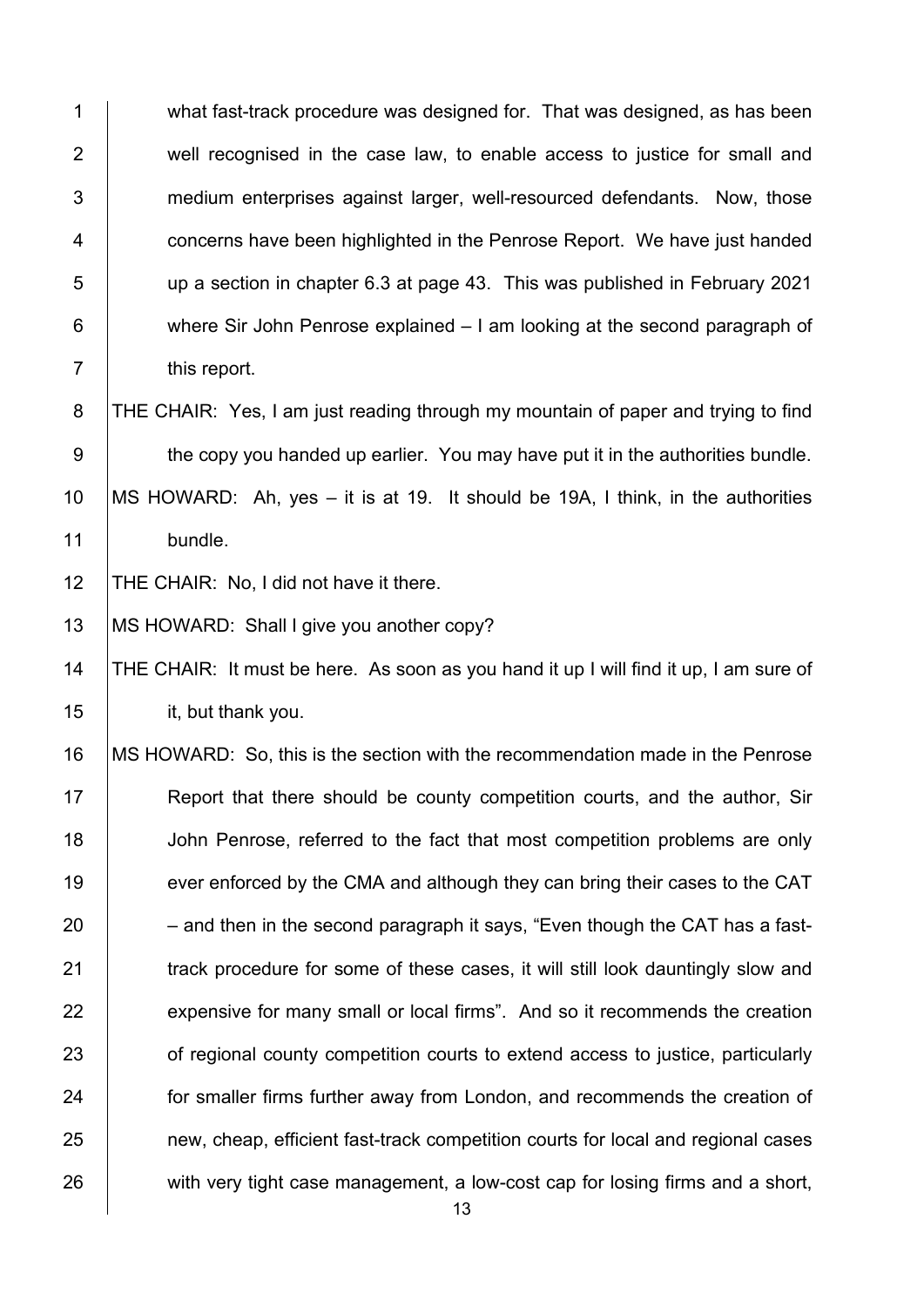1 one to two-day maximum, hearing length. Then it gives a case example, and 2 **funnily enough, the case example is directly on point.** It refers to where a 3 Sumbles 1 small independent retailer finds that one of its suppliers wants to impose a 4 **Fig. 2** contract that stops them from applying discounts below a certain level, which 5 stops them from running promotions to stand out from competitors or retract 6 **new customers.** And they think this contract could be resale price  $7$  | maintenance which is a breach of competition law but it is not worth the 8 **money or time of going to the CAT.** And so it envisages that they would take 9 it to the local competition court instead to get the contract changed.

10 Now, last week Sir John Penrose in a debate in Parliament, commented because it 11 was the anniversary of his report, and he wanted to give an update of the 12 measures and recommendations and whether they had been implemented 13 and we handed up a copy of that speech. Halfway down page two of that 14 Speech – I just want to check that you have it, and Mrs Walker, do you have a 15 **copy of it?** I think she may be on mute. You may be on mute.

16 MRS WALKER: I am on mute. I have not managed to – I am actually very familiar 17 With the Penrose Report, so a report of what he said last week would be very 18 **helpful to me.** 

19 MS HOWARD: I think we sent it to the Registry to be forwarded on to you.

20 MRS WALKER: Okay, then I am sure they will do that and I will make sure I look at 21 **it, but I am actually very familiar with his views and his concerns. So, you can** 22 **b** absolutely rest assured on that point.

23 | MS HOWARD: Okay. Well, if you will indulge me, I am quite happy just to quote a 24 Short extract and I can read down exactly what he said in Parliament.

25 MRS WALKER: That would be very helpful for me.

26 MS HOWARD: So halfway down page two Sir John Penrose refers to the noticeable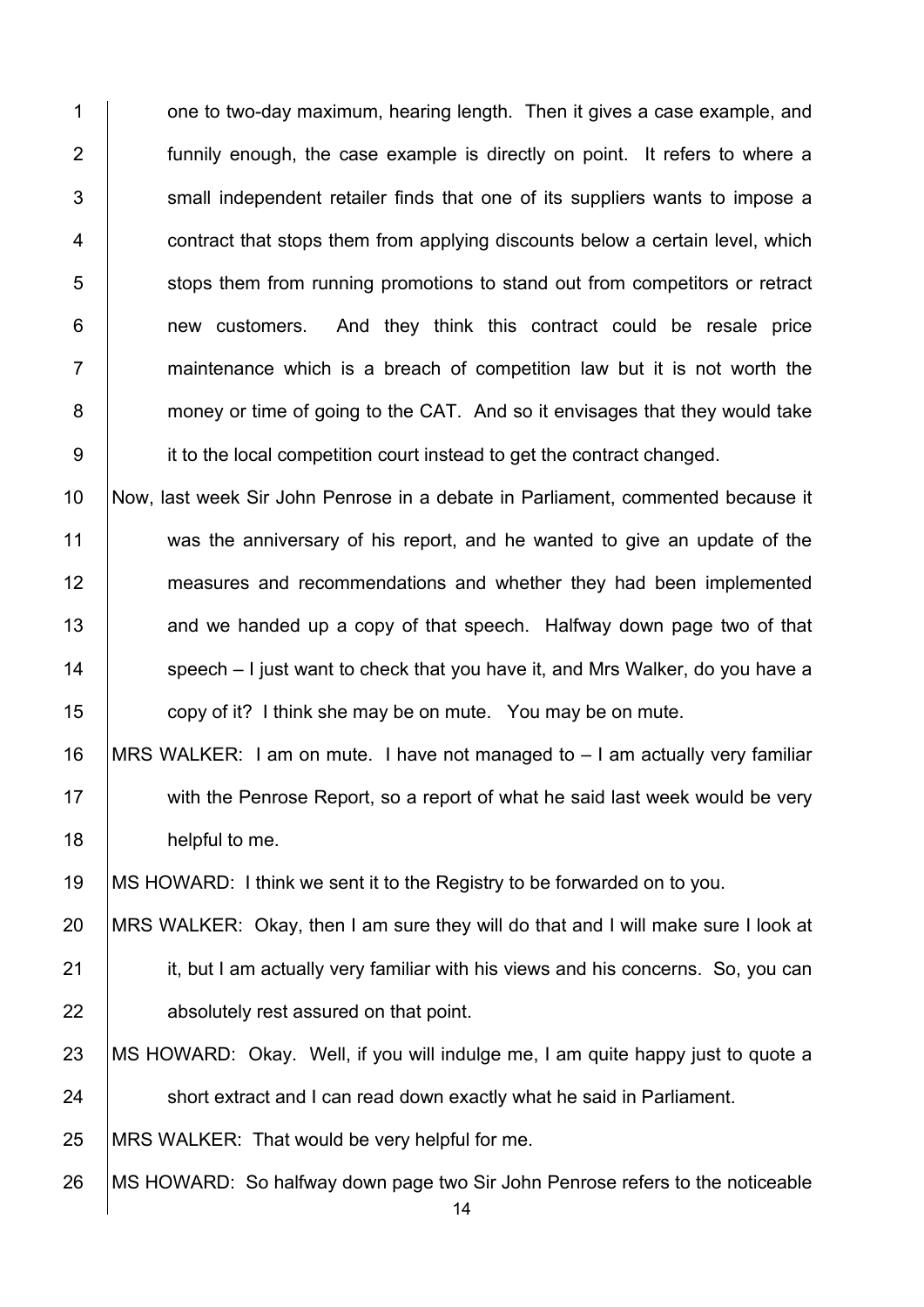1 gap in redress and the need to improve competition or regress and he says: 2  $\vert$  "Although that gap is starting to close and there have been reforms at the small  $3$   $\vert$  claims court, for example, there has been no reform in other areas that need 4 it, such as the creation of county competition courts. Such reform is 5 **1** necessary to create opportunity for small, local companies that are being 6 **ganged up on by larger local incumbents and prevented from prosecuting** 7 T their competition rights because taking someone to the competition appeal 8 Tribunal in London for a breach of competition law is never going to be 9 affordable. Even under the current fast track approval process redress is still 10 | out of reach for most small regional firms. A restaurant in Bristol, an estate 11 agent in Hull or a hotelier in Liverpool will not be able to afford to do anything 12 if they are being ganged up upon by a local competitor until we get what I am 13 **calling county competition courts, and I am afraid there has been little** 14 **progress towards that at the moment.**"

15  $\vert$  And then further down the page at the last paragraph he says:

16 "That matters because at the moment it is too easy for large, well lawyered 17 **incumbents to walk backwards slowly in the face of a challenge from a small,** 18 **plucky entrepreneurial insurgent firm that is trying to transform and disrupt** 19 a particular market. If they construe legal obstacles in the challenger's path 20 they can basically make it much harder for Britain's economy to be nimble."

21 We submit that this case, and you will see from the evidence that it has been 22  $\vert$  submitted by the director of the claimant, that this is a case that needs to be 23 **case managed in a robust and rigorous manner, in an expeditious manner,** 24 that does not allow the trial timetable to exhaust the claimant's finances. And 25 we have set out in some detail the predicament that the claimant has been 26 under since the refusal to supply and how effectively they have been battling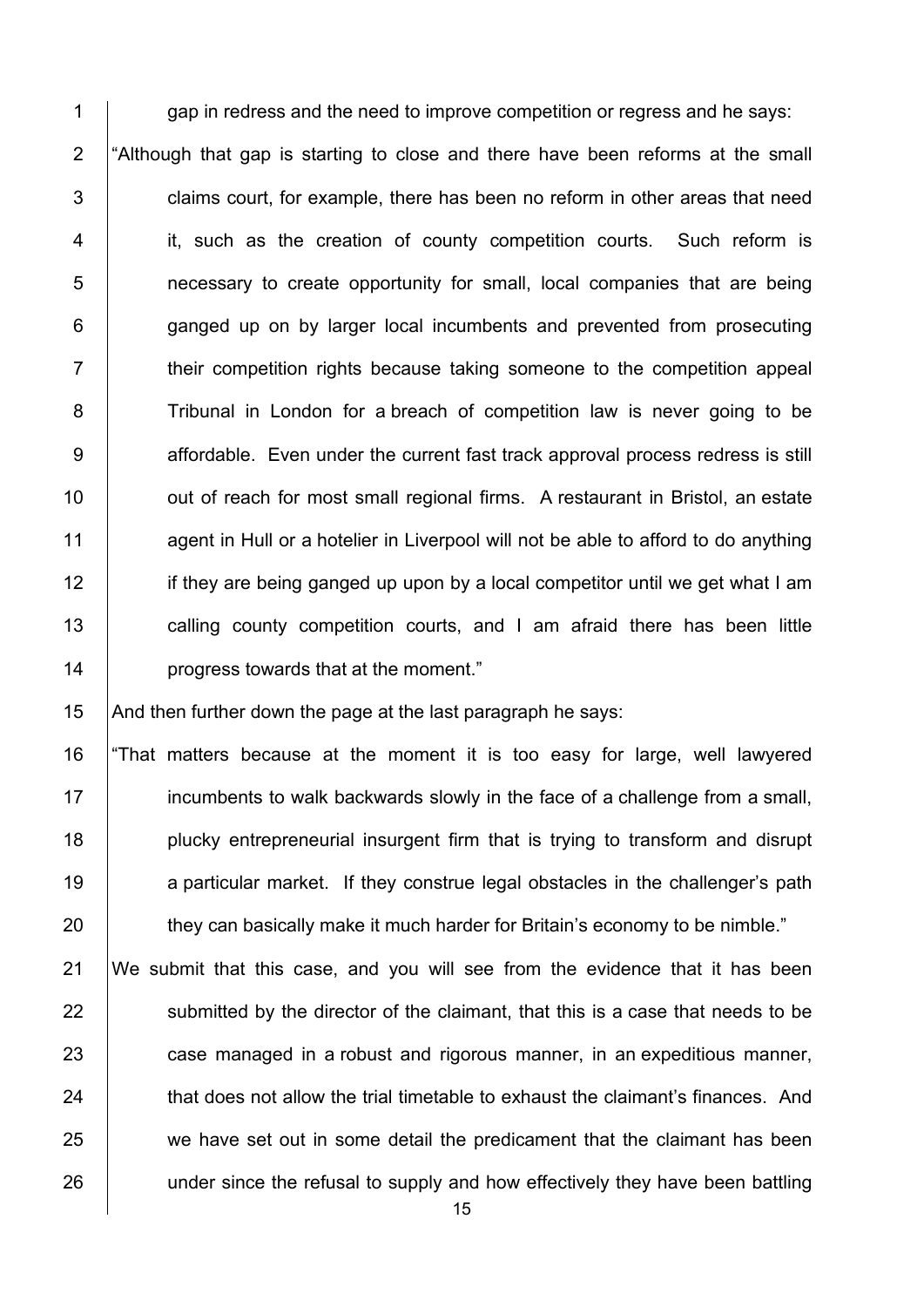1 to survive. And what they are trying to do is to manage this process so that it  $\parallel$  can run the business at the same time, generate the cash flow to pay for the **i** litigation, but they do need relief quickly. And you will see from the evidence **1** of Mrs Dutton that before this conduct of the defendant it was a very profitable | business. In 2017 it was ordering over £1 million worth of supplies from the **defendants and it had significant year on year growth.** 

7 But when the VAPs were introduced in 2018 its growth nosedived and because of **the cessation of supplies it has suffered loss of customers that were loyal to** 9 the Wacoal brands. And it has had to restructure its whole business in order 10 to diversify its portfolio away from the defendants' brands, which at that point 11 were over 60 per cent of its turnover, and to bring on new brands and attract **new customers.** And so Mrs Dutton's evidence is that its competitive market **position has been affected because its direct competitors in the UK have not been subject to these restrictions and they have not been subject to the same** 15 Sanctions. So there is an imperative to this litigation and there is an urgency **because at the time in 2019 the impact was so devastating that the claimant could not afford open injunction.** It had to concentrate on building the **business and surviving.** Mrs Dutton explains that it cannot afford long-term **litigation.** So the loss and damage from the defendants' actions is ongoing and is causing significant harm that is affecting its ability to compete in the **market, to grow its business.** 

22  $\vert$  So it is for those reasons that we have put in the application for the fast track and the 23 application for the costs cap order. And at this point it probably makes sense **forme to just explain the split between phase 1 and phase 2.** 

25 | THE CHAIR: Yes.

MS HOWARD: I think both parties are agreed that a split trial is sensible and it is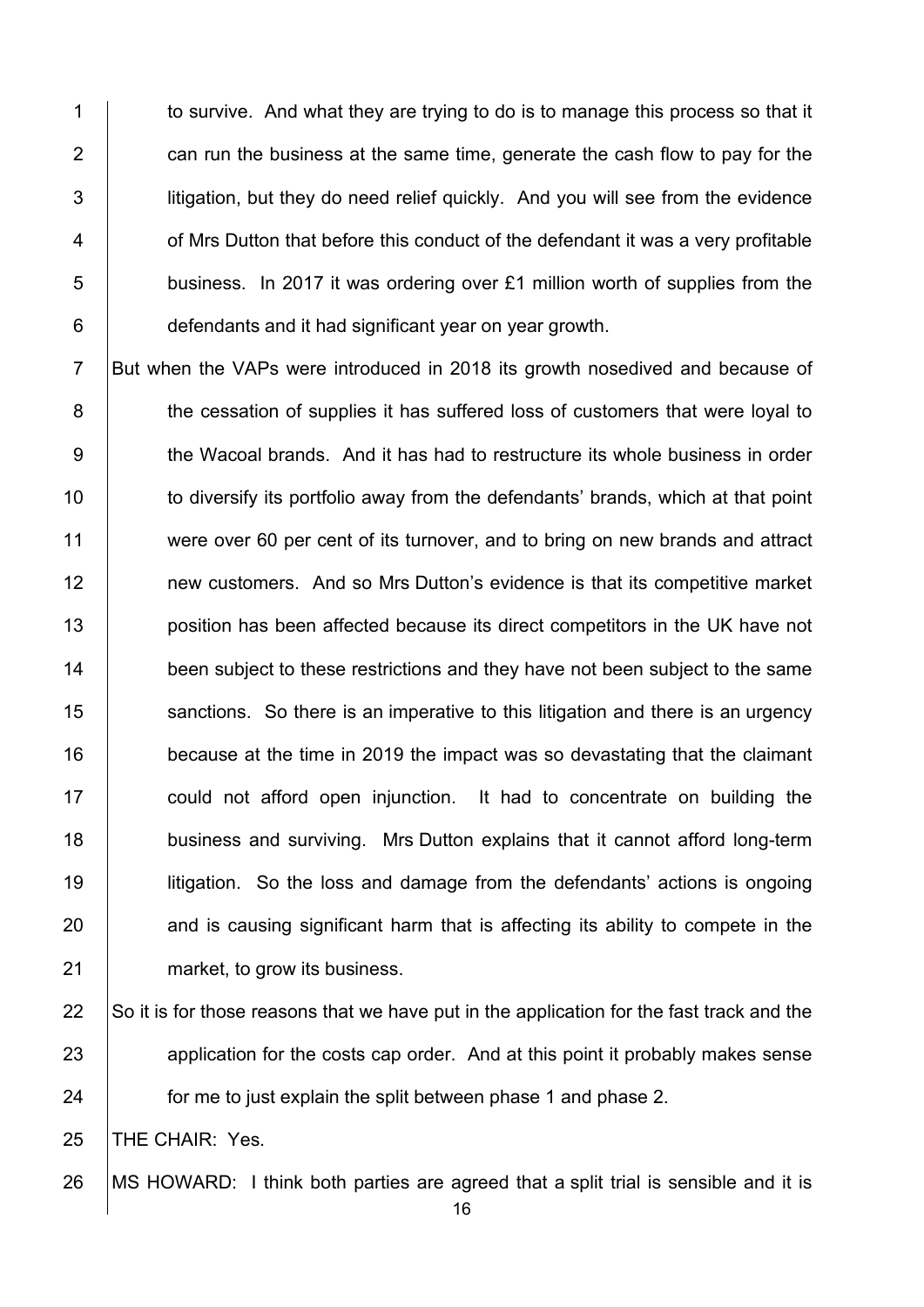1 also consistent with the principles that are set out in the lead case. Electrical 2 Waste. We have set those principles out at paragraph 16 of our skeleton and  $\vert$  that is in the authorities bundle. And here the issues of liability and quantum  $\parallel$  can be separated quite easily and avoid duplication. And it is unlikely that the 5 Sume witnesses will be needed for both parts of the trial. I think Mrs Dutton **will because obviously she has got the financial acumen of her business for**   $\vert$  the quantum assessment, but so far as the defendants' witnesses are **concerned, I think it is agreed that they will not be needed for quantum issues.** 9 The claimant anticipates that expert evidence actually for phase 1 liability should be **Fig.** relatively limited and minimal and that is because these infringements are **budge object restrictions.** RPM is an object restriction. So we do not need to prove **A anticompetitive effects.** Similarly the online platform ban is a hardcore 13 The striction on passive sales, which again cannot be, you do not have to show **an effect.** You do not need to raise issues of objective justification. It is very 15 difficult to objectively justify. So we submit that the actual economic input is **fairly limited for phase 1.** Obviously at phase 2 the expert analysis on quantum will be more extensive. However, it makes sense to split the two 18 because the phase 1 liability trial will then set the framework for the quantum **assessment and the Tribunal's findings on the infringement will be fed in by** 20 the experts into their counterfactual analysis of the quantum and should help **to scope and narrow at the extent of that hearing, saving on disclosure and**  saving on expensive expert analysis. And actually it may be that the liability 23 The trial can dispense with the phase 2 quantum trial altogether. What we have **proposed is that if liability is established that the parties then have some time J** out for ADR and they can hopefully manage to settle any quantum issues 26 without the need for a full trial on quantum at all.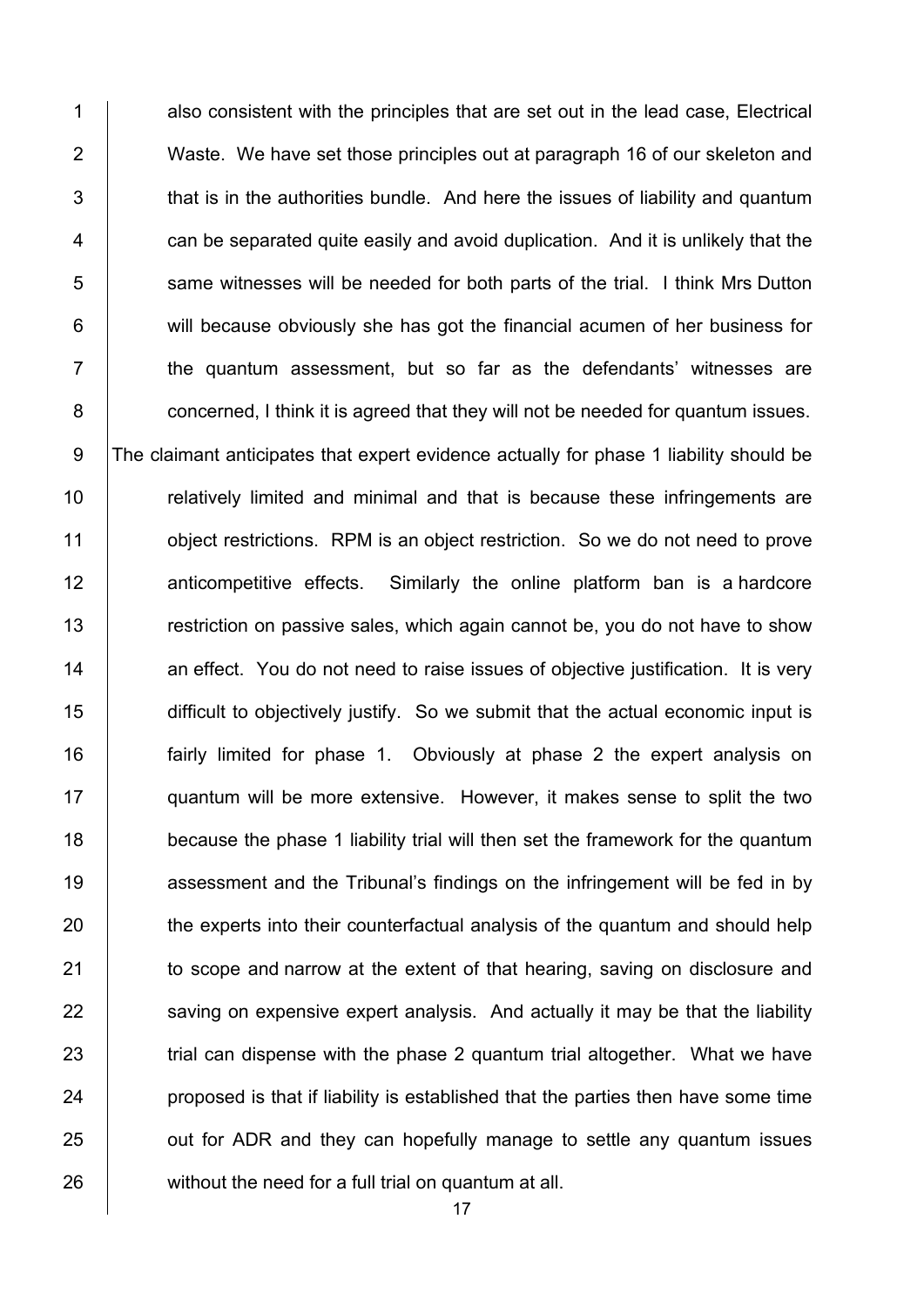1 There are two aspects of where the split, what the envelope of liability contains, and 2  $\parallel$  you will see this in the draft order at paragraph 12. It may be that for the first 3 **1** one there is a distinction between what we call causation or the theory of 4 **harm and causation of loss. And the claimants advocate that the first aspect,** 5 the causation of harm or the theory of harm, should be included as part of 6 **phase 1.** And that is very much because they consider RPM to be an object  $7 \mid$  infringement and as part of that analysis we need to show that the conduct is 8 **capable of causing harm to consumers or the structure of competition in the** 9 market. So it is an inherent part of establishing liability for an object case or 10 a hardcore ban on passive sales. And we think it makes sense for those two 11 aspects to be determined together at phase 1. And if it is included at phase 1 12 then that will actually maximise the chances of settlement because the parties 13 will know, firstly, whether there has been an infringement at all and, secondly, 14 whether it has caused harm and then they can try and find a commercial 15 **SECO** settlement to the quantum issue.

16 We regard that, the causational theory of harm, as different to the causation of loss. 17 The causation of loss is obviously an inherent part of quantification and we 18 accept that if there is a split between those two aspects causation of loss 19 Should be part of phase 2. So that explains the different colours in 20 paragraphs 12A and 12B.

21 The second issue about what is included in the liability trial, and I am going to 22 Summarise my understanding of the defendants' position, but they may want 23 to step in and explain it more clearly, is the defendant wishes to include the 24 claimant's entitlement to a permanent injunction as part of the phase 1 trial.  $25$   $\parallel$  And we do not agree with that inclusion as we think it raises an academic 26 **point of law which will not be determinative of the dispute.** As I explained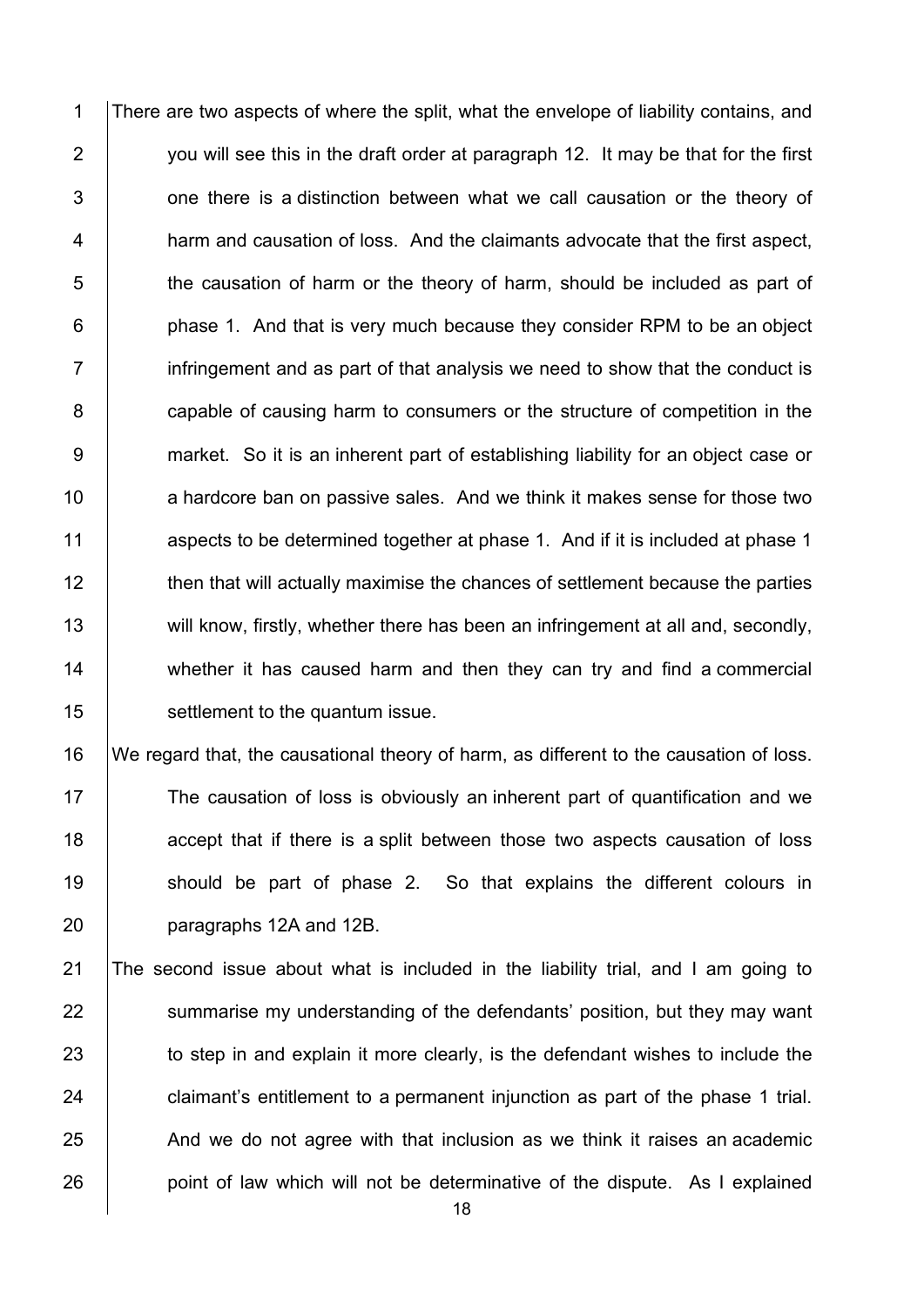**previously, the claimant has claimed relief on two alternative bases. The first**   $\vert$  one is a damages only basis on the assumption that supplies will not be  $\vert$  restored in 2022 and then there is also the second basis of damages on 4 a lower level if supplies are resumed.

5 If liability is determined in the claimant's favour and then the parties engage in ADR, 6 **iddical is under** it may be that supplies are restored as part of those commercial negotiations,  $7$  | part of the mediation, without the need to engage the Tribunal's resources at 8 all on this topic. If liability is not established at all, then there is no need to go 9 | on to determine this topic. So it really makes sense to consider issues 10 **Fig.** relating to relief at a later stage once the prior question of liability has been 11 **1** resolved. Because the main difference between the parties is just going to be 12 the level of damages that is payable. The level of past historic losses will be 13 the same. It is really the future growth to the business that is the difference 14 **between the two measures of damages.** 

15 THE CHAIR: But if the issue of permanent injunction is left over to the second 16 **phase, does that not make the evidence that is filed for the purposes of the** 17 Second phase somewhat uncertain? So that if, for example, the Tribunal 18 determines that you were not entitled to a permanent injunction, at least 19 everyone would then know what evidence they need to file for phase 2 and if 20 we determined that it was likely to be or even granted a permanent injunction 21 **for a shorter period of time, when you got to phase 2 you would know which** 22 was the balance of the loss that you would otherwise be claiming. So is there 23 not something to be said for having the permanent injunction as part of phase 24 1?

25 MS HOWARD: I can see that trying to narrow down the scope for the experts and 26 make it as more straightforward for them to deliver their quantum input. It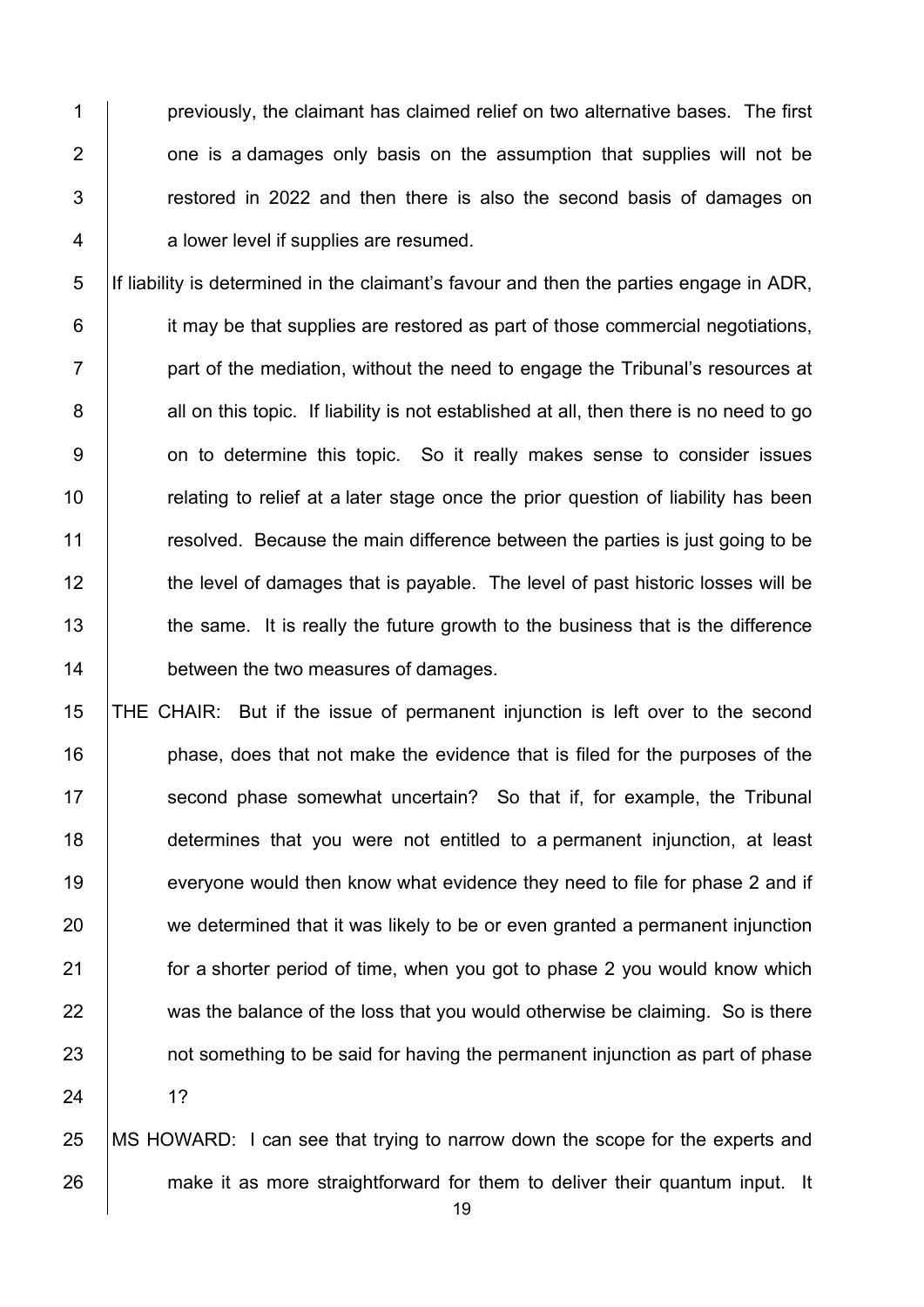1 may be that this question of whether they are entitled to a permanent 2 injunction should be a preliminary question for phase 2, which could be done  $\vert$  at the same time as ADR is being conducted as a very short preliminary, 4 | narrow question of law as part of the phase 2 trial, before you get to 5 disclosure and expert evidence and quantum, if that would assist. But I do not  $\vert$  think there is a point of bolting it into phase 1 and, most importantly, the inclusion to phase 1 is not going to save costs or save court time. It is just **going to burn up the claimant's limited financial means on what is an abstract** 9 | theoretical legal question which is divorced from the evidence on that point  $\parallel$  and it will also add days to the hearing length, which then risks taking the **case out of the fast track procedure.** 

THE CHAIR: Is that right? Would it add days to the (inaudible)?

 MS HOWARD: On the defendants' analysis, they are estimating seven days for the **totality of phase 1 and I think they are saying it is going to be five days of Fig.** argument and evidence and then an extra two days to deal with it, which I **presume is the difference for this legal issue.** 

**THE CHAIR:** Two days for the permanent injunction argument?

 MR ROBERTSON: No. Our time estimate is seven days. Five days to deal with the 19 evidence. As my learned friend has explained, there are a raft of factual 20 allegations made against my clients and it is going to be necessary to resolve 21 those. And with the best will in the world we are not going to get that done in two days under the fast track, to allow for a day for submissions. It is going to 23 take, there is also going to be some expert evidence as to in way in which eBay works and the ability which you can segment.

THE CHAIR: Yes, I will hear you on these aspects in a moment.

26 | MR ROBERTSON: Yes.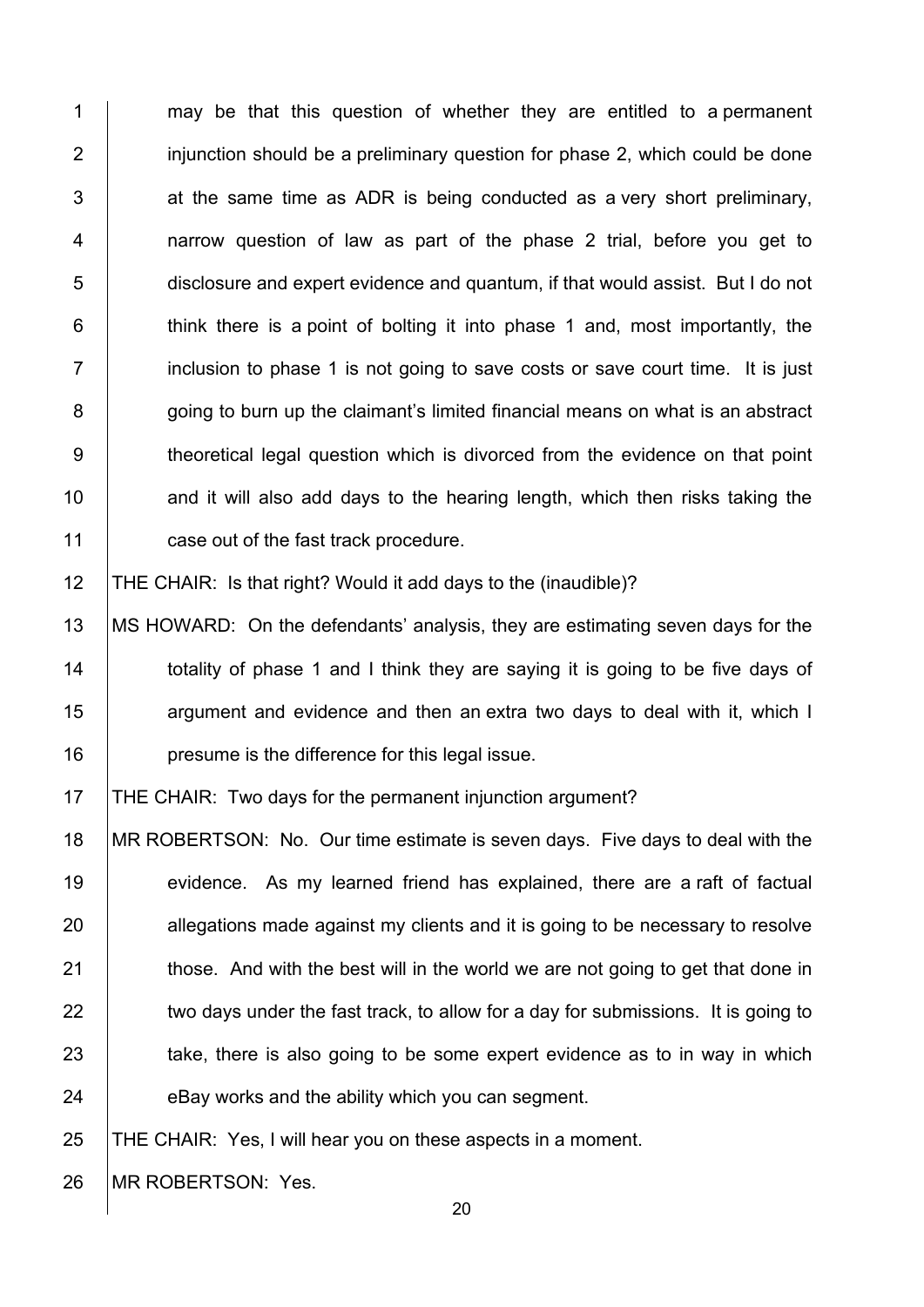1 THE CHAIR: Just the permanent injunction issue.

2 MR ROBERTSON: The permanent injunction is essentially an issue of law. We say  $\vert$  we are under no obligation to supply the claimant and if we are under no **b** obligation to supply the claimant they have no entitlement to a permanent **inimiliangle in in** injunction. There is some case law on that. And in terms of standing on my **feet and arguing about it, I expect that will take about an hour of submission.**  The rest of my closing submissions, for which I have estimated a day, a day **for Ms Howard, will be spent reviewing the evidence and making submissions** 9 on whether there has been infringement or not. So that is the basis of my 10 | time estimate.

## THE CHAIR: So in essence you are saying a permanent injunction would not be

**a** time consuming part of the trial.

 MR ROBERTSON: It is an hour of oral submission. You will have had written 14 | submissions in advance.

THE CHAIR: Ms Howard, what do you say to that?

16 | MS HOWARD: I think this is probably overlapping with the arguments on fast track 17 because we are getting into the number of witnesses and how much time it is 18 going to take. I would anticipate there will be case law on this. I think an hour 19 may be quite short and obviously we need time to respond. So I think it is  $\Box$  going to be at least half a day of argument between the parties, but then I **cannot see the difference between our estimate of three to four days for the trial, their estimate of five days and suddenly going to seven days.** I cannot **Solut** See that seven days is going to be necessary for that entire phase 1 hearing. 24 THE CHAIR: Yes, I am sure it will come to that, thank you.

 MS HOWARD: So if I may move on, and I do not know whether you want to hear **from my learned friend on the split or whether you want to hear from me**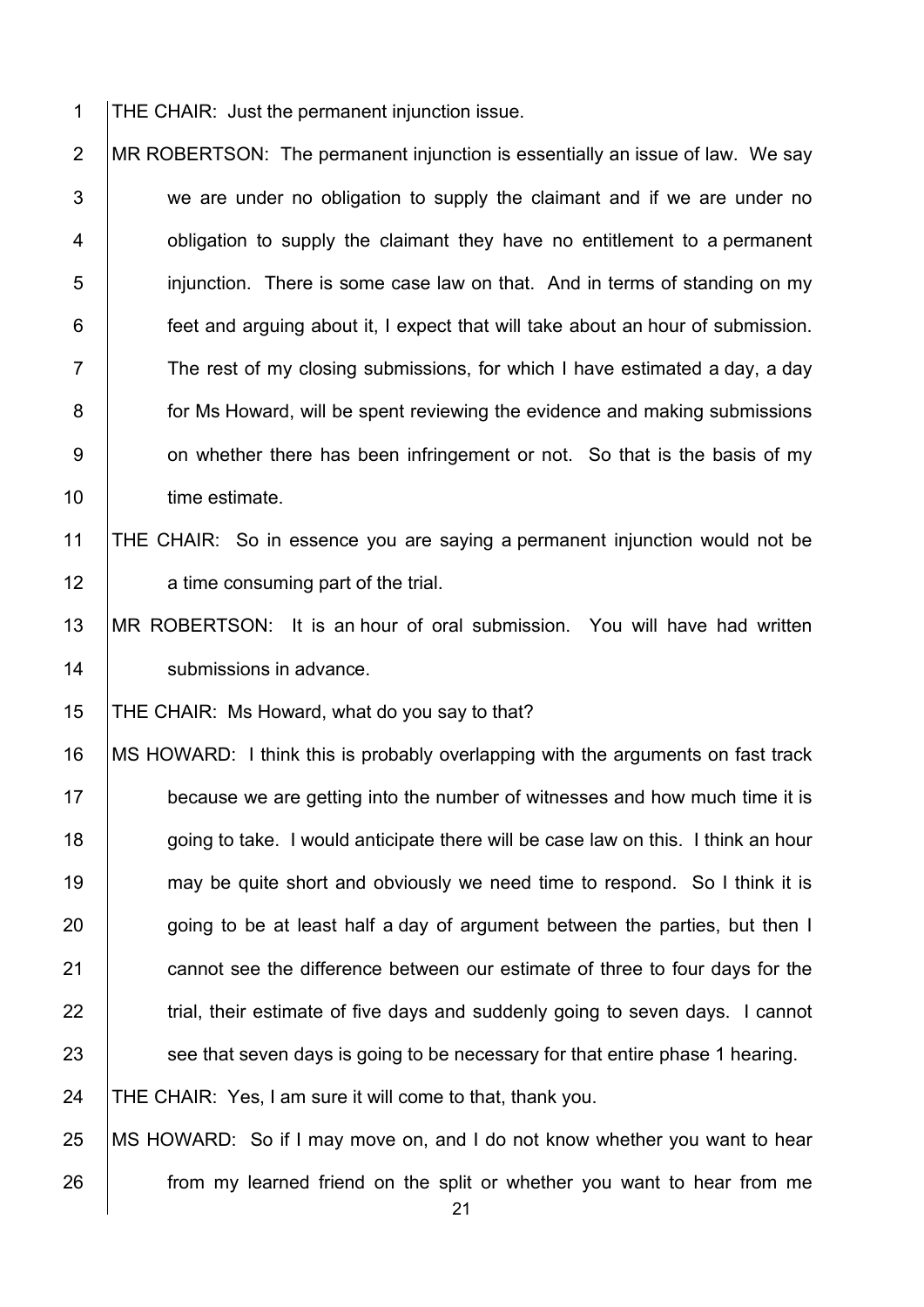1 | totally on the fast track and then hear from my learned friend. Because I just 2 make --

3 THE CHAIR: Mr Robertson, have you anything further you want to say on the 4 **permanent injunction and whether that should form part of phase 1?** 

5 MR ROBERTSON: It should form part of phase 1 because that will then dictate the 6 **Solut** scope of the second trial. They obviously want to keep the possibility of  $7$  | a mandatory injunction in play for the purposes of negotiation. But if it is 8 Something that can be ruled out in the first trial, then in our submission it  $9 \mid$  should be ruled out at that stage. It is not a remedy we say they are entitled 10 to. And that then would inform the scope of a second trial on causation and 11 quantum.

12 | On the issue of causation, my learned friend has explained that we would not have 13 that as part of phase 1, the first trial, and the reason for that is we think that 14 | naturally sits within, looking at quantum, on this assumption you have 15 **established there were infringements.** Now, what did those infringements 16 **16** actually, what loss did they actually cause? And how much loss did they 17 **cause?** That seems to us to sit naturally together and also has the advantage 18 **18** of keeping the first trial a bit shorter because you do not need to go into 19 **causation.** We too would like to deal with this in a proportionate and 20 expeditious way. My client has no desire to spend longer in court than is 21 **necessary.** But we do not think that putting causation into phase 1 is 22 **necessary.** Phase 1 is about establishing whether there have been 23 infringements and whether there is a continuing duty to supply, and that is it. 24 | I should also explain, I think I said there is half a dozen witnesses. I was referring to 25 **J** our witnesses. I had forgotten of course that the claimant has a couple of 26 witnesses as well.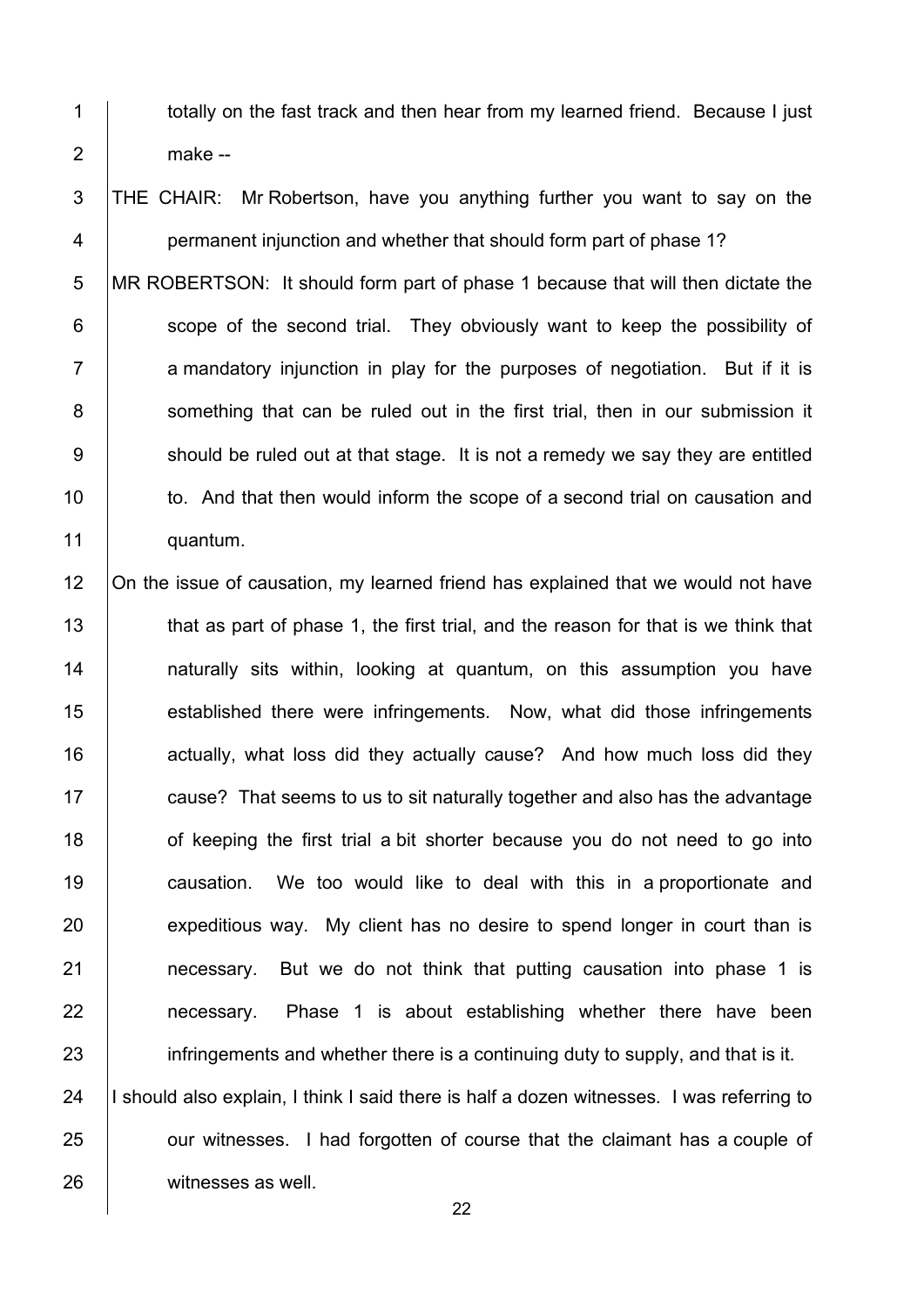1 | THE CHAIR: Yes.

2 MR ROBERTSON: So we are talking about eight witnesses of fact in phase 1. I do 3 **b** not think I can assist you any further on split trial.

4 THE CHAIR: Thank you. Ms Howard, can you help me a little bit about the 5 **Fig. 2** causation point and how you say that that sits more comfortably in phase 1? I 6 **know you have explained it to me once again, but I would ask you to.** 

7 MS HOWARD: Sorry. We see that as a distinction between causation of harm, or 8 maybe theory of harm is the better descriptor, and legal causation as in how 9 | much loss has been caused and the quantification of that loss. We say that 10 the theory of harm is an inherent part of establishing the infringement, 11 **particularly here because we say this is an object infringement.** You have to 12 Show that it is under the case law of Cartes Bancaires and the Hungarian 13 banks that it is capable of causing sufficient harm to consumers or the 14 Structure of competition in the market and we say that RPM is a paradigm 15 example of an object infringement, also hardcore restrictions on passive 16 Sales, also object infringements from the Court of Appeal in Ping. So and 17 there will be limited expert analysis on that, but we think it really goes into the 18 **establishment of the infringement.** 

19 And the theory of harm is separate from the quantification and causation of loss, of 20 how much money is payable, I am sure you are more familiar than I am. So 21 we feel it is sensible to have the theory of harm included as part of the 22 infringement because, and I have seen this in other cases where you find out 23 there is an infringement, you then go to settlement and the defendants say, 24 **Well, you know, there is no harm here.** You have not demonstrated that this 25 infringement has created harm in any way." And then you are back to square  $26$  one again. So it really makes sense to set up phase 1 in a position that the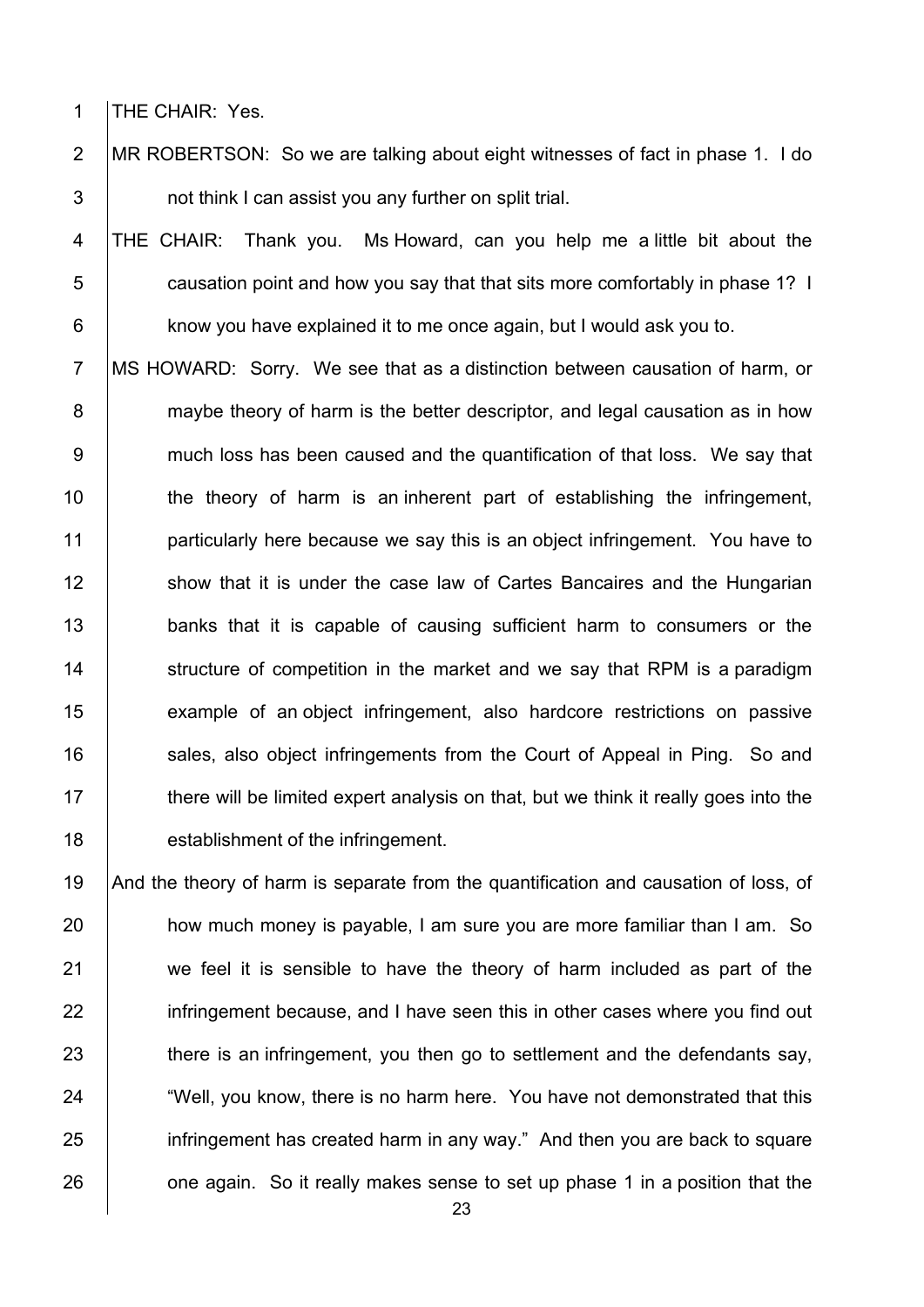1 claimants know everything they need, or can demonstrate what they need to  $2 \mid$  go to then settle if they can with the defendants.

  $\Box$  On the permanent injunction, we can see that if it is just going to add half a day and 4 | that wants to be included in phase 1, that is up to the Tribunal how you  $\parallel$  manage that. We are not just keeping this on as a leverage. We are actually 6 just trying to manage this litigation so that we do not burn up much needed 7 | litigation cost on abstract legal arguments. That is why we are resisting it **because, as we have explained in the witness evidence of Mrs Dutton, we have got a very carefully structured legal budget and even just for the claimant's own legal costs we are managing on the CFA basis with deferred** 11 and contingency fees. We have agreed a very set monthly payment schedule 12 to manage this litigation and we do not want to burn up the oxygen of the **ligation on issues that are really academic and do not have practical utility, being divorced from the evidence on quantum.** And that is why we felt it sat **more properly with phase 2 than phase 1.** 

16 | THE CHAIR: Thank you. (Pause).

 MS HOWARD: Sorry, I have just received instructions from my instructing solicitor, **just to make the point about the permanent injunction.** Obviously we see the **Fig.** refusal to supply here as an inherent part of the RPM in that it was a sanction **for the claimant's refusal to comply with the MRPs in the VAPs and also for its ...** it actually complied with the VAPs in the US but it refused to comply with them in the UK and the EU because it said that would be a breach of UK and 23 EU competition law. So really that refusal to supply, we say, is as much a part of the infringement and so, although the defendant may present 25 arguments to say, "We are not dominant, we are not under any obligation to 26 supply," we say the Tribunal is duty bound to correct the refusal to supply and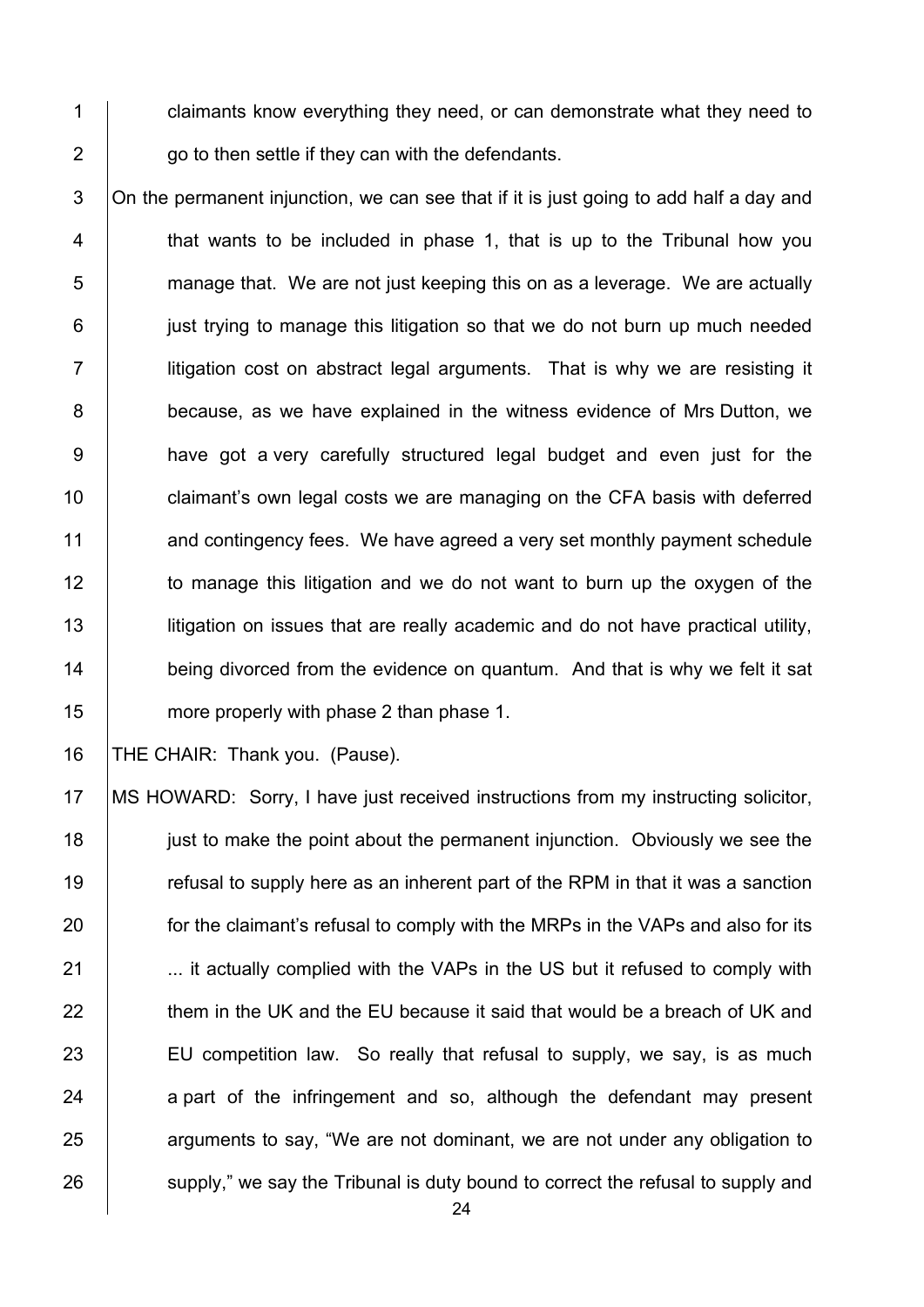1 that is where the remedy for a permanent injunction comes in. Because it has 2 to make sure that there is effective relief. So there will be arguments on this  $\vert$  and it is up to you whether you include that as phase 1 or phase 2, but it is **very much part and parcel of the refusals to supply.** 

5 THE CHAIR: Yes, I understand. Now, unless we have got anything else on where **the split will lie, I am conscious we have been going for 55 minutes. We could**  $7 \mid$  take a ten-minute break now and we could consider that and come back and **let you have our view on that point before we move on to the next issue.** 

9 | MR ROBERTSON: I think from our point of view that would work well and also the **next issue is fast track procedure and on that it is Mr O'Regan who is going to** 11 be addressing the Tribunal, not me. He is a veteran of one FTP case and I 12 am a complete novice.

 THE CHAIR: I am sure you would do it admirably, Mr Robertson, but I look forward **to hearing from him.** So I think we will rise for ten minutes until 25 to.

(11.26)

(A short adjournment)

(11.37)

## **Ruling on split trial application**

 THE CHAIR: We have before us an issue as to whether or not we should make an **Fig. 20** order for a split trial in this case, with liability being determined in phase 1 and **quantum being determined in phase 2.** The parties are agreed that some **form of split trial is appropriate along those lines, phase 1 to deal with issues Fig. 3** of liability: phase 2 dealing with quantum. The issue is as to what exactly is to 24 be included in phase 1. The Claimant says that the phase 1 trial should 25 include issues of causation, in the sense of theory of harm as opposed to **causation of loss, and the Defendant says it should not include those issues.**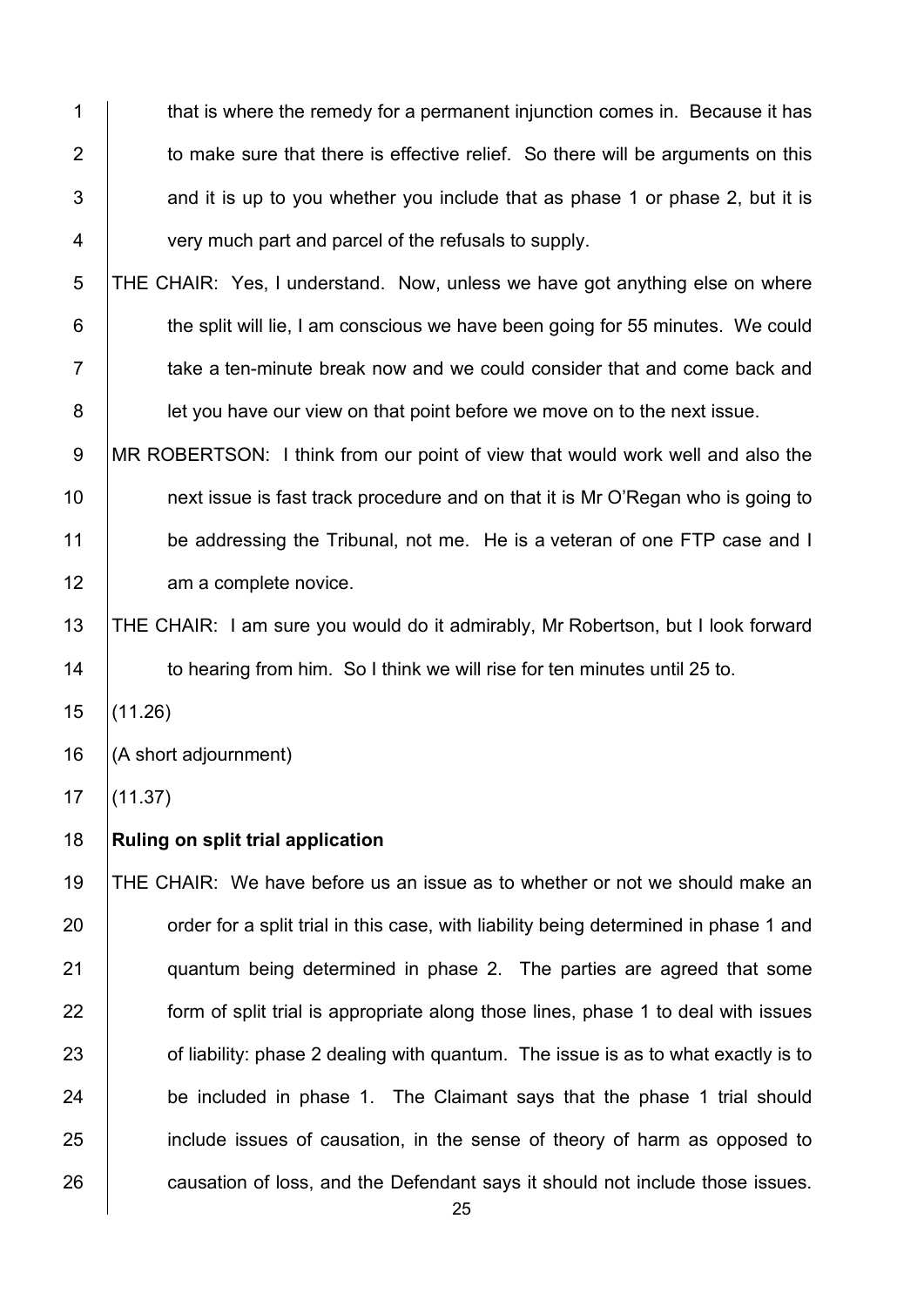1 The Defendant on the other hand says that phase 1 should include issues  $2$  | arising in relation to whether or not a permanent injunction can be granted  $3$   $\vert$  and the Claimant is opposed to that. On those two points we think it is 4 appropriate for causation, in the sense of the theory of harm, to be included in 5 b phase 1. We consider that whether or not the infringement is capable of  $6$  | causing sufficient harm to the market is an integral part of our decision-7 **T** making which will be required at the hearing of phase 1 on the question of 8 **lignts** liability, so we will order that causation and theory of harm form part of phase 9 1.

10 As regards the permanent injunction, we also think that this should be 11 **included.** We think this issue requires determination at an early stage and it 12 will determine to some degree the evidence and certainly the expert evidence 13 The required for the phase 2 hearing and frame the issues to be determined at 14 **that hearing on quantum.** We would also order that phase 1 include the issue 15 **or** of whether or not a permanent injunction is a form of relief that the tribunal 16 should award. That should be included in phase 1 also. We don't think that 17 would add significantly to the time that would be required for the hearing of 18 **phase 1.** That is our decision on that point. So, Ms Howard, where do we go 19 from here?

20 MS HOWARD: I think we now move into the fast-track, our application for the fast-**track procedure. You will see we made the application for the fast-track on 17 December at the same time as our issue of the claim form. That is included at** 23 a tab 6 of the CMC bundle, and the defendant replied on 4 February. Their  $\parallel$  reply is at tab 7 of the bundle, and in support of that application, the cost **capping order, we have also submitted the evidence of Ms Sheppard and Mrs Dutton.** The issues between the parties are the claimant considers that both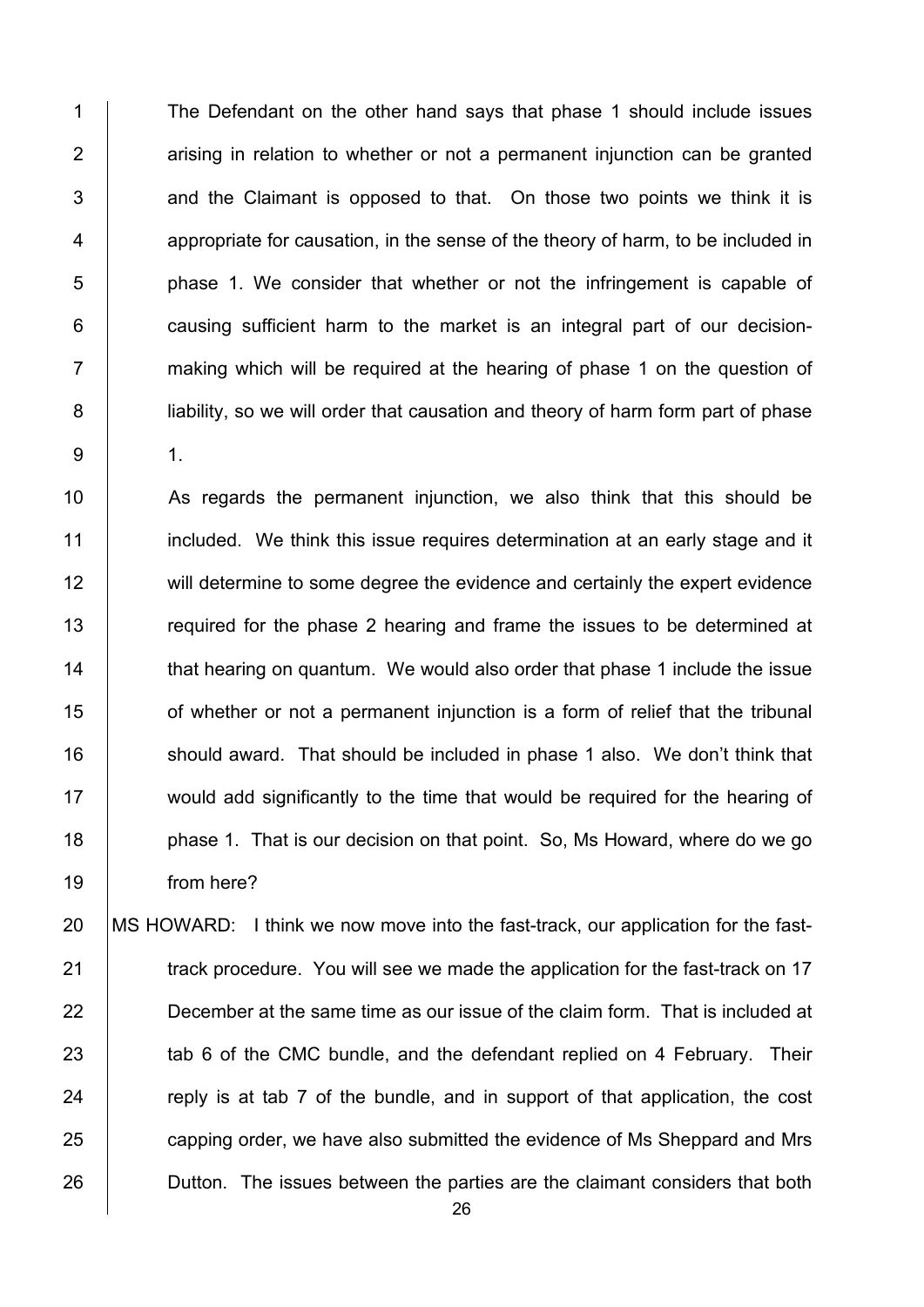**phase 1 and phase 2 should separately be subiect to the fast-track procedure** 2 whereas the defendant opposes the fast-track procedure, but in the  $\vert$  alternative the claimant savs that if the Tribunal is not minded to allow this **claim on a fast-track it should in any event exercise its case management budge 5** bowers in a robust manner under Rule 53 and Rule 4 of the rules to ensure | that the case is pursued expeditiously.

7 What I wanted to do was to take you through the criteria that had been set out in 8 | Rule 58 and the relevant case law in support of our position that this case is a 9 **case for the fast-track procedure.** We have presented evidence in Mrs 10 **Dutton's statement that shows there is extreme public interest in this case** 11 because the CMA has already issued a warning letter, firstly a general one to 12 the retail sector in 2016, that is set out at paragraph 5 of Ms Sheppard's 13 witness statement at paragraph 5, but also a specific warning letter in 2018 in 14 **the Women's Underwear Sector about RPM practices, and yet those RPM** 15 | practices are continuing. You will note paragraph 18 of Mrs Dutton's 16 | statement, in the confidential version of that statement, you might just want to  $17$  have a look at that if you have not had a chance to read that statement. Her 18 statement is in the confidential bundle, it is at tab 1 of the bundle, and it is 19 **paragraph 18. I am not going to read it out for obvious reasons.** 

20 THE CHAIR: We have it. It is tab 2.

21 | MS HOWARD: It is page A24 of that bundle, tab 2. You will see from paragraph 18 22 the references that we have had to other suppliers attempting to enforce RPM  $23$  – that bit is not confidential. We submit that this is an important issue not just 24 **for the parties to this dispute but also the wider interest in the industry as a** 25 whole. That is also picked up in Ms Sheppard's witness statement. That 26 **point is not confidential.**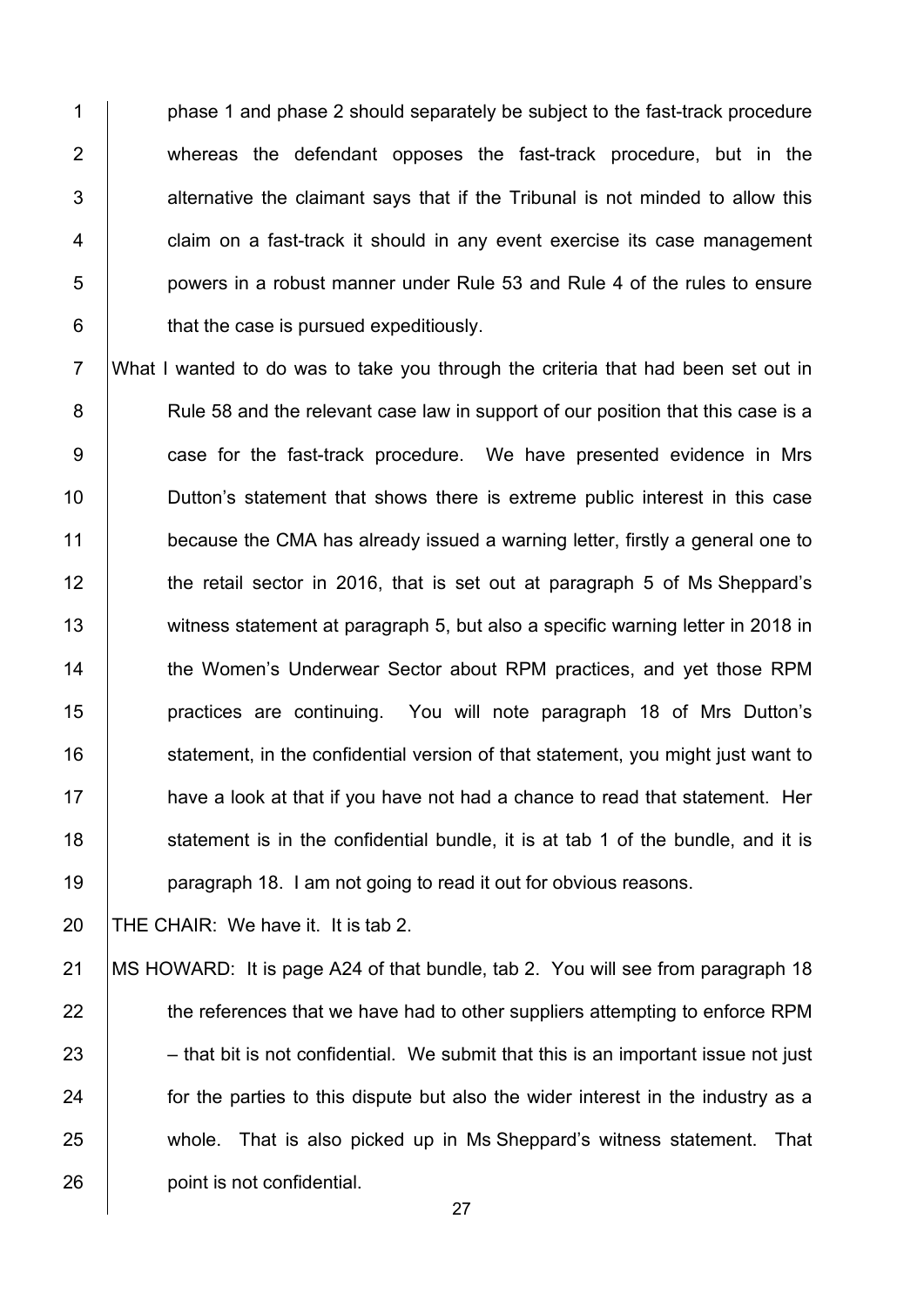1 THE CHAIR: Page 41 in our bundle.

2 MS HOWARD: Thank you. I just want to check this point is not confidential.

3 MR ROBERTSON: Nothing in that witness statement is confidential.

4 MS HOWARD: She refers to it in paragraph 30 of her witness statement, at F10 she 5 says, "RPM requests from suppliers have been getting more and more 6 **frequent and it is more difficult for a small business retailer such as the** 7 | claimant to manage its business operations without losing significant 8 Suppliers. Unless and until a major public enforcement of the consequences  $9 \mid$  of engaging in such illegal RPM is made in this market, such as a court finding 10 a breach with financial consequences, there is no reason that this situation 11 will change since there are no consequences for such illegal behaviour other 12 than damage to the retailer who has refused to breach competition law and 13 has therefore lost suppliers as a result". We say at the outset there is a very 14 important issue, firstly in terms of urgency for the claimant to be able to get its 15 **business back on track, and retain its suppliers and customers, but also a** 16 very strong public interest to ensure that effective enforcement is resolved 17 | quickly.

18 According to the criteria in Rule 58 we have provided evidence that the claimant is a 19 Small enterprise. It has 24 employees and a turnover of approximately £3 20 | million. You will see that in Mrs Dutton's witness statement at paragraph 2. 21 There is considerable disparity between the parties in terms of size and 22 **Fig.** 7.1 resource. The defendants are a large multinational corporation whereas the 23 **claimant is a family run business.** 

24 There is a paramount element of urgency here. This is a situation where there is 25 **ongoing damage to the claimant's business, its internet rankings and its** 26 competitive market position and that is a direct result of the refusals to supply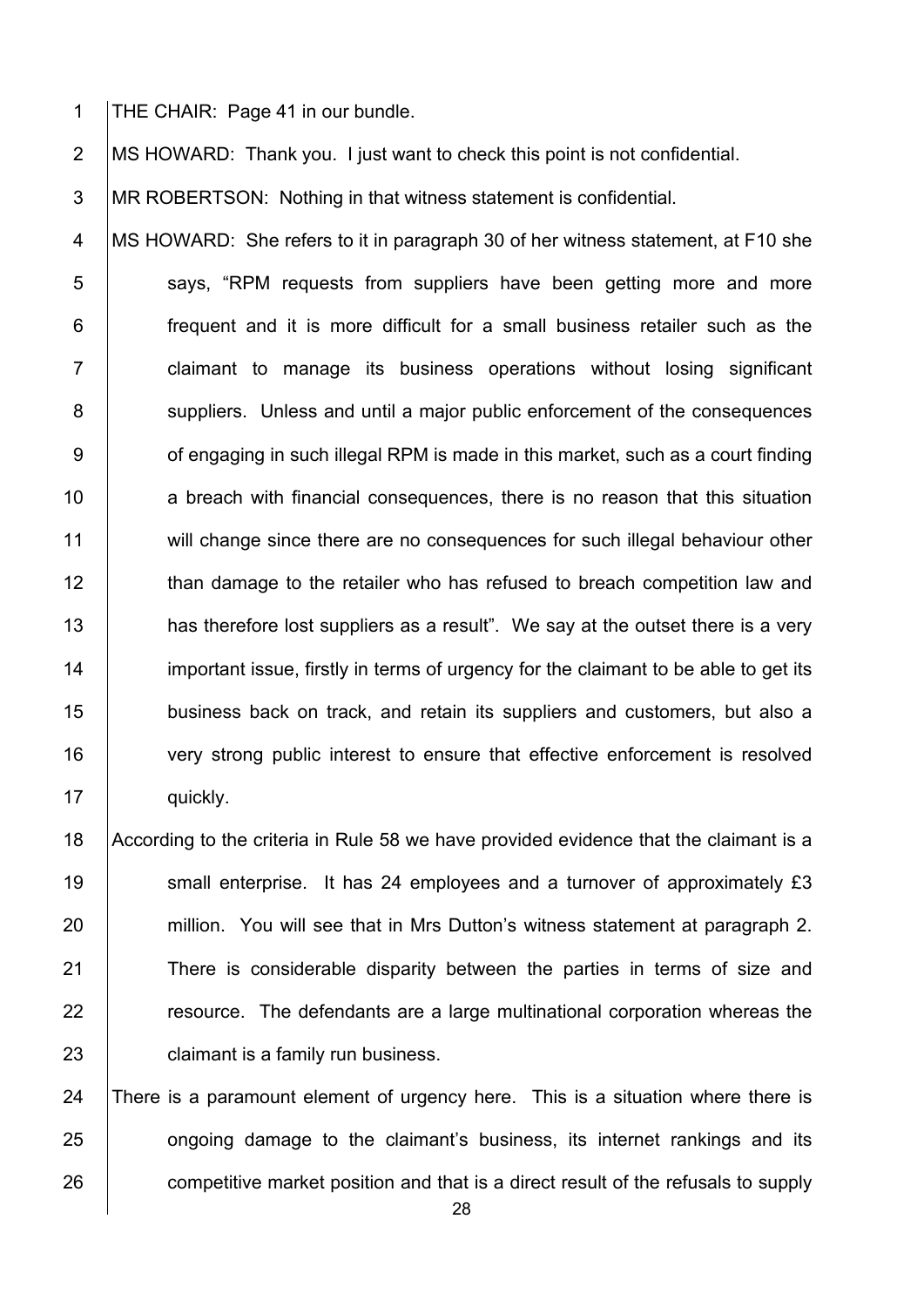1 but also the discrimination which we say the claimant has suffered when its 2 direct retail rivals in the UK have not. We have explained, and it is set out in 3 the witness statement of Mrs Dutton, that the claimant was unable to apply for 4 **injunctive relief in 2019 because it had to concentrate on its survival, and now** 5 **there have been further refusals to supply since then, culminating in** 6 September 2021, which have presented an iterative situation of attrition where  $7 \mid$  the claimant is battling to rebuild its business, expand its brands and maintain 8 iddision its cash flow to pursue this litigation. Put simply, the longer this litigation takes 9 and the more its cash flow is exhausted on legal arguments the greater the 10 **chance that it will not actually get any result at the end.** 

 Turning to the complexity of the issues: the defendants have made a lot of **12 arguments about the complexity of the issues, the number of allegations that have been raised, but the facts are not complex, they raise object infringements which have been well rehearsed in competition law, certainly in the UK, for over 20 years and within the EU for over 40 years. You will see the witness statement of Ms Sheppard where she explains that in her 25** 17 years of legal practice you can recognise RPM when you see it and this is 18 what she calls the A, B, C of competition law, so where there are direct RPM instructions in emails from a supplier to a retailer that is an RPM established 20 early in this Tribunal's jurisprudence in replica kits and Argos, Littlewoods, back in 2003. The evidence will be required to establish that will be largely **focused on the emails between the parties, the communications between the** witnesses.

24 Then we have the indirect RPMs about complaints from other retailers, from other 25 **Fig.** retailers who are complaining about the claimant's discounting and the action 26 **taken by the defendant to get the claimant to stop the claimant pricing and**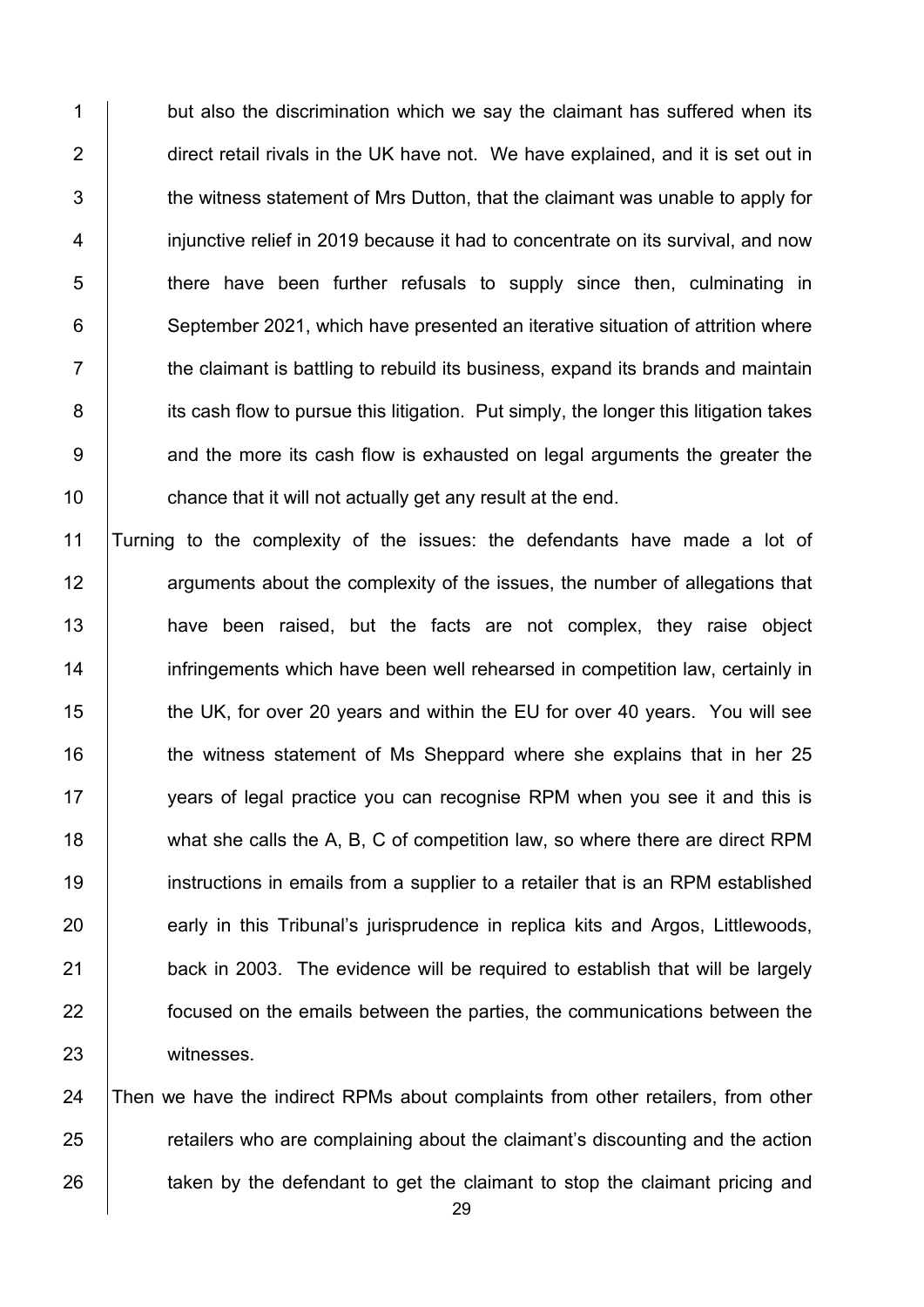1 discounting below their RRPs and MRPs. Again, we say that this will be a 2 matter for largely email documents, and we would admit there are examples 3 where the claimant has also explained, pointed out other retailers who were 4 discounting and asked the defendant to do something about this, so there was 5 a horizontal element to this.

6 The third aspect of the MRPs and the online platform ban: again those are written  $7$  | explicitly into the terms of the VAPs which have already been disclosed, the 8 balances(?) to the defence, and so largely this will be a matter of legal 9 **b** construction of those terms but also an analysis of the way in which they have 10 **been applied and enforced by the defendants and we say have been applied** 11 directly in the UK in relation to sales of the defendants' products on 12 eBay.co.uk.

 There will then be issues about whether those restrictive sales to customers outside 14 the UK, but that case law has been recently examined by the Tribunal and the Court of Appeal in the Ping litigation, so the principles there are well **established.** There is also relevant EU jurisprudence in Pierre Fabre and Coty **that deal with those issues as well.** 

 The last issue is the treatment of a refusal to supply under competition law where 19 that is being used as a penalty or sanction to penalise the claimant in this **case because it did not observe RPM and it refused to extend the VAP provisions to the sales in the UK.** 

22 Lastly, there will be the issue of discrimination of charted application of the VAPs 23 against the claimants and we have disclosed already screenshots of the  $24$   $\vert$  claimant's rivals that were selling on eBay during the relevant period, both in 25 the US and in the UK, and were discounting and selling at prices below the 26 MRPs during that period yet the defendant did not take action against them.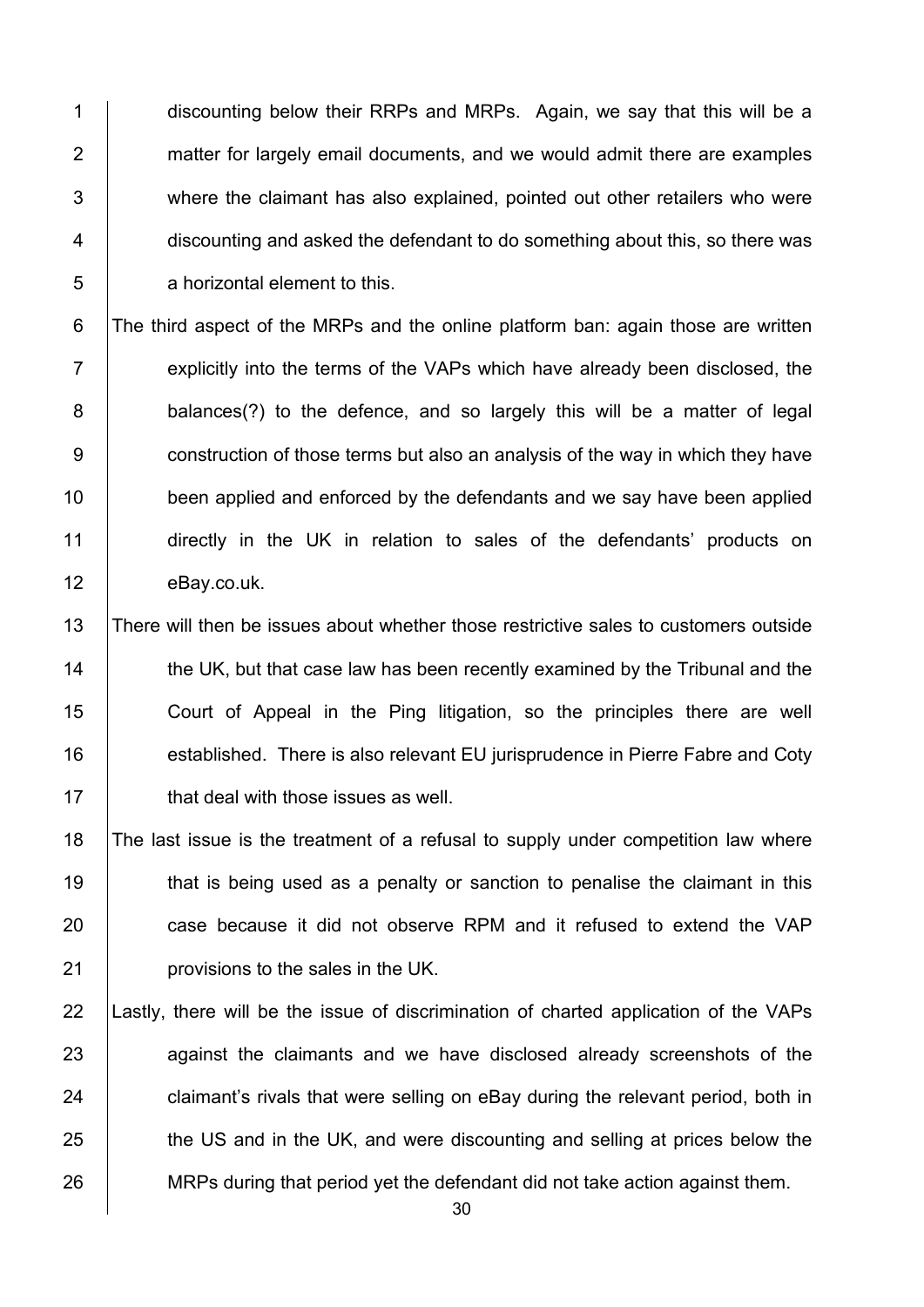1 We say, yes, there are a number of elements of this overall infringement that we  $\parallel$  have identified but most of the legal analysis is well established in both the 3 vertical block exemption, the commission's guidance and the case law. It **Figure 2** really comes down to an issue of practicality of how this case should be managed for the Tribunal and to make maximum and effective use of the | Tribunal's resources, as well as the legal costs of this litigation.

7 My learned friend relies on Breasley case which was a follow on cartel damages **case against one of the PU Foam cartelists brought by ten different retailers,**   $\vert$  and we say that that case where the fast-track procedure was refused is not **10** on point. That is a very different case, firstly because there were multiple **parties that could not be packaged into a mini series of claims under the fast-**12 The track procedure, but also the issues were very, very complex, including joint 13 and several liability, over-charge, run-off periods, umbrella damages and pass **14** on, and those issues do not arise in this case. We are not dealing with a large **international cartel.** We are just dealing with conduct between two parties in a vertical relationship and the horizontal elements within the distribution 17 network.

 In practical terms we consider that this hearing can be run in a period of three to four 19 days for the phase 1 liability trial, and that would be on the basis that there are **b** openings of one day. We have one day of fact or witnesses, and I think we **have two witnesses for the claimant, who are sitting behind me, but it is probably going to be Mrs Dutton who is the principal witness, she is a director J** of the business. The defendants have said they will have four witnesses of **fact**, or is it six?

25 | MR ROBERTSON: It is up to six.

MS HOWARD: Up to six, but I don't anticipate that all of those will be called for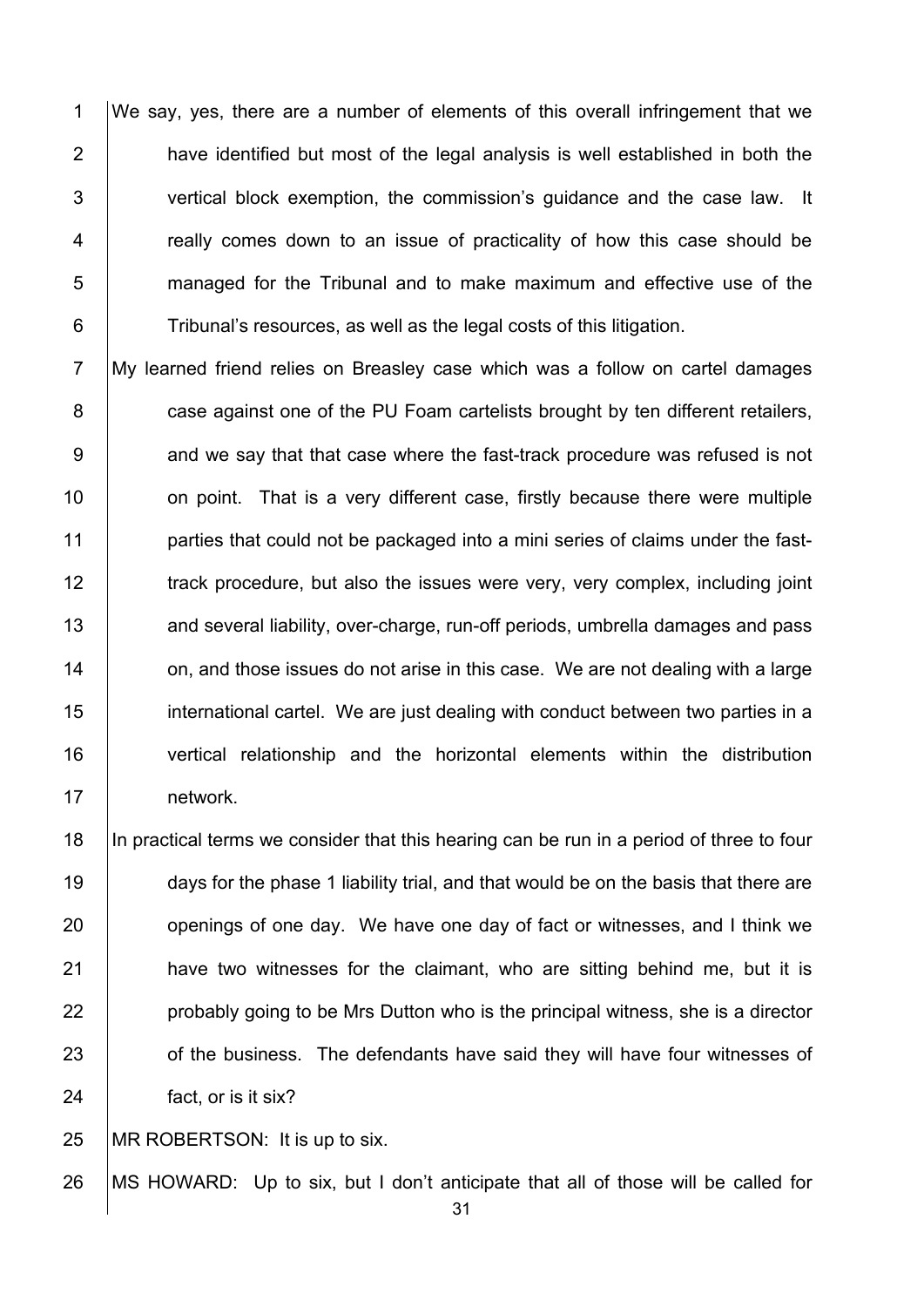1 cross-examination. Certainly at the moment there are two names there that 2 we don't recognise from the documents at least, although the claimant may  $3$  have ... So it may be that not all of them are called for cross-examination.

4 We have made provision for an industry expert but only if that is considered **1** necessary and appropriate. There is one factual element that is in dispute **between the parties, which is how eBay worked because the claimants' case**  $7 \mid$  is that when you make a listing of a product on eBay.co.uk it is then relayed 8 through to the US and it is not possible to change the price of the listing for 9 different jurisdictions, for different territories, so the price that you put a **product on and list it at in the UK is then shown in the US or in any other territories around the world.** We have called it an industry expert, which is a **Fig.** rather glorified term. It may just be a statement from eBay explaining how the **listing process works and we may not need an involved process for reply** 14 evidence or meetings of experts or anything like that. We want to try and **keep that process as proportionate as we can.** We would envisage that that **16** aspect is probably going to be dealt with on the papers rather than having an **industry expert being called.** 

18 Again, Ms Sheppard has made clear in her witness statement that we regard that 19 there will be limited economic expert evidence at phase 1 and that is because 20 we are dealing with object infringements both in terms of RPM and in terms of 21 **1** online sales restrictions that restrict passive sales and so the economic  $22$  evidence that we foresee will just be limited to the theory of harm which is an 23 abstract concept of whether it is capable of producing harm rather than a full 24 effect analysis.

25 The issue of "market definition" I think will be relatively straightforward and made 26 basically on common sense. We don't see that there is going to be a whole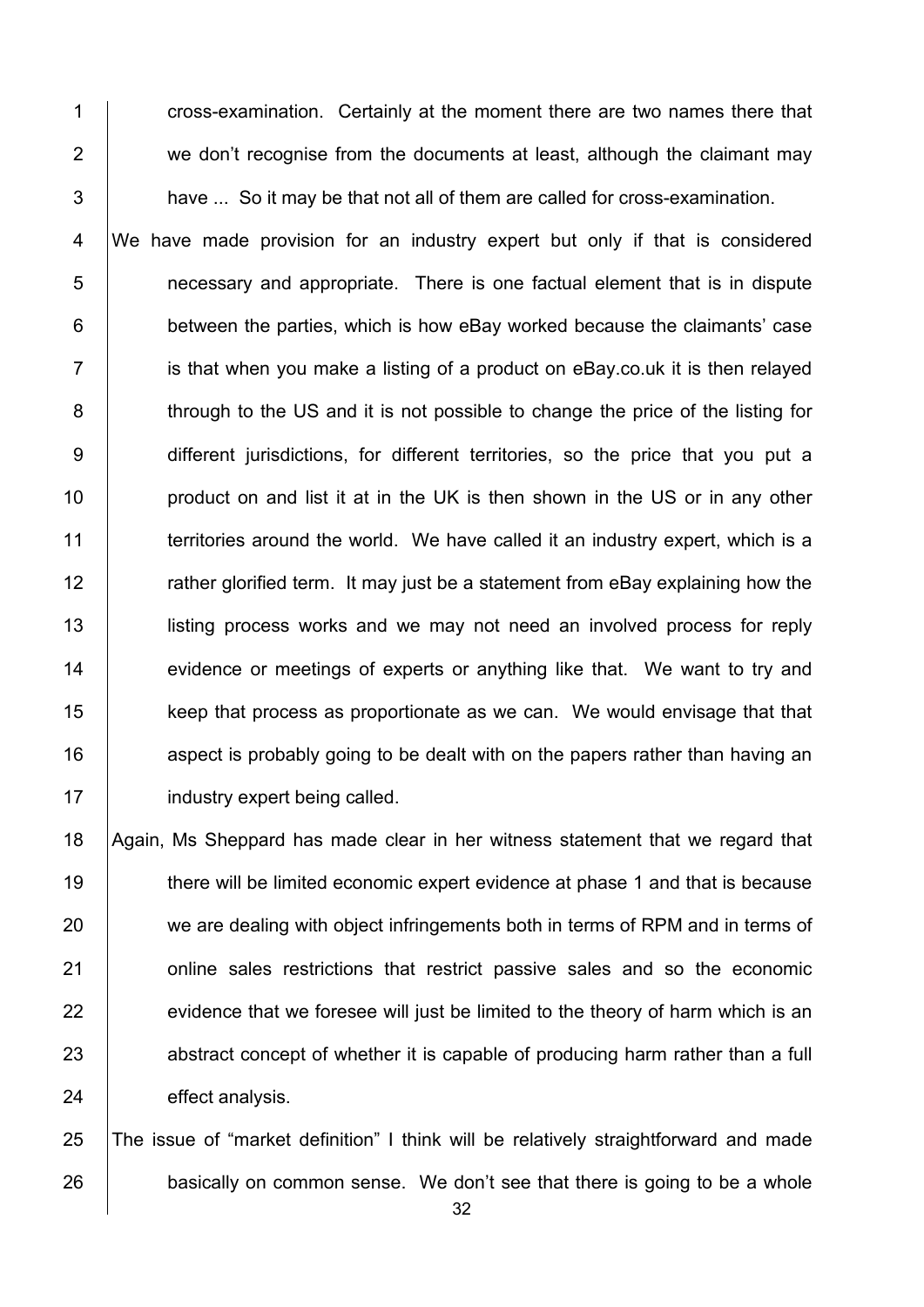1 day of expert analysis.

2 Whether the defendants intend to load up with expert  $-$  that is a matter for them but 3 **b** obviously that is a question of proportionality and necessity.

4 We anticipate that it is possible to do this hearing in three to four days and that is on  $5 \mid$  the basis of openings of one day shared half a day for each party, one day of 6 **factual witnesses, half a day maximum for experts, possibly using a hot-tub if** 7 **Fig.** 2 necessary, and then one day of closing arguments with some time for 8 questions for the Tribunal. Even now we are adding on the issue of the 9 | permanent injunction we don't see that that will materially extend that 10 **timetable and should not be used to deprive this case of the fast-track** 11 | procedure.

- 12 THE CHAIR: As I understand it, the factual witnesses, I think it has always been 13 **accepted that it is going to be two from you and four from the defendants.** 14 They now say it may be up to six but I think you have acknowledged it is 15 **probably four?**
- 16 MS HOWARD: I think it is just because there are different names on the email 17 **communications but it may be that there are overlaps between them and you** 18 don't need to call all of them, but we haven't seen the witness statements at 19 **this point, but certainly I think it is Ms Lythgoe and Ms Beech – and they** 20 **feature heavily in the documents, as does the sales director Mr Cooper.**

21 THE CHAIR: Six factual witnesses in one day is quite a tall order.

- 22 | MS HOWARD: I think on the assessment we have there is still half a day run-over 23 we've allowed for either questions or cross-examination. At the moment we 24 don't anticipate that there is any need for expert evidence, or not much at all, 25 **on dealing with the theory of harm.** That is probably more a written process.
- 26 THE CHAIR: You mention your case is principally an object case. Did I misread it,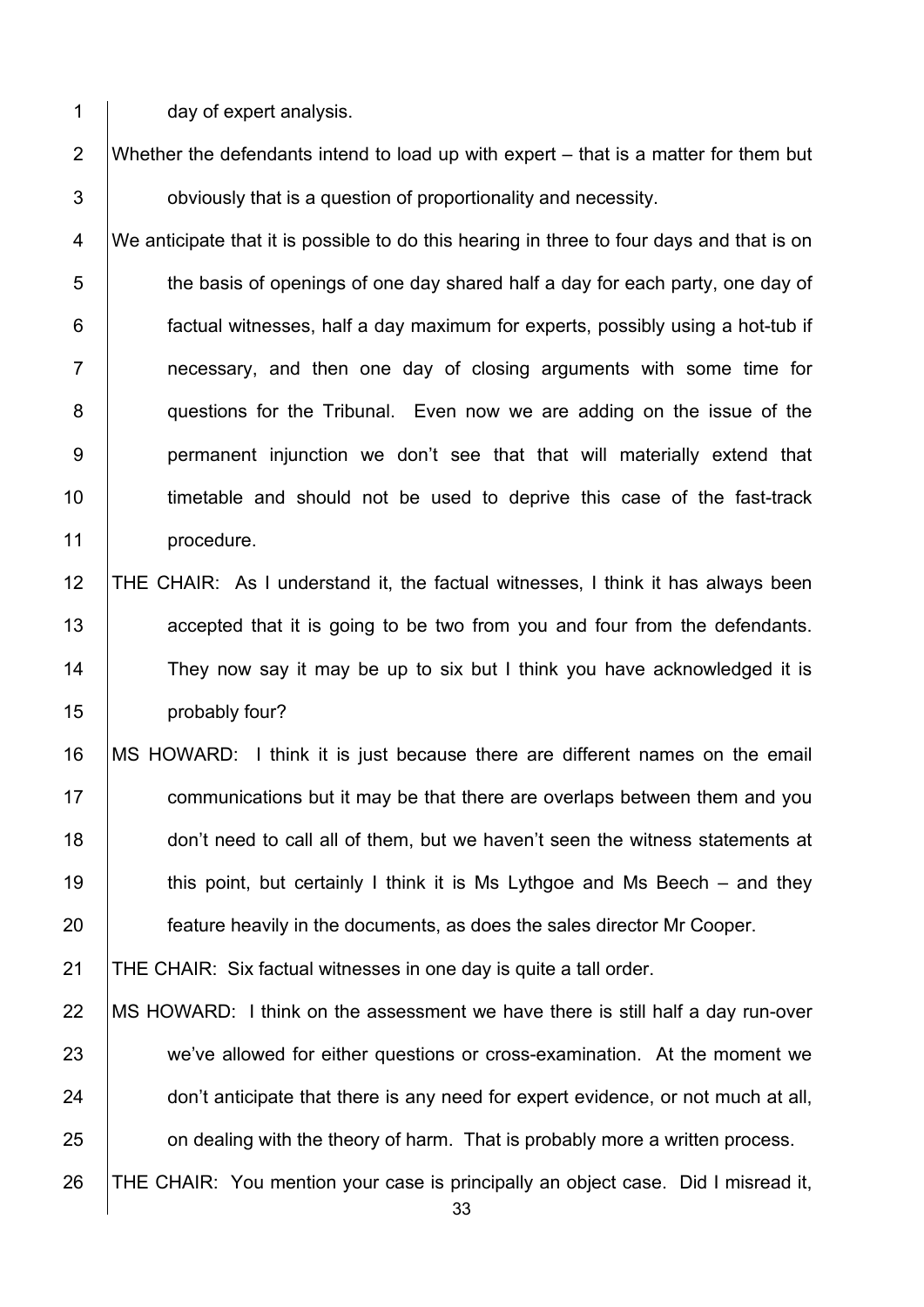| $\mathbf 1$    | that you also put it on an effects basis?                                             |
|----------------|---------------------------------------------------------------------------------------|
| $\overline{2}$ | MS HOWARD: I will just take instructions. (PAUSE)                                     |
| 3              | THE CHAIR: It is paragraph 71 of your claim form so B22.                              |
| 4              | MS HOWARD: I think our primary position is this is an object case, whether you are    |
| 5              | looking at the RPM, whether you are looking at the MRPs, the platform ban or          |
| 6              | the sales restrictions, but I think we put an alternative back-up $-$ we obviously    |
| $\overline{7}$ | don't know what the defendants are going to argue as well and we may have             |
| 8              | to respond if they want to come in with a detailed effects case but, yes, we          |
| $9\,$          | have presented it as an alternative but our primary case is that this is object       |
| 10             | infringement and that should be enough to establish liability.                        |
| 11             | THE CHAIR: If we do have to go on and consider the effects analysis, wouldn't that    |
| 12             | add to the timetable you have just outlined?                                          |
| 13             | MS HOWARD: I think that probably would because the experts would then need to         |
| 14             | opine on the case factual of what would the situation be in the absence of the        |
| 15             | infringement to show what the effects would be.                                       |
| 16             | THE CHAIR: If you go to B24, paragraph 78, the heading there is "Anti competitive     |
| 17             | object or effects" and I confess I did read that you were running a case on           |
| 18             | both aspects.                                                                         |
| 19             | MR O'REGAN: Madam, where are you looking?                                             |
| 20             | THE CHAIR: Paragraph 78, B24.                                                         |
| 21             | MS HOWARD: I think we are putting it on an alternative aspect but our primary         |
| 22             | focus is going to be on the object infringement. The Tribunal has recognised          |
| 23             | that the limits of the fast-track procedure are not hard and fast and it is           |
| 24             | possible to award the fast track procedure even if the hearing is going to            |
| 25             | exceed the number of days in the Tribunal's rules. I think you come down to a         |
| 26             | philosophical question almost of "is the fast-track procedure open to this type<br>34 |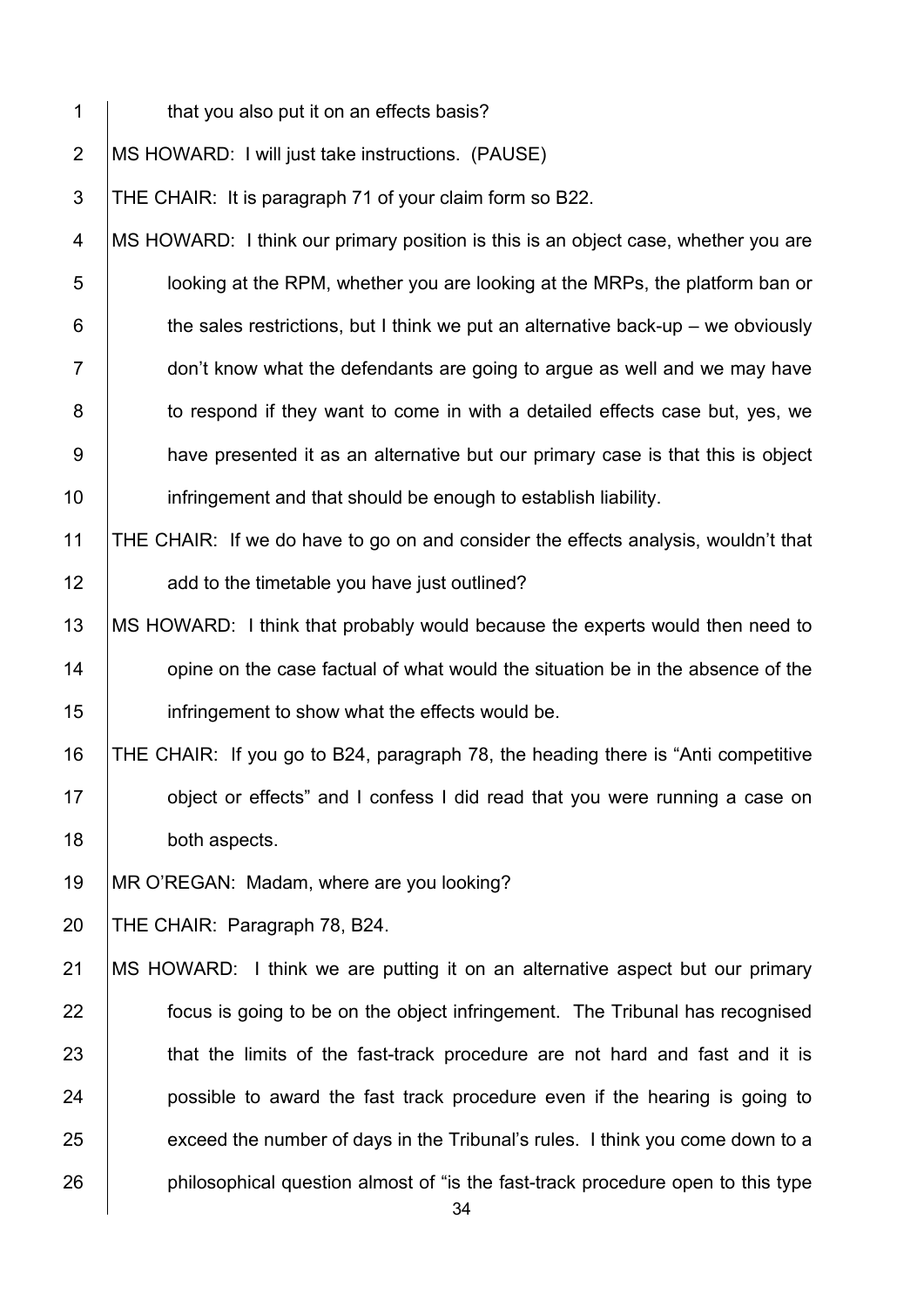**1** of case?" We submit that it has to be because otherwise these cases simply **Fig.** aren't capable of being prosecuted through the FTP model and I refer that to  $\parallel$  the Penrose Report I took the panel to earlier. Now, if the Tribunal is saying 4 the fast-track procedure is meant for a very short hearing of two to three days  $\overline{5}$  and it is primarily aimed at injunctions, that's all well and good but as we know | there are very, very few cases for injunctions in this country compared to **1** other jurisdictions where they are the primary redress and you have to **question why that is the case.** How is the Tribunal going to make the fast-9 Track procedure effective in terms of delivering effective access to relief and fast and appropriate remedies? 11 | THE CHAIR: Yes. MS HOWARD: Otherwise it will just become a fig leaf. THE CHAIR: Yes, I have your point on that, why you think this is an absolute **paradigm case for it. I am just trying to get a handle on the time estimates for the hearing itself.** 16 | MS HOWARD: Whether it is four days or five days, six days, I don't understand that

17 **there is a formal guillotine point at which it is incapable of being managed** 18 **through the fast-track procedure.** 

19 | If I may move on to disclosure.

20 | THE CHAIR: Yes.

21 | MS HOWARD: The claimant has already provided the majority of its disclosure, as 22 Ms Sheppard has explained at paragraph 16 of her witness statement. We 23 **have disclosed examples of emails where the defendant is clearly making** 24 RPM requests as well as, as I said, screenshots of discriminatory treatment of 25 **other retailers.** 

26 The defendant will need to provide their disclosure and the timetable will obviously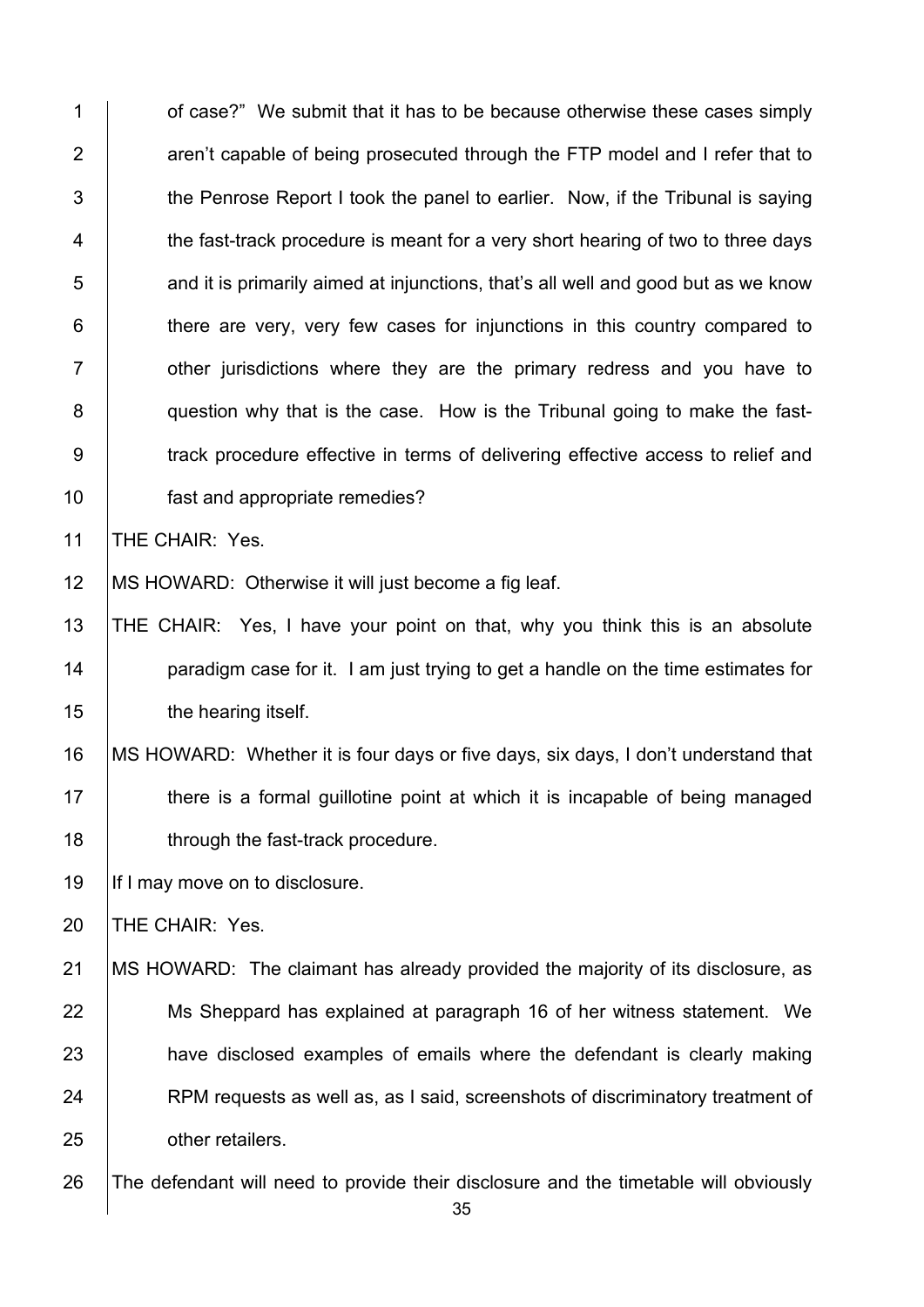1 1 need to cater for that, but the defendant has been on notice of these issues **2** and the allegations of it being an infringement of competition law since 2018. 3 This was raised by the claimant through its solicitors in correspondence in 4 | 2018, although they didn't make a formal threat of litigation in the sense of a 5 Pre-Action Protocol letter, they made it very clear that they were reserving **their rights to contest the application of enforcement of the VAPs, and so the** 7 defendant should have preserved that documentation and had that ready. 8 What is more, they were put on intended notice of this claim in the Letter 9 Before Action in July 2021, so nearly eight months ago, and again at the **beginning of December just shortly before issue, so they have had a relatively letch** long period of time of notice of this claim and should not have any difficulty in **gathering that information, which actually relates to a very short relevant period, because we have got the historic dealings of retail price maintenance but we are only claiming about RPM from 2016 onwards to be within the**  limitation period. The crux of the claim is really about the application of the VAPs from 2018 to 2021, so it is a relatively short period for disclosure. They **have already identified their relevant witnesses and custodians so they should be able to locate that information.** 

 We have, in Ms Sheppard's witness statement, identified the categories of disclosure  $\parallel$  that she considers will be necessary from the defendants - she has set that  $\vert$  out at paragraphs 8 to 17 - and she has also suggested pragmatic **approaches to limit disclosure by categories and to limit the extent of expert** 23 analysis that is necessary. And I do not know whether you would like to-

24 | THE CHAIR: Yes, turn that up.

 MS HOWARD: So that is at tab 41. (Pause) I should add of course that the 26 defendants have made a number of important admissions in their defence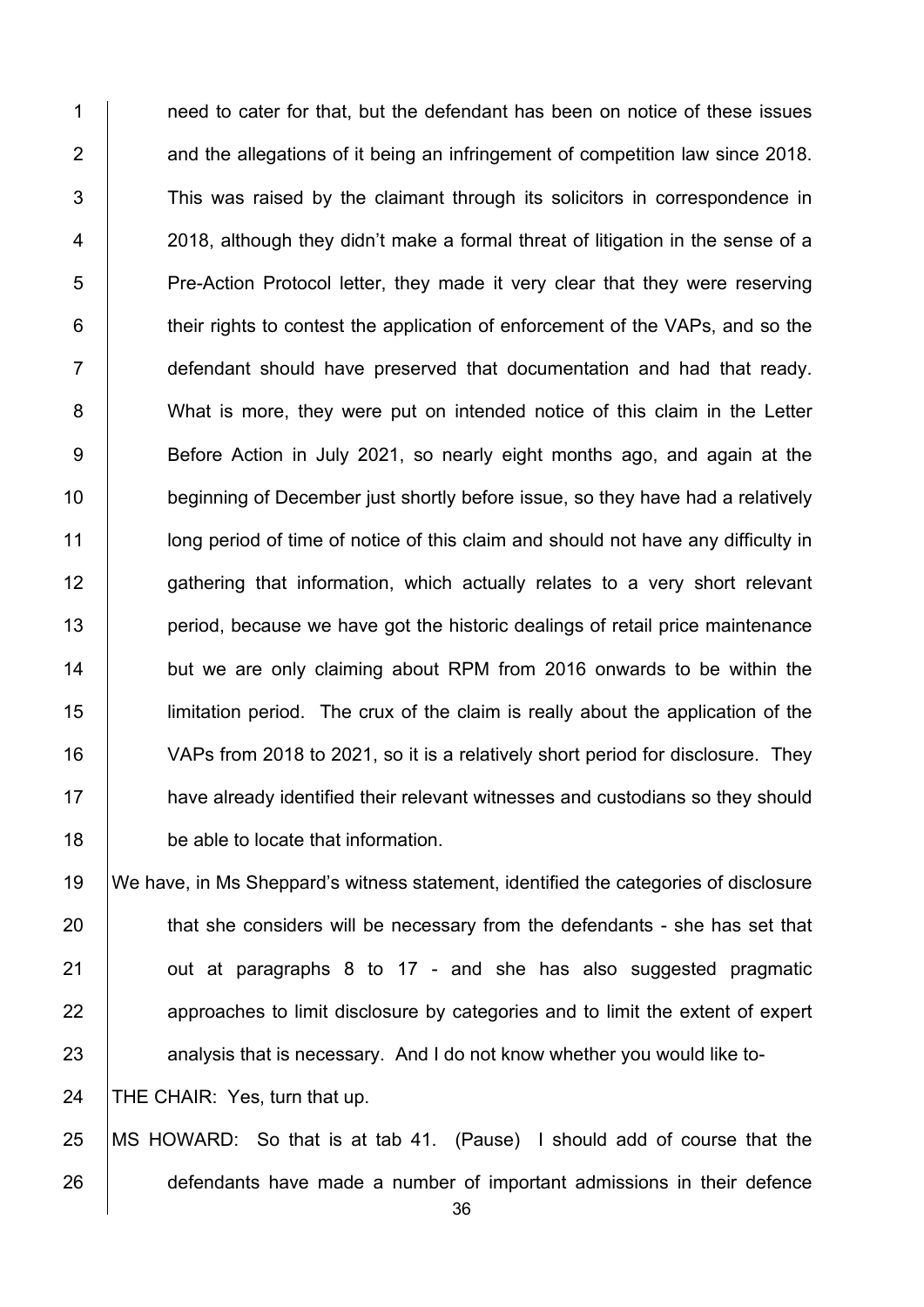1 which we set out at the beginning of our reply, so they have admitted that the 2 VAPs were applied and contain the MRP provisions and the platform ban, but 3 their main contention is that that application was confined to the US and 4 Canada. So the real issue is whether in practice the defendant extended the 5 **b** application of those practices extraterritorially and applied them to sales of the 6 **defendants' products in the UK and the EU.** 

7 **THE CHAIR: Yes.** 

8 | MS HOWARD: So we submit that there are ways in which the disclosure in this case 9 can be contained and can be pursued in an effective and efficient manner 10 which would enable the trial to be brought on either at the end of July, as you 11 will see through our suggested directions, or shortly thereafter so that it can 12 **be resolved by the end of 2022, certainly on phase one liability.** 

13 But if the Tribunal is not with me on the application of the fast track procedure, 14 Tegardless of the precise badge that these proceedings are labelled with we 15 Submit that, as happened in the Rest & Play case in which I appeared on 16 behalf of the defendants, it is possible for the parties to construct a timetable 17 to trial that achieves a very similar outcome in terms of timing and cost simply 18 by using the Tribunal's case management powers under Rule 53 and Rule 4 19 to ensure that these proceedings are dealt with expeditiously and in a 20 **proportionate manner.** 

21 | THE CHAIR: Yes.

22 | MS HOWARD: I think the main difference for us is that obviously under the fast 23 **track procedure there is a right to a cost capping order and cost management**  $24$  as a right.

25 | THE CHAIR: Yes.

26 | MS HOWARD: We would not want to have an expedited timetable without some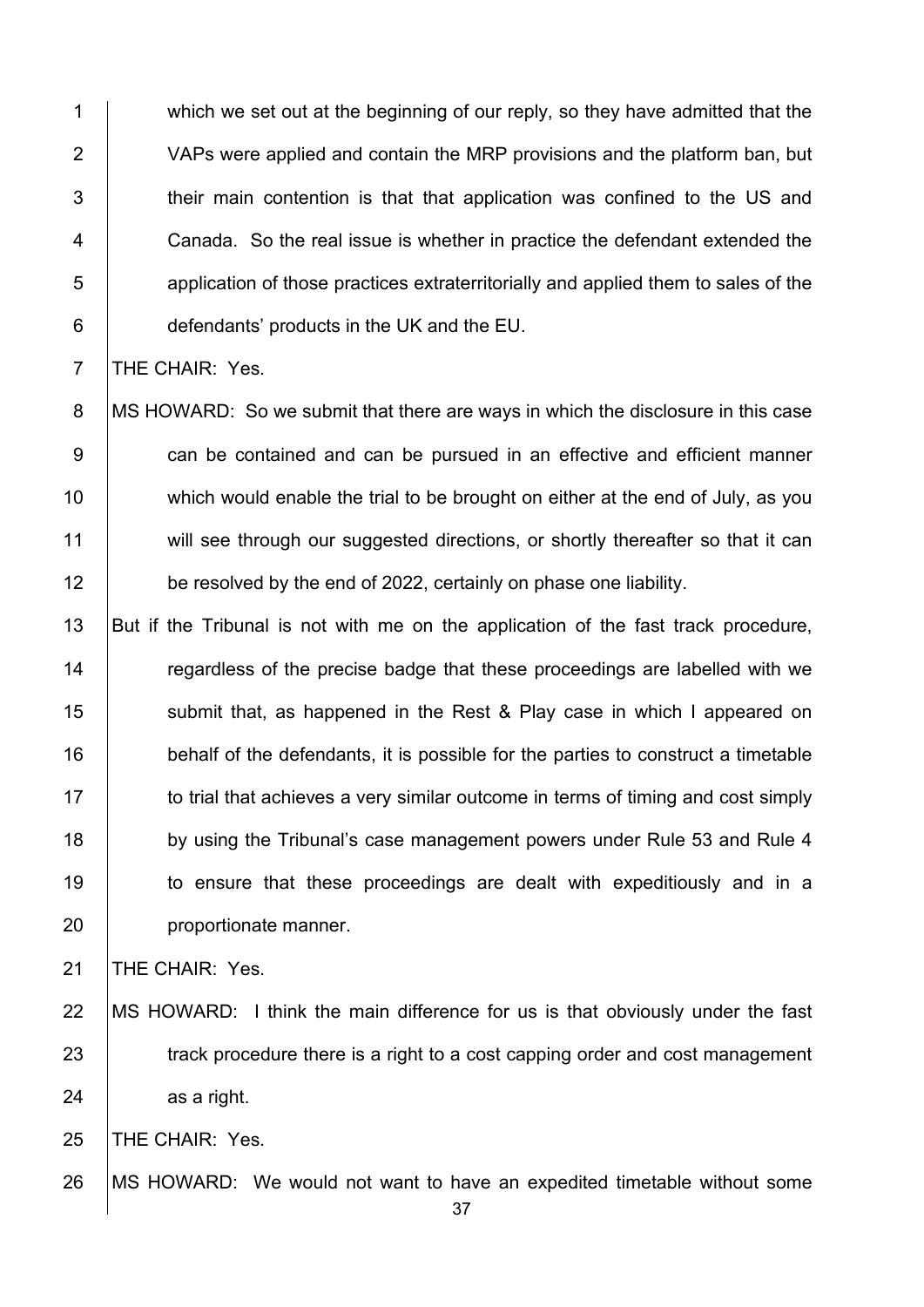1 **protection for the claimant on costs, on adverse costs.** 

2 THE CHAIR: Yes, I understand that.

3 MS HOWARD: For us that is the main advantage of the fast track procedure. I was  $4$   $\vert$  going to deal with costs separately; I do not know whether you want to hear 5 from my learned friend first on fast track before we deal with the issue of 6 costs?

7 | THE CHAIR: Yes. Can we just go to the draft order and can you just give me an 8 **idea of the dates you had in mind for the various steps?** 

9 MS HOWARD: Yes. We have left asterisks primarily because we did not know what 10 the Tribunal's resources are and exactly how that work, but obviously we were 11 | thinking that the parties would be able to file disclosure reports at the 12 beginning of April and a list of categories of documents probably 14 days 13 thereafter, and then for disclosure to be given at the end of April so that most  $14$   $\vert$  of the disclosure could be underway, an inspection could be underway 15 through April ...

16 | THE CHAIR: Yes.

17 MS HOWARD: … and then the parties would probably have a period towards the 18 end of May to file their witness statements, with reply witness statements in 19 June. But there is no reason why the factual evidence could not be run in 20 conjunction with any statements from the industry experts and certainly with 21 **preparation of any expert evidence.** So we were considering that if the main 22 **factual witness statements are provided at the end of May that would give the** 23 experts sufficient input to be able to put their reports on economics in June,  $24$  shortly after the reply statements from the witnesses so that they can be taken 25 into account. The industry expert reports probably can be dealt with 26 separately from the factual witness evidence; I do not think the two are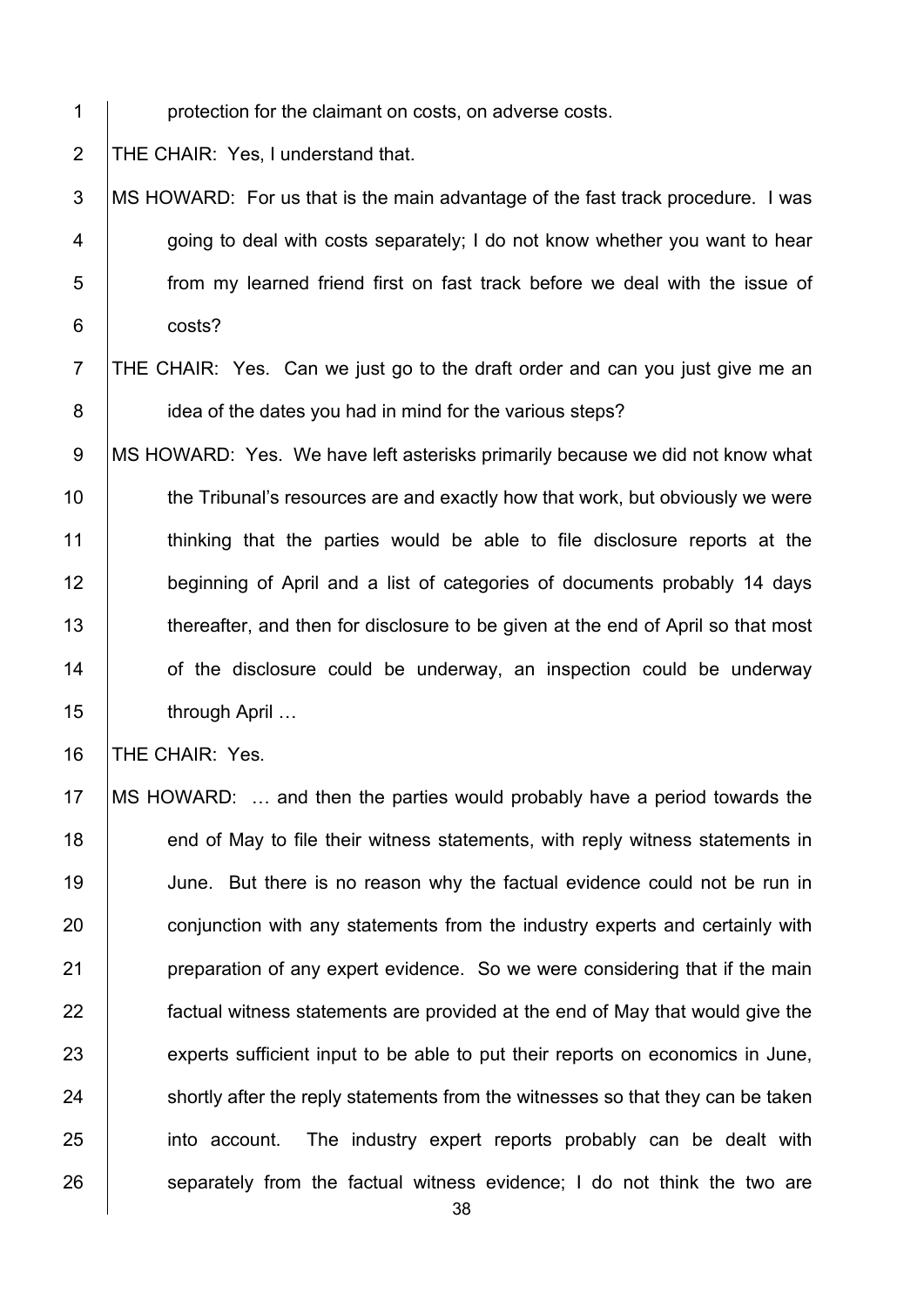1 interlinked, so that can be done in parallel. That is why we put a date for May 2 **for that process.** 

3 THE CHAIR: Yes.

4 MS HOWARD: So it can be done in tandem with the factual evidence.

5 | THE CHAIR: Yes.

6 MS HOWARD: Because we are just dealing with issues of liability and not quantum, 7 we envisage that the expert's reports should be fairly constrained, being 8 **mainly on, as you will have seen, the provision that we set out in paragraph** 9 28. They are largely confined to market definition, the theory of harm and 10 **then the defendants have asked for an assessment of the effects on** 11 **competition in the United Kingdom.** 

12 | THE CHAIR: Do you object to that, or ...?

13 | MS HOWARD: We objected to it because we saw the case as being an object case and we did not want the whole claim to be bogged down with expert analysis, **but with your questioning earlier, Madam, I think we had to concede that we** 16 have put the case on the alternative effects and there will be - there are two **questions on effects and I think it is important to segregate them. Firstly is** 18 what I would call what seems to be a qualified effects analysis here, in little 3 -**19** and the defendants will correct me. Their claim is that all this conduct took **place in the US and so what they are saying is: was there a qualified effect of this conduct in the US that then overflowed and applied in the UK market, and the kind of intel qualified effects doctrine.** That is my understanding of it and I **will be corrected if I am wrong on that.** 

24  $\parallel$  We say that is irrelevant because this conduct applied directly in the UK, it applied to 25 the claimant's sales of the defendants' products here on the ebay.co.uk site. 26 Most importantly, it applied after the claimant had disactivated all of the relay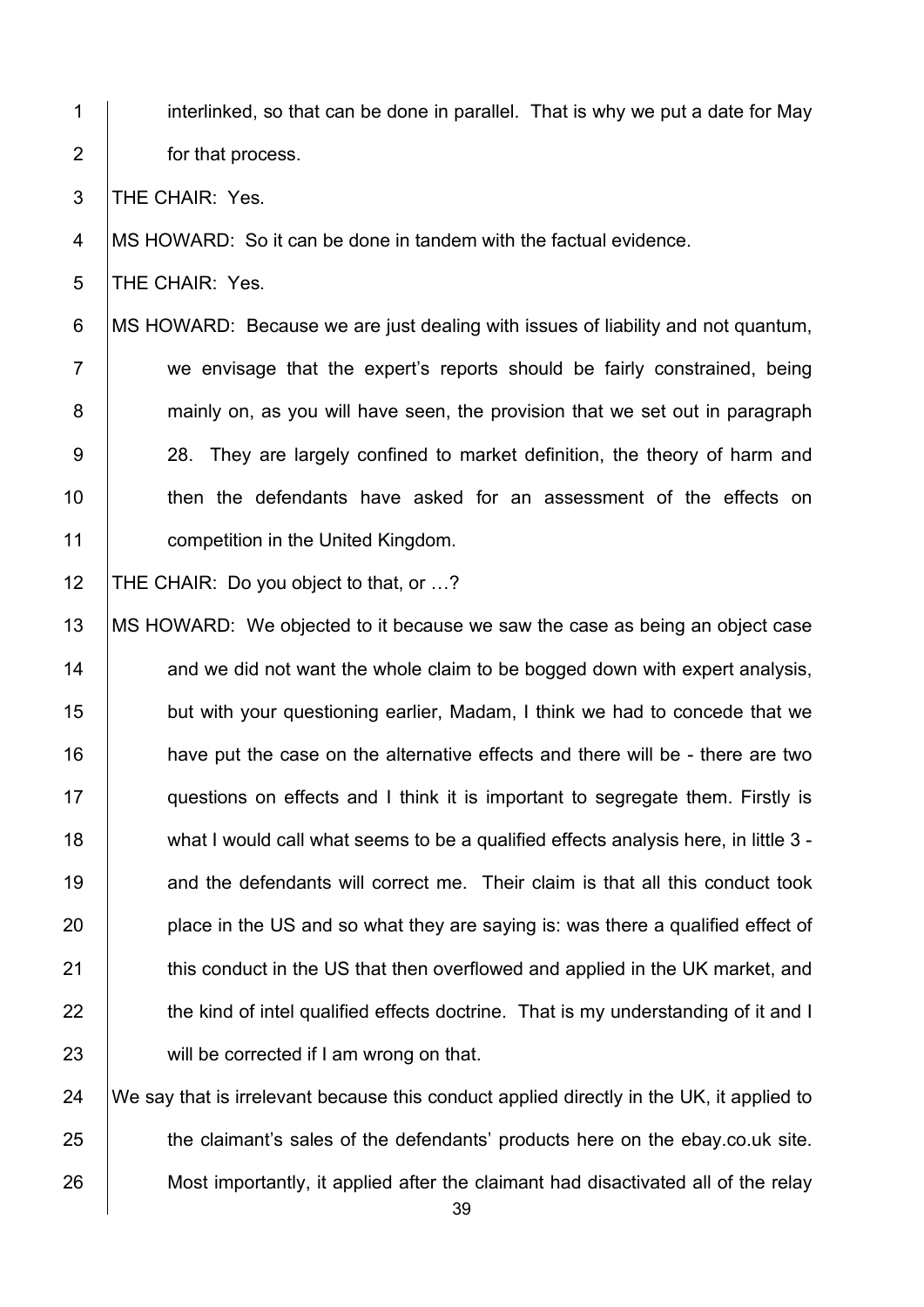1 to the ebay.com site, so it was not marketing, it was not advertising, it was not 2 Shipping its products to the US at all. The policies were biting on the sales of  $\parallel$  the defendants' products here in the UK and the EU. So we say there was a **direct implementation of the policies here in the UK.** 

5 | THE CHAIR: Yes.

6 MS HOWARD: So you have got the qualified effects doctrine on one side. The **Fig. 2** other side is what were the anticompetitive effects of this conduct in the UK? 8 THE CHAIR: Yes.

9 MS HOWARD: You have had my submissions on that, that this is primarily an object **case that we concede in the alternative we have said that if you are not with**  us that this is an object case - we cannot possibly see how that can be the **case - we would want to reserve position to explain the effects of it. But we think that could be done in a fairly limited manner.** 

## THE CHAIR: I think the problem I have with that, if you reserve your position on the **effects case it is quite difficult for the defendants to know what evidence they are going to need to adduce on it.**

 MS HOWARD: We can probably set that out through the series of the expert **Fig. 2** reports, because at the moment we are planning to have simultaneous expert 19 The ports. Now, if the defendants are worried about this we could go for **Sequential expert reports so they can see our case and respond to it, but in terms of effects analysis obviously the counter factual will be: what was the Struation in the absence of these measures?** 

**THE CHAIR: Yes.** 

 MS HOWARD: We know what the position was in 2017 before the introduction of 25 the VAP where the defendant commended the claimant for being one of its 26 top sellers and was extremely successful, and then its position rapidly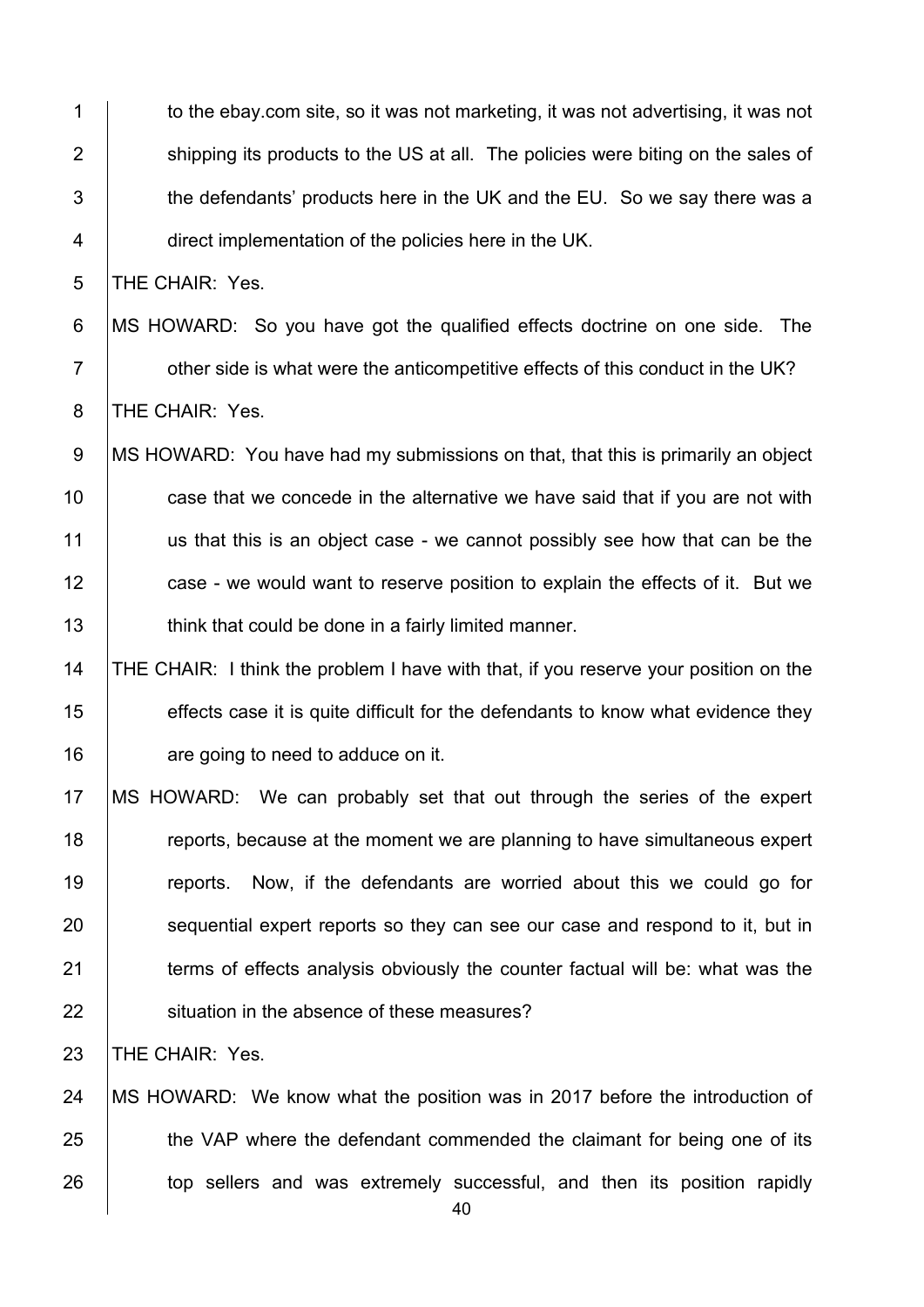| $\mathbf 1$    | deteriorated thereafter. So there is no magic in the effects analysis, we          |
|----------------|------------------------------------------------------------------------------------|
| $\overline{2}$ | submit; it can be dealt with in a straightforward pragmatic sense by the           |
| 3              | experts.                                                                           |
| 4              | THE CHAIR: Then if we look at the economic experts, I hear what you say about, I   |
| 5              | think you say no meeting and no joint report is necessary on the industry          |
| 6              | expert - that is paragraph 27 of the draft order.                                  |
| $\overline{7}$ | MS HOWARD: We just think that is gold plating it a little because probably this is |
| 8              | going to be a statement from eBay, we are not going to have somebody that          |
| $9\,$          | is opining on this in the same way as an economist.                                |
| 10             | THE CHAIR: Then have the parties given any thought to having a single expert?      |
| 11             | MS HOWARD: I do not think that will work on the expert analysis. I have not        |
| 12             | discussed that with my learned friend.                                             |
| 13             | THE CHAIR: On the industry experts.                                                |
| 14             | MR O'REGAN: We have not given any thought. I agree that it is not something,       |
| 15             | Madam, that is suitable in this case.                                              |
| 16             | THE CHAIR: Right.                                                                  |
| 17             | MR O'REGAN: The claimant needs to prove its case; it is as simple as that.         |
| 18             | THE CHAIR: Then on the economic experts, I think there is going to need to be a    |
| 19             | meeting there and a joint report. Is that right?                                   |
| 20             | MS HOWARD: Yes.                                                                    |
| 21             | THE CHAIR: So for your dates at paragraph 31                                       |
| 22             | MS HOWARD: Again we were envisaging that would take place towards the end of       |
| 23             | June into July but before the hearing.                                             |
| 24             | THE CHAIR: Looking at the dates you have got, and I do not want to put you on the  |
| 25             | spot but we are trying to get a handle on how both the timetable at trial and      |
| 26             | the timetable to trial take shape to see whether or not the fast track<br>41       |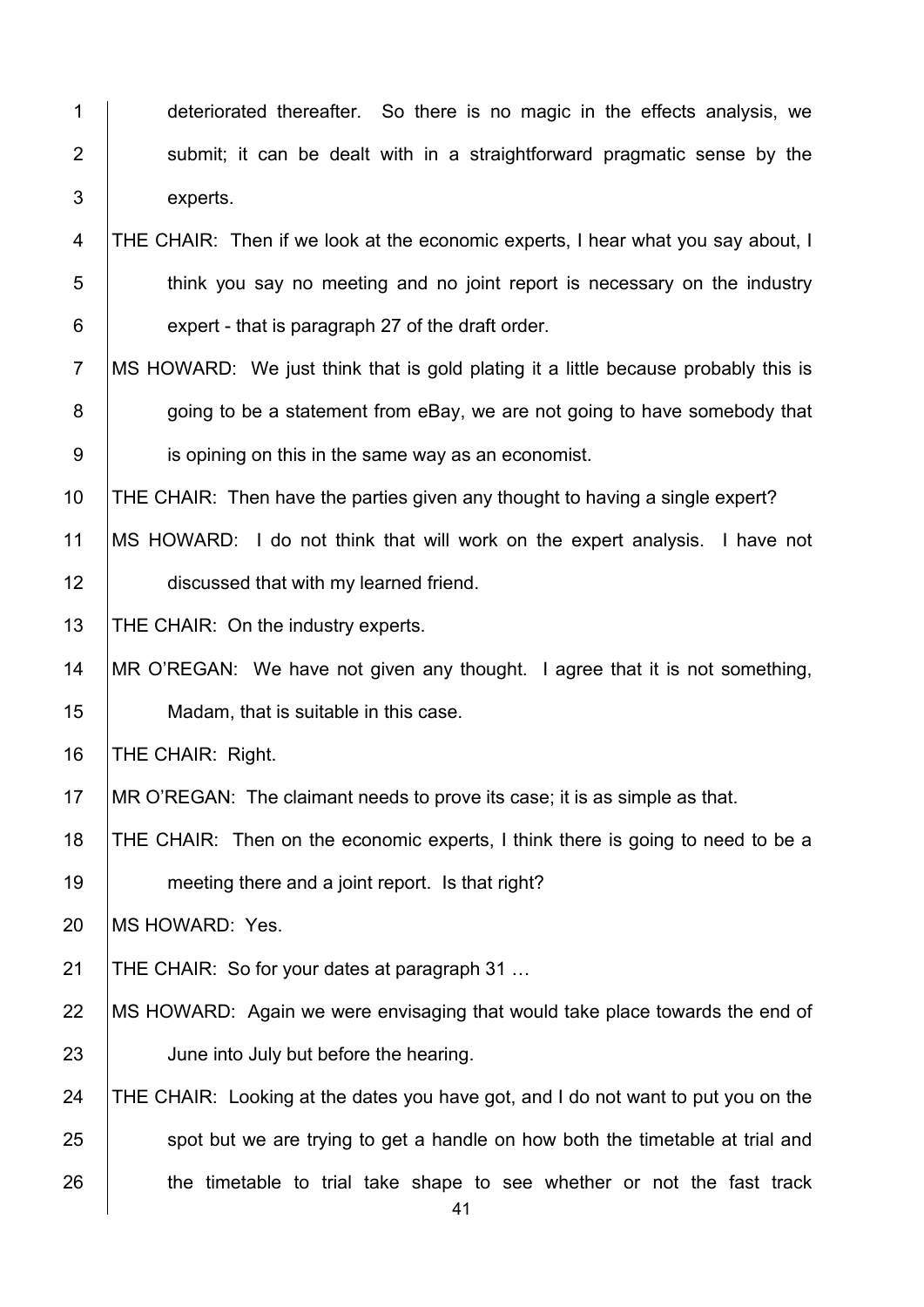1 application is useful.

2 | MS HOWARD: We were thinking that --

3 THE CHAIR: Or desirable.

4 MS HOWARD: … obviously the witnesses of fact would be served and exchanged  $\vert$  at the end of May. We would then have a short period for reply statement of **fact at the beginning of June, which should be 10 to 14 days thereafter, so**   $\parallel$  those reply statements can then be taken into account by the experts, but **1** most of the bulk of the work in preparing the expert reports should have been **done already while the factual witness statements are being prepared.** We **Fig.** are already well advanced in our expert analysis and so we would be able to 11 turn that evidence around quite quickly after the reply statements of fact, into **Sort of mid-June is what we were thinking.** 

13 | THE CHAIR: So mid-June is paragraph 29.

14 | MS HOWARD: Yes.

15 THE CHAIR: Then a little bit later, end of June, do you say, for paragraph 30, for 16 …?

17 MS HOWARD: I was thinking again about 10 days probably, because it is not going 18  $\vert$  to be detailed quantum analysis, this is just ...

19 THE CHAIR: Then does that mean that in paragraph 31, the meeting - I am just 20 **trying to get a handle on it.** 

21 | MS HOWARD: So that would be the end of June for the meeting.

22 | THE CHAIR: Then July for the joint report, is it?

23 | MS HOWARD: We were thinking that probably the meeting, they could turn that 24  $\parallel$  around - and I have certainly done this in the Rest & Play litigation, they had  $25$  the joint meeting on the Monday and the joint report on the Friday, they had 26 done it during the same week. Because again we are not dealing with loads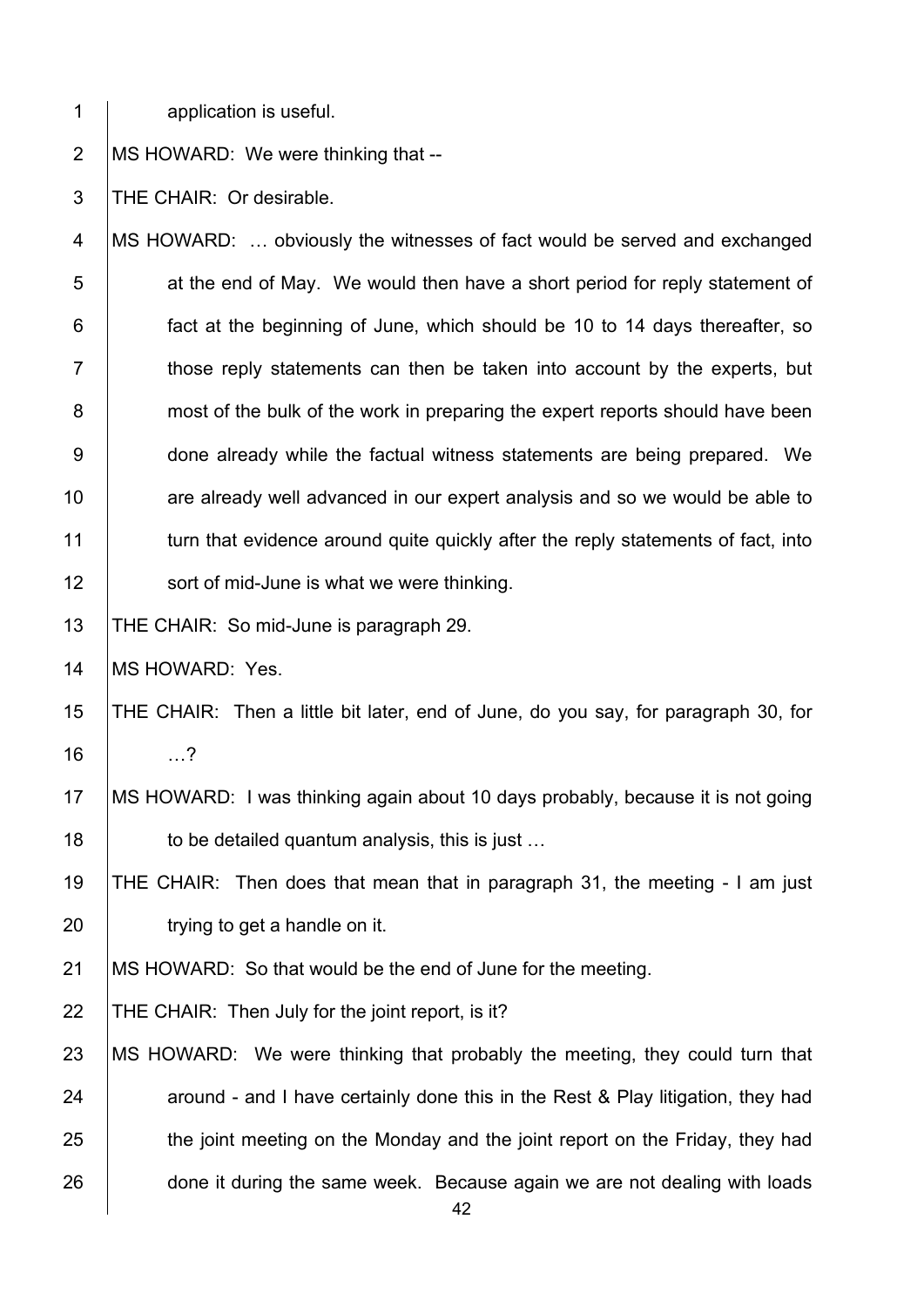1 **component** of quantum analysis.

2 THE CHAIR: Right, thank you. Just to see how you see that stage panning out. 3 Thank you.

4 MS HOWARD: Obviously most of the preparation of the trial bundles will be created 5 leaving slots as necessary for the joint statement of the experts, so that could 6 **be done during the course of June, not necessarily after.** You do not need to 7 delay, we could just fill the experts' replies, statements and joint statement 8 into the bundles. We do not consider that a pretrial review is going to be that 9 **9** necessary, so that is why in 35 - but we have left it in as if required, just in 10 **case there is something that crops up, but we do not think that is going to be** 11 **1** necessary. Then we envisage that the phase one hearing would take place at 12 **the end of July.** 

13 THE CHAIR: You say the end of July, and I am not putting you on the spot on this, 14 **14** at the moment it says on or after 18th. Do you think realistically it --

15 MS HOWARD: I do not know what the Tribunal's availability, but I was thinking the 16 | last week of July.

- 17 | THE CHAIR: Before the vacation?
- 18 | MS HOWARD: Before the vacation.

19 | THE CHAIR: Thank you.

20 MS HOWARD: I think that is the week commencing 25 July.

21 THE CHAIR: Yes. Yes, thank you. Is there anything else you want to address us 22 **on on the fast track application?** 

- 23 | MS HOWARD: No, I think I can sit down and ...
- 24 | THE CHAIR: Let Mr O'Regan have his say.
- 25 MS HOWARD: ... Mr O'Regan have his say. Thank you.
- 26 MR O'REGAN: I am grateful, Madam. Looking at the time, I will endeavour to be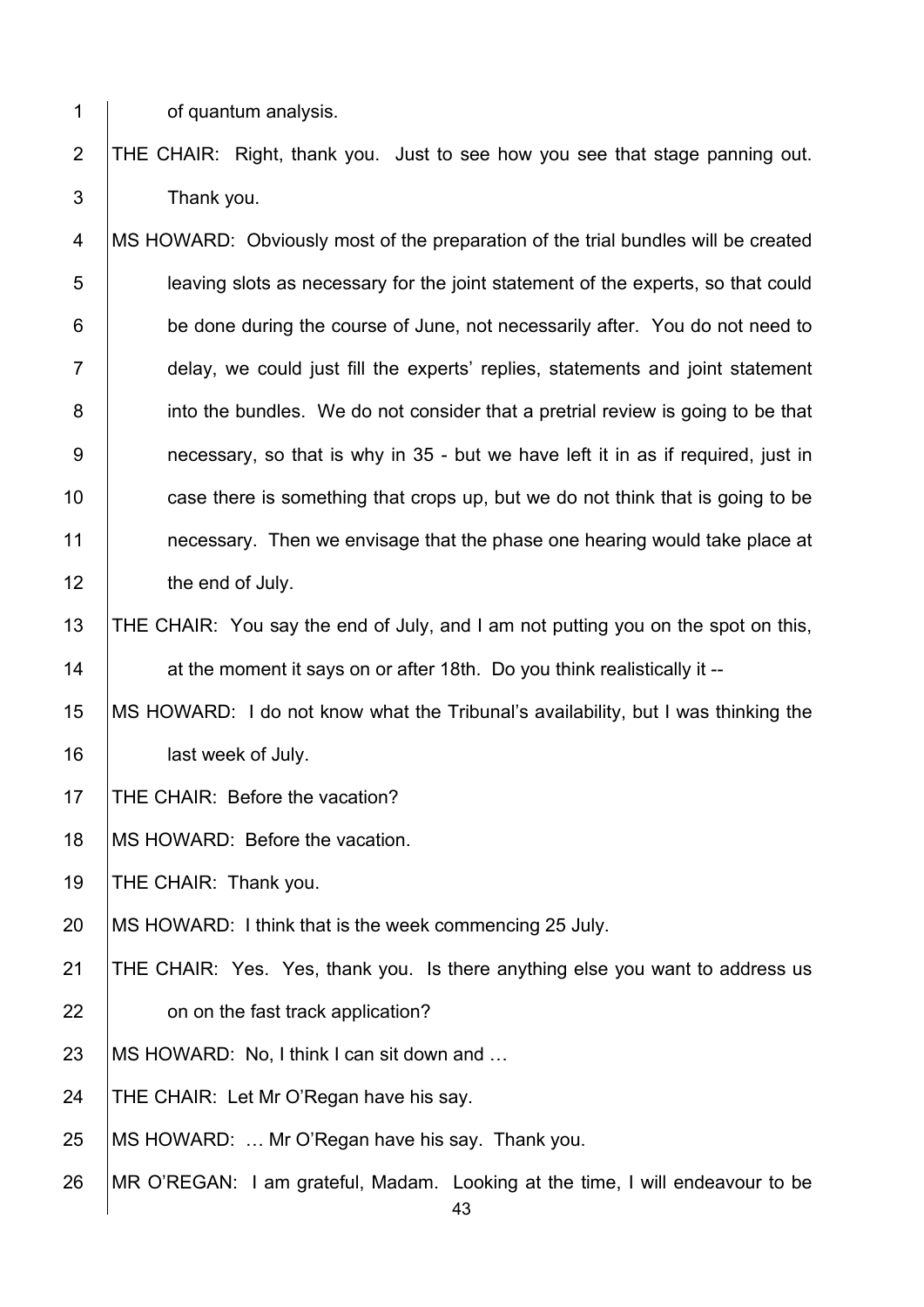1 completed by one o'clock but if it runs a few minutes on then I think it might be 2 **2** appropriate to continue and then you can consider your ruling over lunch.

3 | THE CHAIR: Thank you.

4 | MR O'REGAN: I think the first point has simply been discussed with my learned 5 friend at some depth, timetables to trial, the first point is first of all to consider 6 whether or not this case is suitable for allocation to the fast track. If it is, then  $7 \mid$  we have to be heard within six months and we will obviously - both parties will 8 **8** need to comply with whatever timetable the Tribunal considers is appropriate. 9 | But the defendants' clear position, Madam, is that this case is simply not 10 Suitable for the fast track at all. If one takes a step back the only factor in 11 **Rule 58(3)** that is satisfied is that the claimant is an SME. Our case is very 12 clearly when you look carefully that none of the other factors at all are 13 **considered and are satisfied.** 

14 | | propose to break my submissions into three parts, Madam: first of all some general **b** observations on the applicability of the fast track as my learned friend has **Alter and and resear you on, inter alia the Penrose Report; secondly, to explain why none of the factors for the application of the fast track are met: and then to focus particularly on a few of what we think the key points are that take this case outside of the fast track, that is the complexity, particularly of the legal** 20 issues that this case raises, but also obviously there are a lot of factual issues **in dispute which take time to be resolved, and secondly the lack of urgency in**  $\parallel$  this case - it is not a factor that is set out in Rule 58(3) but it is something that **the Tribunal needs to take into account and we accept that.** 

 $24$  In terms of the general observations on the applicability and use of the fast track, 25 Madam, my learned friend refers in her skeleton at paragraph 26 to what she 26 calls the policy behind the FTP and we agree that the policy objectives behind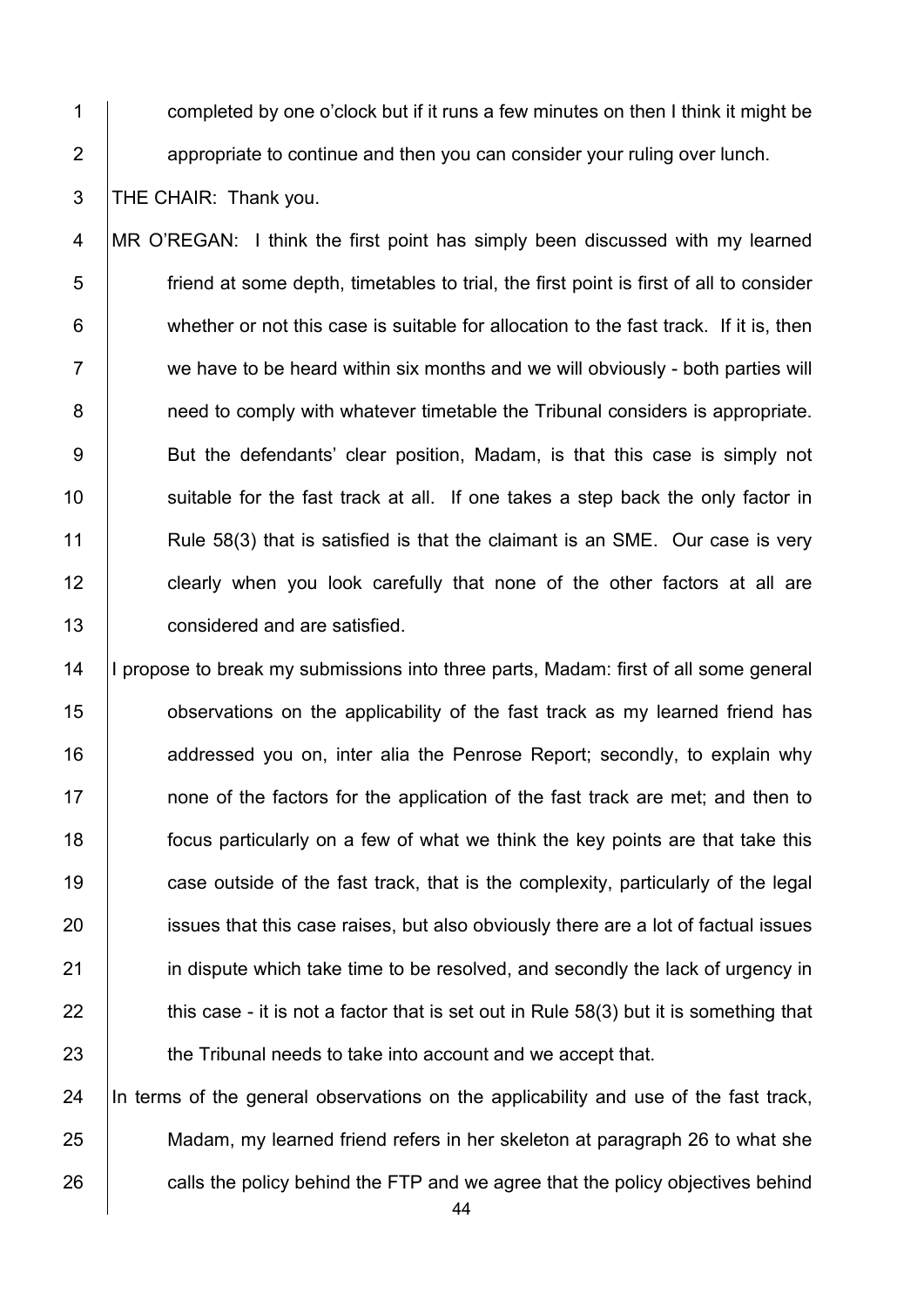**it are to assist SMEs in resolving competition disputes. But the key factor is**  $\parallel$  that it must be an appropriate case. Roth J has made that clear, both in his **judgments in Socrates - I do not know if I need to take you to that. Madam ...** 4 THE CHAIR: No.

5 MR O'REGAN: … at paragraph 3, and again in Breasley the President, Roth J, 6 **made clear that it needs to be a clear-cut candidate for the application of the** 7 FTP. In our submission this case is clearly not a clear-cut candidate and it is 8 **certainly not, as my learned friend has put it this morning and in her skeleton,**  $9$  a paradigm case. A paradigm case most simply is one that meets all the 10 **criteria for allocation, and this case clearly does not, it is a long way from** 11 being a paradigm.

12 Even if the claimant is, and it is accepted that it is a small business, it is clearly an 13 SME, and even if on its case that it has limited resources, that does not bring 14 The case within the FTP. There are clear limits to its suitability. In Breasley at 15 **paragraph 14 Roth J held that simply because the claimant is a small or** 16 **medium sized enterprise it does not follow that means that the fast track is** 17 **a**pplicable. Indeed, my learned friend has made some reference to the Rest 18 **6** A Play litigation in which she appeared for the defendant; that case was 19 brought by a micro-enterprise, it may even have been a one man band, and  $20$  the defendant was a small enterprise - that is at paragraph 3 of the judgment -21 but the fast track application was refused, albeit that tight case management 22 was then applied. In the Churchill Gowns case the claimant was a start-up or  $23$  at least a new entrant, and there was no application at all for the fast track  $24$  because it was clearly not going to be a case that could be dealt with within 25 three to four days, and indeed it was listed for seven with two more in reserve. 26 So we consider that whilst the cases are different, the timing involved in this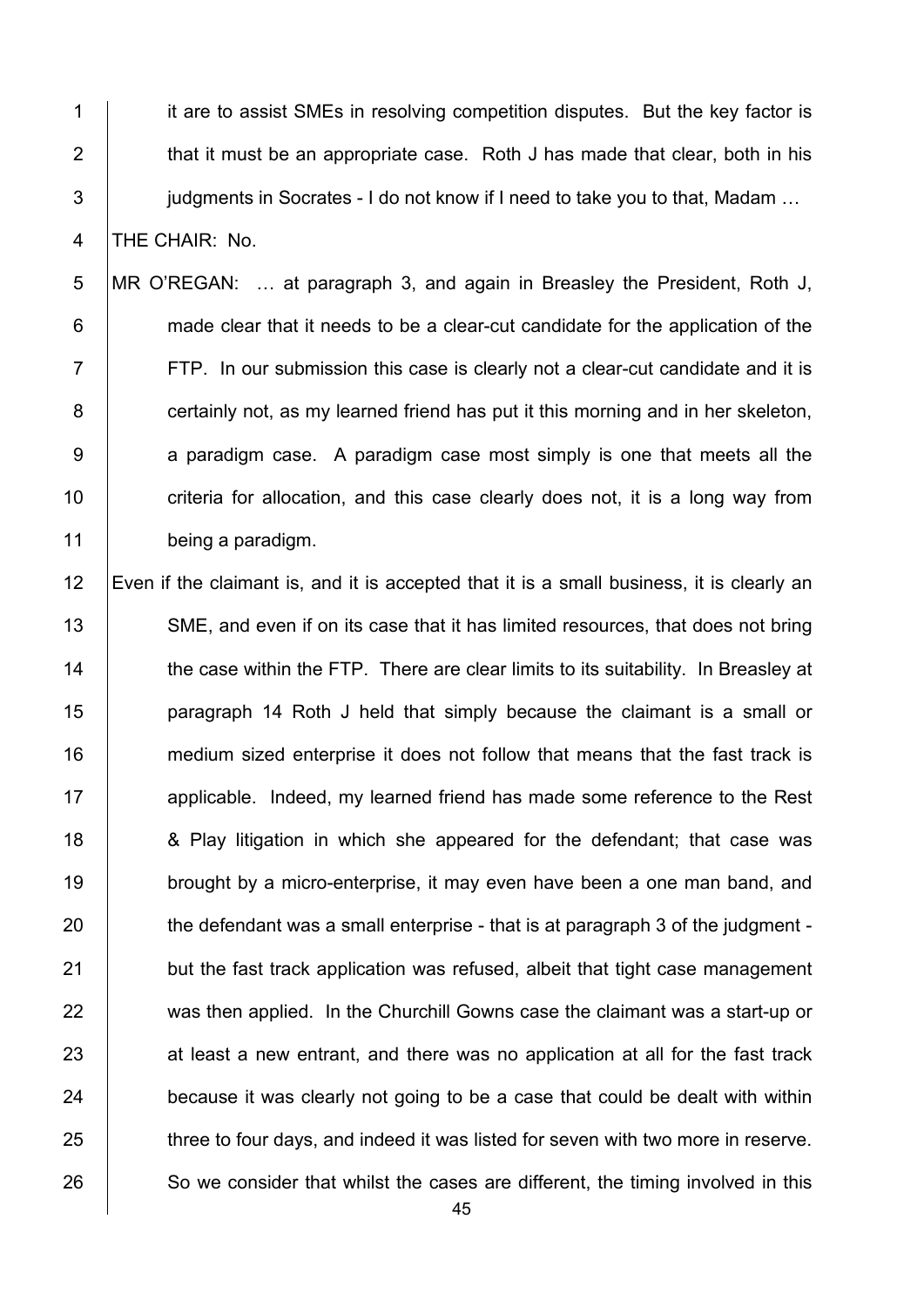1 case is likely to be similar to that in Churchill.

2 Addressing briefly my learned friend's references to the Penrose Report, the 3 Penrose Report first of all was written by Sir John in his personal capacity, an 4 | individual capacity albeit at the invitation of the government. Mrs Walker  $5$  | earlier this morning, in confirming that she was very familiar with it, said that  $6$  she was well aware of his views and his concerns, so the Report very much is 7 a matter of Sir John Penrose's views and is not government policy.

8 Secondly, my learned friend took you to page 43 of the Report. I do not think we 9 9 need to turn it up because my learned friend has taken you through the key 10 | points that Sir John makes in that paragraph about County Competition 11 Courts. Now, in his view they were to resolve local and regional cases that 12 were of a tier below existing capped fast track cases, with a hearing of one to 13 two days maximum, so more equivalent, a sort of competition equivalent to 14 **the IPEC** in small value IP disputes. He gives the example which my learned 15 friend took you to of a small independent retailer. This case does not involve 16 | such a small independent retailer. Indeed, the Parliamentary debate which 17 my learned friend also took you to, Sir John made very clear that what he was 18 **talking about was small regional claimants such as the restaurant in Bristol,** 19 involving local markets and local disputes. This case is a very long way from 20 what Sir John Penrose had in mind in both his report and his speech in the 21 | Parliamentary debate. It is not on point at all.

22 This is not a local or regional case, it involves a UK wide market by an online retailer, 23 which I think has described itself as one of Britain's leading independent 24 **lingerie retailers, online retailers**; it has an international element; certainly not 25 **one that would ever be suitable for the County Competition Court.** The 26 **claimant on its own case has turnover of at least getting on for three and a**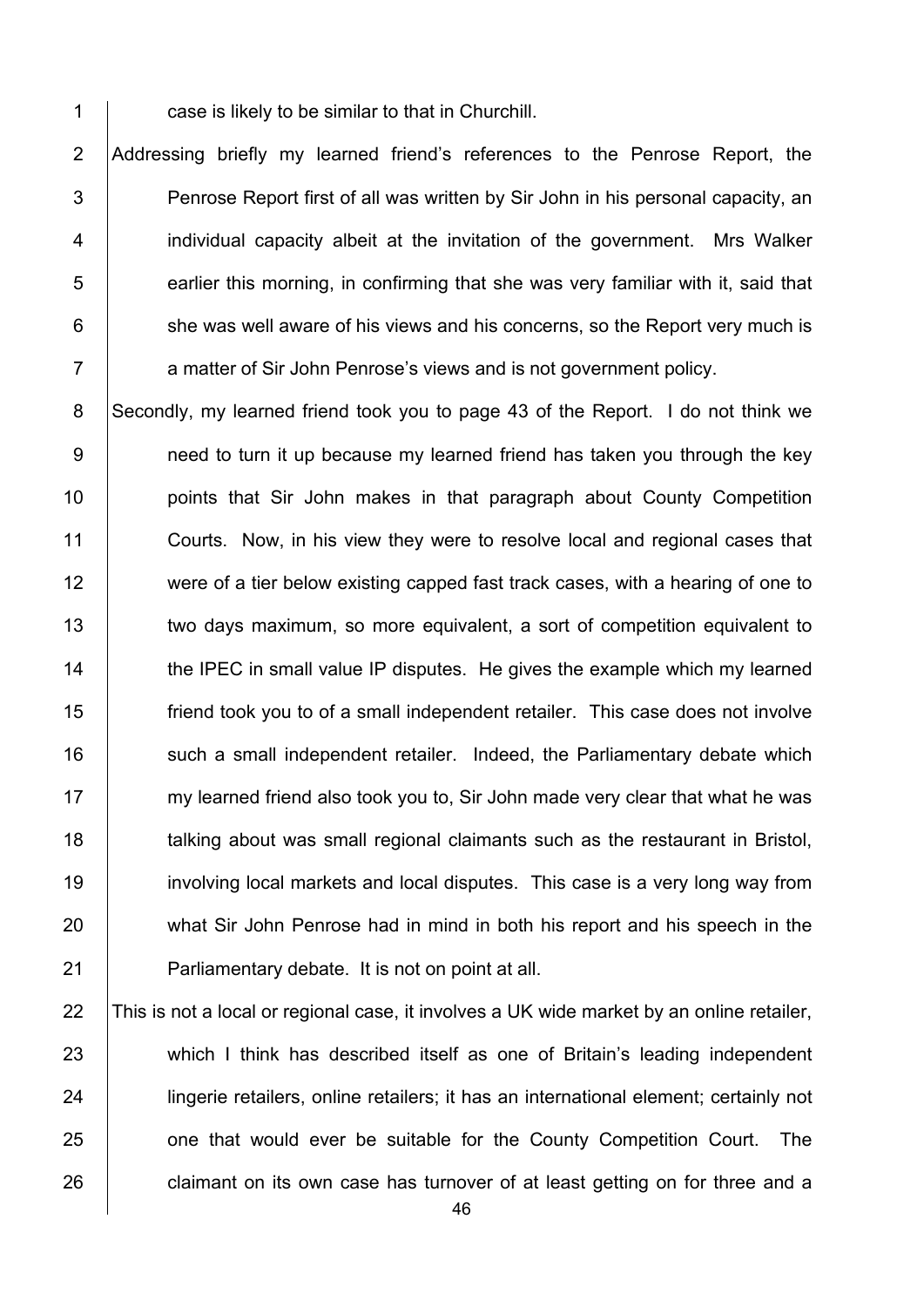1 half million odd, 25 or so staff. Mrs Dutton's evidence says that they have two 2 **warehouses and they are clearly trading nationally and indeed internationally.**  $3$  So it is far removed from what Sir John Penrose had in mind, and clearly that 4 does not add anything in my submission to whether or not this case is suitable 5 for the fast track.

6 My learned friend also made considerable point that the claimant sees this case as  $7 \mid$  some kind of test case on behalf of the industry to deal with what is said to be 8 | widespread retail price maintenance in the lingerie sector. Be that as it may, 9 but this case is not a test case, it is clearly brought by the claimant for its own 10 **interest.** It may or may not be of wider interest to the lingerie sector or indeed 11 the community at large, but that is not a factor that is relevant to whether or 12 **12** not a case is on the fast track.

 She referred you to Ms Sheppard's evidence at paragraphs 5 to 7 and again at 29, 14 30 and 36 of her witness statement. She refers in paragraph 29 to Mrs Dutton, a director and shareholder of the claimant, as wanting to tackle wider **practices of RPM** in the industry, and at 36 she describes the case as an **important one, which is a point that my learned friend made as well.** My learned friend's skeleton, at paragraph 49, refers to this claim serving the wider public interest by ending endemic RPM practices and artificially high **prices in this industry.** The defendants' clear position is that it does not  $\parallel$  engage in RPM, but be that as it may, as to what the claimant's motivation is **for bringing this case, it is quite clear that a case which is being brought as** 23 Some kind of test case would not be suitable for the fast track, which needs to 24 be very tightly controlled.

25 So that is my observations, Madam, submissions more generally on the application 26 **b** of the fast track.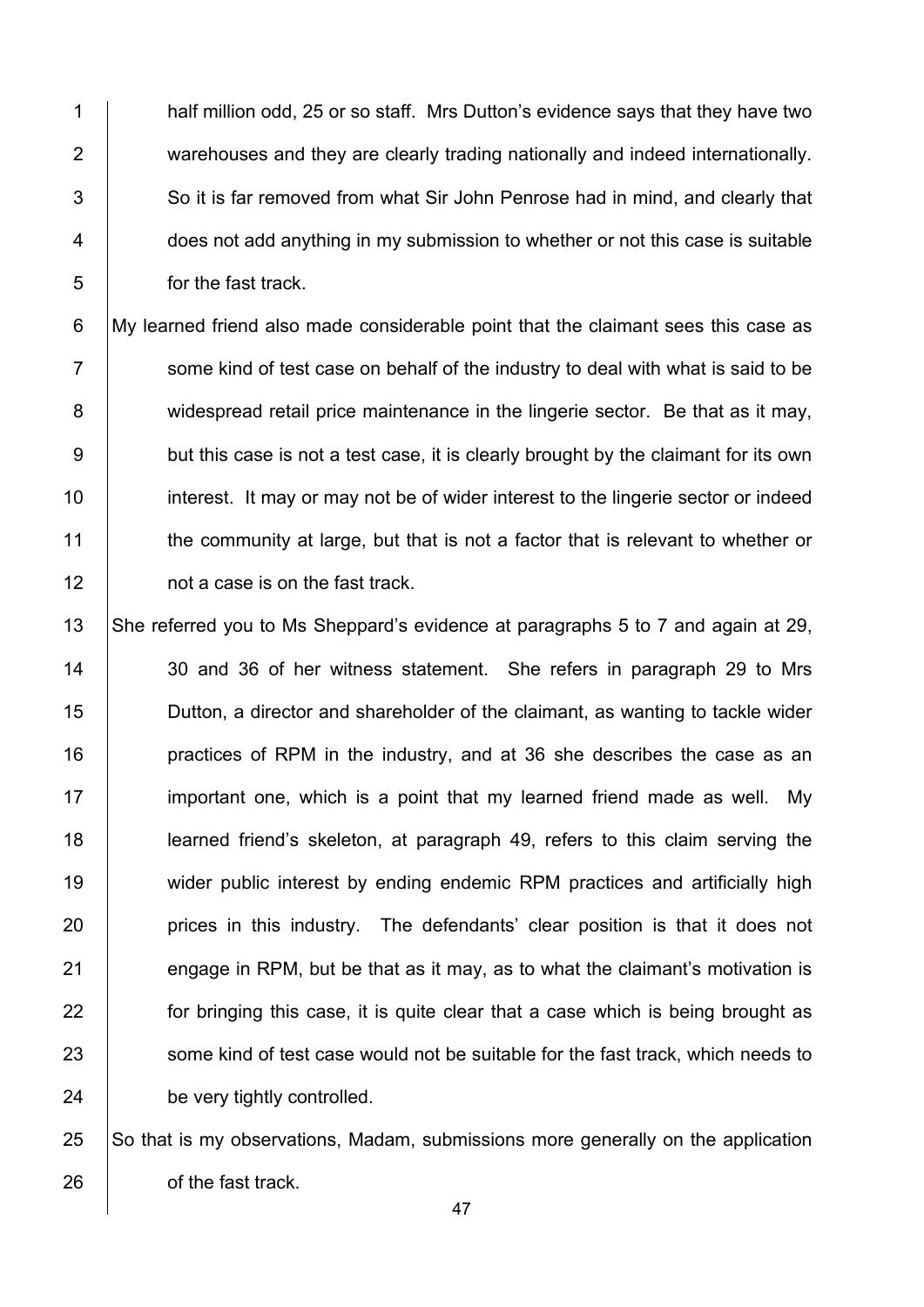1 Turning now to the specific factors that the Tribunal needs to take into account in 2  $\vert$  Rule 58(3), clearly the claimant is an SME but that is not in our submission 3 determinative.

4 | Ms Sheppard in her witness statement said this case could be dealt with in three to 5 **four days.** My learned friend seemed to suggest it could well be longer than  $6$   $\vert$  that, but clearly three days is not the absolute maximum, but it is unlikely that  $7$   $\vert$  a case in our submission that goes bevond four days is going to be suitable 8 **for the fast track, and that is a consistent approach the Tribunal has taken in** 9 earlier cases. I can take you to those if that would be of assistance but I think 10 **the point is fairly clear.** There needs to be a cut-off point at some point. My 11 **learned friend said you have five days, six days, but where does one stop?** It 12 is quite clear in our submission that a case needs to be one that can be tightly 13 managed in three to four days. This is not such a case. It is complex, it is 14 Standalone. It raises numerous legal issues, which I will come to in a 15 moment.

16 There was some discussion with my learned friend as to witnesses. There are going 17 The to be eight witnesses of fact. Obviously they will probably - the duration of 18 each of their evidence will be different but at the present time one needs to 19 **19** assume that each of those witnesses will be cross-examined. It may well be 20 that some of the evidence may be brief or simply goes unchallenged, but that 21 | is not something that the Tribunal can determine at the moment. In 22 determining the likely trial length one needs to assume that each of the 23 witnesses will be subject to at least some cross-examination. As with the 24 experts, it is clearly not --

25  $\vert$  THE CHAIR: Just stop you there.

26 MR O'REGAN: Yes, Madam.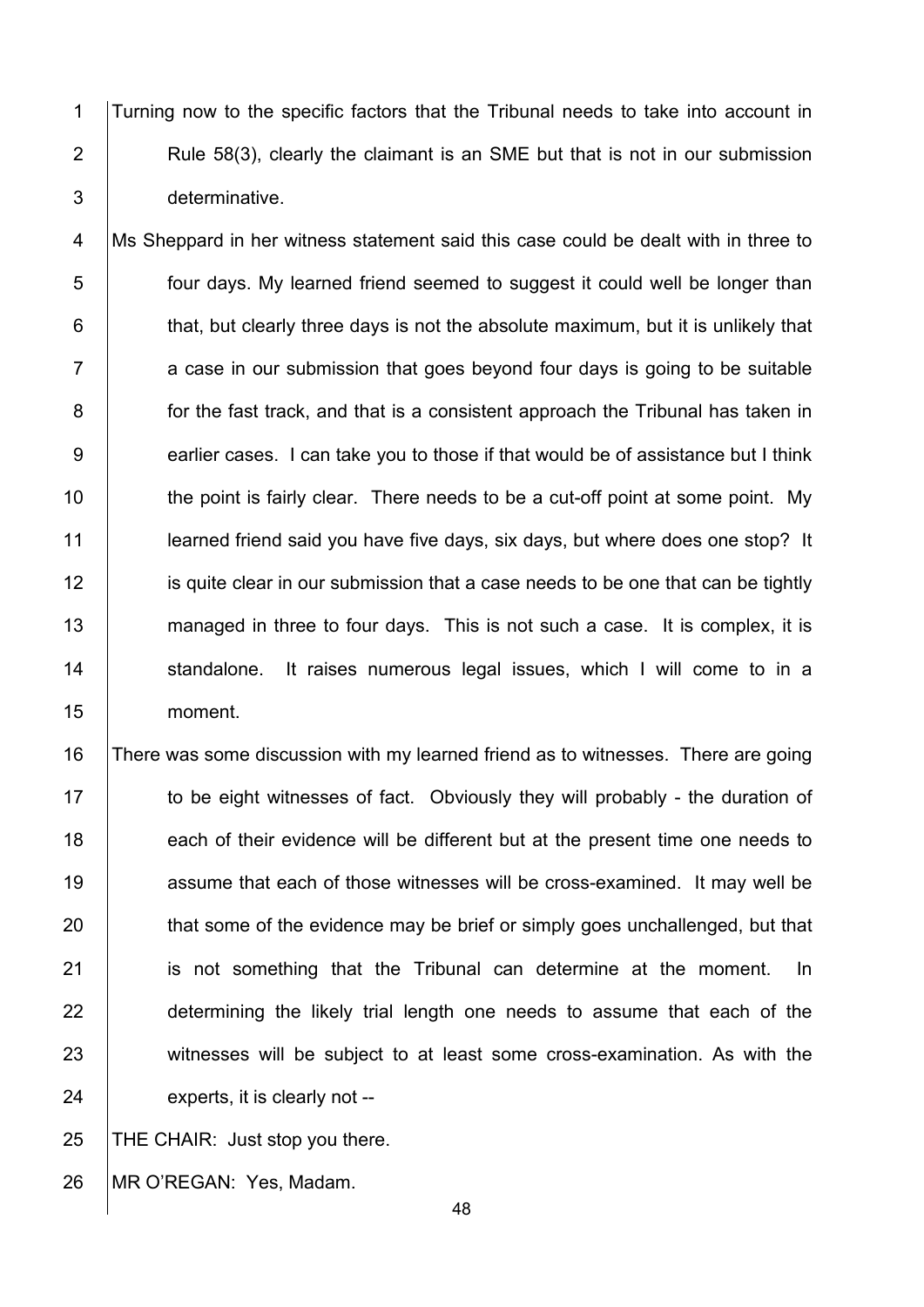1 THE CHAIR: You said up to six witnesses. I think you just indicated, I think, your 2 **view it will now be six witnesses.** I am not asking you to nail your colours to  $3$   $\parallel$  the mast completely but I think that was the thrust of what you were saying. 4 To what extent is the evidence of those six witnesses going to overlap in 5 some way?

6 MR O'REGAN: There will be some overlap. Perhaps I will deal with the witness  $7$  | point now, Madam, in terms of going through who they are and what we 8 expect they will say. I will say, Madam, the reason we say up to six is that 9 Some of them are no longer employed by the defendants; some of those who 10 **are not employees any more have indicated a willingness to give evidence,** 11 **1** others my instructions are that that process is still ongoing, hence that is why 12 it is up to six.

13 | THE CHAIR: No, I understand.

 MR O'REGAN: In terms of who the witnesses are, Madam, this is in our skeleton at 15 | paragraph  $9(b)$ . Some will give evidence as to what is alleged to have taken **place between 2012 and 2017 in relation to what my learned friend called** 17 direct or indirect attempts to influence prices in relation to UK sales. So it is **probably up to five witnesses will have been alleged by the claimant to be involved in that process at one time or another.** 

20 Then the key thrust of the claimant's case as put to us this morning by my learned 21 **Figure 1** friend is in relation to the VAPs, the value added policies, and how they were 22 applied by the defendants from 2018 onwards, and probably between three  $23$  and four of those six will address that issue. So that is five of the witnesses 24 will be involved in either what might be called domestic RPM or the VAPs.

25 There is also the issue of cessation of supply. So two of those five witnesses were 26 involved in some detail in that issue. Then the sixth witness, who is Mr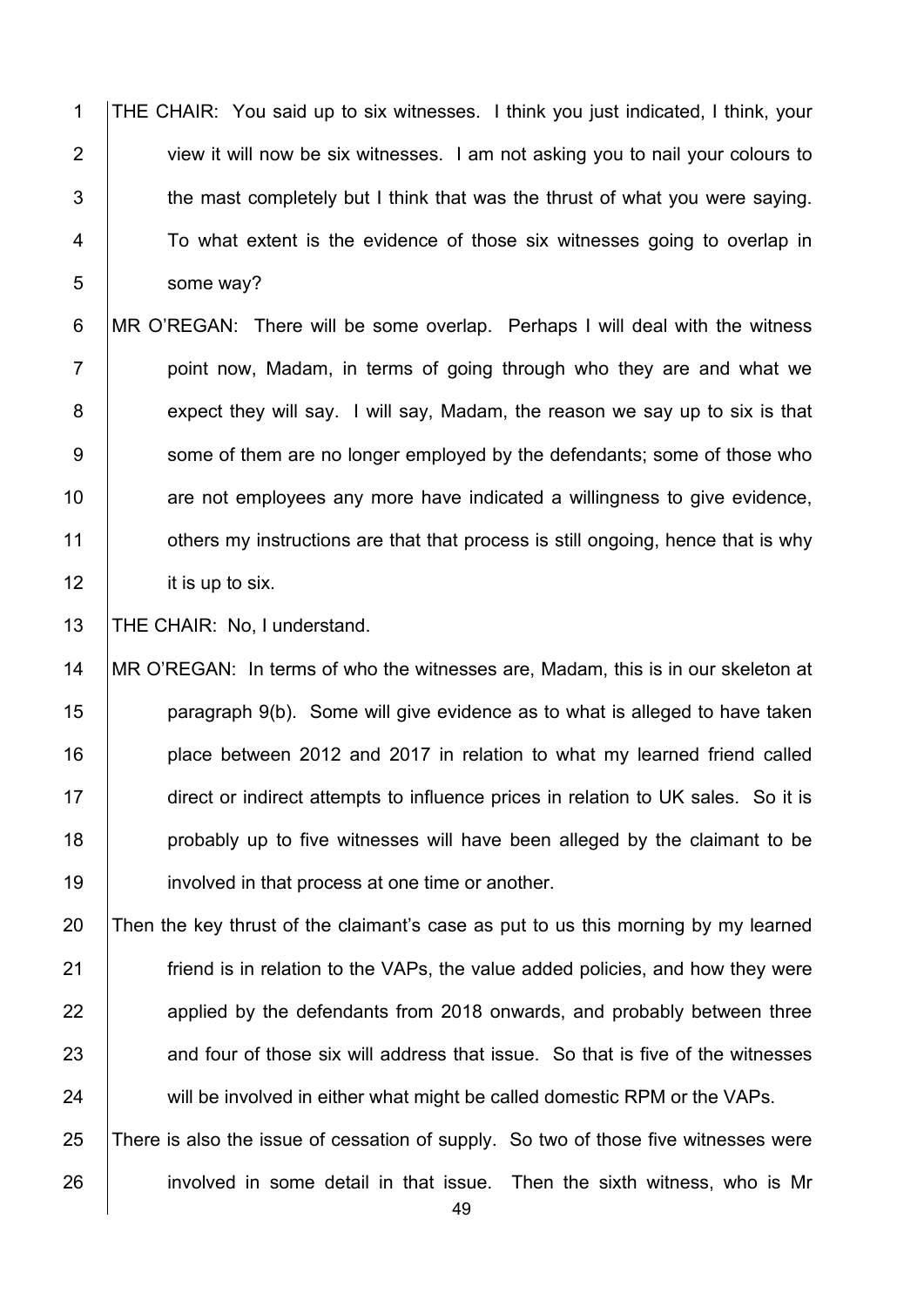1 Waylett, who is the Finance Director of the First Defendant, it is the **defendants** case that the cessations of supply were not taken as matters to | punish the claimant or to retaliate against it but were taken for legitimate 4 business reasons. Each of those decisions was taken by the board of the 5 First Defendant. Mr Waylett was a director of the First Defendant at the | relevant times for all three decisions to cease supplying to the claimant, 7 whether in March or October of 2019 or in September of 2021. So his 8 evidence will be directed at that point. He is not involved in a day to day **operational sense in dealing with the defendants' customers, so the retailers.** 10 His evidence will be fairly limited to that point, but I think the claimant has put **that particular point in issue so therefore it will need to be addressed, but Fig. 4** evidence from someone who has knowledge of that is Mr Waylett.

13 That is why we end up potentially with up to six factual witnesses, some of whom are **personally accused of engaging in, if it is established, illegal activity, RPM, so clearly on the documents they will be put to them and they will have to explain** 16 what those documents are. That is why we say it is implausible - the claimant 17 Will have two witnesses. Again, we accept it is likely that Mrs Dutton will be **the principal witness for the claimant and that she has day to day management of the business.** 

 THE CHAIR: So does that - because I asked the same question to Miss Howard - **how long do you think the cross-examination of the witnesses will take then, the factual witnesses?** 

- MR O'REGAN: Somewhere between three and three and a half days, a day and a half therefore for experts. That is why we come to the five days that we do. 25 I imit is just implausible that the Tribunal could hear from eight witnesses in a single day, which is what my learned friend suggested to you earlier. So we
	-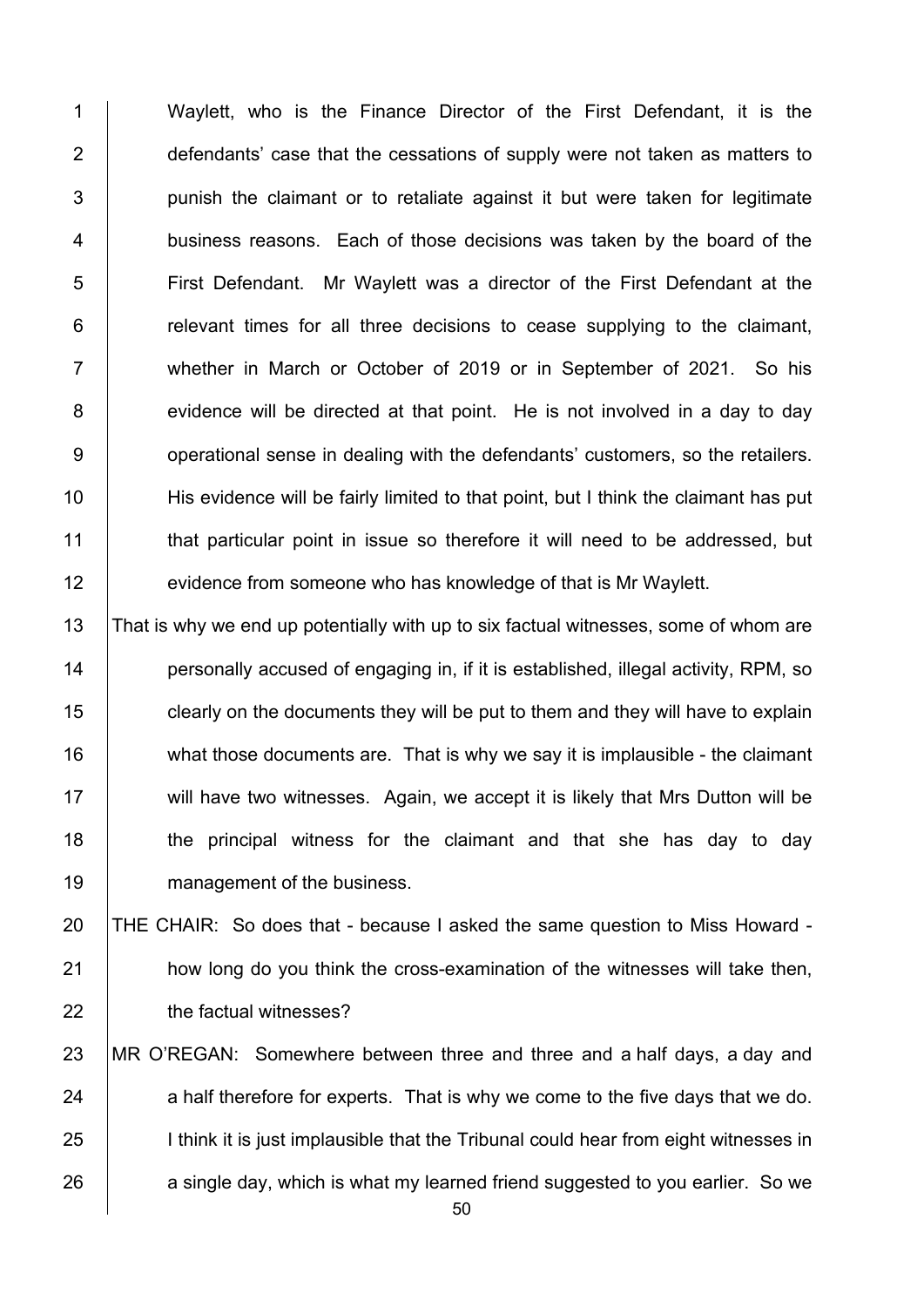1 must assume at this stage that each will be subiect to at least some **cross-examination and that eight witnesses, with an average of, say, two**  | hours each, that is 16 hours. That is going on for three to three and a half **days of Tribunal time.** 

5 This case is important and therefore it is clearly a matter for both parties that all **these issues are properly ventilated, that shortcuts are not taken, whether in** 7 factual witness or in expert evidence. And it is simply not appropriate, in our 8 Submission, as my learned friend seeks to suggest, that evidence from eBay **b** or from a single expert can be taken on the nod or just taken note of by the 10 Tribunal. Clearly if there is a factual dispute as to what eBay does, functionality is an issue, that is something the Tribunal needs to determine on 12 the basis of evidence. It is not something that can be resolved, unless it is **accepted of course, by what eBay says or by what either expert says. That is**  $\parallel$  a matter that is a live issue for the Tribunal to determine. And at this stage **one must assume that that will require live expert evidence and cross-examination of those experts, industry experts.** That is no way around **that at this stage. And there will be --**

 THE CHAIR: Your clients dispute how eBay works in that sense then, that they **could disable the shipping and various other things that meant that they were not going to be supplying the US, but nevertheless the advertising is still** 21 visible from the US. Do your clients dispute that?

22 MR O'REGAN: The claimant's case, as I understand it, is that she had no choice but 23 to set the same price and to show that price to every person using eBay 24 anywhere in the world, including the United States and Canada. That is not, 25 **J** our clients, the defendants, do not, the first and second defendants, do not 26  $\parallel$  trade on eBay. So it may or may not be the case that other members of the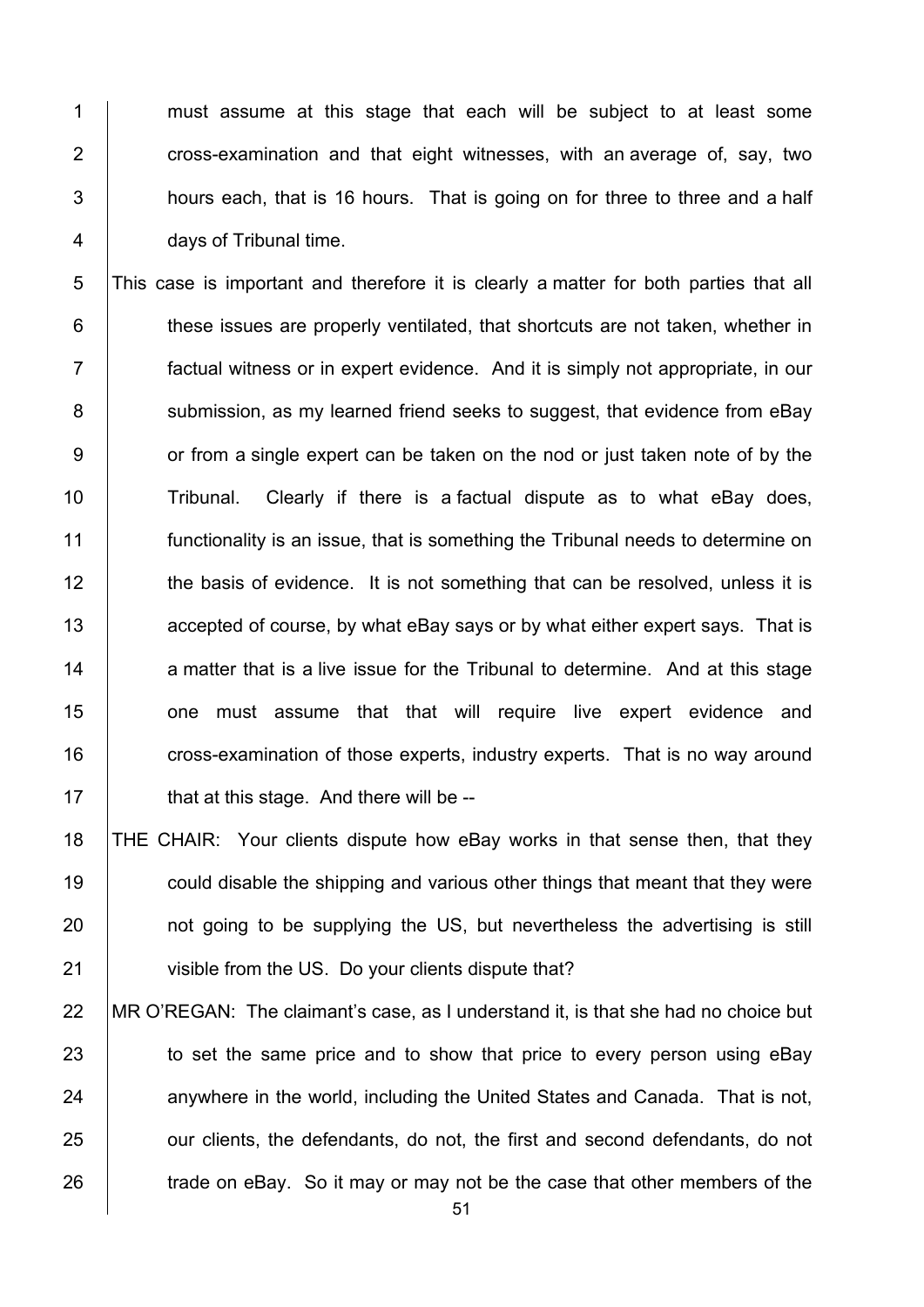1 wider Wacoal group do so, which is what the claimant suggests. That point is  $2$  | also disputed. It was only raised in the Reply. It was not something we have  $3$  | been able to plead to yet. But the defendants do not at this stage, it is not 4 within their direct knowledge because they do not use eBay, as to what the 5 functionality of eBay was in terms of disabling listings outside of the UK that  $6$  | are on the ebay.co.uk platform, whether they get relayed in some way onto  $7$  ebay.com as international sales visible in the US. That is a point that at this 8 Stage is not accepted by the defendants and is very much one for live 9 evidence. Indeed the defendants' position is that other parties trading on 10 **EDAY** had no difficulty in disabling access of their sales to consumers in the 11 US.

12 | THE CHAIR: Yes.

13 MR O'REGAN: So that is an issue that is in dispute between the parties at this 14 | stage.

15 | THE CHAIR: Thank you.

16 MR O'REGAN: In terms of experts on economic matters, our case is that economic  $17$  expert evidence will be required as to whether or not there is an infringement 18 at all in this case that falls within the scope of either the Chapter 1 prohibition 19 **or Article 101.** It is not clear at this stage whether the claimant's claim 20 **includes breaches of EU or EEA competition law up until the end of 2020, but** 21 **clearly the principles involved will be similar as to whether or not the conduct** 22 in question was capable of having an appreciable effect on trade within the 23 | UK or between Member States, whether or not it was capable of having 24 an appreciable restriction on competition so as to fall within the scope of the 25 **Fig.** relevant prohibition and, if so, whether that constituted a restriction of 26 competition, an infringement by object, because we do not accept that the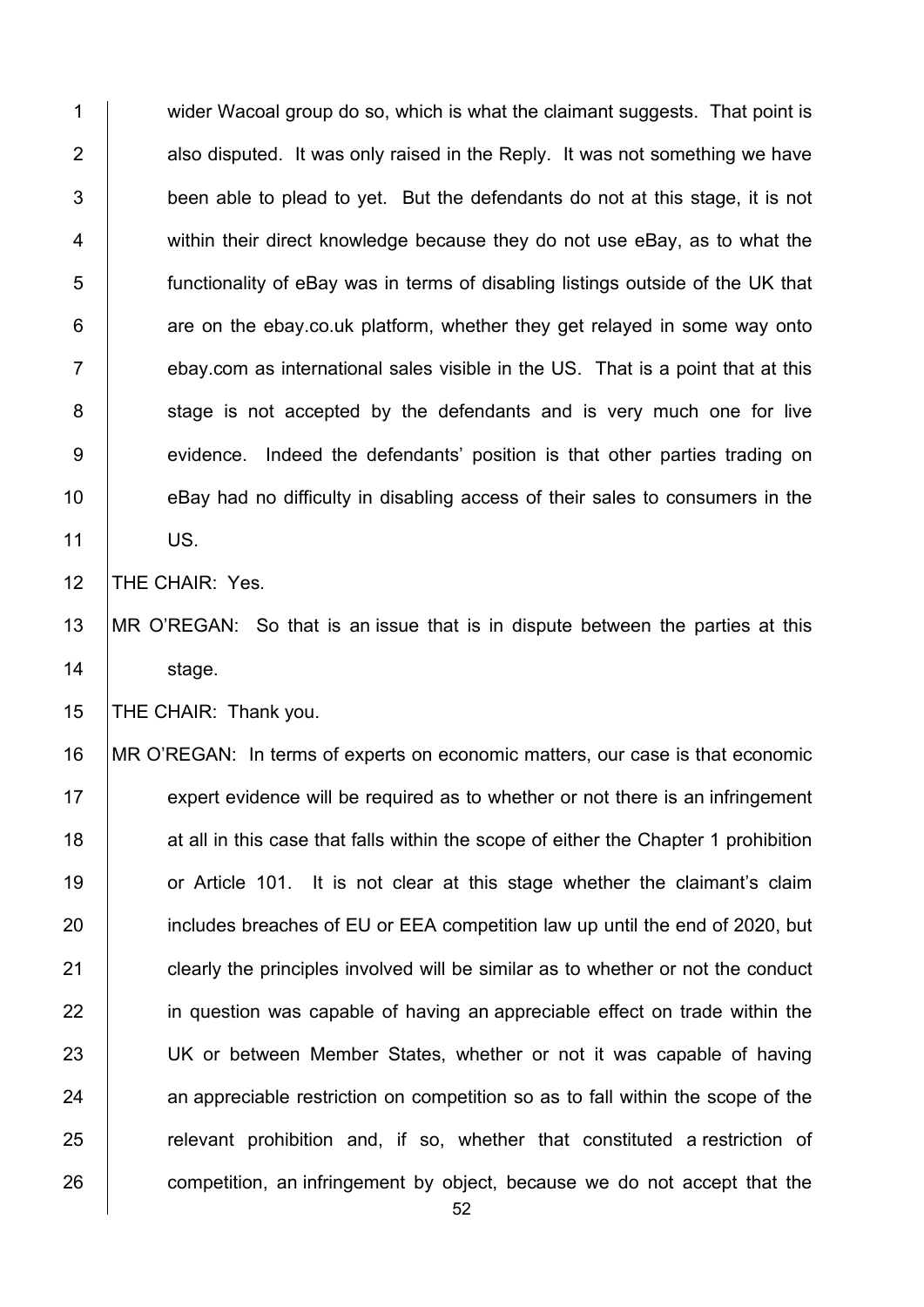1 imposition of the VAPs which were not applied by either of the defendants. 2 They were not the policies of either of the defendants. They were the policies 3 **1** of US affiliates within the Wacoal group. It is not accepted that those were 4 **A** applied at all to the claimant's business in the UK.

5 It may be appropriate at that point, Madam, if I was to move on to the complexity.

6 THE CHAIR: Yes.

7 MR O'REGAN: It is linked with why we say expert evidence is required. As 8 a general observation on complexity, something can be complex because it is 9 difficult to understand or it is something new or which one is still grappling with  $10$  an answer to, which is often the case in competition law, or it is complex 11 because it consists of many different and connected parts, factual and/or 12 **legal, that need to be resolved.** We say that is why this case is complex.

13 The case on liability, as to whether there is infringement at all, is legally complex. I 14 will submit in a moment there are several new unresolved issues on the 15 **Ault application of the Chapter 1 prohibition to vertical restraints. It is not a case of** 16 **Soluty 16** Simply applying existing case law. This is going to involve, in our submission, 17 the Tribunal dealing with issues that have not yet been addressed by either 18 the UK or the EU courts and resolving those will involve expert evidence. As 19 to factual disputes, there are just lots of points of dispute that will need to be 20 **gone through and that will take time.** 

21 There are a number of points relating to when RPM or Internet sales bans are 22 a restriction of competition by object. We do not dispute those. So it is not 23 disputed that RPM if established on the facts is a restriction of competition by 24 **bulge 1** object; the Tribunal recently has determined that in the Roland judgment. It is  $25$  also not disputed that an absolute prohibition on sales on the Internet is 26 a restriction of competition by object if it has the necessary effect on either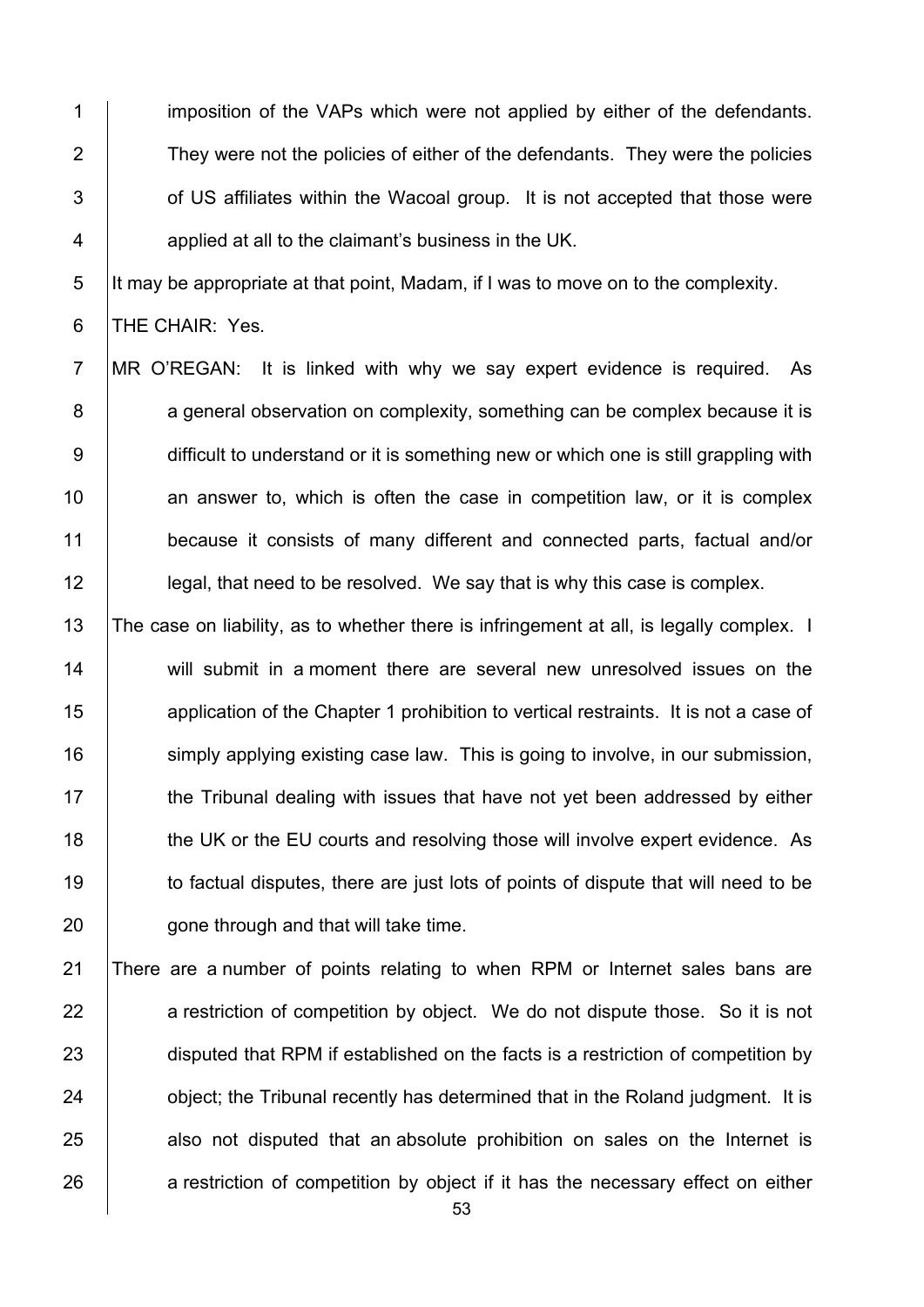1 trade within the UK or inter-state trade under Article 101. That is clear from **the Court of Justice's judgment in Pierre Fabre and the Court of Appeal judgment in Ping that my learned friend took you to earlier. Now, those cases**   $\vert$  are not on point, in our submission, with the factual circumstances in this **case.** Ping in particular concerned an entirely domestic case. It did not **concern sales outside of the UK by a UK based Internet resaler.** Golf club  $\parallel$  retailers in question who are being restricted, were all based within the UK **b** looking to sell to golfers who were also in the UK.

9 In relation to platform bans, so prohibitions on selling say on eBay, in our 10 | submission, it is clear that those do not necessarily restrict competition by 11 effect but may do by object but may do by effect. It is not correct, in our 12 Submission, that a platform ban is either an object restriction of competition in 13 **itself or a hardcore restriction.** 

 This case also is not about the circumstances in which a restriction of competition 15 may constitute an infringement by object. They are well established now in **both the EU case law Budapest Bank, Lundbeck, Generics UK, et cetera, and**  indeed by the Tribunal's subsequent application of those in the paroxetine **case, Generics UK, earlier this year.** But this case is not about that. It is 19 about a different set of principles. At its heart this case concerns the 20 application of the value added policies, the VAPs, by two American **companies in relation to the advertising and sale of products to consumers in the United States.** 

23  $\vert$  So the question ultimately for the Tribunal here, which we say does raise a new point 24 of law, is whether or not a requirement on a UK based retailer, Internet 25 **Fig. 3** retailer, such as the claimant, in relation to its sales to consumers in the US, 26 whether that can infringe the Chapter 1, fall within the scope of the Chapter 1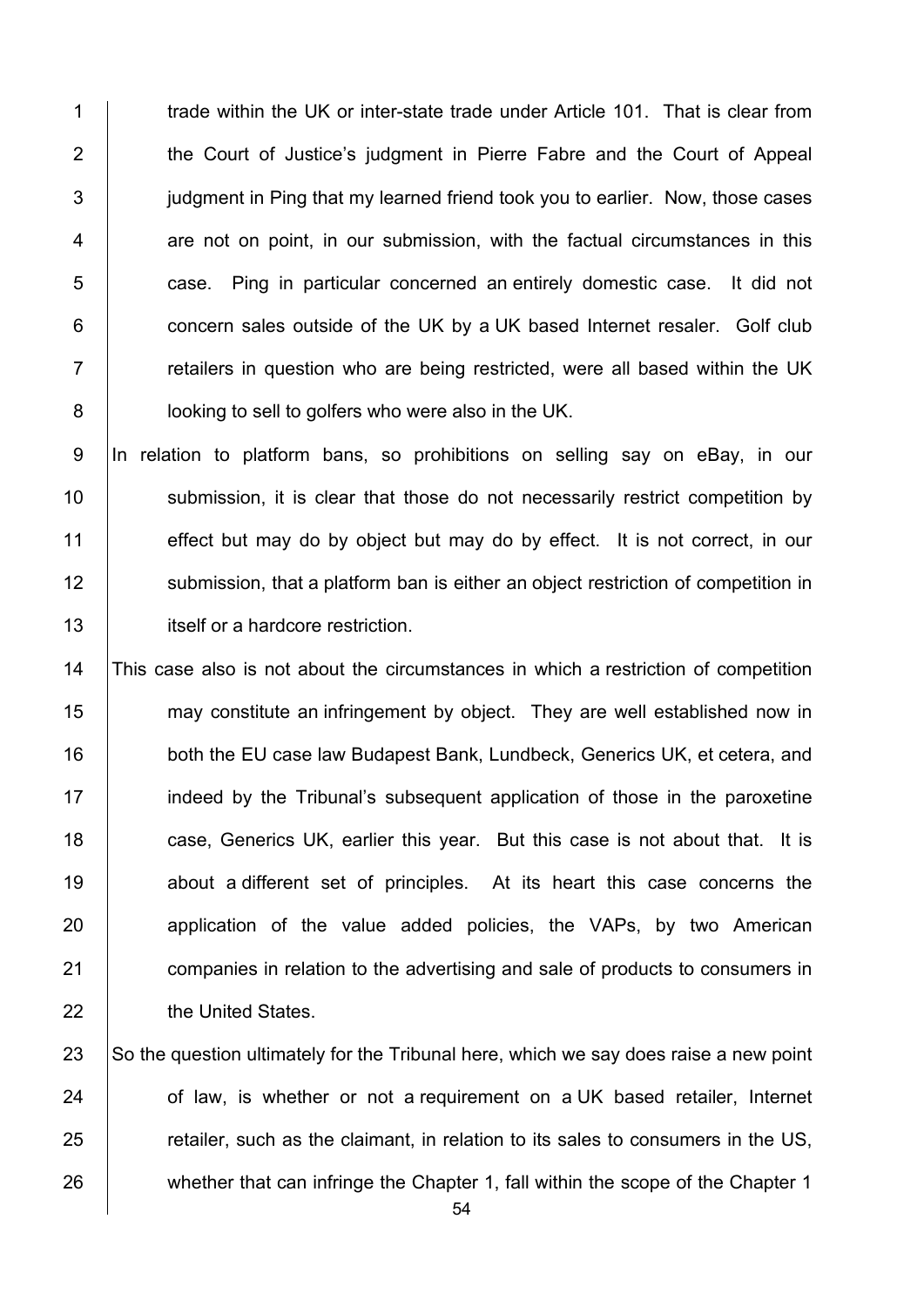**prohibition at all and, if so, whether it is a restriction of competition by object.** 2 The claimant very clearly says this it is. We disagree, but the point for present | purposes is that that is not a point that has been determined in the case law  $4 \mid$  so far. It is certainly not a restriction on passive sales, as the claimant puts it, **from the UK to the US. It is certainly not something that, in our submission, is When** within the scope of the Vertical Restraints Block Exemption Regulation, which **i** is to do with removing territorial restrictions on trade within the EU, and **budge 3** obviously under the retained exemption within the UK. Those policies do not **b** apply to sales to customers within the UK or within the EU.

10 So the questions of law, in our submission, that are novel and complex in this case, 11  $\vert$  are the following. The first is whether or not a brand owner such as the 12 defendants can lawfully prevent a UK based Internet retailer, such as the 13 **claimant, from advertising and selling to customers in the US and Canada,** 14 where the same rules on retail price maintenance do not apply, which is why 15 the VAPs have been implemented by the US subsidiaries within the Wacoal 16 group and indeed by a broad range of US retailers and brand owners.

17 So, first of all, can a UK retailer be restrained from advertising to such customers at 18 a price below the manufacturer's retail price for the US and Canada, not the 19 | UK RRP but the Canadian or US one. Secondly, can they be restricted on 20 an Internet platform? So is this within the scope of a Chapter 1 prohibition at 21 all? And secondly, if so, does it constitute a restriction of competition by 22 **b** object? There is no case law at all, in our submission, on whether restricting 23 export sales from the UK in this way can affect trade within the UK or trade 24 between Member States or have an appreciable effect on competition. Those 25 are matters the Tribunal will, in our submission, need to consider in this case.  $26$  So, is there an appreciable effect on trade within the UK? By its very nature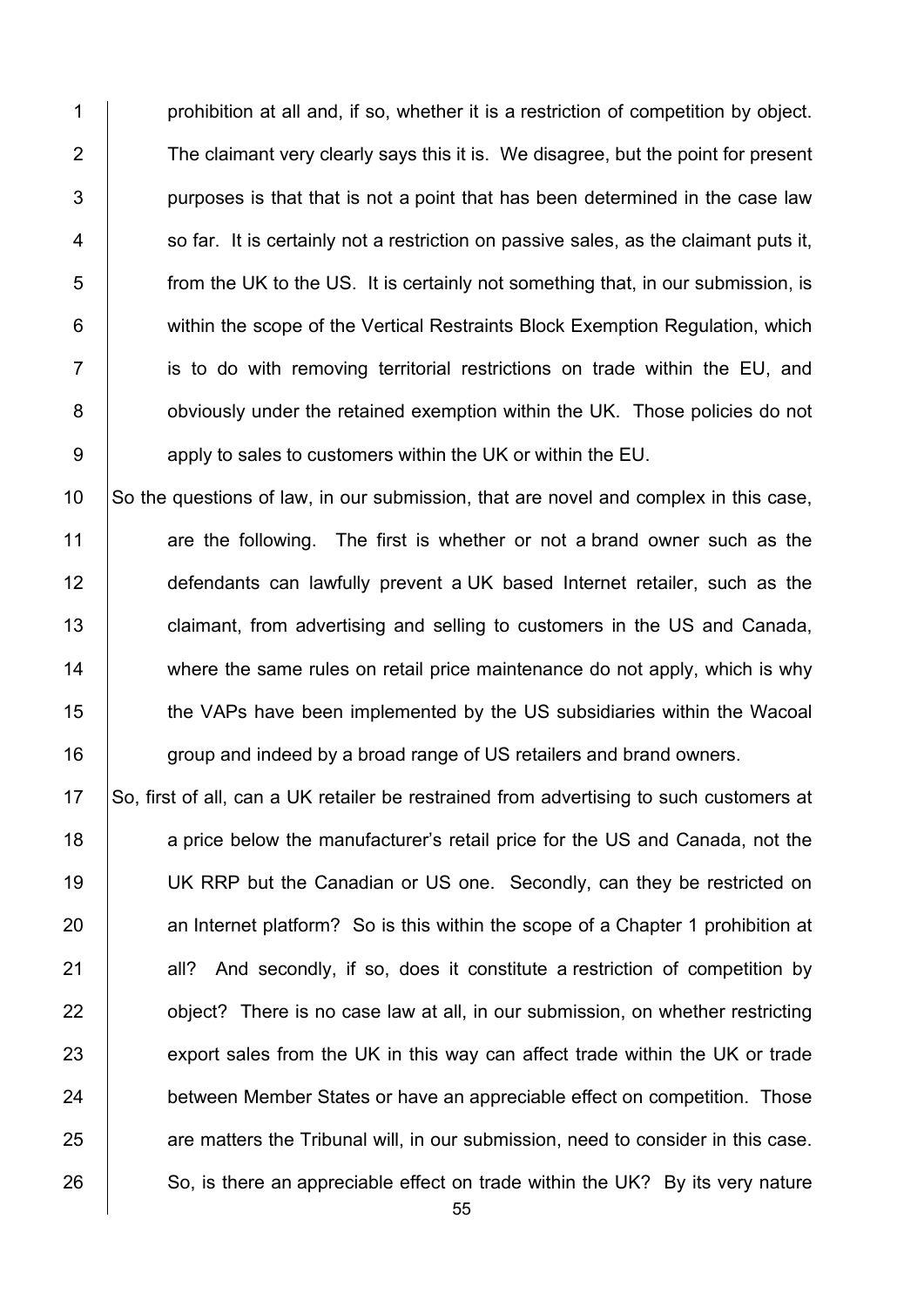1 does the imposition of the VAPs show a sufficient degree of harm to 2 **competition within the UK or the EU?** Thirdly, if it does not do so by object 3 can it nevertheless have appreciable effect? And if so, in what 4 **Fig. 2** circumstances? And if so, whether or not the block exemption applies. 5 Fourthly, whether restrictions on passive sales outside of the UK, for 6 **customers not in the UK or the EU or the EEA, whether or not that can be** 7 a hardcore restriction of competition in circumstances where the rules on 8 **market partitioning under UK and EU law are to do with removing internal** 9 barriers to trade.

 All of those are likely to require both extensive legal submission and expert 11 evidence, not evidence as to the actual effects but whether as a matter of **principle such a restriction is capable of restricting competition within the UK** 13 to an appreciable extent. That is a sort of jurisdictional point, that is a gating **point, as to the application of UK competition law or EU competition law in the** first place.

16 There is also another unresolved legal question as to exactly what constitutes 17 | unlawful discrimination under the Chapter 1 prohibition as opposed to under 18 the Chapter 2 prohibition, whether or not differential treatment by the brand 19 **owner as against different retailers can constitute a restriction of competition** 20 whether by object or effect. That, in our submission is an open question. So 21 **those are the complicated legal issues that this case will raise. They are not**  $22$   $\sim$  ones that can be resolved, we would submit, in a few hours of legal 23 Submission by counsel. They are points that are going to take some time for 24 **counsel and the Tribunal to go through, which is another reason why this case** 25 **Supply 120** simply isn't suitable for the fast-track.

26  $\parallel$  1 am very mindful of the time, Madam. Those are the key points I make on that.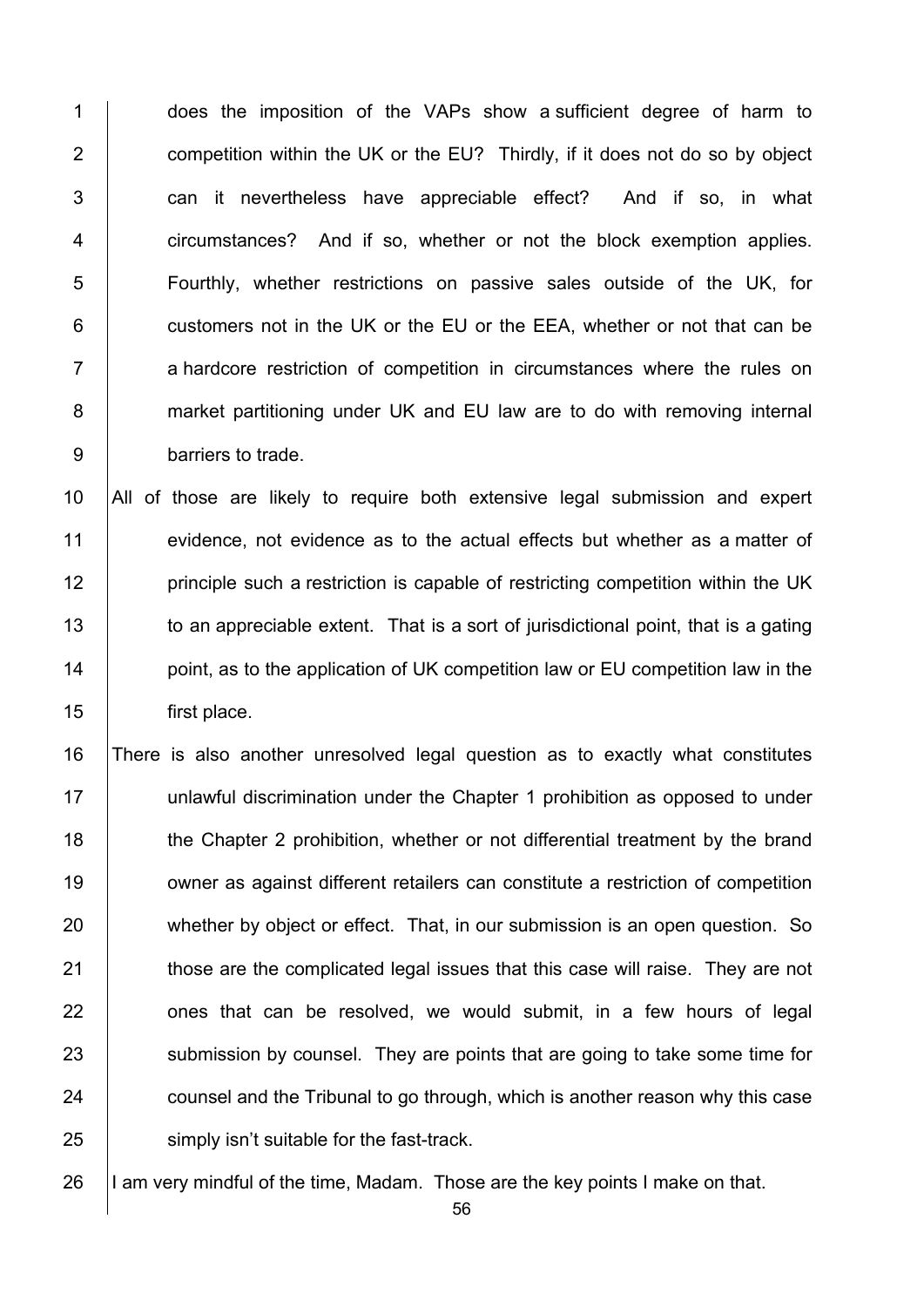1 Given the number of witnesses and experts that will be required, and the need for 2 disclosure which we don't accept will be entirely straightforward in the way my 3 **learned friend has described it to you, it seems extremely unlikely that this**  $4$   $\vert$  case could be got ready for trial between now and six months hence, which 5 would be early September, which is another factor as to why in our 6 **Submission the FTP simply isn't realistic.** 

7 My learned friend has put it to the Tribunal both in writing and in submissions this 8 morning that this is all some kind of stalling tactic or delaying tactic on the part 9 **of the defendants.** It is clearly, in our view, a fair and realistic assessment of 10 the work, the evidence that is going to be required to fairly determine the 11 issue on the first trial, liability and causation by which I understand the theory 12 **1** of harm to be, the first having sufficient effect on competition to show that 13 there has actually been a breach of statutory duty, so it is a realistic estimate 14 **14** of the time that is going to be taken to bring this case to trial and to hear it. 15 We are not taking a Rolls Royce approach to litigation here above and beyond 16 **what is reasonable and proportionate.** 

 We intend to conduct this litigation in accordance with the governing principle, at fair **and proportionate cost in accordance with the Tribunal's directions and procedures that apply to cases such as this which can't simply be short-**20 circuited. We have no objection at all to what my learned friend describes as **Fig. 21** "robust case management" provided that it is realistic and fair.

22 Turning to the question of urgency ---

23 THE CHAIR: I am going to take you slightly out of your order. You skated over 24 **documentary evidence and disclosure.** The claimant's position is that that 25 should be fairly limited and targeted and a relatively straightforward exercise. 26 Why is it that you say that is not right?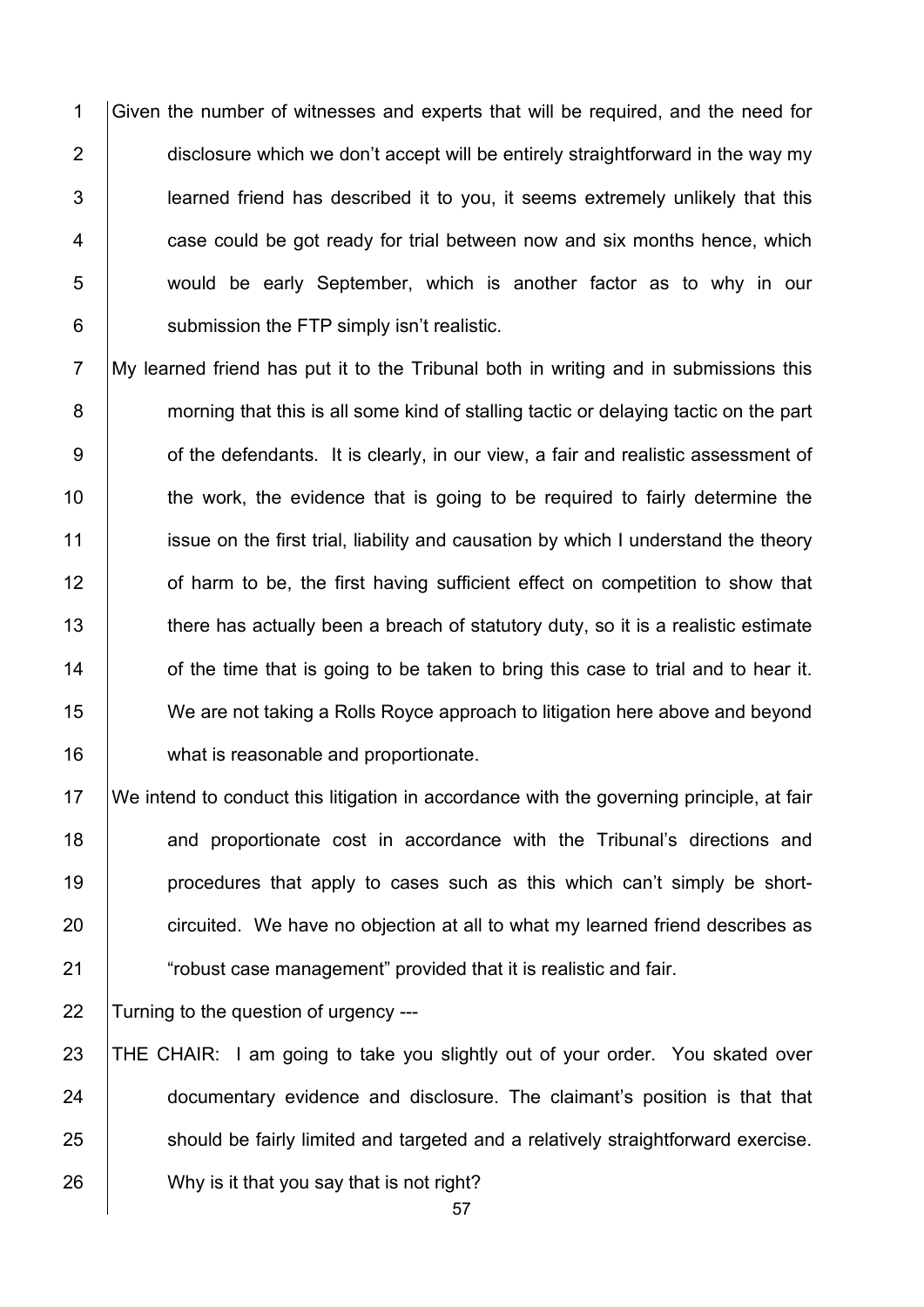| $\mathbf{1}$   | MR O'REGAN: Neither party has yet made a formal request for disclosure and the       |
|----------------|--------------------------------------------------------------------------------------|
| $\overline{2}$ | Tribunal hasn't ordered it, but it is clear from both the Letter Before Claim,       |
| $\mathfrak{B}$ | which is in the bundle at tab 13, and from Ms Sheppard's witness statement at        |
| 4              | tab 41, that the claimant is seeking to make wide requests for disclosure, and       |
| 5              | the Letter of Claim identifies six categories of internal documents, and Ms          |
| $\,6$          | Sheppard's witness statement identifies seven. If it assists I can take you to       |
| $\overline{7}$ | those but clearly six or seven categories of documents is not the very limited       |
| 8              | amount of disclosure that is likely to be appropriate for fast-track.                |
| $9\,$          | THE CHAIR: It rather depends what their request is, doesn't it?                      |
| 10             | MR O'REGAN: Yes, Madam.                                                              |
| 11             | THE CHAIR: Let's have a look at the requests that have been made.                    |
| 12             | MR O'REGAN: I will bring up my bundle.                                               |
| 13             | THE CHAIR: Where do we find that?                                                    |
| 14             | MR O'REGAN: D41. The Letter Before Claim is at tab 13, in the electronic bundle      |
| 15             | that starts at page 463, internal page D41. There is a request for pre-action        |
| 16             | disclosure at internal paragraph 133, and on that page there are six                 |
| 17             | categories there of (a) to (f). I don't know if I need to take you through those,    |
| 18             | Madam.                                                                               |
| 19             | THE CHAIR: Am I right in thinking those documents haven't been forthcoming yet?      |
| 20             | MR O'REGAN: No disclosure has been made by either party beyond what is               |
| 21             | annexed to the various pleadings, and I think to a limited extent in witness         |
| 22             | statements.                                                                          |
| 23             | THE CHAIR: Have your clients taken steps to get this information together?           |
| 24             | MR O'REGAN: My instructions are they have complied fully with their disclosure       |
| 25             | obligations but obviously at the time in terms of maintaining and preserving         |
| 26             | documents, in terms of actually undertaking the physical or electronic process<br>58 |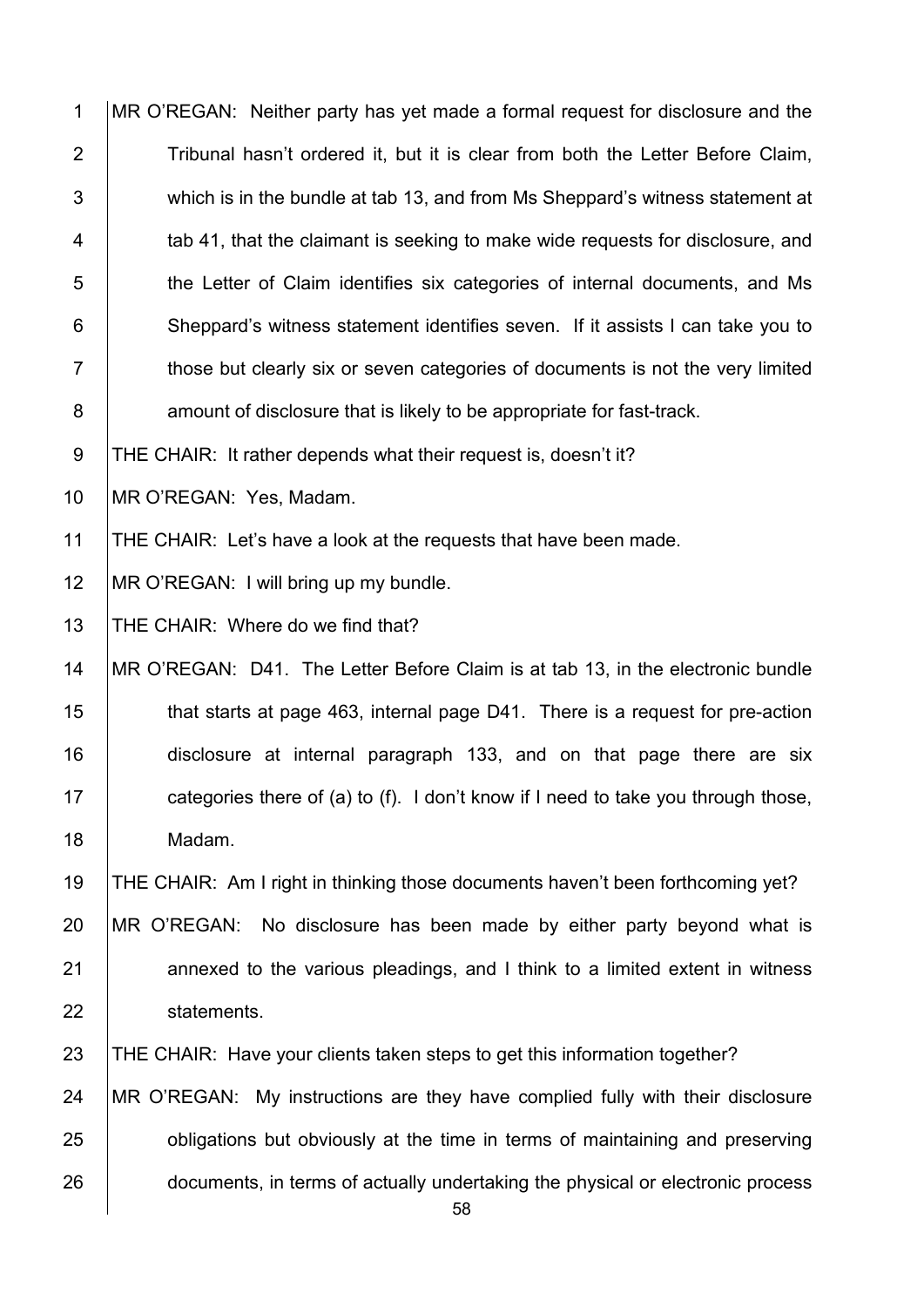1  $\vert$  of collecting it. I understand – and I will take instructions – that has not vet 2 **been commenced.** May I turn my back? No. The defendants' position on 3 that very clearly is that certainly in terms of the Letter Before Claim they were 4 | under no obligation to actually incur the costs of undertaking this exercise, 5 **particularly as proceedings had been threatened for a fairly considerable time**  $6$  | before then without anything materialising so clearly the defendants took the 7 View, not unreasonably in my submission, that focusing on their business 8 Tather than devoting resources to searching out documents was not an 9 **9** appropriate or a proportionate use of their resources at that time. Clearly, 10 they can be got together and that can be done probably in relatively short 11 **1** order, but not as short as my learned friend was suggesting, that it could be 12 done almost at the flick of a switch. Out of the six categories, some of them 13 | go right back to January 2012. I will take paragraph (a) "All internal 14 **documents or policies setting out Wacoal's (the defendants') approach to** 15 The retail pricing of the Wacoal Group products by online retailers during the 16 **period from January 2012 to October 2019**", so that is over five years: it is 17 | seven years.

 Then (b) "all internal documents, emails etc., on the monitoring of retail pricing and compliance to pricing policies and online sales practices from January 2012 to 20 August 2021", that is over nine years. Clearly, it is difficult to know at this 21 Stage how much material that will be but the actual exercise beyond **preserving all relevant custodian's, documents of whatever kind has not yet been undertaken by the defendants.** 

24 In terms of what is in Ms Sheppard's witness statement, that is at tab 41, at 25 **paragraph 17, which is on page F6, page 632 in the electronic bundle, again** 26 there is a further (a) to (g), so that is seven categories, but I think (g) – which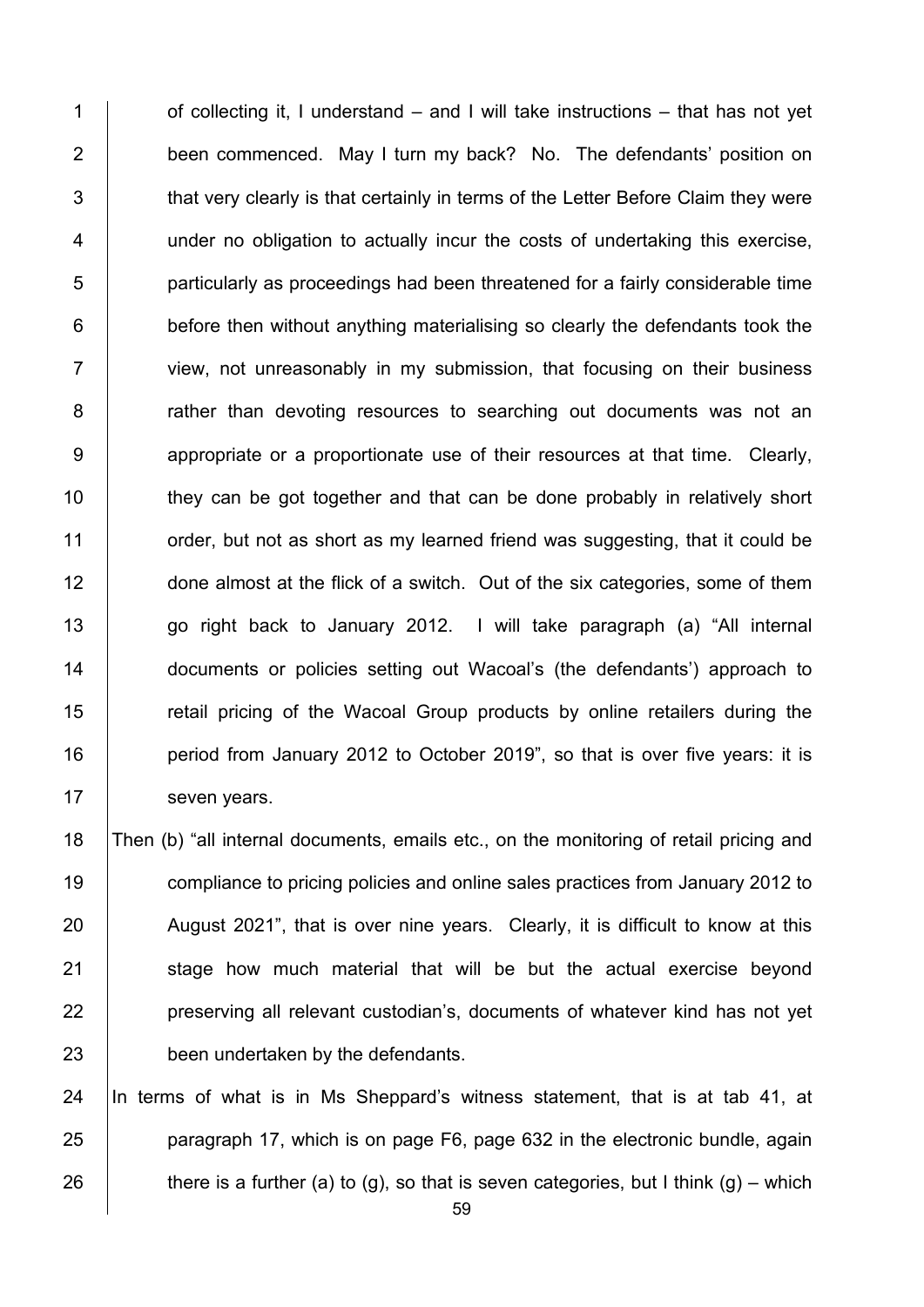1 **Fig. 4** relates to the alleged infringement, so, again, a fairly long list of documents. 2 **Contatates** of course, if this case is on the fast track we only have specific disclosure, it is  $3$   $\parallel$  not general disclosure, but, nevertheless, that disclosure cannot be more than  $4$  a relatively small amount both in terms of evidence that will be before the  $\overline{5}$  Tribunal but also the time that will be taken to identify, collect and inspect that  $6 \mid$  documentary evidence and then for the parties to make use of it as they will in 7 T inter respective witness statements and expert reports. The precedent in 8 S Breasley was very clear at paragraphs 22 and 27, that is in the authorities 9 bundle at page 146, it was very clear that the FTP will only be suitable as a 10 matter of principle where there is no or little disclosure, perhaps little beyond 11 what is annexed to the parties' witness statements and Statements of Case. 12 We are a long way from that case here given what Ms Sheppard has said 13 **twice in correspondence and in her witness statement about what the** 14 **claimant will be seeking.** 

 My learned friend suggested the claimant has no disclosure to give. The defendants **don't accept that.** We have set out in our response to the fast-track application seven categories of documents that are likely to be required to be disclosed by the claimant. The response is in tab 7 of the bundle, the **paragraph in question is paragraph 38.** 

20 THE CHAIR: Yes, thank you.

21 MR O'REGAN: It is bundle 7, page B348 in the electronic bundle. Page 342 22 Summarises the categories of documents at that point in time the defendants 23 considered were likely (sic), so that is (a) to (g), (h) isn't relevant because of 24 your ruling on the split trial as to quantum. Again, there is likely to be a not 25 inconsiderable amount of disclosure required by the claimant we would say, 26 certainly more than the de minimis level that is appropriate for a fast-track.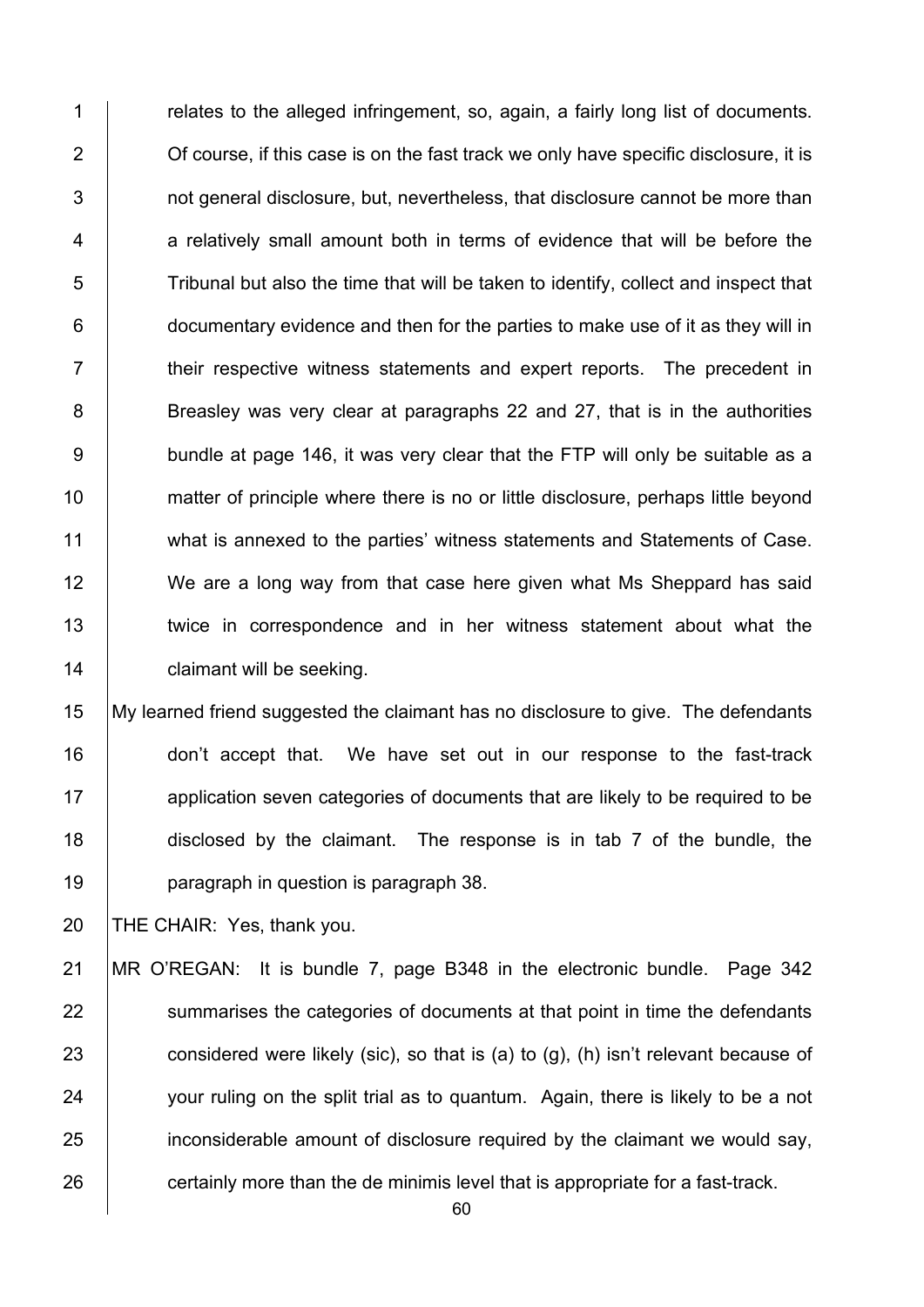1 One of the matters that needs to be taken into account is the importance of this 2  $\parallel$  case. The claim against the defendants is they are being accused of fairly 3 **hardcore infringements of competition law, which they deny and must be**  $4 \mid$  afforded the opportunity to defend in a reasonable and proportionate manner, 5 which they intend to do.

6 My learned friend took you to the quantum of this claim, it is presently pleaded up to 7 £7.7 million or thereabouts with interest, and the claim is for ongoing losses, 8 **that may well amount to £8 million both in terms of quantum and interest by** 9 the time we get to trial. That is a very significant amount which in our 10 | submission is well above the sums that might be justified on what one might 11  $\parallel$  call a relatively rough and ready approach to the fast-track as compared to a 12 more normal procedure. Clearly, in Socrates the damages claim was no more 13 | than half a million at most. I was involved in the Meigh v Prinknash case 14 where damages I think were not above about £600,000. Clearly we are a 15 **magnitude of times away from that here.** That is another factor that needs to 16 be taken into account; as is the claim for a mandatory injunction which will  $17$  have a significant effect on the defendants, and the wider effects of a finding 18 **18** of infringements on the defendants and the employees or directors who are 19 claimed to have been involved, so they are clearly all matters that go to the 20 Tribunal's discretion on whether to allocate this case to the fast-track.

21 In relation to costs which my learned friend took you to: it is right that the fast-track  $22$  | has mandatory cost-capping but that is not a reason why a case should be 23 allocated to the fast-track, is the next order of point. It is not one of the factors 24  $\parallel$  that needs to be taken into account under Rule 58(3). That is clear, in our 25 Submission, from paragraph 33 of the Breasley judgment. My learned friend 26 | Mr Robertson will address the Tribunal later more generally on costs,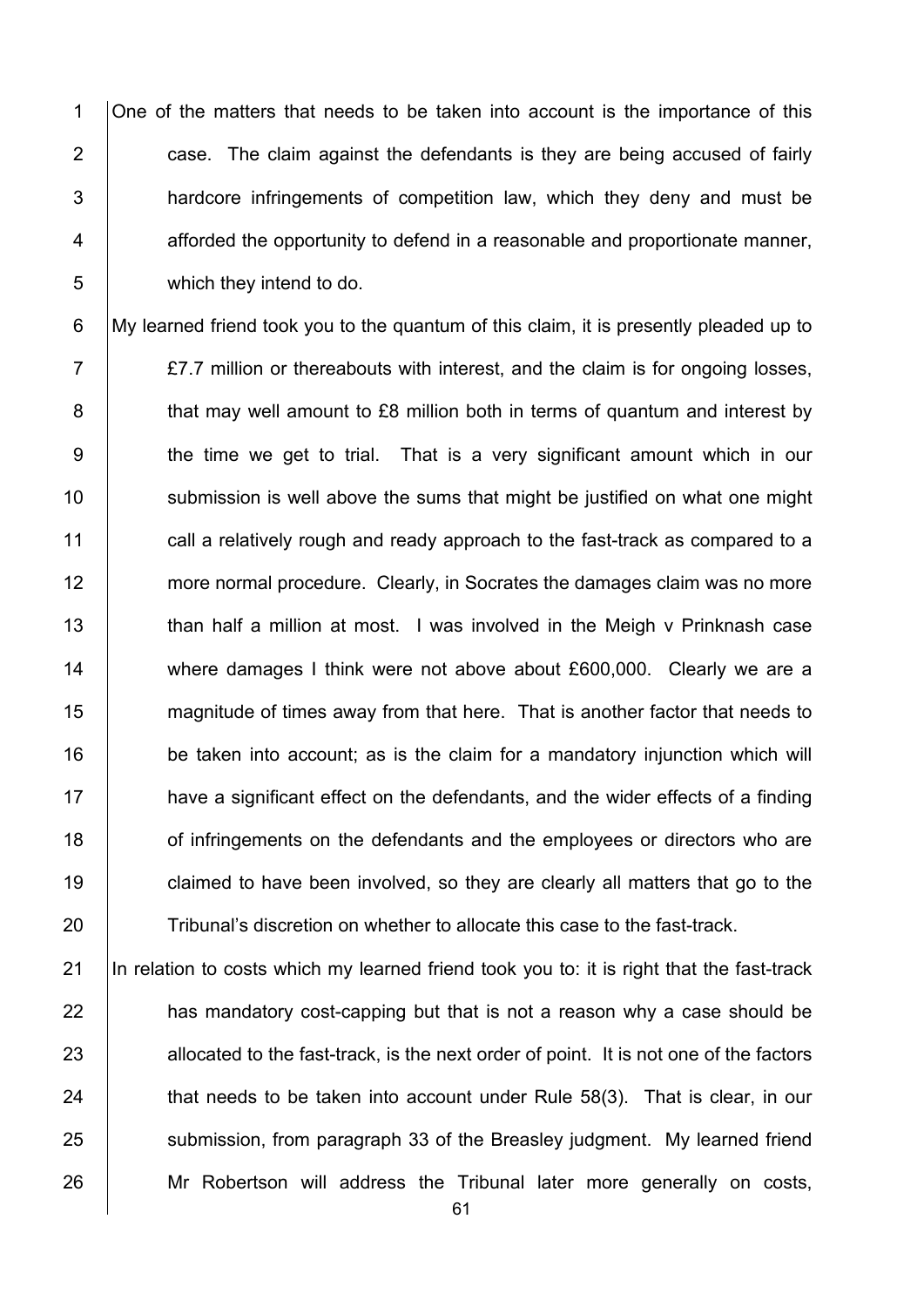1 including cost-capping and whether or not the claim is on the fast-track. As 2 The President held in Breasley at 36, the fast-track is not the remedy for all 3 **Fig. 2** concerns about costs. It may well be that the claimant has some difficulties in 4 that respect, although it is notable that it is considered the claimant has 5 Sufficient of its own resources plus counsel and solicitors acting on partial 6 **CFA**, to incur costs of nearly £700,000 in bring this claim to trial. Obviously  $7$   $\parallel$  that will be lower now because you don't have to address quantum, but, 8 **clearly, the availability of cost-capping is not a relevant factor in determining** 9 whether the case is suitable for the FTP.

10 Finally and briefly, Madam, in relation to urgency, that position is set out in our 11 written submissions at paragraphs 44 to 50 and in our skeleton at paragraph  $12$  12.

13 This claim, or threatened claim, has been rumbling on for some time, certainly since 14 the middle of 2018. The claimant had at that point in time engaged solicitors, 15 Sheppard Co., who were already by that point in time well involved in the 16 **commercial discussions between the parties.** Nevertheless, at no time has  $17$  the claimant sought to apply for an interim injunction. That was the case even 18 **back in 2018 before it was said that the claimant was suffering from losses as** 19 a result of the cessation of supplies. In June of that 2018 the claimant was 20 informed, given over three months notice that the defendants would cease 21 Supply of certain lines, the continuity and seasonal lines, by October of that 22  $\parallel$  vear. Mrs Dutton's witness statement at paragraphs 3 to 6, which I don't think 23 are confidential but I will not read them out in court but in summary they 24 **indicate that the claimant nevertheless threatened with this cessation of** 25 supply put in place an extensive plan, including raising additional finance to 26 **purchase additional stock, but at no point in time, despite having the**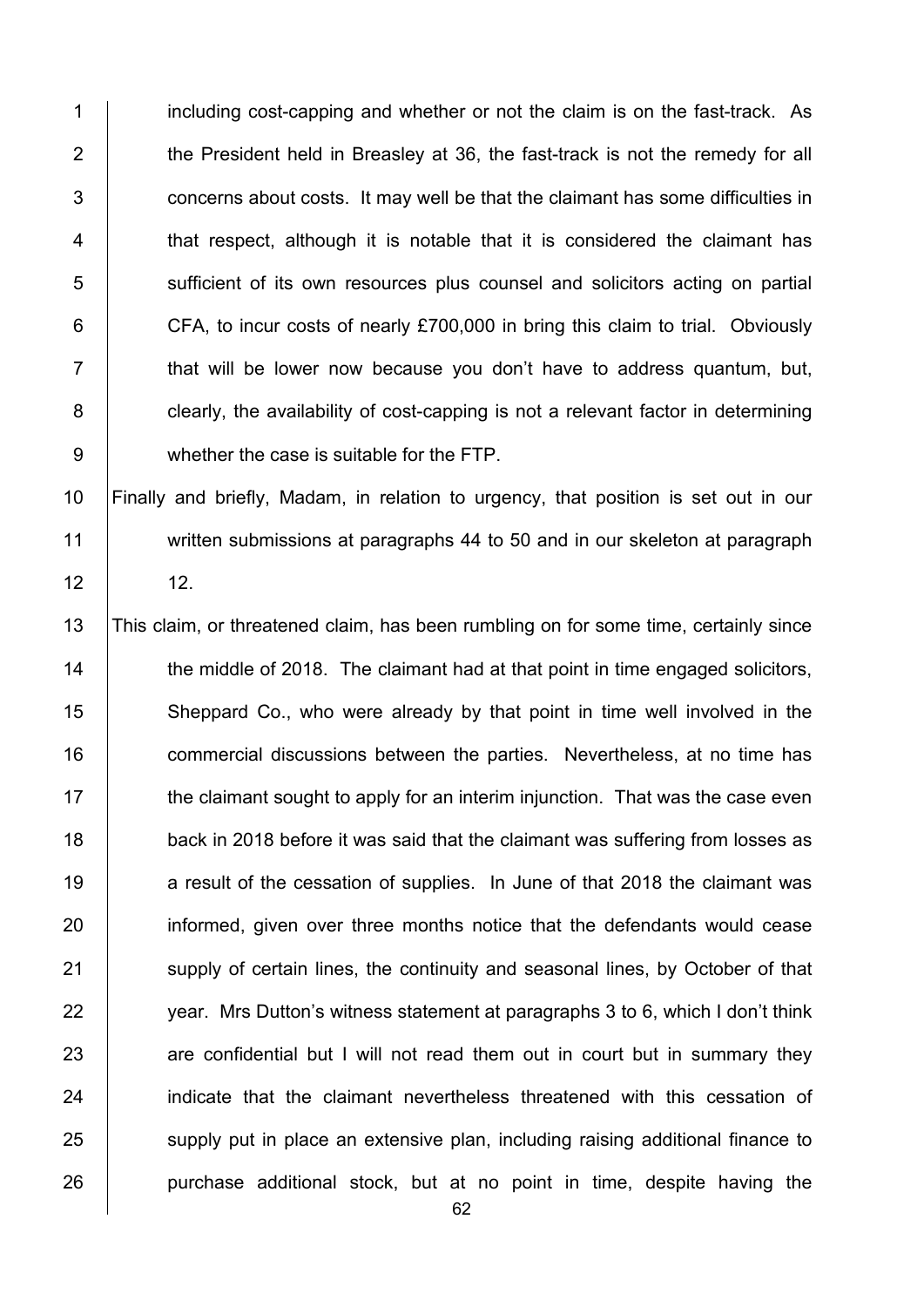1 assistance of skilled legal advice at that point did the claimant seek an interim 2 injunction.

3 No admission is being made as to whether or not an interim injunction would be 4 appropriate in this case, and clearly the defendants' case it is not, but the 5 claimant never even sought one nor even threatened one, so, clearly, in our  $6$  submission the case does not have the level of urgency that is required for it  $7 \mid$  to be placed on to the fast-track. In her witness statement at paragraphs 3 to 8 | 11 Mrs Dutton merely confirms the reasons for the delay in making an 9 application, bringing proceedings, not issuing the claim form until late 10 December of 2021, that is over three years after the first and second 11 **cessations of supply, doesn't justify why this claim is now urgent and** 12 deserves to be fast-tracked and therefore jump the queue over other claims 13 before the Tribunal. There is no evidence that suggests that the claimant is at 14 **Fig.** risk of insolvency, indeed the evidence that Mrs Dutton does give is that in the 15 year to November 30, 2020 the claimant's turnover was about £3.4 million,  $16$  and although the turnover figures for the last financial year have not yet been 17 finalised and certainly aren't given in the witness statement she does give 18 evidence at paragraph 15 that turnover has increased by about 5 per cent, so 19 it will probably now be around £3.6 million. So, there is no evidence at all that 20 **notwithstanding the claimant has a level of indebtedness, which is clear from** 21 **its published accounts, that the claimant is at risk of irreparable harm, or even** 22 insolvency, if this case is not dealt with with a greater than usual degree of 23 expedition.

24 Indeed, at paragraph 97 of the claim form, and this is my final point, the claimant 25 avers that it is successfully selling other lingerie brands. So in our submission 26 the need for urgency is also not met out. So unless I can assist you further,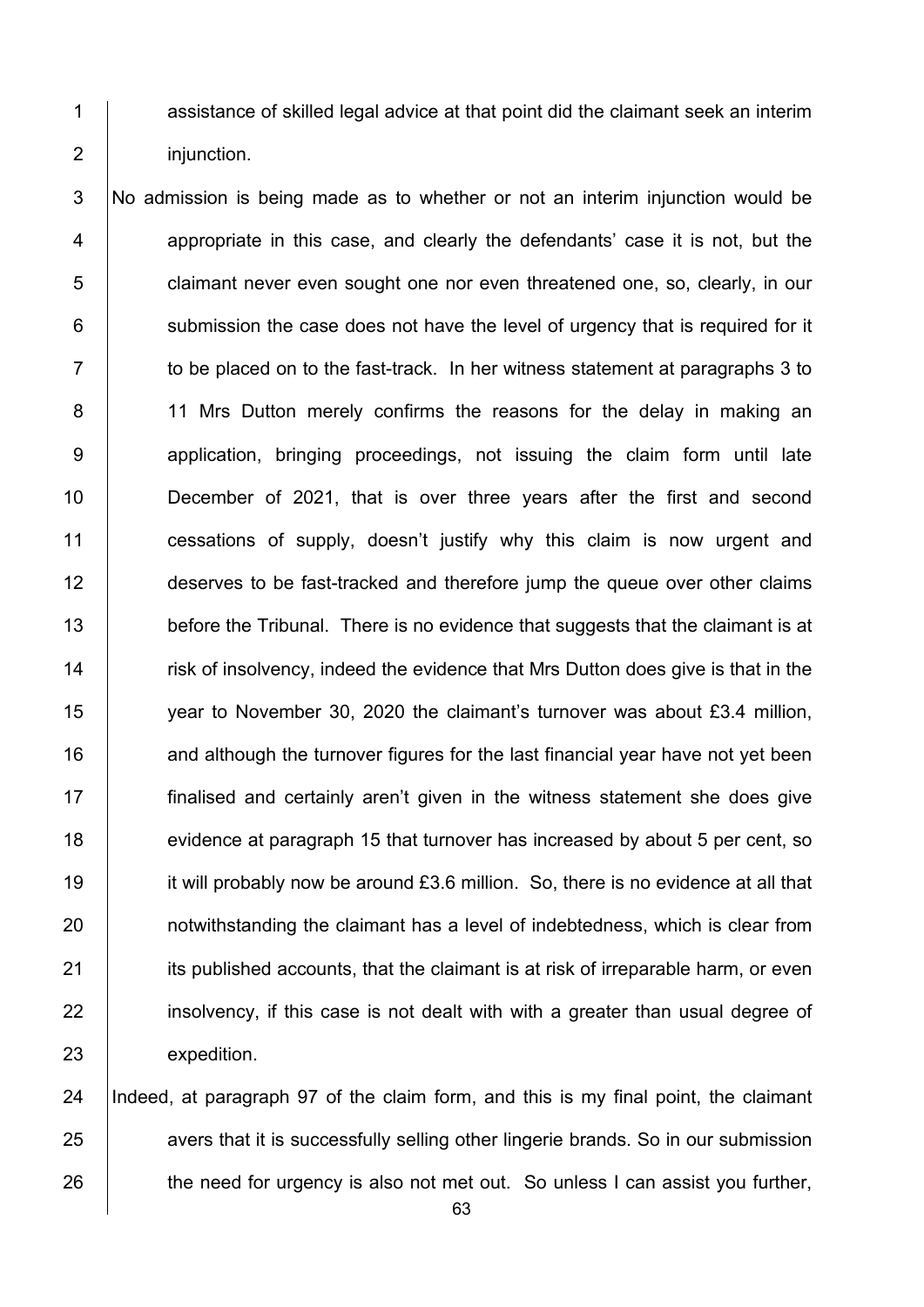1 Madam, the defendants' submissions are that this application should be 2 dismissed because, other than the fact that the claimant is a small or a  $3$  | medium sized enterprise, none of the criteria listed in Rule 58(3) are satisfied, 4 **4 and nor is the requirement for urgency.** 

5 THE CHAIR: Thank you. I am quite conscious of the time. Miss Howard, would you 6 **i** like to have submissions in reply, and if so, how long do you think you might 7 be? I do not want to rush you.

8 | MS HOWARD: I do want to make submissions in reply. I have been taking some 9 | notes but I wanted to - and I would like to enable you to be able to make a 10 **decision over the recess, so while I am conscious of the time and the** 11 transcribers, but if we can stay on a little bit later I think that would be effective 12 so that you can take it away and come with a ruling after lunch, if that will 13 help.

## 14 THE CHAIR: That is very sensible, if that is - if you are ready to make your 15 | submissions in reply.

16 | MS HOWARD: Yes, I may be leaping around a bit, if that is acceptable.

17 THE CHAIR: Actually I should have asked - I have not asked my co-panel members 18 whether they had any questions for Mr O'Regan. No?

19 | PROFESSOR CUBBIN: That is a no --

20 | MS WALKER: No, thank you very much.

21 THE CHAIR: That is a no. Thank you. Sorry, Ms Howard.

- 22 | MS HOWARD: I think there are probably three main issues here about the allocation 23 **Fig. 23** of this case to the fast track procedure, and we have approached it from a big 24 picture principle of there has to be a way to prosecute these type of claims by 25 **SMALL** 25 small businesses and there has to be effective access to justice.
- 26 My learned friend has developed a lengthy list of issues of law that need to be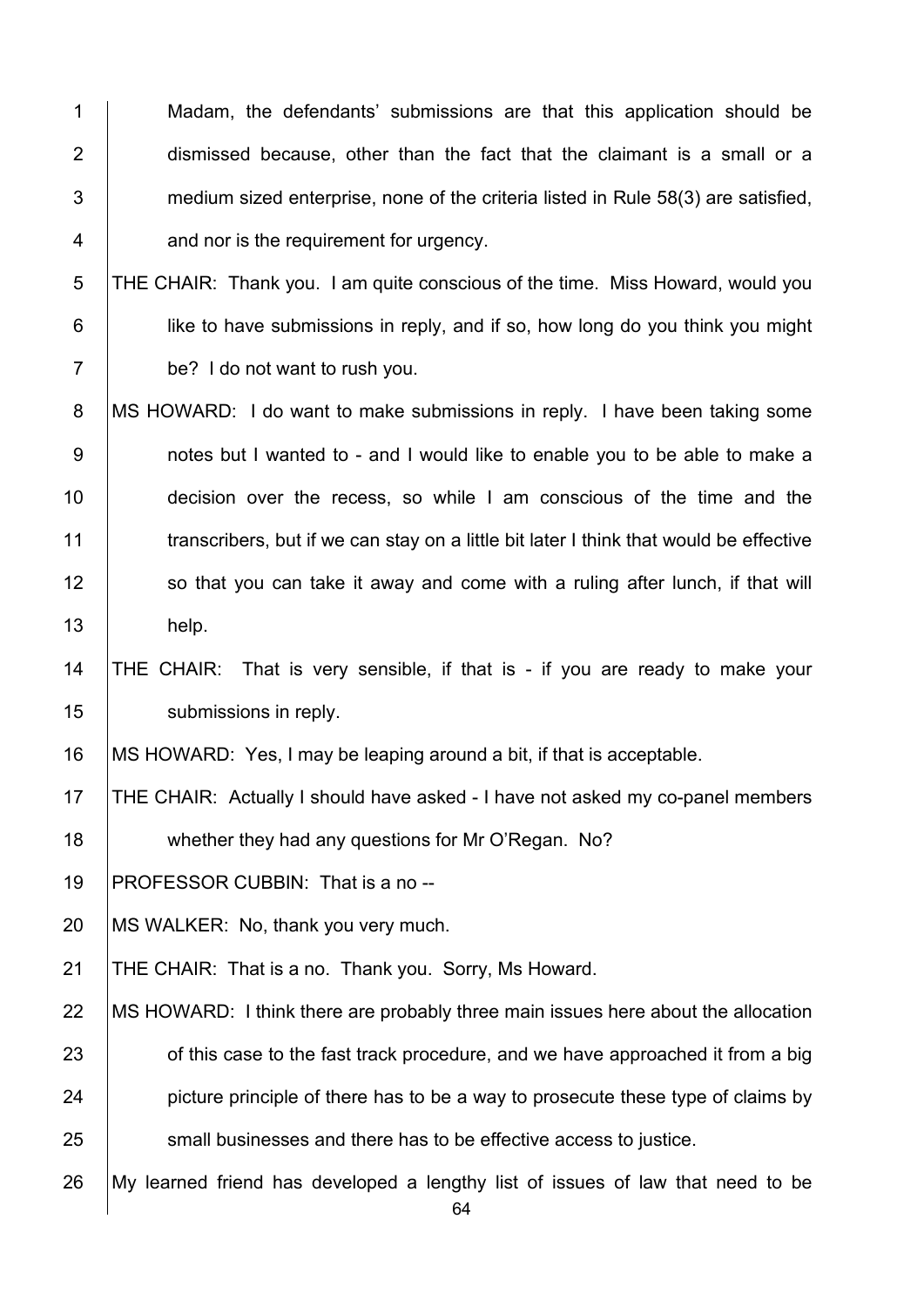| $\mathbf 1$    | resolved, and we submit is trying to over-complicate this claim considerably,              |
|----------------|--------------------------------------------------------------------------------------------|
| $\overline{2}$ | both in terms of the legal analysis and the expert evidence that will be                   |
| 3              | needed. To prove this I would like to take the Tribunal to some of the emails              |
| 4              | that were developed and attached to their defence, just to make the point.                 |
| 5              | The key email that I would like to take you to, in the hard copy bundle was at             |
| 6              | B185, and it is Annex 12 to the defence.                                                   |
| $\overline{7}$ | THE CHAIR: Yes.                                                                            |
| 8              | MS HOWARD: It is an email from Margaret --                                                 |
| $9\,$          | MR O'REGAN: Can I ask my learned friend where this is in the bundle? I am                  |
| 10             | struggling to --                                                                           |
| 11             | MS HOWARD: I am sorry, I am just trying to find it in the                                  |
| 12             | MR O'REGAN: Which tab are we in?                                                           |
| 13             | MS HOWARD: I am in your defence, which I think is at B4.                                   |
| 14             | MR O'REGAN: Yes.                                                                           |
| 15             | MS HOWARD: It was at B185 of the hard copy bundle.                                         |
| 16             | MR O'REGAN: Thank you.                                                                     |
| 17             | MS HOWARD: I think it is the same number in the                                            |
| 18             | MR O'REGAN: I am grateful.                                                                 |
| 19             | MS HOWARD: So this is an email, I will not reveal names because of the                     |
| 20             | defendants' (inaudible), but it is an email from the Second Defendant - note               |
| 21             | that it is the European entity, not the US entity - sent to the claimant and               |
| 22             | copying in other members of the Second Defendant as well as the First                      |
| 23             | Defendant. There is no mention of any US or Canadian enterprise there. It is               |
| 24             | headed: "US pricing," and it says:                                                         |
| 25             | "Hi Janine. We are still seeing our product is not at the correct retail price and this is |
| 26             | not only impacting Wacoal Europe's business but this is also contributing to               |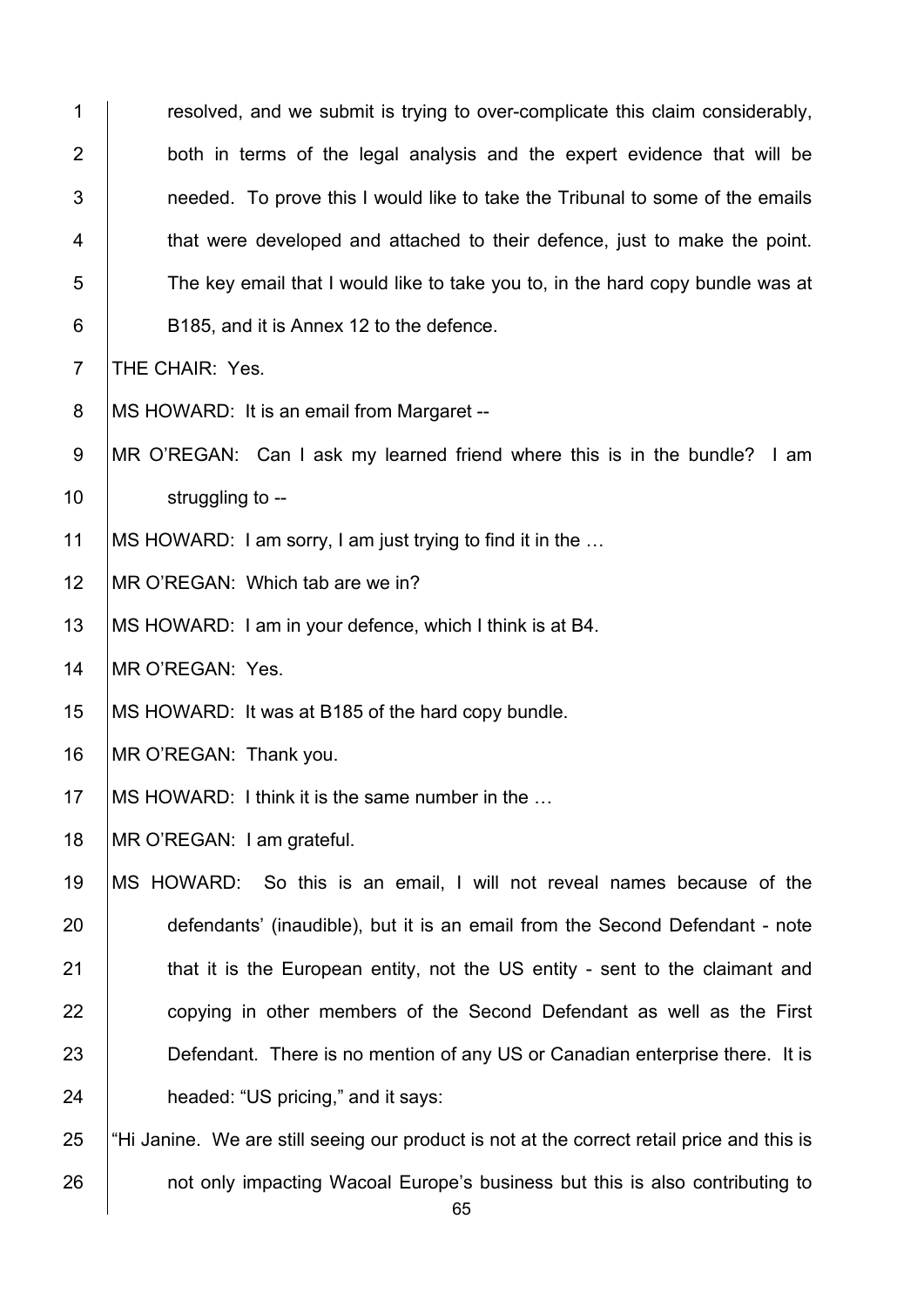1 Wacoal US problems too. It is a matter of urgency that you either pull the **product from the US market or align the price which would need to be Fig.** actioned and completed within 24 hours, if not sooner. If you need the US 4 dollar prices confirmed, I can help you with this. If we do not see the above  $\parallel$  request actioned this will leave me with no option but to suspend your account **with Wacoal Europe for 30 calendar days, and during this time I would also**   $\parallel$  expect that the prices will be amended to reflect the correct retail price. This 8 is something I am reluctant to do but we had the policy in place to protect our **brands and business in the US and those that trade with us in this region, Figure 2** regardless of where their business is located, have to comply."

 So we say that that email is very revealing of the defendants' strategy: firstly, it is framed in terms to protect the European Wacoal business with an incidental **contribution to the US market; and they present an option of either pulling the product from the market or aligning the prices.** So if they were so worried **15** about the product appearing on the eBay online platform, why are they happy **for it to remain on the eBay platform provided the price is aligned to the** 17 defendants' MRPs? The tone that they give them 24 hours to comply with **pulling all the products, again we say is indicative of the relationship and the power between the parties.** 

20 If we look at the reply, just on the page before, B184, the claimant replies saying:

 $\parallel$  "I did email last month about your request to remove the items from dotcom, asking **for some clear guidelines as to what you were wanting us to do and to Fig. 23 reassure us that Wacoal will accept responsibility should this be in breach of** 24 any competition law."

Then she goes on to explain that she is confused:

26  $\,$  "We are told to remove the listings from dotcom but now we are advised that the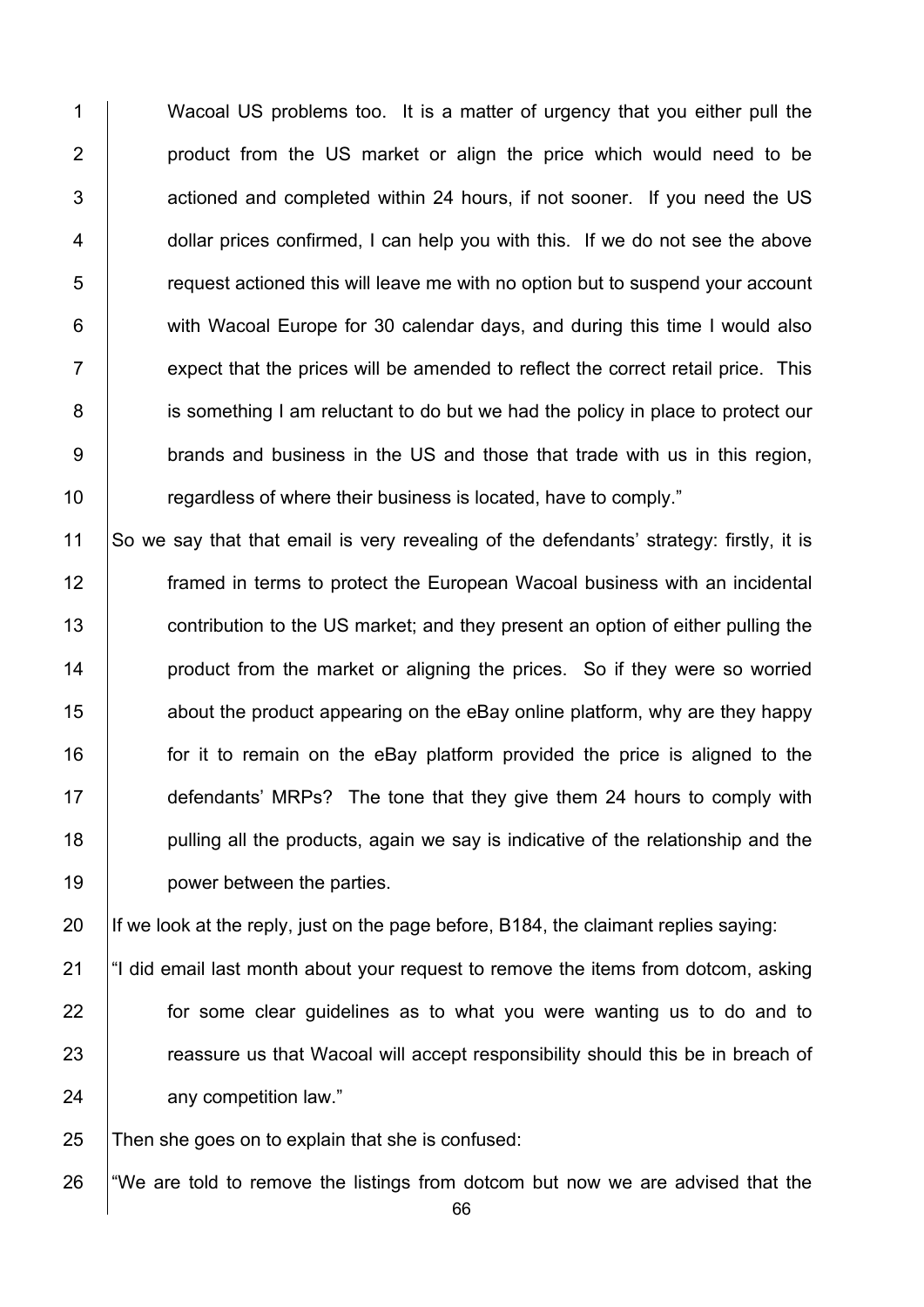| $\mathbf 1$    | RRP should be the US RRP, so again we have asked for clear guidelines of                |
|----------------|-----------------------------------------------------------------------------------------|
| $\overline{2}$ | what Wacoal is requesting but I have not received any clear instruction at all."        |
| $\mathfrak{S}$ | Then she goes on to explain that she is shocked about the 24 hour guideline             |
| 4              | because she still has not received a reply to her email, and that she is now on         |
| 5              | holiday but she is going to start amending the listings because this is under           |
| 6              | duress because of the threat. This email is then relayed up the team to the             |
| $\overline{7}$ | sales director - this is again at the top of B184 - where he says that he has not       |
| $\bf 8$        | replied:                                                                                |
| $9\,$          | "The reply sits with me. I am going to despatch clear guidelines and I will reissue the |
| 10             | back policy with this,"                                                                 |
| 11             | and then they refer to them being in breach of competition law. But there is actually   |
| 12             | no guidance. If we turn over the page again, these are in the beginning of              |
| 13             | <b>July, B188:</b>                                                                      |
| 14             | "There will be a response but not until we have had guidance from our lawyers too. I    |
| 15             | am pretty confident we are not in breach but let's just be doubly sure."                |
| 16             | So it is quite clear that this policy had been implemented by the commercial team       |
| 17             | without checking out the legal position and what the impact is on markets               |
| 18             | outside the US. If you can look at page B187:                                           |
| 19             | "We have been advised it is fully compliant in the US,"                                 |
| 20             | this is the third paragraph down,                                                       |
| 21             | "it does not break any US competition laws. The VAP and these policies only affect      |
| 22             | the US market."                                                                         |
| 23             | Further down:                                                                           |
| 24             | "Other competition regimes outside the EU and the US are not relevant and the VAP       |
| 25             | measures have no impact on other jurisdictions outside the US, and Belle                |
| 26             | Lingerie is only based in the UK."<br>67                                                |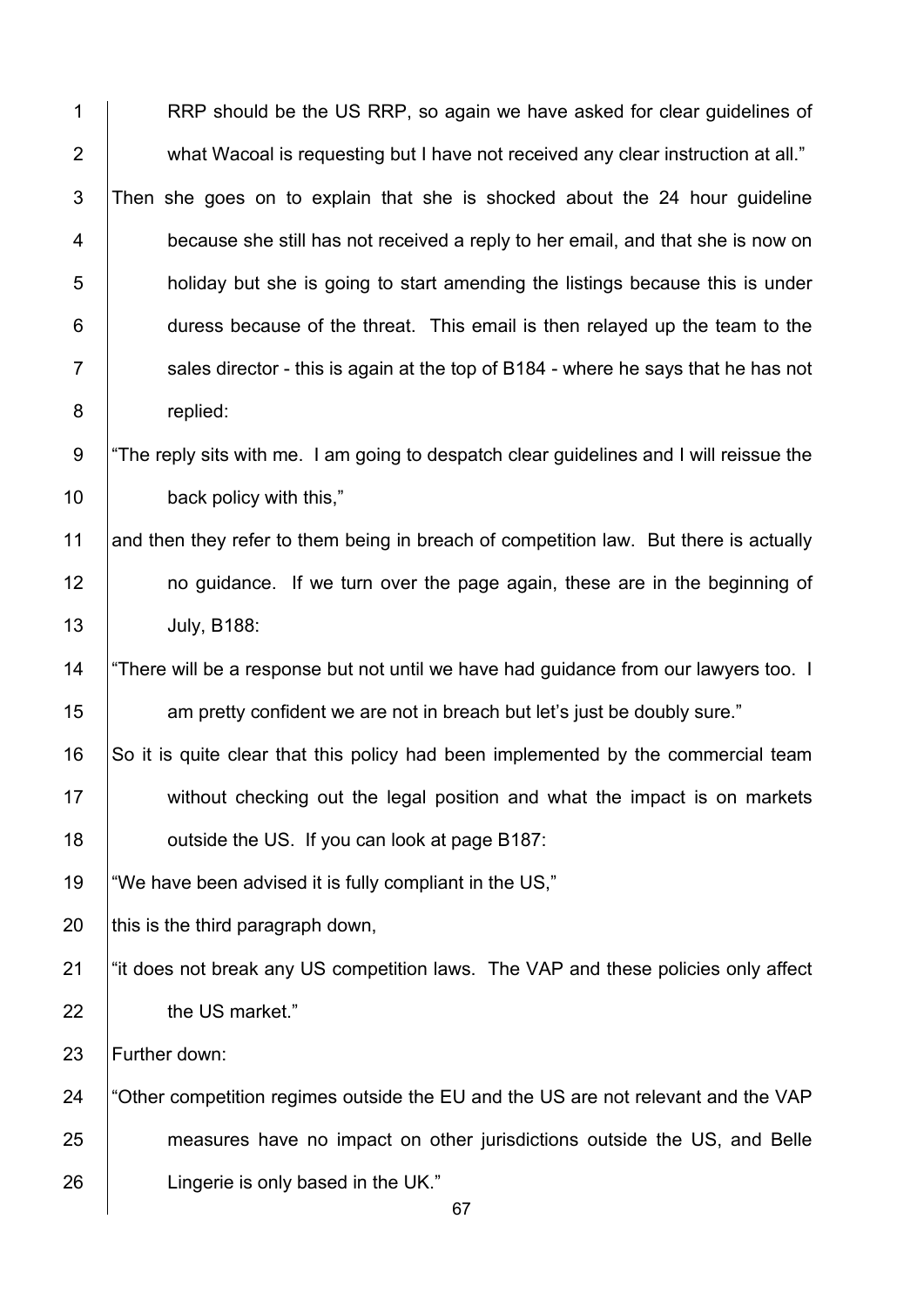1 So they are clearly pursuing a policy without regard to the impact that it is having in  $\parallel$  the UK, and that is the whole point of this case: we say that this policy, which 3 may have originated within the US, was applied directly to sales in the UK **Fig.** market, and that the defendants are trying to layer this case with complexity that is unwarranted. We are dealing here with a case that if you do the sniff  $\vert$  test it is immediately obvious that there is RPM, that is an object infringement 7 | and that the online platform ban is just another element of an indirect means **of ensuring RPM.** 

9 Now, in terms of the management of this case, we say that this case can be brought **on quickly.** Yes, we will have a number of witnesses. We do not think that all **1** of those witnesses will need to be called and there will be overlaps between **them, and we can manage that process efficiently.** 

 Similarly, if we have a statement from eBay explaining how eBay listings works, 14 Surely we could use an agreed statement that eBay is its own authority on **how its system works, if that was a way of cutting through that issue to reduce the time for trial.** 

17 | On expert evidence, again we say there should be limited evidence for phase one. 18 The items of disclosure that we have listed in the LBA and in Ms Sheppard's 19 Statement overlap those categories, so we are not talking about six or seven 20 categories, then a further seven categories. We have tried to focus those 21 very, very carefully. The defendants say they go back to 2012 but actually we 22 have refined those to relate to the claim period, which is from 2016 onwards.

23 It is very interesting that the defendant concedes that, having received that letter at 24 the beginning of August last year they took no steps even to engage with the 25 **claimant to try and scope out those issues.** This was a very detailed letter 26 before action, it was 44 pages long, with detailed quantum analysis. It was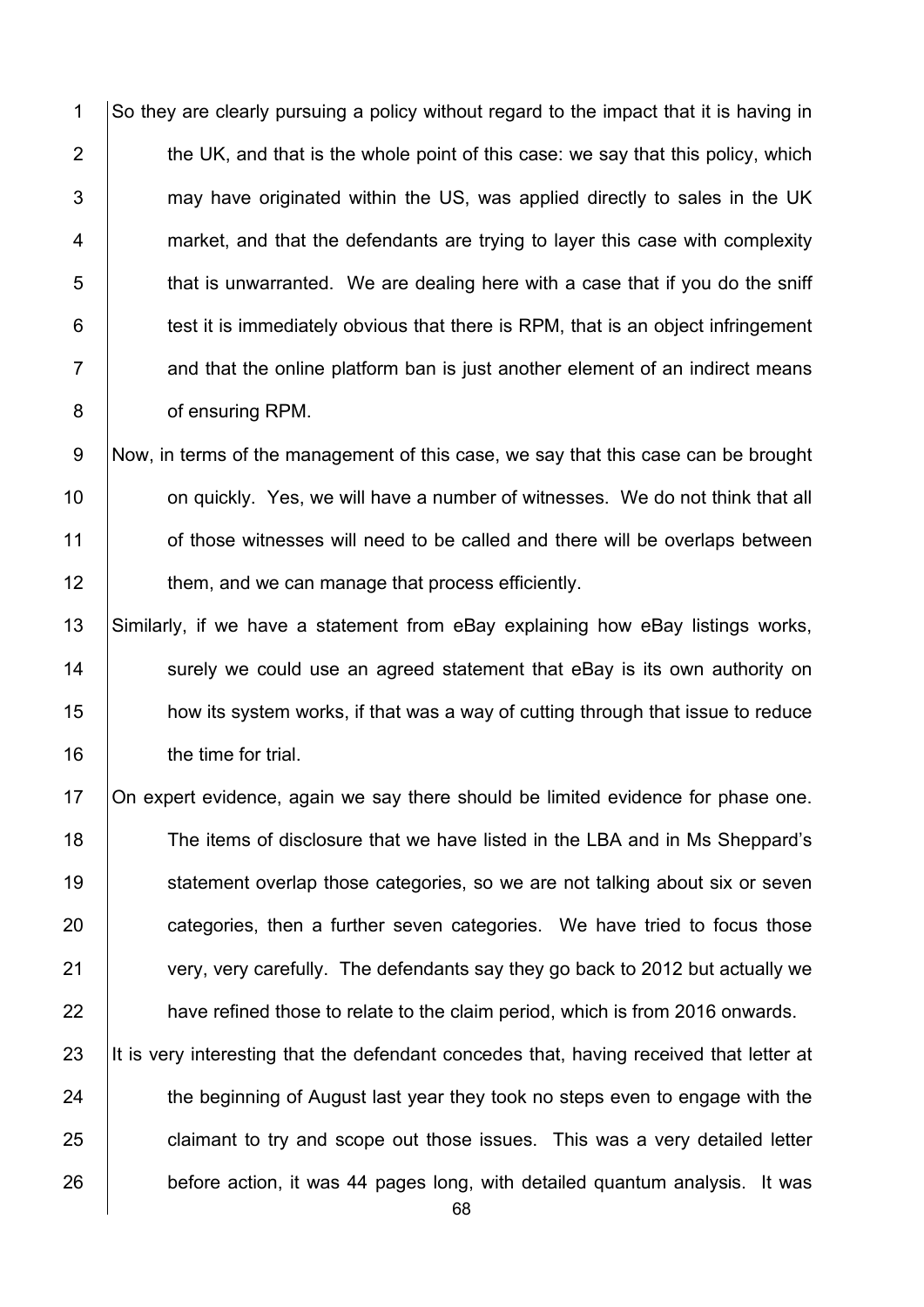1 quite clear from the analysis of competition law, the detailed case on infringements and the quantum that the claimants were at the point of issuing **proceedings and it should have been taken seriously, and the defendants did 1** nothing about that. They did not even give the courtesy of a proper response. 5 They came back asking for clarifications, which we again responded to at the end of August but then their response was immediately to cut off supplies in 7 September 2021.

8 So they could have engaged and they could have taken steps to deal with that **disclosure, but they have not. The reason** --

 MR O'REGAN: I hesitate to rise. That simply is not right, that we have not engaged. 11 There was a response to the letter of claim, which said that the claim was 12 defective. There was a response from those instructing me, it is not the case **there was no engagement at all.** Obviously engagement took some time **because it was taken over the summer, but there was a full response which denied the claims.** It is not right to say we have not engaged at all.

THE CHAIR: Just let us have the page reference --

 MS HOWARD: So D101 in the hard copy bundle. There is a one page response **from Gateley claiming that they have the right to cut off supplies and asking how we propose to address the point that there was any continuing obligation** 20 to supply and the legislation that prevents a supplier from unilaterally discriminating against a particular customer. We then gave a detailed **Fig.** 7.10 response on the case from pages D103 to D111, also during the summer 23 vacation period, setting out our case on the legal basis for the claims and the **The Step Step Step Step Step 3** refusal to supply and RPM, as well as the online sales restrictions and **platform bans and discrimination, attaching recent decisions as well on RPM b** to educate them.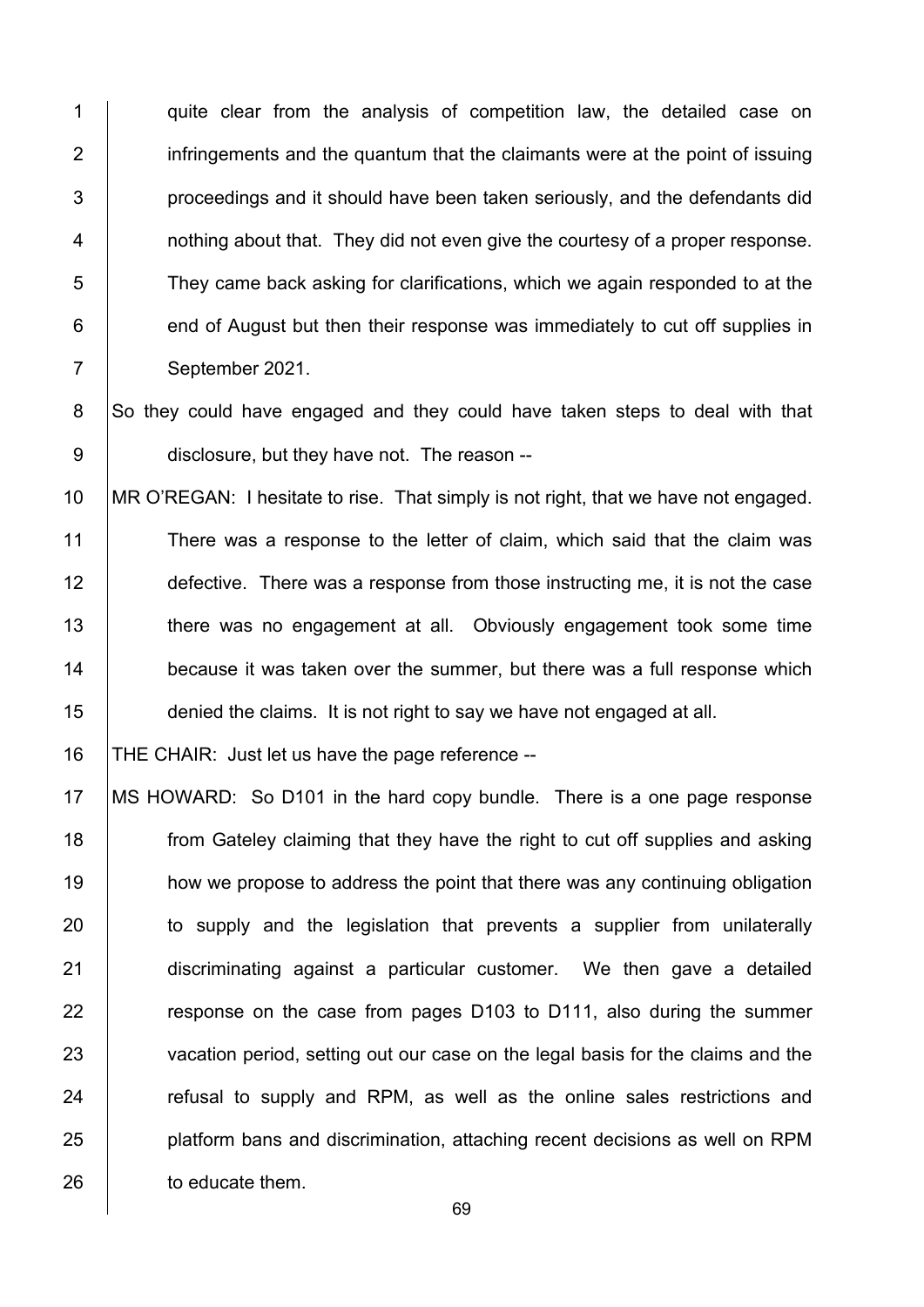1 Then the next response was the letter of 27 September, that is at D113 to D116, 2 where again they complain about the inordinate length of the letter before  $3$  action, that it was sent through the holiday period. They do have some 4 Thereform is response there on the RPM and practice, but they just then say they will  $5$  rigorously defend the claim, they cut off all supplies and they threaten that the 6 **client will seek an order for security for costs. That is at D116.** 

 $7$  That is the sole reason why we could not issue before, because the claimant, having 8 been threatened with security for costs, then had to engage to get ATE 9 insurance. It took, as Ms Sheppard has explained in her evidence, it took the 10 whole period from September to December to obtain that ATE insurance to 11 **protect them against adverse costs. But that ATE insurance is limited at this** 12 Stage, and we have had no engagement from the defendants on what they 13 **Arror** anticipate their likely costs to be.

14 | THE CHAIR: Yes, and I am sure we will come to that.

15 | MS HOWARD: Yes.

16 | THE CHAIR: Thank you for taking me to the correspondence.

17 MS HOWARD: The last point I would make on the disclosure that they are 18 The requesting from us and the categories they set out is that most of those 19 | categories seem to relate to quantum. They deal with their strategy 20 documents and - sorry, I have not got the letter in front of me at the moment,  $21$  but a lot of it is dealing with financial information that is relevant for phase two, 22 **but I think only one of those items is really relevant to phase one liability.** I 23  $\parallel$  think it is at page B342. We say that it is paragraph 38F:

24  $\parallel$  The measures it took to remove the products from the eBay platform to comply with  $25$   $\parallel$  the VAP and the effect, if any, on its sales,"

26 that is relevant to liability issues, but all the others relate more to quantum and the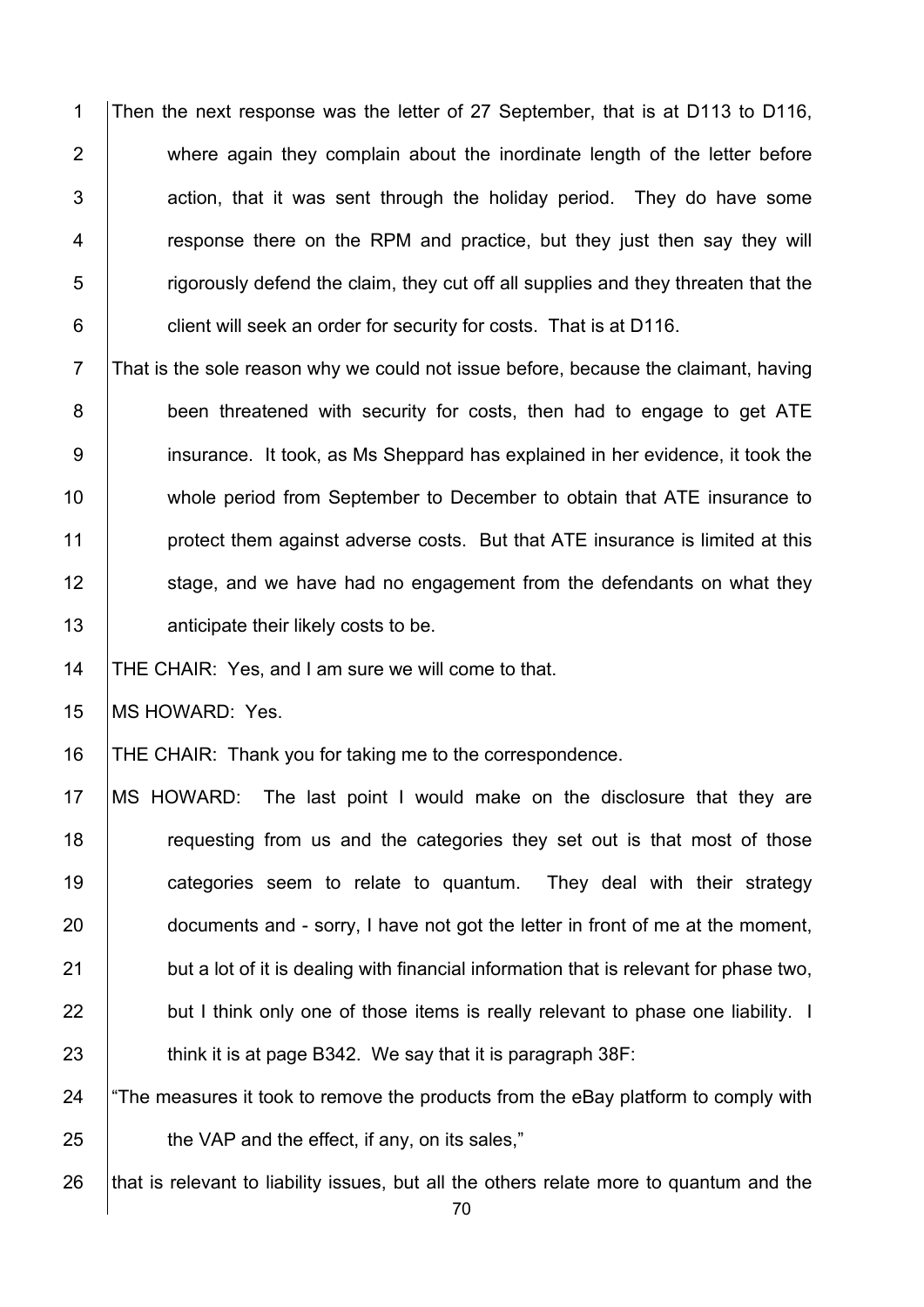1 crowth of the business.

2 | THE CHAIR: Yes, thank you.

3 MS HOWARD: You will see from the evidence both of Mrs Dutton and Ms Sheppard 4 T that the impact of these refusals to supply has been devastating for the 5 **claimant, that it has lost 60 per cent of its brands and therefore its customers**  $6$  | and it has had to rebuild that from scratch, including by taking out finance. It 7 Simply was not in a position to seek or threaten an injunction when it was 8 battling for its survival. I am afraid the defendants' submissions are just 9 divorced from all reality of the impact of these measures and what it had on 10 the reality of trying to bring litigation against a company such as the defendant 11 and the risks of trying to bring an injunction against them. So it is not that 12 they have failed to act expeditiously or seek injunction, it is just they simply 13 were not able, and they have tried to proceed as quickly as they can in issuing 14 **this claim but making sure it was done with some quantum analysis and some** 15 **estimate of the loss, rather than rushing straight into it.** 

16 THE CHAIR: Yes. Thank you. (Pause)

17 MS HOWARD: My instructing solicitor tells me that the defendant says this claim 18 **has been rumbling on for some time since 2018, but that only goes to the** 19 **point why are they not then in a position to make their disclosure?** But in any 20 event, the claimant was not threatening litigation in 2018, they were trying to 21 **find some commercial settlement with the defendant, they were trying to get** 22 **clarity and guidance on what exactly these policies meant, because they were** 23 given no help or support as to how to remove or align prices, and they were 24 trying to explain the impact and try and resolve it commercially. But obviously 25 those attempts failed and it was only once they were in a financial position to 26 be able to bring litigation that they have been able to act on that.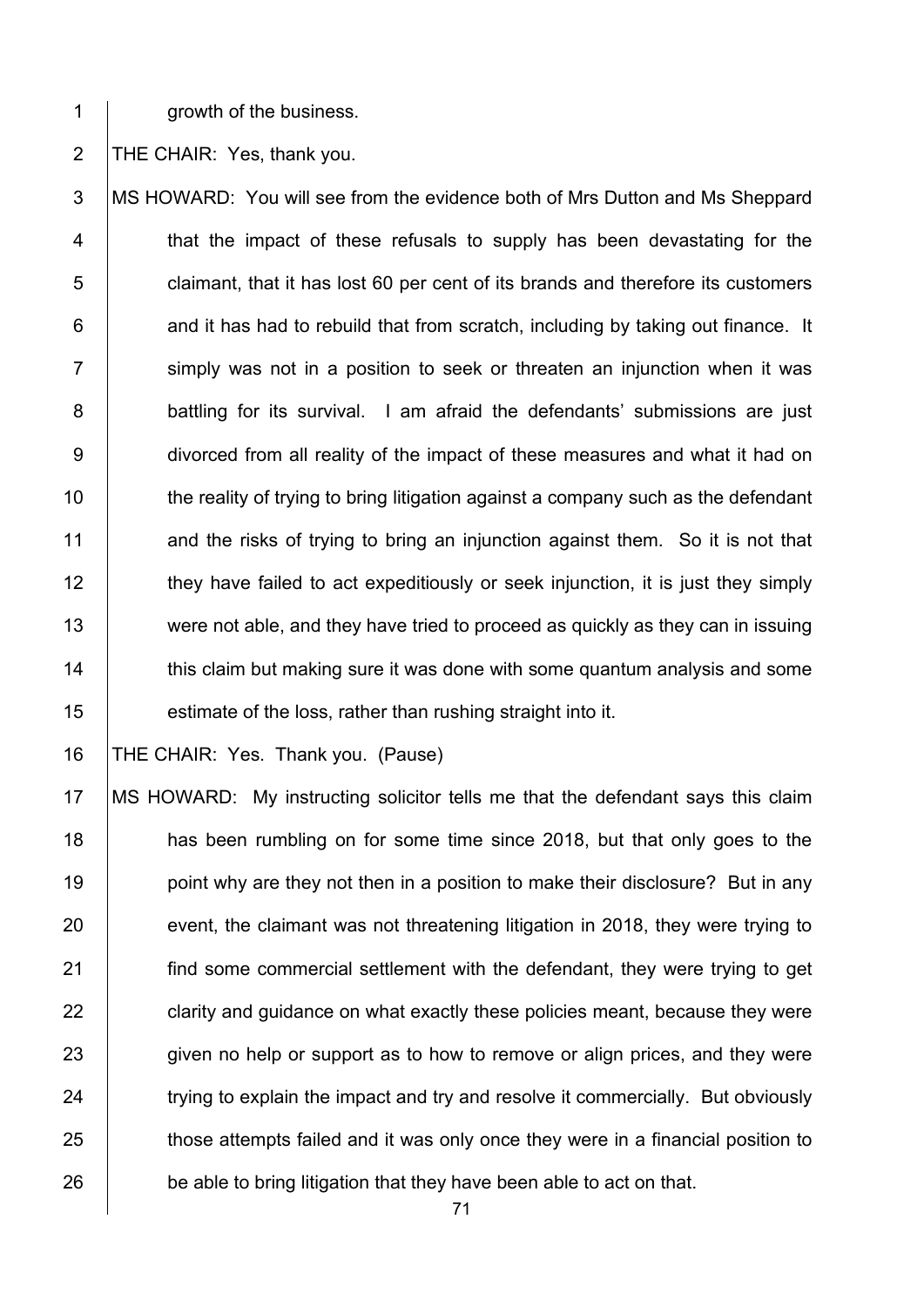1 THE CHAIR: Yes, thank you.

2 MS HOWARD: So, yes, this may not form into the micro claim of an injunction or a small local claim, but we say that the comments of Sir John Penrose are still apt, that there has to be an effective mechanism; especially when none of the **Fig.** recommendations about creating County Competition courts have been **implemented, there has to be an effective way through for these sorts of**   $\vert$  claims to be brought and heard effectively, and at the moment the system is **b** not working. The FTP was designed to enable access to justice and unless it 9 is utilised for these types of claims, which are endemic in many industry  $\parallel$  sectors, then it is just a fig leaf and it has no meaning whatsoever. That was **1** not the policy intentions of the reasons why this procedure was set up, and it **needs to be given some substance and some effectiveness.** So that is the 13 end of my submissions on that and I will deal with costs after the recess. 14 | Thank you.

THE CHAIR: Thank you. So I think if we say we will come back for 2.30.

(13.27)

(The short adjournment)

(14.36)

## **Ruling on fast track procedure application**

 THE CHAIR: We are very grateful to the parties for their very detailed submissions **1** on whether or not this case is appropriate for the fast track procedure. We 22 have considered them and have reached our decision and we will provide our 23 detailed reasoning in due course. To give proper justice to the points that 24 have been raised with us we will need more time to deliver a fully reasoned decision.

**However, we have decided that this is not an appropriate case for the fast**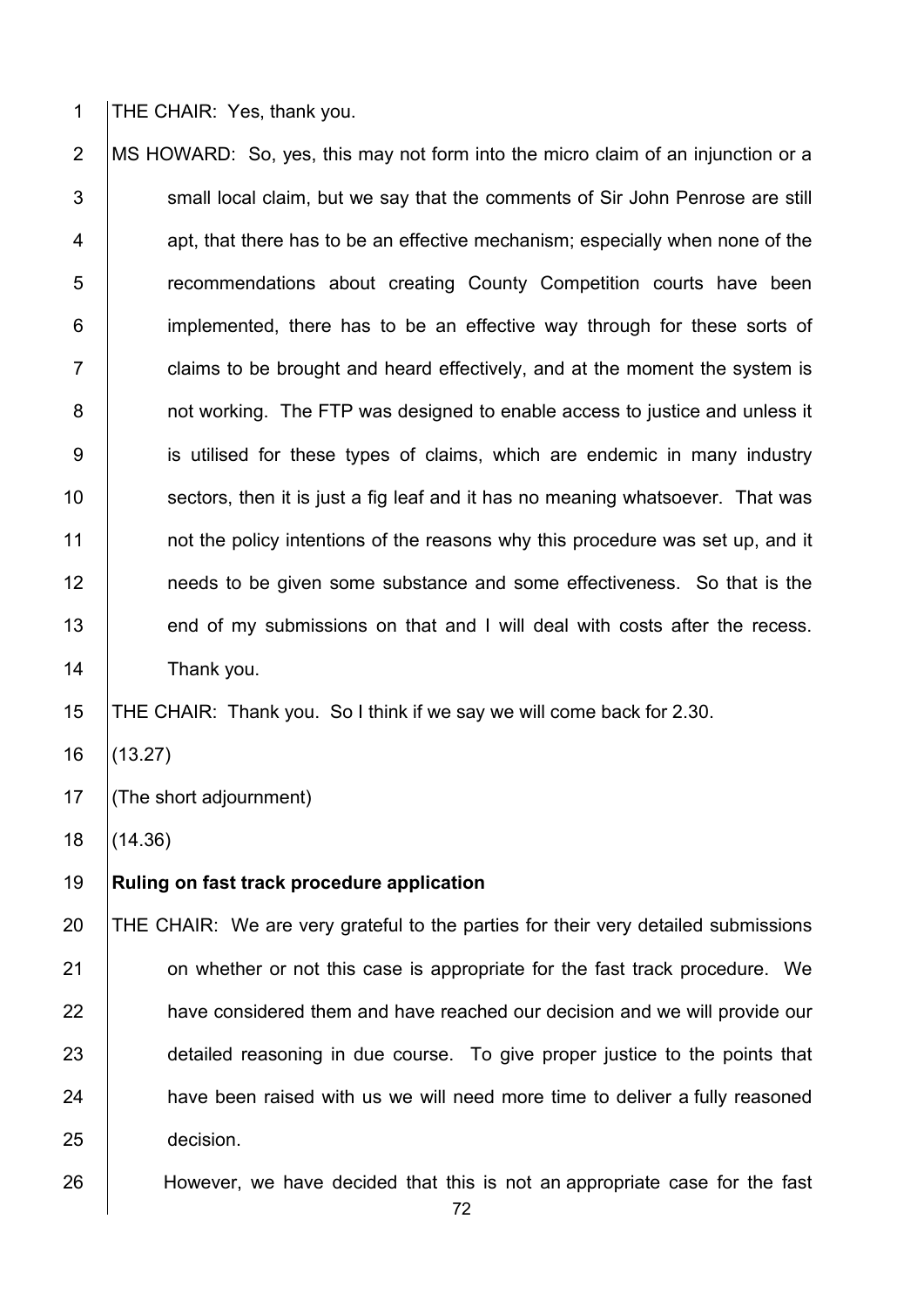$\parallel$  track procedure. We are of course satisfied that rule 58(3)(a) is satisfied, but  $\vert$  we have come to the view that this hearing is likely to take longer than three  $\vert$  or even three to four days. We accept that that factor in and of itself is not 4 determinative, but we also consider that this case will raise complex and **b** potentially novel issues in terms of both law and fact.

6 We have also taken note of the number of factual witnesses, which is likely to  $7 \mid$  be between six and eight, for both parties: as in six to eight in total. There will 8 also need to be expert evidence - an industry expert for both sides and 9 **an economic expert for both sides.** 

10 We consider that the likely length of hearing for phase 1 will probably be 11 between the two time estimates put forward by the Claimant on the one part 12 and the Defendants on the other. The Claimant says three days and the 13 **Defendants say seven days.** We consider on the basis of what we have 14 **heard that a five-day estimate is more likely.** The parties have also expressed 15 **a** radically different view to us of how much disclosure is required and how 16 much documentary evidence there will be. In our view it is likely to be more 17 **Extensive than Claimant suggests and is unlikely to be as limited as the fast** 18 **track procedure probably envisages.** 

19 Having said all of that, we are satisfied that the case should be heard 20 urgently. We have made inquiries and the Competition Appeal Tribunal would 21 be available to hear this matter for five days between 22 and 26 August. As I  $22$  have indicated, we will give our reasons in more detail as to why we have  $23$   $\parallel$  reached the decision that we have, but in our view the application does not 24 succeed.

25 So would it be helpful if we also gave an indication as to our thinking on costs  $26$  and costs capping? We think that in light of the fact that the costs budget put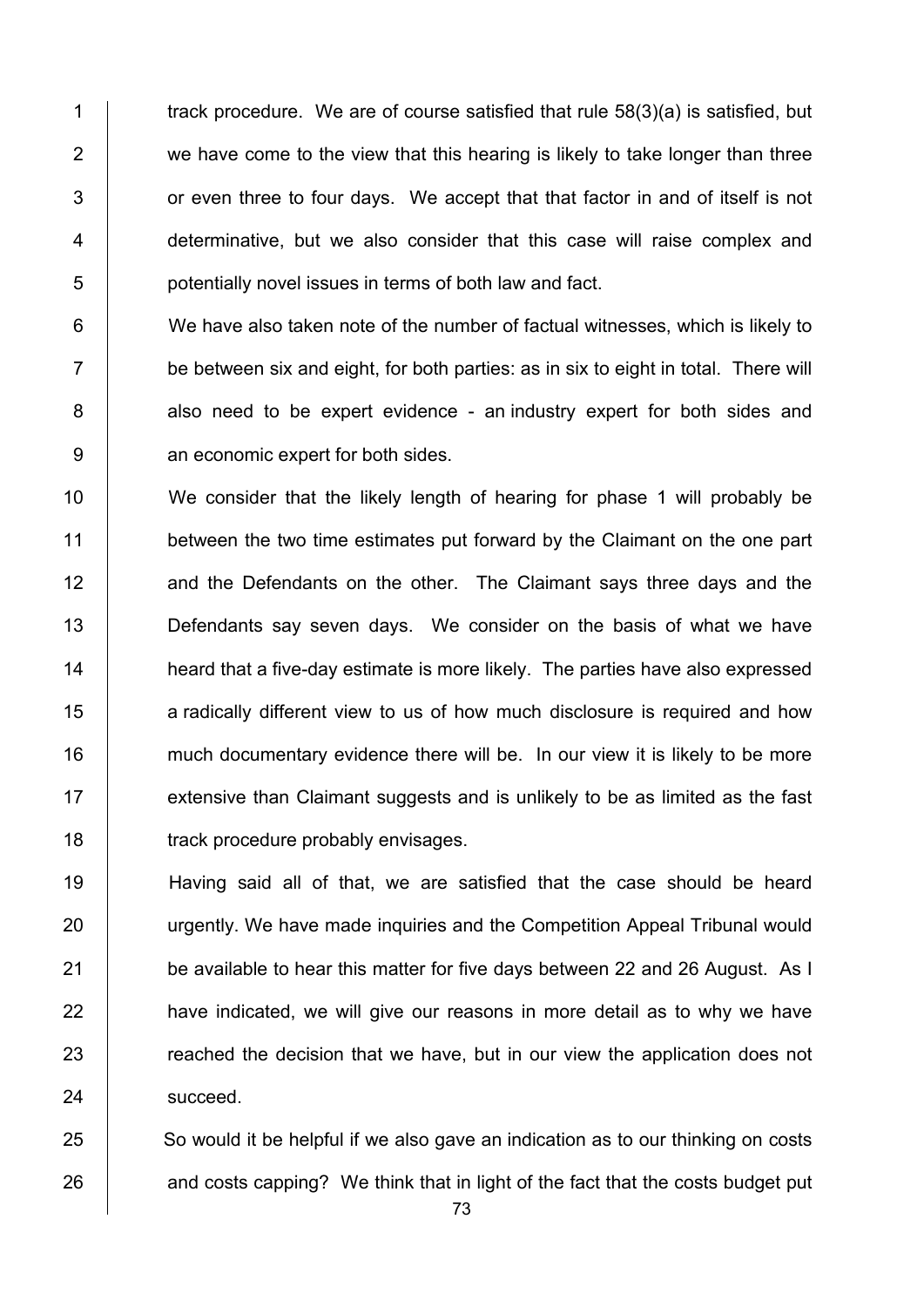1 forward by the Claimant was put forward on the basis of a three to four-day 2  $\parallel$  trial of both quantum and liability and was in summary form and that we have  $3$  | now given an indication that there should be a phase 1 trial on liability which 4 Will take five days, we have reached the view that the costs information that 5 we have is probably out of date. We think that the appropriate course would  $6$   $\vert$  be to adjourn the costs issues to a separate hearing in relation to which costs  $7$   $\vert$  budgets would need to be filed and we would obviously need to receive any 8 | further submissions, I know that the parties have already lodged certain 9 written submissions, but any further submissions should be lodged before the 10 date of the hearing. And any submissions made should cover costs capping, 11 which is an issue we will want to consider at that hearing. So that you know 12 how the tribunal is placed, we have also made inquiries as to the availability 13 **for that hearing and we have capacity on 11 April.** 

14 So that is an indication of our thinking on the costs capping application. I 15 **a**ppreciate that we have not heard submissions on that aspect. If someone 16 wants to with dissuade me from that course I am not meaning to shut you out 17 **from making your submissions.** 

18 | MS HOWARD: May I just have a couple of minutes to take instructions?

19 | THE CHAIR: Certainly.

20 MS HOWARD: Thank you.

21 MR ROBERTSON: The only question I have is in relation to the date of the costs 22 **case management conference.** Is there any possibility of it being earlier than 23 11 April?

24 THE CHAIR: I think we reviewed this.

25 MR ROBERTSON: The reason I say so is my junior is away on holiday on that date. 26 **I** I do not think you need leading counsel for a costs CMC. So if there were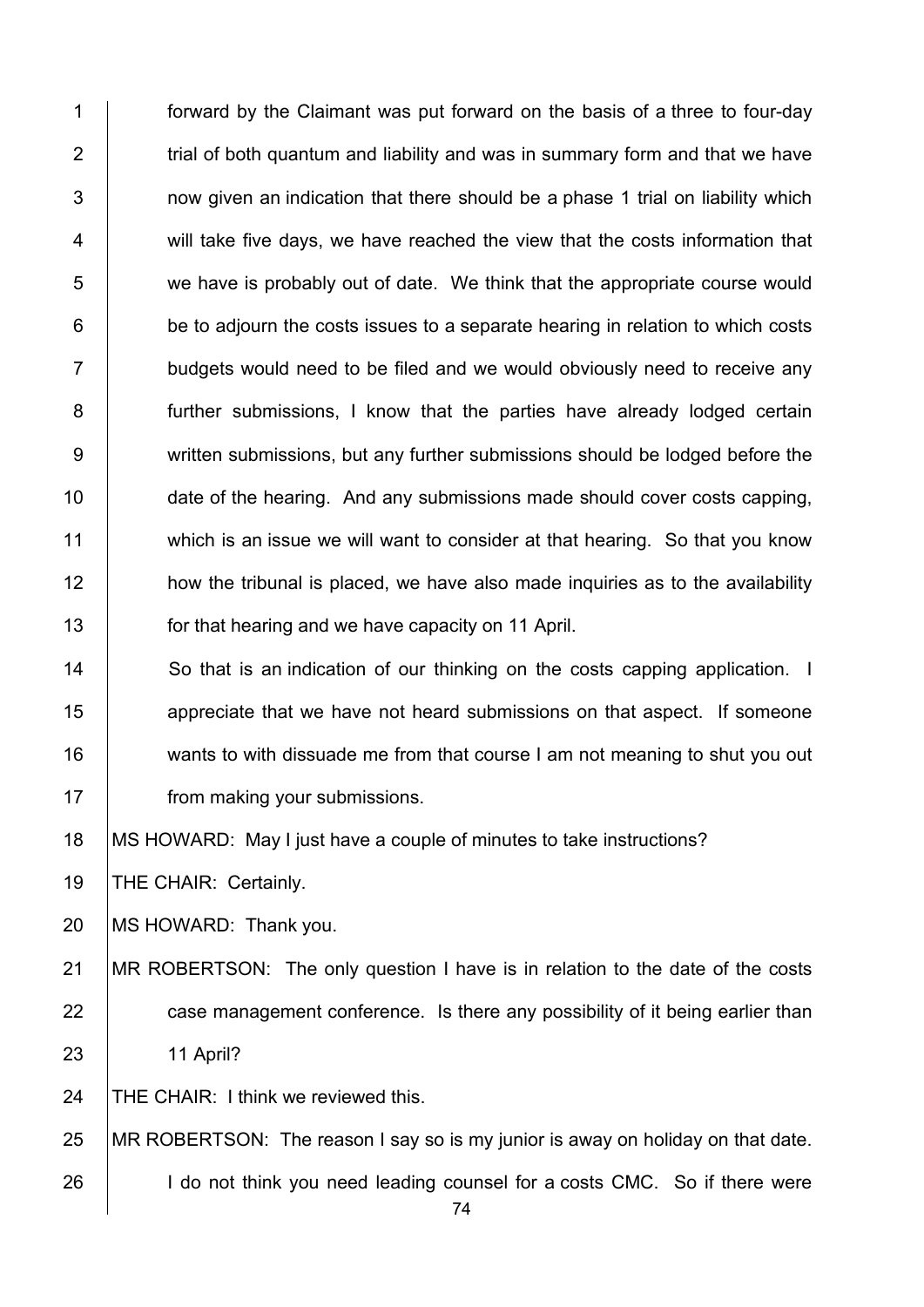- 1 an earlier date.
- 2 MS HOWARD: I also have difficulties on 11 April. But my junior is available on that 3 date.

4 THE CHAIR: I am trying to recall why we agreed that 11 April was convenient to the 5 **b** panel. I am just going to ask Mrs Walker if she is available on an earlier date.

- 6 Which date did you have in mind, Mr Robertson? (Pause).
- 7 | MR ROBERTSON: A date earlier than 6 April, I think it was.
- 8 | MR O'REGAN: Yes.
- 9 MRS WALKER: Would you like my availability?
- 10 THE CHAIR: Professor Cubbin is available on 5 April.
- 11 | MRS WALKER: I could make 5 April too.
- 12 THE CHAIR: So the panel would be available on 5 April.
- 13 | MR ROBERTSON: Mr O'Regan is available on 5 April. (Pause).
- 14 | MS HOWARD: 5 April works as well for the claimant's counsel.
- 15 | MR ROBERTSON: Thank you very much.

16 THE CHAIR: So on the assumption no one is dissuading me from that course, 5

- 17 | April, we will list that hearing.
- 18 | MS HOWARD: There was one point that we wanted to make. Obviously we are 19 trying to minimise costs in this case and we have resisted there being another 20 CMC basically because that will add another £25,000 minimum to the costs
- 21 budget.
- 22 **THE CHAIR: Yes.**
- 23 MS HOWARD: Which obviously our client is acutely conscious of.
- 24 | THE CHAIR: Yes.
- 25 MS HOWARD: So what we were hoping is, I mean, we can see the panel's point 26 that obviously the dimension of the litigation is changing, with more witnesses,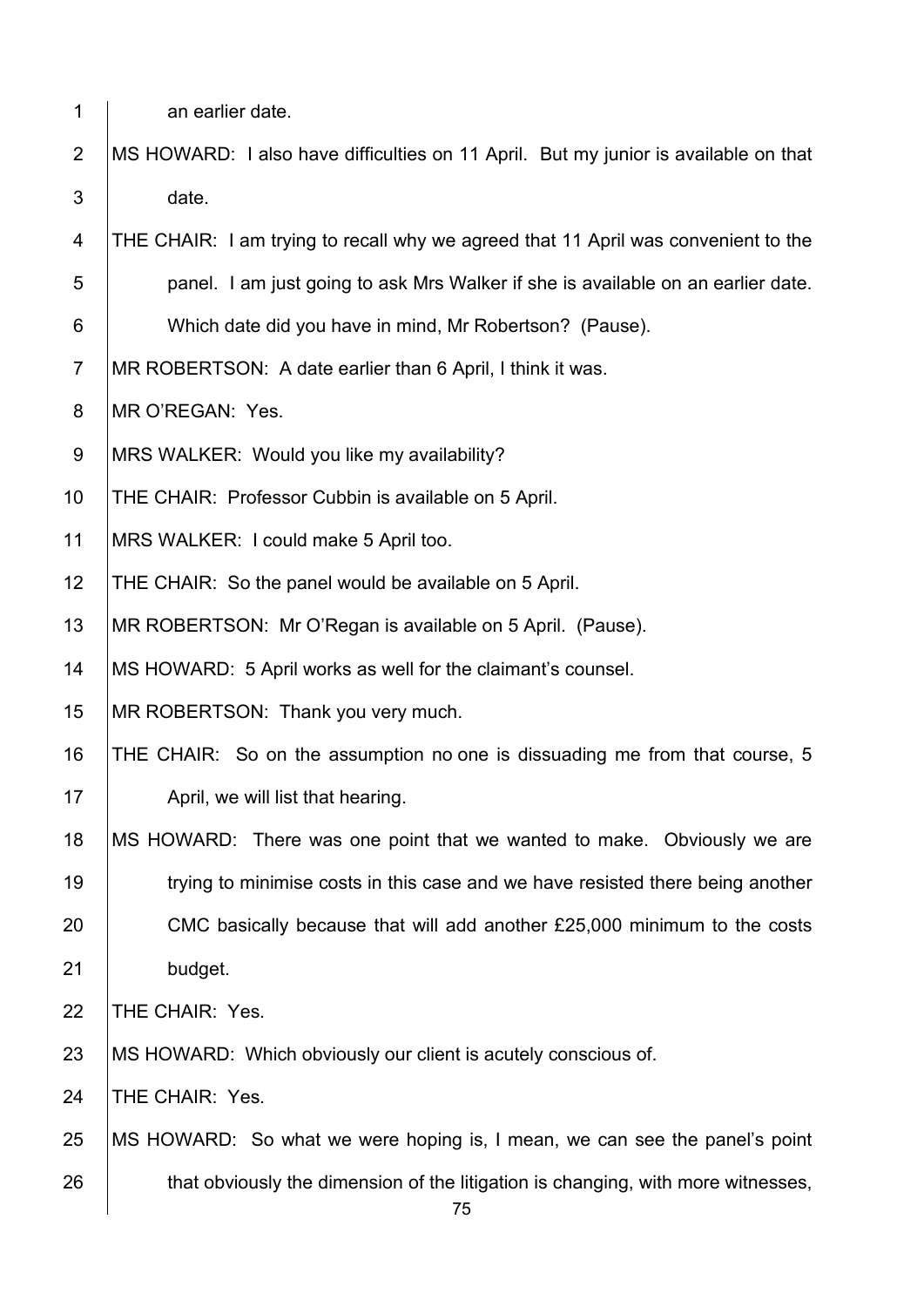1 more disclosure, and that makes it even more imperative that the claimant 2 **has costs protection.** 

3 THE CHAIR: Yes.

4 MS HOWARD: So we were wondering, and I can make submissions on this, 5 whether provisionally there is a ruling that the costs management should  $6$  | apply to this claim as a matter of principle, the parties are allowed to put  $7$   $\parallel$  submissions in and then it is determined on the papers. That approach has 8 **been followed in other litigation before the Tribunal that I have done in the** 9 Vattenfall and in the SSE litigation. Those were very vast follow-on 10 **competition claims, the cartel claims, where both parties were very resourced.** 11 But if that approach can be adopted as a precaution to approach in those 12 types of cases, we submit that could easily apply in this case where the 13 **parties submit we give directions of our updated budgets for submissions on** 14 both the costs management and the level of any costs cap and whether it 15 Should be asymmetric or otherwise, and then the Tribunal can simply decide 16 **that on the papers without the need for a hearing.** (Pause).

17 **THE CHAIR: Mr Robertson.** 

18 | MR ROBERTSON: My learned friend referred to the Vattenfall case.

19 | THE CHAIR: Yes.

20 MR ROBERTSON: There was a case management conference that dealt with costs 21 **budgeting.** We fully agree to the principle of costs management by the 22 | Tribunal.

23 **THE CHAIR: Yes.** 

24 MR ROBERTSON: I do not seek to dissuade you from that, it is the modern way. 25 **But in Vattenfall there was definitely a case management conference.** They 26 discussed costs budgeting. I was not at it. My junior for Vattenfall, and I am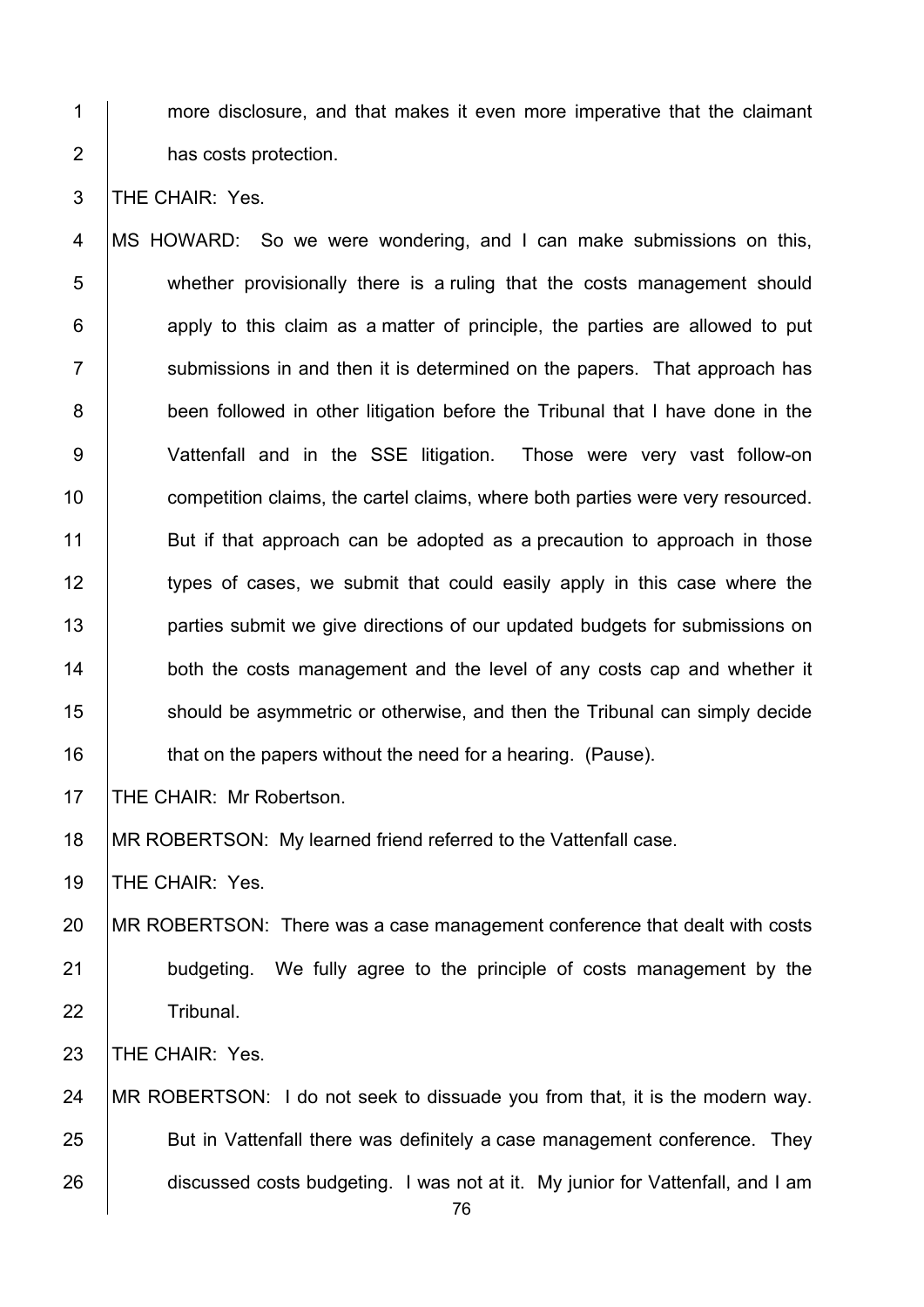1 for Vattenfall, my junior, Ms Abram was at it, so it was a live case 2 | management conference.

3 MS HOWARD: Yes, in Vattenfall there was a CMC, but in SSE v Prysmian, which is 4 the other claim that I do not think you are instructed in, there was SSE, it was 5 determined on the papers.

6 MR ROBERTSON: Right.

7 MS HOWARD: I am probably eliding the two cases.

8 | MR ROBERTSON: Yes, so Vattenfall there was. I remember something being 9 made about the level of my brief fee and how reasonable it was.

 MS HOWARD: My instructing solicitor just had one point in as well. Obviously the **predicament the claimant is in at the moment is it has no transparency** 12 whatsoever on the defendants' costs budget and it has provisionally got ATE 13 insurance up to a certain level, but this litigation can only continue if it knows **that it can cover this with the ATE insurance and in particular has to get an increase.** So if the defendant has submitted a costs budget, and the 16 claimant may well need some time before it can make detailed submissions **Fig.** On whether it is actually possible to increase the ATE insurance to the levels demanded.

19 THE CHAIR: And how long do you think that might take? (Pause).

 MS HOWARD: I am instructed it may take a week or two. We have tried to progress  $\parallel$  the ATE insurance as efficiently and quickly as we can. But just getting it was 22 | quite protracted between September and December of last year. And **b** obviously we will deal with it as a matter of urgency. But we will need some **time before we can --**

25 THE CHAIR: So you will need to know what your costs budget, the costs budget is 26 that you are considering. You will need to know by the end of this week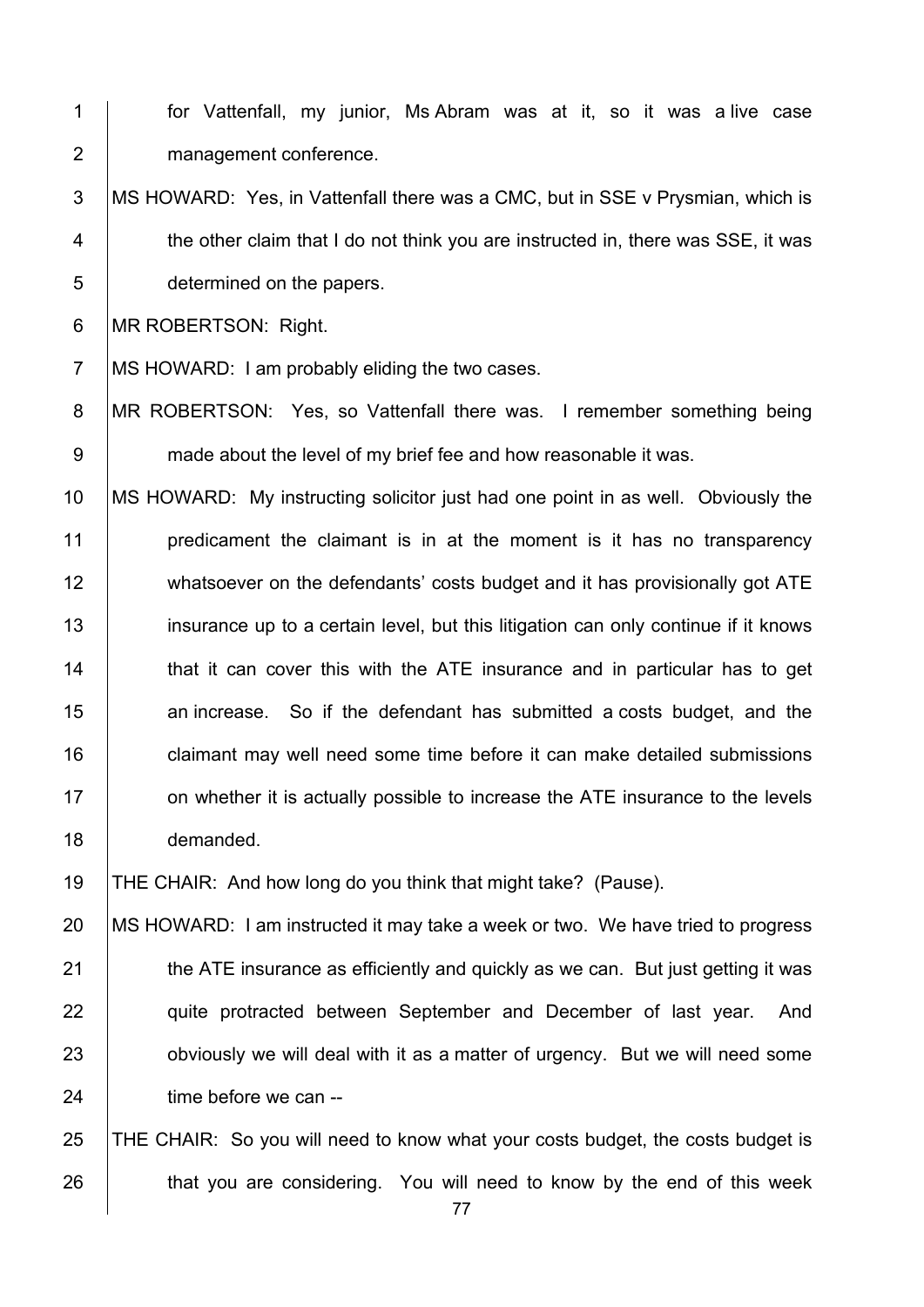1 realistically, 18 March.

2 | MS HOWARD: Is that for both parties?

3 THE CHAIR: Yes.

4 MS HOWARD: Because obviously we can prepare our own budget. We have 5 **b** already prepared an outline one.

6 THE CHAIR: Yes.

7 MS HOWARD: We would submit it does not have to be done to a full precedent H 8 budget and Melanie Meigh, it is authority that it is not a detailed costs 9 | assessment. We do not need a full precedent H budget, which is exorbitantly 10 expensive in and of itself. But just a summary with milestones, like was 11 accepted in the Cables litigation, to give an indicative view of costs should be 12 Sufficient. So we would be able to prepare our costs budget, but obviously we 13 need to be able to react to the defendants' and I am not sure whether they 14 **have taken any steps at all with their costs budget, even though they have** 15 **been on notice since December.** 

16 | THE CHAIR: Yes, exactly.

17 MR ROBERTSON: If it was just costs of those of us here, we could do that by the 18 end of the week, but we are going to have to have permission for experts as 19 well in the costs budget and we do not think that is going to be possible by the 20 end of this week.

21 THE CHAIR: Would you be able to get an estimate of what you think it would be?

22 MR ROBERTSON: We can use our reasonable endeavours to do that. It may be

23 a broad range of quotes, that is the practical difficulty.

24 THE CHAIR: It would at least give everybody something to work with though.

25 **IMR ROBERTSON: Yes.** 

26 THE CHAIR: And presumably, although a summary is perhaps all that is necessary,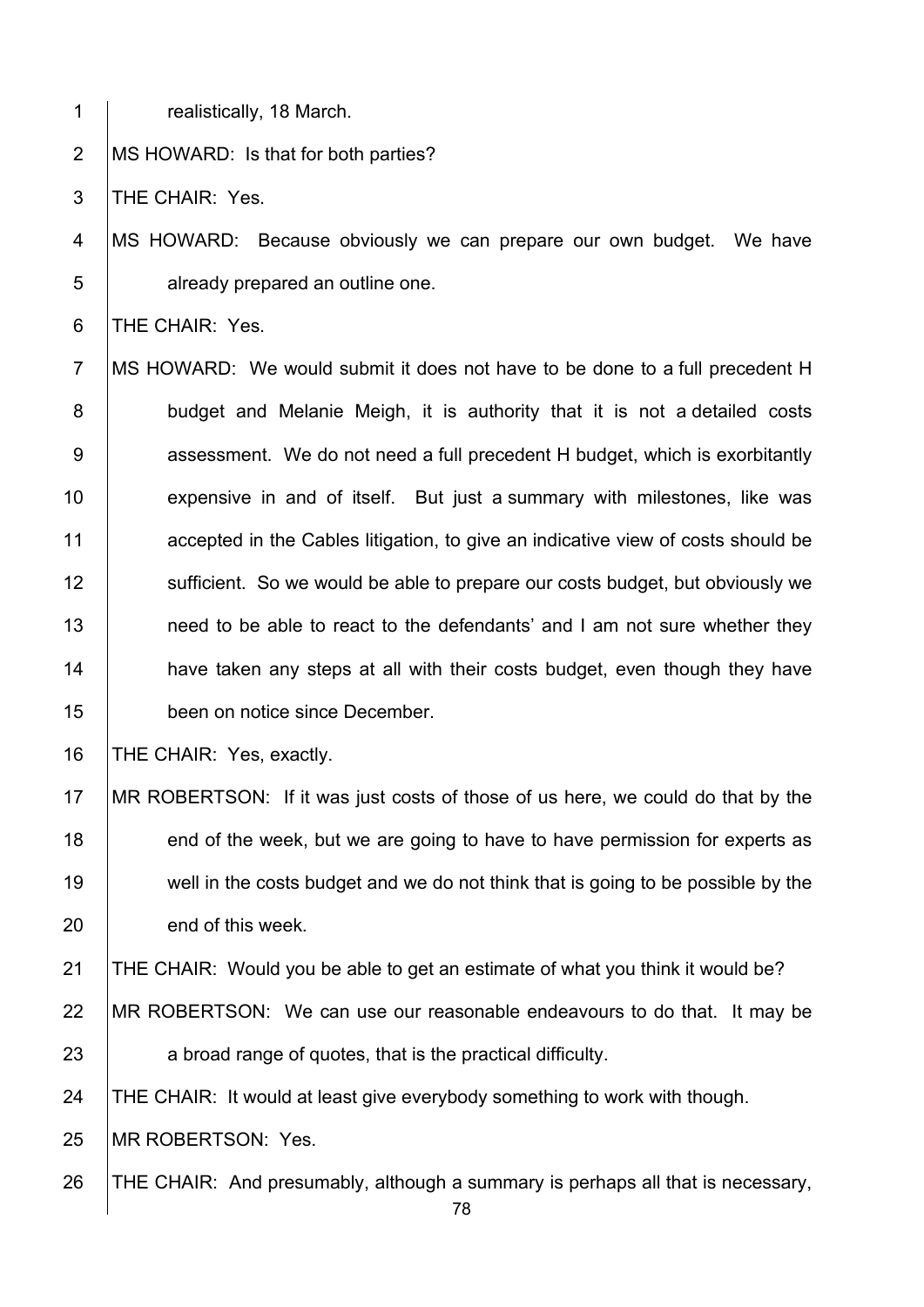1 we will need to understand something of the assumptions on which the figures 2 **have been put forward.** Because I anticipate, and I may anticipate wrongly,  $3$   $\parallel$  that the figures may differ quite dramatically.

4 MS HOWARD: I think it would make sense perhaps if counsel could liaise to agree 5 what the milestones are for the various stages of the litigation and what is  $6$  | going to be included within them. Maybe we can come up with an agreed 7 format which we can submit to you for approval, to make sure you think we 8 **have covered the outline headings and then we can populate them and file** 9 **b** the costs budgets. Would that work?

10 MR ROBERTSON: That sounds like a very workable proposition. Thanks for the 11 | suggestion.

 THE CHAIR: I think it is important that the claimant gets some idea of where they **are going with costs management as soon as possible, hence the fixing of the** 14 date in April. So I think if we can do everything we can to make sure that **hearing is effective.** 

16 | MR ROBERTSON: It is important for us as well.

17 **THE CHAIR: Yes.** 

18 MR ROBERTSON: I just also bear in mind there is, as we have already mentioned, 19 a possible application for security for costs to be coming from our side and 20 that will be dealt with at the case management conference as well.

21 THE CHAIR: In relation to on 5 April?

22 | MR ROBERTSON: Yes. I just float it as a possibility, just to flag it up.

23 THE CHAIR: Yes. Let us see if you do apply and what the application looks like, but 24 it may be that that has to go to another date. So 5 April and I think half a day 25 **ought to be sufficient.** 

26 | MR ROBERTSON: Yes.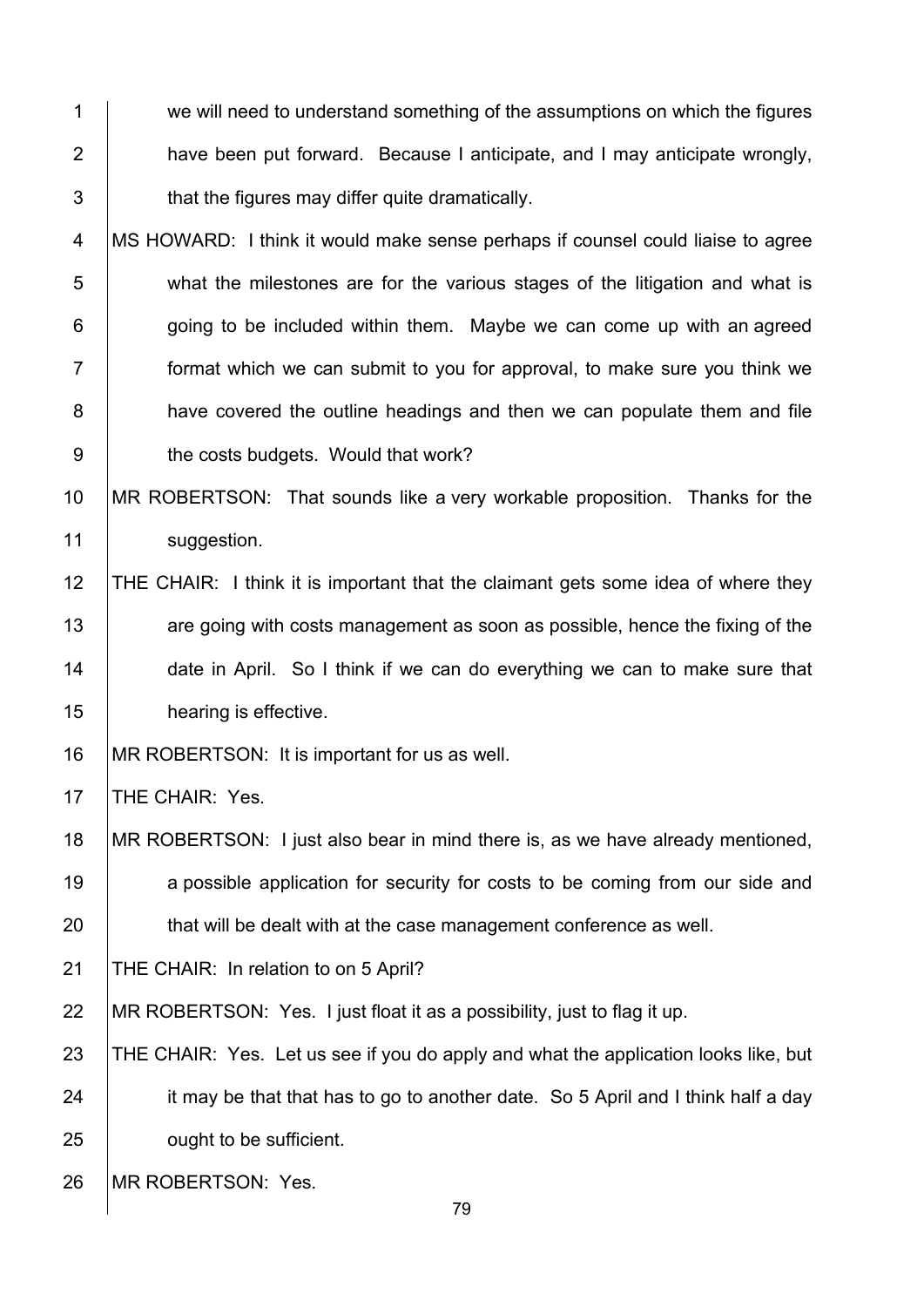| $\mathbf{1}$     | So can I leave you to  I am sorry, instructing solicitor was<br>THE CHAIR:               |
|------------------|------------------------------------------------------------------------------------------|
| $\overline{2}$   | remonstrating.                                                                           |
| 3                | MS HOWARD: Sorry. (Pause). I was going to make submissions on costs, but I               |
| 4                | think they are now redundant in the light of that. I am not clear for the terms          |
| 5                | of the order obviously, because we want to try and finalise the CMC order for            |
| 6                | you, whether there is a kind of ruling that costs management should apply to             |
| $\overline{7}$   | this claim.                                                                              |
| 8                | THE CHAIR: Yes, there is.                                                                |
| $\boldsymbol{9}$ | MS HOWARD: So we will add that to the order and then set out the directions              |
| 10               | agreed.                                                                                  |
| 11               | I think probably the next area to deal with is really the timetable to trial, to try and |
| 12               | work through those deadlines, which will be the most efficient use of time               |
| 13               | before we deal with other business.                                                      |
| 14               | THE CHAIR: Yes.                                                                          |
| 15               | MS HOWARD: My instructing solicitor --                                                   |
| 16               | MR ROBERTSON: Sorry to interrupt, I just wonder if it is worth dealing with              |
| 17               | amendment of your pleadings first? Because that will then affect the                     |
| 18               | timetable to trial.                                                                      |
| 19               | MS HOWARD: It should not affect it, that is our point, but also it can be done in        |
| 20               | parallel so it does not defer or delay anything in terms of the lay timetable.           |
| 21               | Because the next phase is disclosure which can be done jointly with any                  |
| 22               | amendments to pleadings anyway if it was necessary and we do not consider                |
| 23               | it is necessary.                                                                         |
| 24               | THE CHAIR: I think we can return to the issue of the amendments to the pleadings.        |
| 25               | I think Ms Howard is correct when she says that the issues are now                       |
| 26               | ventilated, whether you think they are in the right document or not, and<br>80           |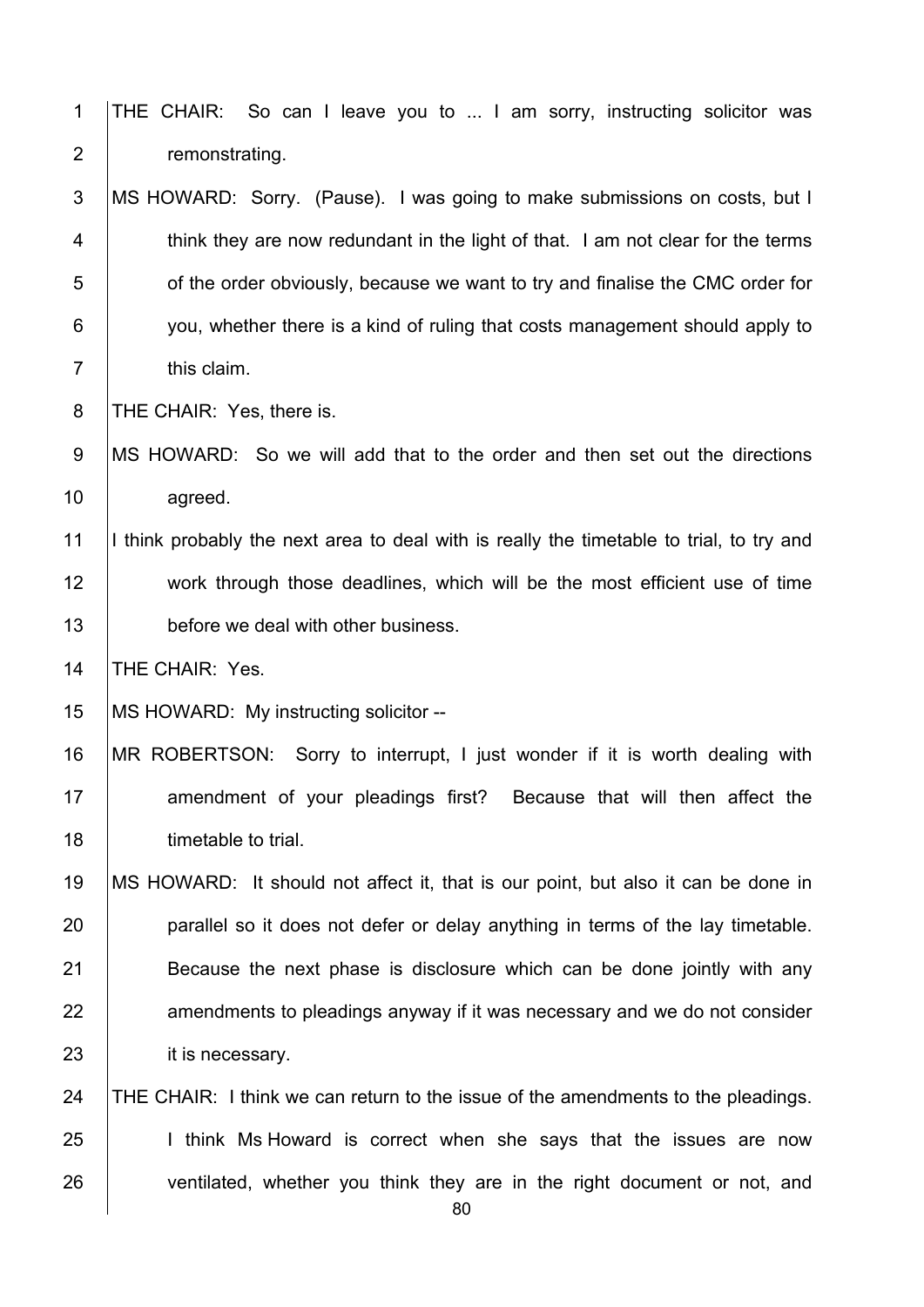**therefore we can move on and think about how the stages are going to** 2 happen.

## 3 MS HOWARD: So in dealing with the directions, we have only at the moment in the 4 draft order dealt with the phase 1 directions. We are just leaving phase 2 until  $\parallel$  the ruling has been given. My instructing solicitor has difficulties with the date **the Tribunal has set in August and obviously that is going to be the starting**  $7 \mid$  point that we work backwards from. She has real difficulties in attending that 8 week. And I am not very comfortable doing a hearing without instructing.

9 THE CHAIR: That is fine. We asked about 22 August because there all sorts of **availability issues over that time anyway.** And that was the date that the panel 11 members can do, 22nd to the 26th. Is it the whole that of that week that your **instructing solicitor has issues with?** (Pause).

 MS HOWARD: I think the difficulty obviously, my instructing solicitor is a sole **practitioner, so she has no one to delegate to, and in the lead-up to that hearing date she is away, which is something that cannot be changed, so that** 16 she would not be around for the kind of bulk of the preparation for trial. Obviously counsel will try and shoulder as much as we can, but there will be **things where we need instructions and, you know, help with witness Statements and analysing.** 

20  $\vert$  THE CHAIR: The difficulty we have is that if it is not then we go round to 17 **October.** 

## MR ROBERTSON: 17 October does not work for me because I am in preparation **for the Vattenfall trial in this Tribunal, which starts on, from memory, 9** November.

25 | MS HOWARD: And we are on opposing sides.

MR ROBERTSON: We are indeed, yes. So 17 October would not be terribly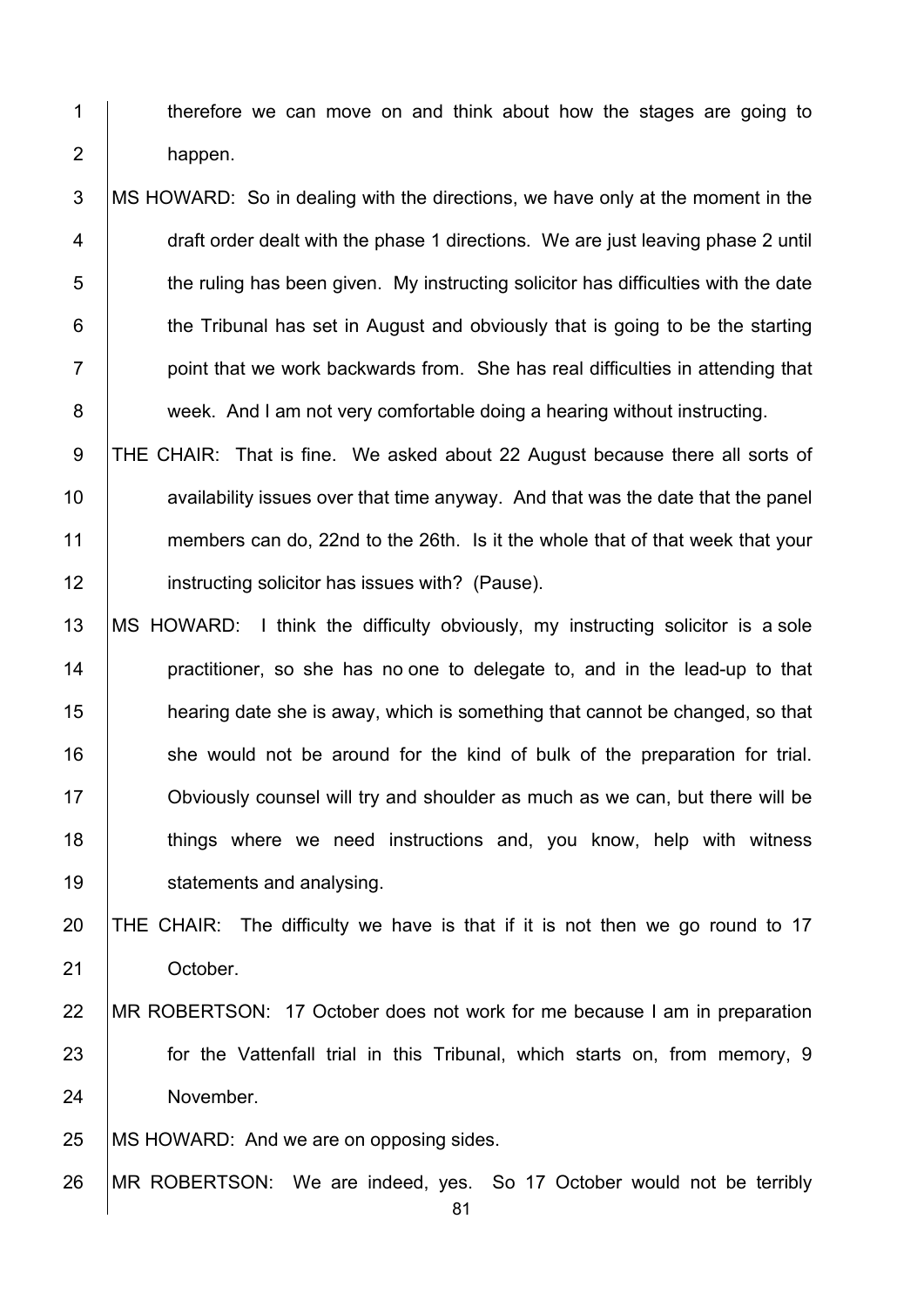1 convenient for either Ms Howard or myself.

2  $\vert$  THE CHAIR: It is always very difficult trying to liaise diaries from the bench, is it not? 3 (Pause). I wonder if you can just ask when your instructing solicitor is 4 | available? (Pause).

5 MS HOWARD: I think my instructing solicitor is back in the office on the 22nd, but 6 **budge 1** obviously would not be able to have any input on the skeletons and kind of 7 **bundles ahead of that, so would need some time, but would be available for** 8 early September.

9 THE CHAIR: It does create a difficulty. I may be able to accommodate something 10 else with moving something around. If we rise, I think it is important to get the 11 date written in stone because otherwise I think the timetable is all 12 hypothetical. So, if we can rise for just five minutes and I will just check with 13 **the panel as to availability**.

14 | MS HOWARD: I am grateful.

15 (14.57)

16  $(A \text{ short adjour number})$ 

17 (15.02)

18 THE CHAIR: Right, so we have discussed it between us – let me just get this 19 Straight – we can do 15<sup>th</sup>, 16<sup>th</sup> and then the 19<sup>th</sup>, which is a Monday, 20 and 20 21 September. Is that convenient?

21 | MR ROBERTSON: Yes, fine for us.

22 | THE CHAIR: Thank you.

23 | MS HOWARD: I have something in my diary but I will try to move it.

24 THE CHAIR: I do think that is the best we can do. I will have to deploy your 25 **professional advocacy skills with my husband because that puts me late on** 26  $\blacksquare$  my holiday. So, 15<sup>th</sup>, 16<sup>th</sup> and 19<sup>th</sup>, and then the 19<sup>th</sup> until the 21<sup>st</sup>.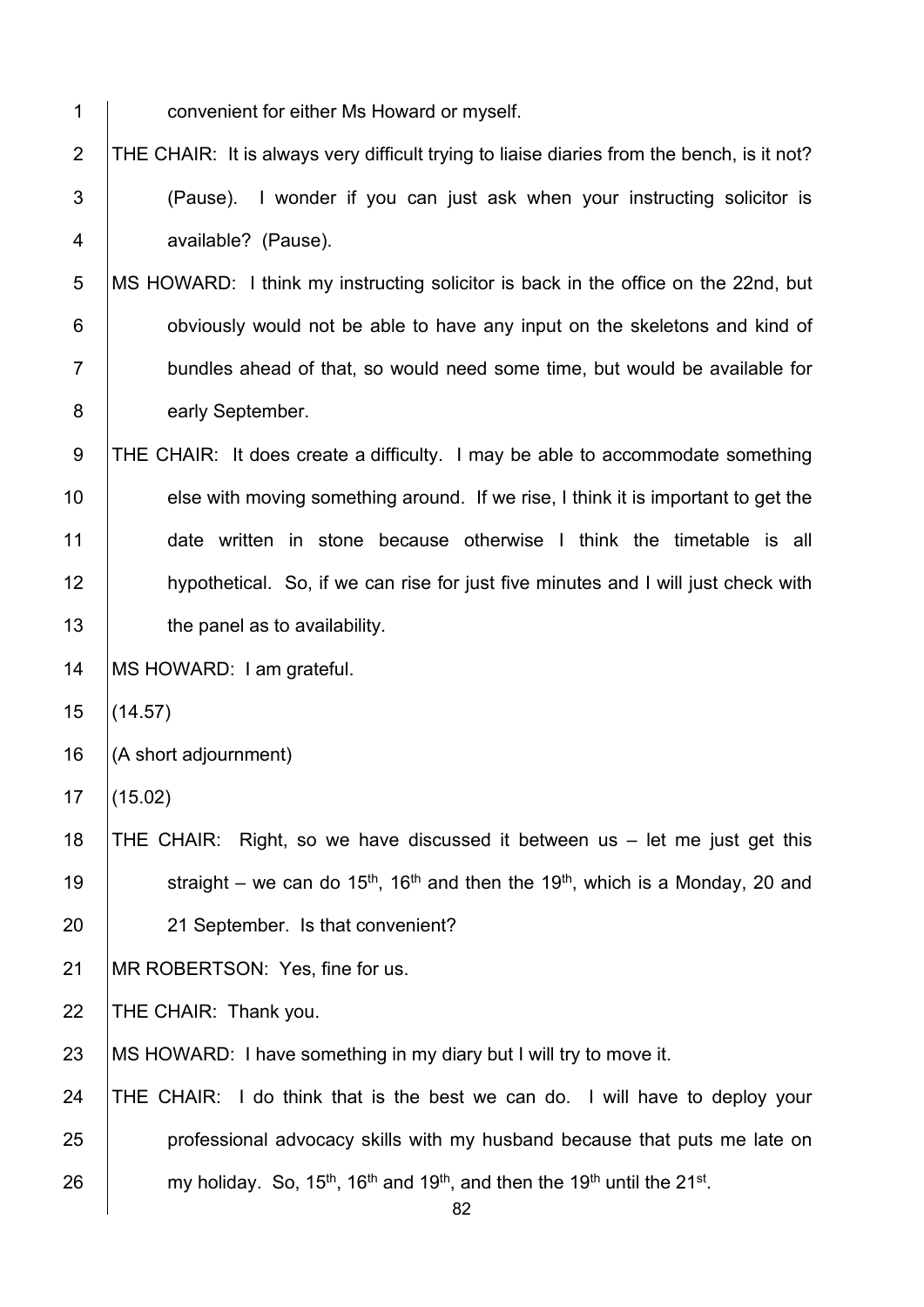- 1 **MS HOWARD: Thank you.**
- 2 THE CHAIR: So, we now have an end date to work to.
- 3 MR ROBERTSON: Yes.
- 4 THE CHAIR: So, what are the proposals for disclosure? Ms Howard, do you have a 5 **S** starting date for paragraph 18 of your draft order?
- 6 MS HOWARD: I still think we should try and go for a date in April, given that we are  $7$   $\vert$  only in mid-March at the moment and both parties have scoped out the 8 disclosures that they think is necessary, and so I would submit that the first 9 disclosure reports and EDQs should be in mid-April. I am just trying to – 10 **b** obviously, we have Easter in the intervening period, have we not?
- 11 THE CHAIR: So, if we said --
- 12 MR ROBERTSON: Mr O'Regan has our indicative timetable to trial, our internal 13 working document. Do you want to –
- 14 MR O'REGAN: Yes, Madam. Assuming I have my dates right I have to work back 15 from where we thought it might be – sometime towards the end of April or 16 **early May for filing and serving reports and then inspections should follow** 17 thereafter, I think. If we stick with a timetable for trial in mid-September, but 18 **budge 18** obviously if the Tribunal is minded to bring that forward, that would be --
- 19 MS HOWARD: Madam, I am conscious that I am sure all of the parties will have had 20 **problems during the August month.**

21 | THE CHAIR: Yes.

22 | MS HOWARD: And also availability of witnesses, so I would like to bring the factual 23 witness evidence up early so that we are not trying to do that over the 24 vacation. I mean, obviously experts may fall during August, but that is 25 manageable, I think, but I really think it is imperative to get on with disclosure  $26$  so that we can have witness statements happening before the summer, given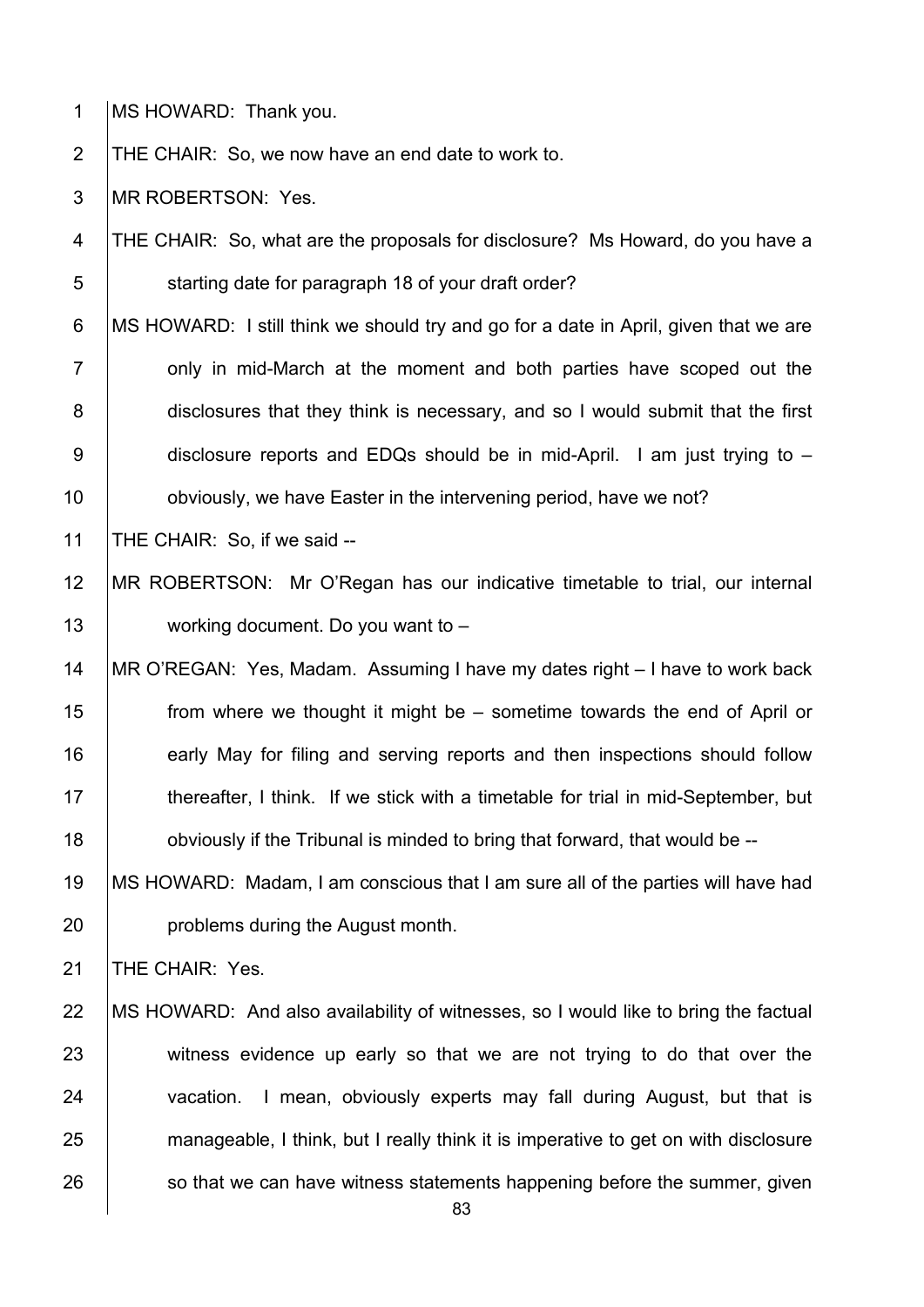$1 \mid$  that there are replies as well. 2 | THE CHAIR: I was going to propose 18 April. 3 MR O'REGAN: Yes, Madam, and if disclosure is then, and inspection is at the end 4 **1** of April or early May, witness statements would then be sometime in June 5 with experts before the summer break at the end of July, I think, then prep for 6 **b** trial would be in August. 7 THE CHAIR: Yes, yes, and it would give people time to work around their respective 8 **holiday commitments.** 9 MR O'REGAN: Yes, so we would exchange on factual witnesses – I mean, those 10 dates are fine. 11 THE CHAIR: So, if we said 18 April for paragraph 18, so for the filing and service of 12 **disclosure reports, and then** – 13  $\parallel$  MR O'REGAN: The 18<sup>th</sup>, Madam? 14 | THE CHAIR: The  $18<sup>th</sup>$  April, and then 3 May --15 | MS HOWARD: 18 April may be Easter Monday. 16  $\vert$ THE CHAIR: Ah, it might be. So, 19 April then. Let us say the 19<sup>th</sup> then. 3 May, 17 which is the day after another bank holiday, I think, for paragraph 19, agreeing 18 the list of further categories. And then if we said – how long do you need 19 before giving inspection electronically, once you have agreed your further 20 **categories of documents?** 21 | MS HOWARD: Not long. 22 | THE CHAIR: So, 10 May? 23 MS HOWARD: We think it could be done in a week, but we have most of our 24 disclosure together and the defendants may --25 | THE CHAIR: 10 May, Mr Robertson? 26 | MR ROBERTSON: I think we can live with 10 May.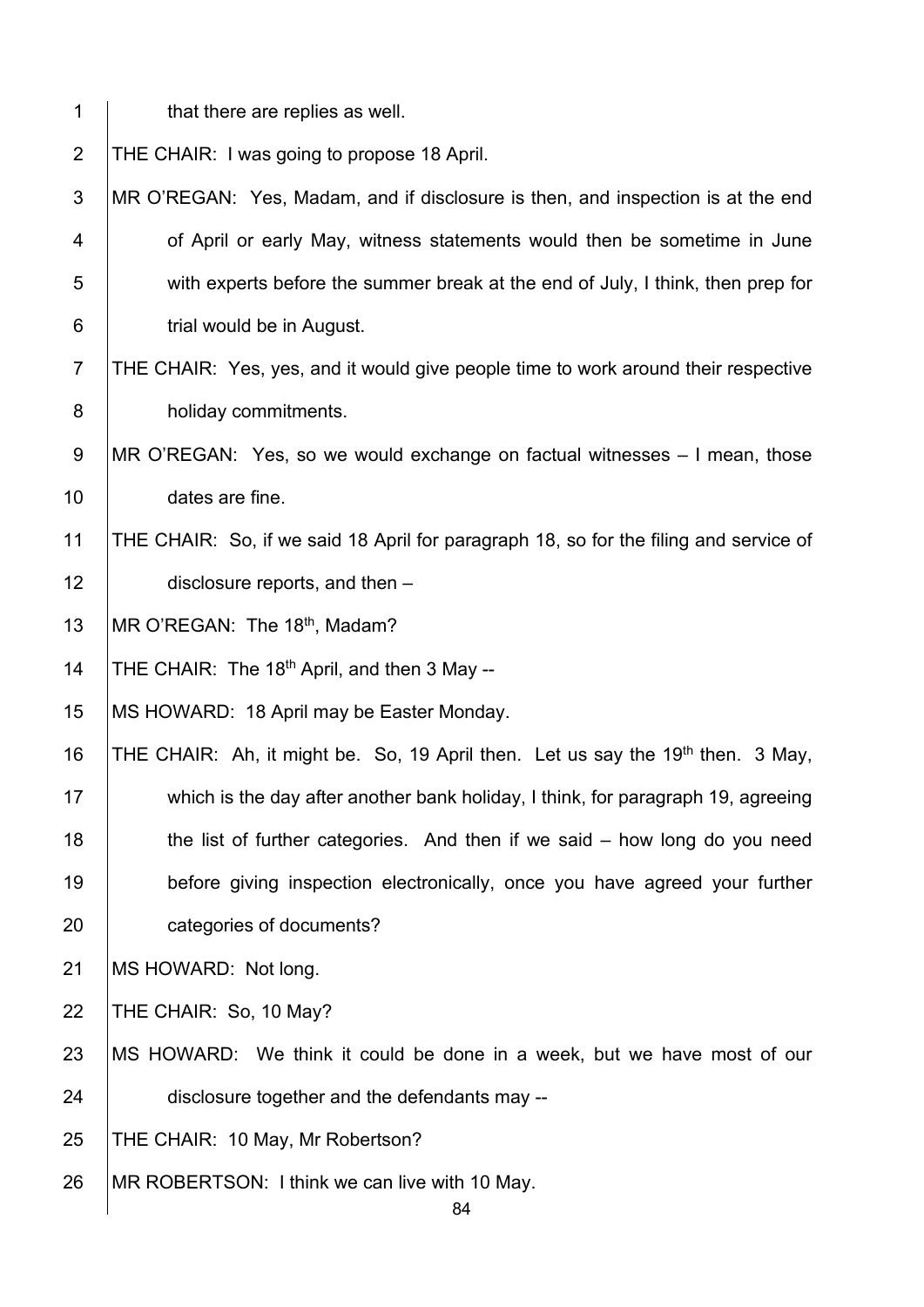| $\mathbf 1$      | THE CHAIR: Thank you, and then factual evidence, filing and serving witness       |
|------------------|-----------------------------------------------------------------------------------|
| $\overline{2}$   | statements of fact by - is 10 June achievable?                                    |
| $\mathfrak{S}$   | MR ROBERTSON: Yes.                                                                |
| 4                | MS HOWARD: Yes. My clients are away that week but we will work around that, 10    |
| 5                | June.                                                                             |
| 6                | THE CHAIR: 10 June, thank you. And then 24 June, does that work for revised       |
| $\overline{7}$   | statements?                                                                       |
| 8                | MR ROBERTSON: Yes.                                                                |
| $\boldsymbol{9}$ | THE CHAIR: Now, the industry experts. Ms Howard, you said that you did not think  |
| 10               | this depended on the date of the service of factual evidence?                     |
| 11               | MS HOWARD: No, I think this is discrete to the factual                            |
| 12               | THE CHAIR: Yes.                                                                   |
| 13               | MS HOWARD: -- in that Mrs Dutton will give her understanding of the events at the |
| 14               | time but I think it can be done in tandem with the factual evidence.              |
| 15               | THE CHAIR: Shall we do that for 17 June, which gives a week after the witness     |
| 16               | statements have been served, and then reply reports, that would be taking         |
| 17               | two weeks, 1 July.                                                                |
| 18               | Following the draft order, we then have paragraph 27, which is whether or not the |
| 19               | industry experts should meet.                                                     |
| 20               | MR ROBERTSON: It is normal practice for experts to meet to produce a note where   |
| 21               | they are in agreement and where they are not, so it narrows the issues for the    |
| 22               | Tribunal.                                                                         |
| 23               | THE CHAIR: I think, Ms Howard, you don't consider this to be necessary or         |
| 24               | proportionate in this case?                                                       |
| 25               | MS HOWARD: I think we envisage there will probably be a statement from eBay       |
| 26               | who would know how their listings work. Maybe if we keep the wording but<br>85    |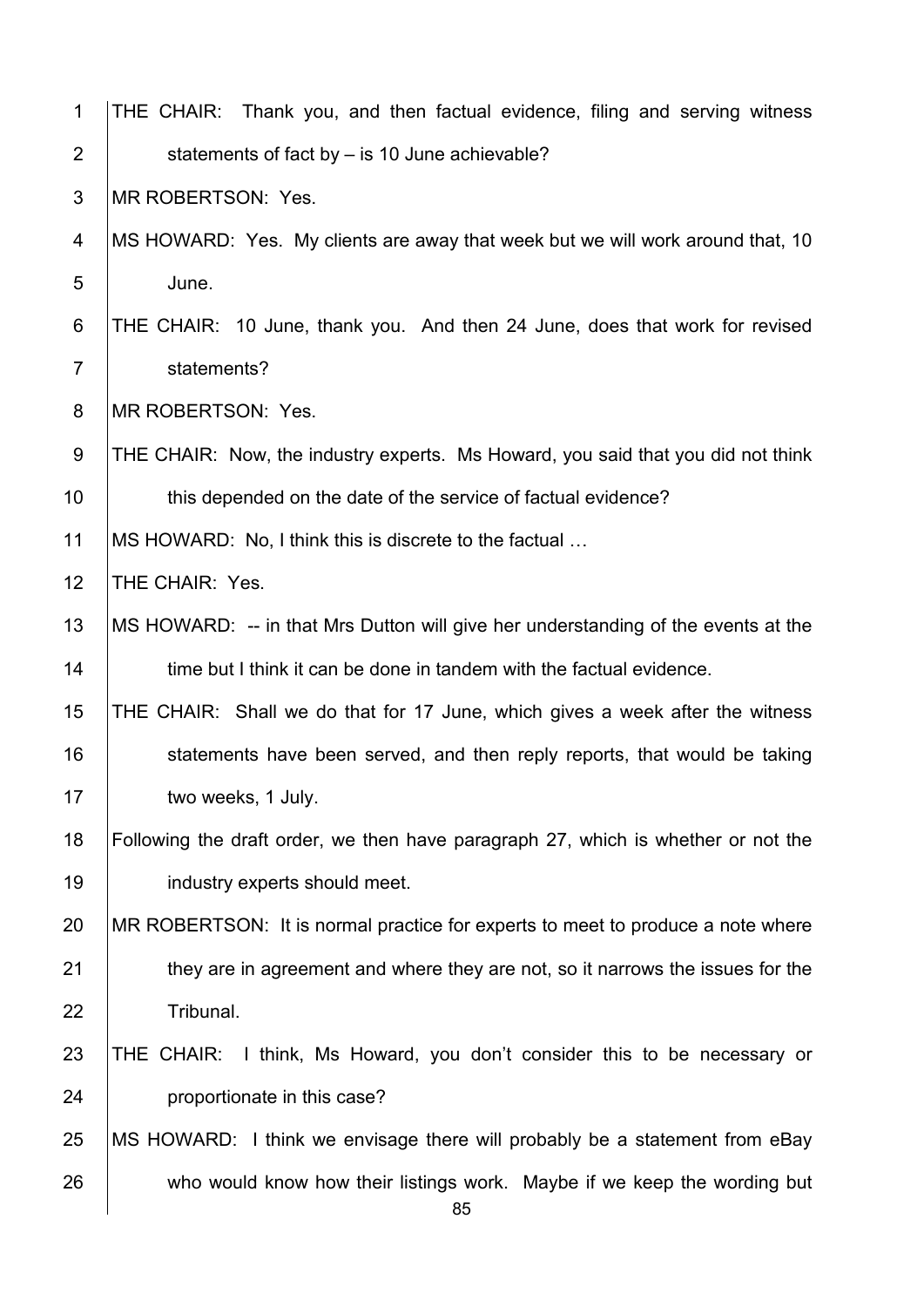1 just say "if necessary" or "necessary and appropriate", so when we get the 2 | parties reports we may not need to go for a meeting, and we have that option  $3 \mid$  to remove it if we don't think it is necessary at that stage.

4 MR ROBERTSON: I think if both parties agree it is not necessary.

5 THE CHAIR: then you would simply notify the Tribunal.

6 | MS HOWARD: Yes.

7 | MR ROBERTSON: Yes.

8 THE CHAIR: I think we won't include wording "if it is necessary" but we will keep the 9 provision for the meeting in there and then if the parties decide it is not 10 **necessary then just notify the Tribunal.** That meeting should be by, shall we 11 say, 15 July, and to produce a joint statement of matters agreed two weeks 12  $\parallel$  later, the 29<sup>th</sup> or perhaps the 27<sup>th</sup> which is ten days later?

13 | MS HOWARD: 27 July.

14 THE CHAIR: Economic experts: to a degree this may depend on the factual 15 evidence, I think, so factual evidence is due to be filed on 10 June, with reply 16 **on 24 June.** The economic expert report, shall we say 15 July for that?

17 | MS HOWARD: I think that is sensible and it also happens after the industry expert

18 **Fig. 7** report so if it is appropriate they can feed that in to their assessment as well.

19 THE CHAIR: Yes. Mr Robertson, do you agree with 15 July?

20 | MR ROBERTSON: Yes.

21 MS HOWARD: Could we try and narrow the issues in paragraph 28 because there 22 is a phase in blue where we wanted the theory of harm to be included as part 23 of phase 1, and then there is the effect on the defendant that I wanted to 24 include.

25 THE CHAIR: Yes, I thought we would resolve the first part by the scope of the  $26$  issues in phase 1, and the second part – Ms Howard, do you have an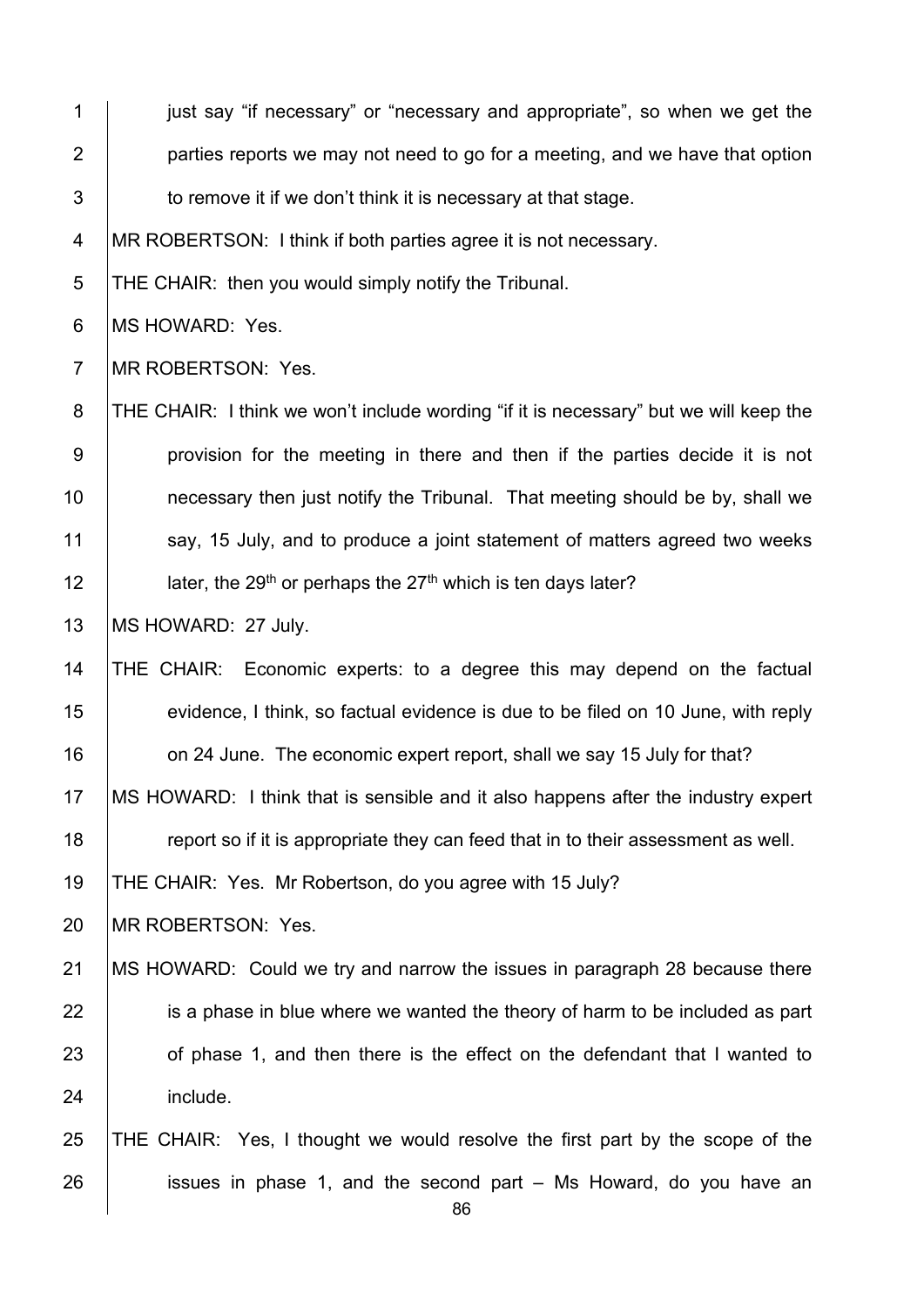1 **b** objection to that?

2 MS HOWARD: I will take instructions. (Pause) No, we don't have objections.

- 3 THE CHAIR: Thank you, so both the blue the green text in some form go into the 4 **order.** Paragraph 29 we have decided is 15 July for the first round of  $\frac{1}{5}$  economic expert evidence and then reply shall we say the 29<sup>th</sup>? Then the 6 **meeting of experts should be on that basis by 12 August.**
- 7 MS HOWARD: We will need to check, and I am sure the defendants will need to 8 check it with their expert's availability.

9 | THE CHAIR: Yes.

10 | MS HOWARD: We will come back if there is a problem.

- 11 THE CHAIR: Yes, and it does, of course, as you mentioned earlier, give us a little bit 12 **of flexibility around the August dates given that the hearing is now in** 13 | September, not a lot but some.
- 14 MS HOWARD: The trial hearings bundles. Could I check, is the meeting and the 15 **july** joint statement going to be on the same day or do you want to have an 16 **interval between them?**
- 17 THE CHAIR: Sorry, I wrote it down on my draft and I didn't tell you what date I had 18 **put down, 12 August for the joint meeting.**
- 19 | MR ROBERTSON: And then the joint report.
- 20 | THE CHAIR: I meant the joint statement.
- 21 | MS HOWARD: Oh sorry, you are quite right.
- 22 MR ROBERTSON: That is 26 August which is the Friday before the August Bank 23 Holiday.

24 | THE CHAIR: You are quite correct.

25 | MS HOWARD: Could we shorten that a little bit because ...

26 | THE CHAIR: Yes.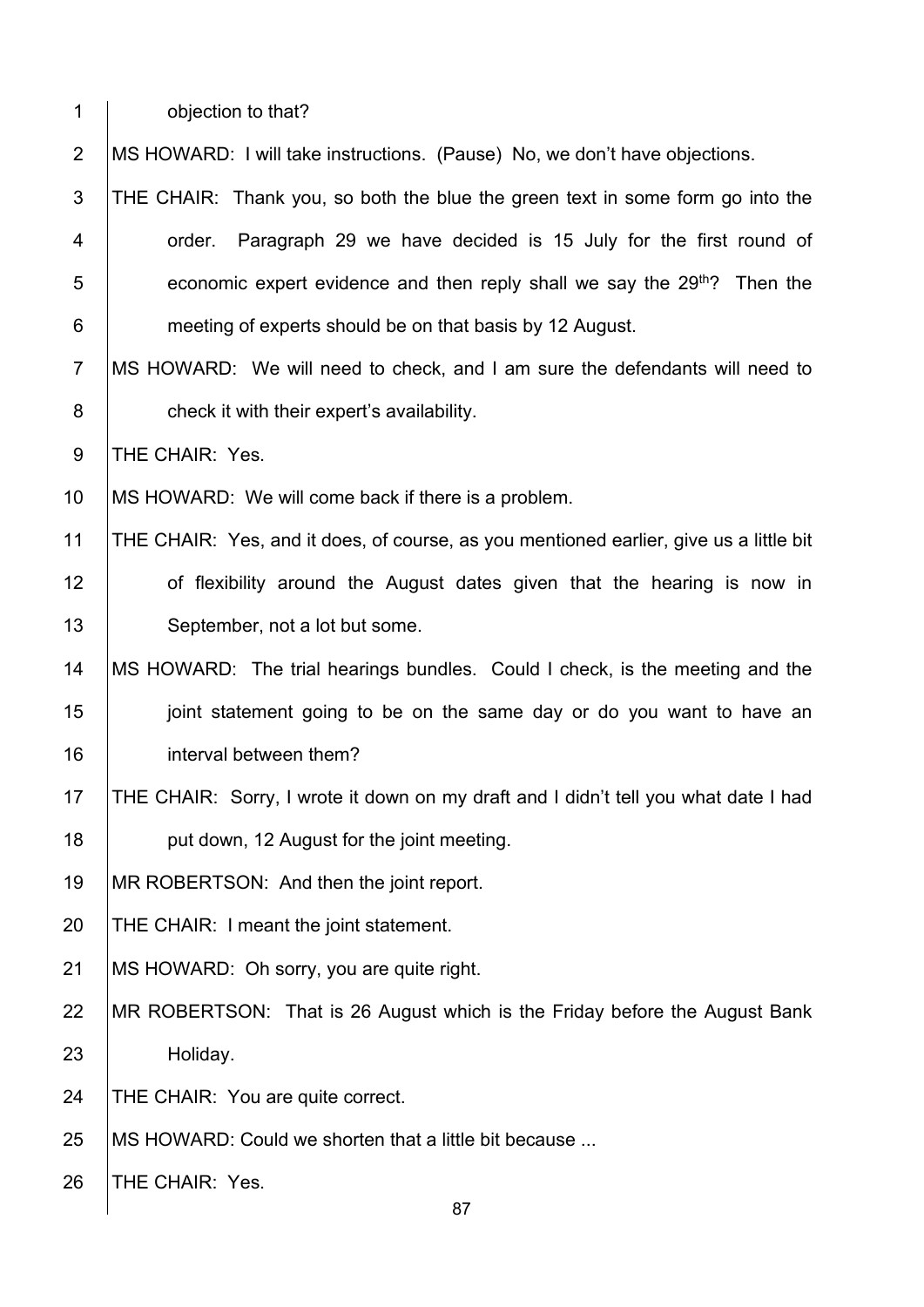1 MS HOWARD: Obviously these issues are not to be like a quantum report, so if we 2  $\parallel$  have the meeting on the 12<sup>th</sup> then we may be able to get the joint statements  $3$  by the 19<sup>th</sup> rather than having a full 14 days.

4 THE CHAIR: Are we happy with that? 24 August.

5 **IMR ROBERTSON: Yes.** 

6 | PROFESSOR CUBBIN: Sorry, what date did you say that was?

7 | MS HOWARD: In paragraph 31, the first date is 12 August and the second date for 8 **b** the production of a joint report is 24 August.

9 THE CHAIR: Hearing bundles, shall we say ten days before the hearing, so that 10 would be by 5 September; authorities bundles five days before the start of the 11 | hearing on the 15<sup>th</sup>, so by the 9<sup>th</sup>. Skeletons, can we do those by 7 12 September?

13 | MS HOWARD: Would it be possible to ask for some flexibility or cooperation with 14 the bundle creation because it took my instructing solicitor three days to try 15 **and get the bundles sorted for this hearing, and obviously the burden normally** 16 **falls** on the claimant but we do have significantly less resource than the 17 defendants' solicitors, and it would help to have some cooperation, even if it is 18 **just with printing and creating them because we are having to outsource that** 19 **to independent copiers, which is not very cost effective either.** 

20 THE CHAIR: Let's say there has to be an attempt to agree an index for the trial 21 **bundle by 31 August, does that work?** 

22 MS HOWARD: Could they just be prepared in electronic bundle format? Is it 23 **important for the Tribunal to have them in hard copy?** 

24 THE CHAIR: I think we have got at paragraph 34, "Parties are to liaise with the 25 Tribunal regarding appropriate format of the bundles." If when the index is  $26$  agreed you can forward that to the Tribunal the panel members can then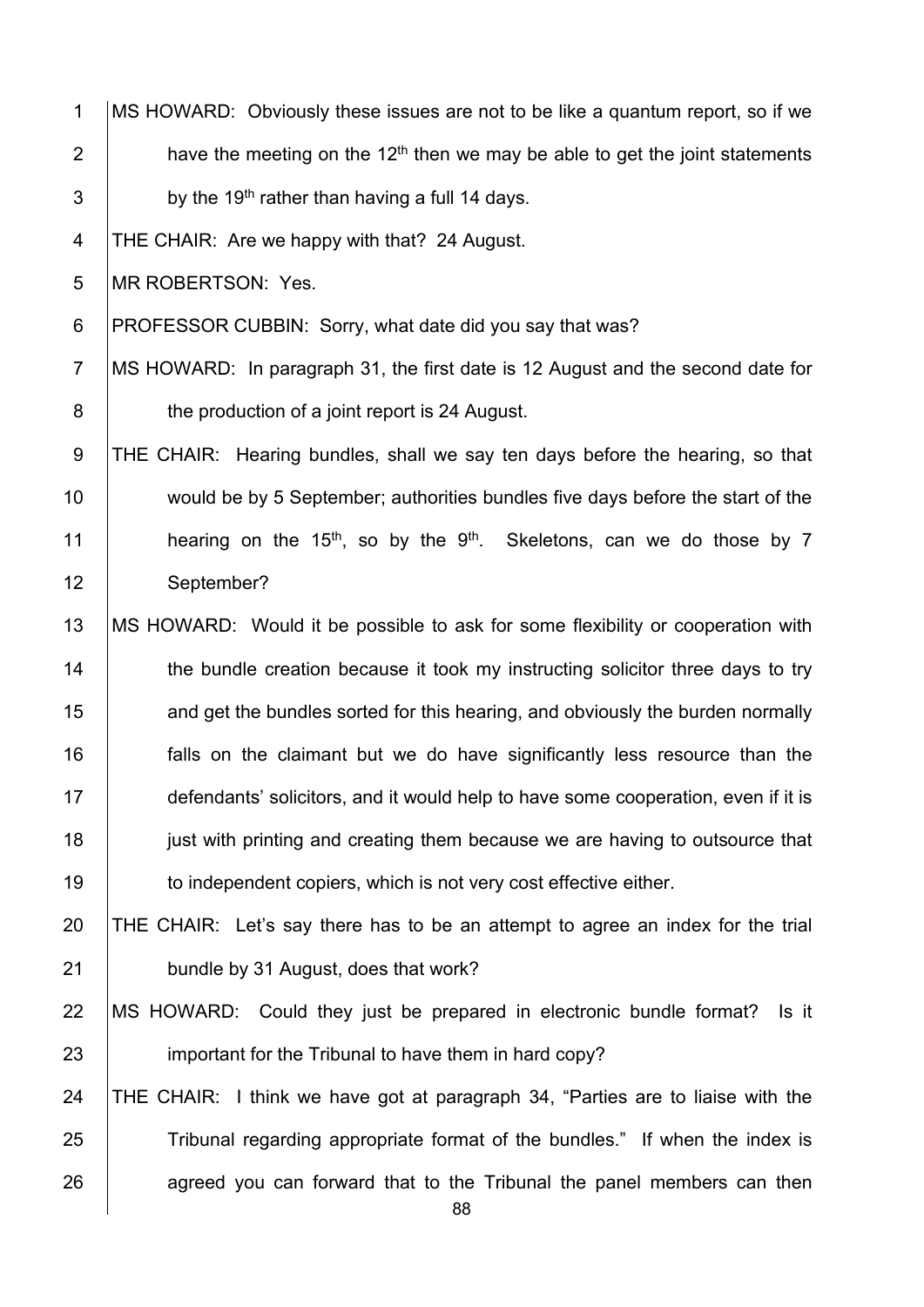| 1              | indicate which bundles they want in which form.                                       |
|----------------|---------------------------------------------------------------------------------------|
| $\overline{2}$ | MS HOWARD: We could produce a hard copy core bundle, if that would help, and          |
| 3              | then have the rest electronic, if that would help.                                    |
| 4              | THE CHAIR: Exactly, that makes it much easier to carry stuff around, so it may be     |
| 5              | that when you let us have the index we can revert to saying who wants what            |
| $\,6$          | and in what format.                                                                   |
| $\overline{7}$ | MS HOWARD: I am grateful.                                                             |
| 8              | THE CHAIR: Pre-trial review. Do we think a pre-trail review will be necessary in this |
| $9\,$          | case?                                                                                 |
| 10             | MR ROBERTSON: It could be covered by "liberty to apply". We don't know what is        |
| 11             | going to crop up.                                                                     |
| 12             | THE CHAIR: No, I think it would be covered by - I think you are right, Mr Robertson,  |
| 13             | let's say that that is covered by "liberty to apply" if there is any issue that is    |
| 14             | outstanding.                                                                          |
| 15             | MS HOWARD: I agree. If the parties can liaise and perhaps agree a timetable for       |
| 16             | the hearing between themselves and submit that to the Tribunal we may be              |
| 17             | able to get round some of the logistics.                                              |
| 18             | THE CHAIR: Yes. Perfect. Thank you. The phase 1 hearing is to be listed, as we        |
| 19             | have indicated, on 15 September, with an estimate of five days. We have               |
| 20             | already given a date for skeleton arguments. Chronology, dramatis personae,           |
| 21             | list of issues.                                                                       |
| 22             | MS HOWARD: We have already got that that we can work on. I think if we submit         |
| 23             | that at the same time.                                                                |
| 24             | THE CHAIR: As skeletons.                                                              |
| 25             | MS HOWARD: That would be helpful.                                                     |
| 26             | THE CHAIR: I think we now have a timetable up to trial. Ms Howard, where do we        |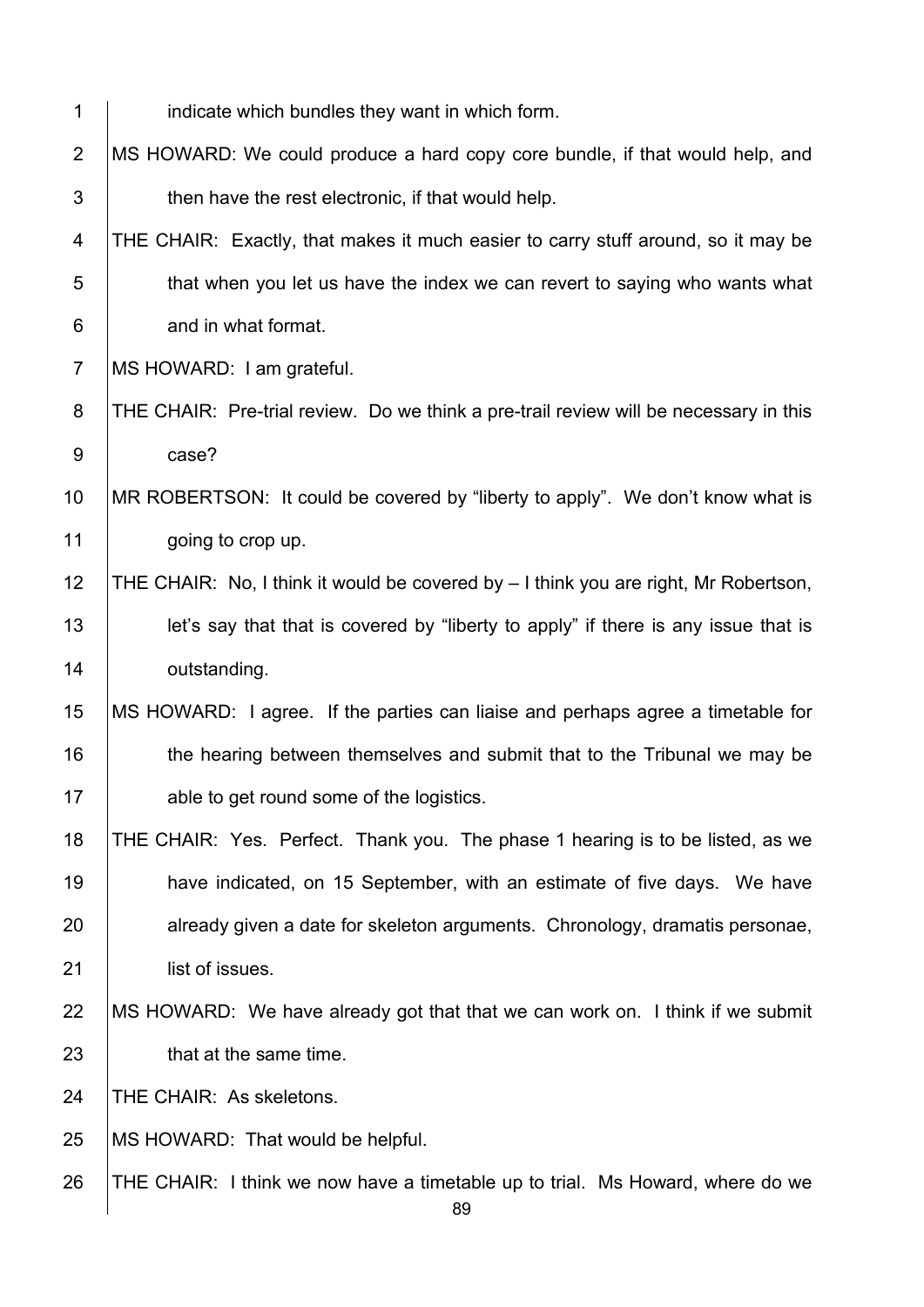1 go now?

2 | MS HOWARD: I think that leaves the amendments to the claimant's pleadings. As it  $3$   $\parallel$  has been raised by my learned friend, it is probably one for him to make and 4 **have the claimant's response.** 

5 MR ROBERTSON: Madam, you have already raised the issue that appears due. 6 The issues are out there, in that they have got their pleaded case. We have  $7$   $\vert$  got a pleaded defence, and I am going to reply which unusually, in our 8 | submission, has a lot more material in it than you would expect in a reply, in 9 **particular it has got new facts, allegations of infringement and it has got new** 10 documents. When I say they are new documents, they were pre-existing 11 documents at the time the claim was originally issued to the Tribunal, so they 12 are not new in that sense but they are further documents that my learned 13 **friend wishes to refer to in her pleaded reply.** The problem we have got is 14 **how do we respond to these new allegations because we don't have** 15 **permission for a rejoinder, and I am not asking for permission for a rejoinder,** 16  $\parallel$  at this stage anyway, and it seems to us that in fact what has happened is that 17 the reply has gone rather further than the permissible extent of a reply. As to 18 **that, has the Tribunal looked at the Martlet Homes case?** 

19 MS WALKER: I haven't, no.

20 MR ROBERTSON: In that case I think it is worthwhile having a look at it. It is in the 21 authorities bundle, tab 11, it is the judgment of Pepperall J, one of the editors 22  $\vert$  of the White Book, and the passage begins at paragraph – well, page 6, 23 **paragraph 15, and essentially the issue is that a reply was advancing a case** 24 that was alternative to the case pleaded in the Statement of Case. Mr Justice 25 **Pepperall sets out the principles applicable to a reply, starting at paragraph** 26 17. Can I ask your Ladyship and members of the Tribunal to read paragraphs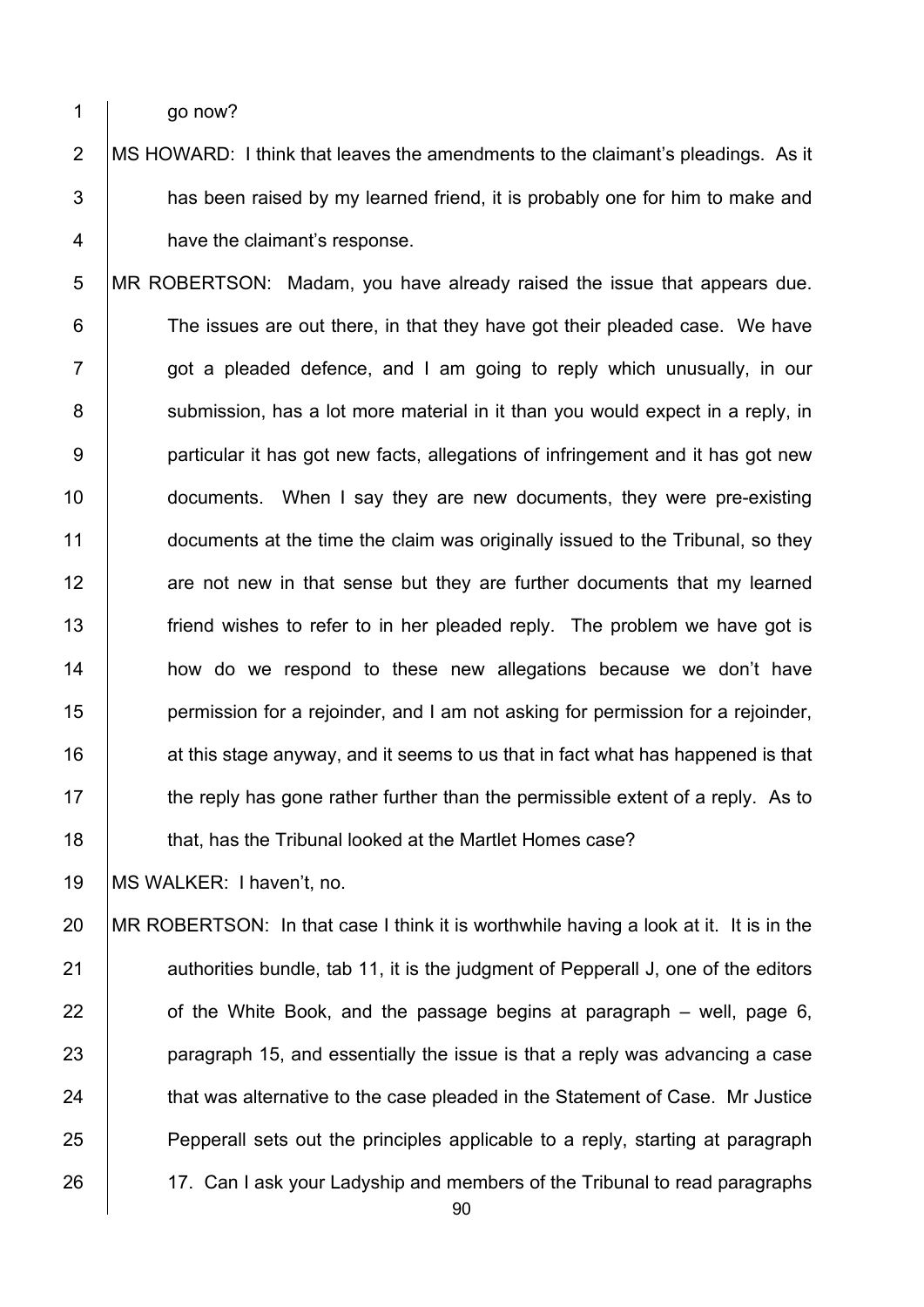- 
- 1 17 to 21 rather than having me read them out to you.

2 THE CHAIR: Yes. (PAUSE) Yes, Mr Robertson.

3 MR ROBERTSON: Obviously those are the principles applicable under the Civil 4 **Procedure Rules but they are equivalent under the Tribunal's rules, that is to**  $5$  say reply is optional; you can't serve a Statement of Case after reply without 6  $\parallel$  the permission of the Tribunal – that is Rule 37 – the fact it is optional is Rule 7 36(1).

8 At paragraph 20, "There is a clear conclusion that any ground of claim must be 9 **pleaded in the Particulars of Claim.** New claims must be added by amending 10 the Particulars of Claim, they cannot simply be pleaded by way of reply."

11 That, in essence, is the principle that we rely upon. My learned friend's ---

12 THE CHAIR: What was the new claim in Martlet?

13 | MR ROBERTSON: Paragraph 12, as you see, it sets out an alternative case.

14 | THE CHAIR: Yes.

15 MR ROBERTSON: Actually what they had done is they had also served draft 16 **Arror** amended particulars so they were nailing their colours to the reply.

 $\,$  So, we drew attention to this, as the Tribunal is aware, in our defence by highlighting, 18 annexing the reply and then highlighting the provisions, the parts of the reply **that contain new factual allegations and referred to new documents. Sorry, it was attached to our skeleton, not our defence.** 

21 | THE CHAIR: Yes, I have that.

22 MR ROBERTSON: What my learned friends have done, and they served this 23 yesterday evening, they have drawn together a matrix. Does the Tribunal 24 **have this?** It is a 49 page document that is colour coded.

25 | THE CHAIR: Yes.

26 MR ROBERTSON: What is set out there is their response essentially to what we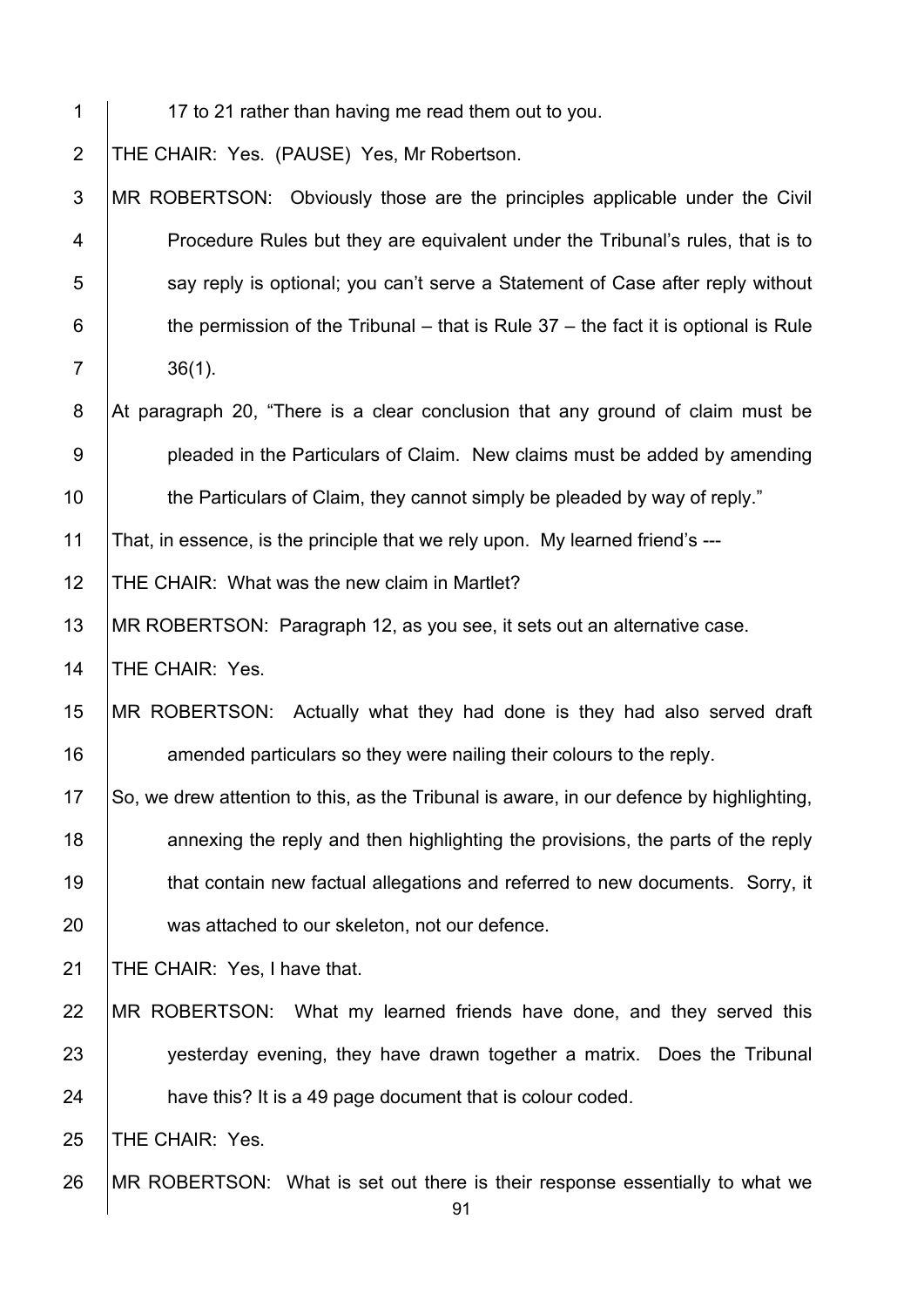1  $\vert$  said in the reply. What they are saying in this document is that essentially 2 they are just further particularising their Statement of Case in the reply, that is 3 What it comes down to. They say at Point 7 of their note that, "We'll sweep all 4 **6** of this up after disclosure and then we'll apply to put it in our Statement of  $5$   $\vert$  Case". The problem is, prior to disclosure – we haven't been able to respond  $6$   $\vert$  to these factual allegations. That is really the basic problem, and these 7 factual allegations go quite a way further than what was in the original 8 | Statement of Case.

9 Can I take you to the colour coded table that forms part of my learned friend's matrix 10 **and pick out some examples of this?** Page 6, row 5, I don't think you need in 11 **close detail the Particulars of Claim and Defence columns but you then get to** 12 the reply pleading, "The Wacoal Group also sells on Amazon and eBay". That 13 is an allegation about us selling through platforms that didn't form part of the 14 Statement of Case and is a new point that we have not yet responded to. We 15 **don't have the ability to respond to it as matters currently stand.** 

 If we move down to row 7, again in the Reply Pleading column, if you turn the page, so page 9, there is a pleading there that the claimant had sold its products in 18 the United States and Canada using eBay for over ten years before the VAPs were enforced. Again, that is something to which we would wish to respond.

20 Row 9 on page 13, again in the Reply Pleading column, "The defendants' did not 21 **Follow escalation procedures in the VAP policies but proceeded immediately** 22 to impose a cessation of supplies". You have heard my learned friend on that 23 this morning. Again, that is not a pleading in the Statement of Case.

24 Row 12 on page 16: again allegations relating to the Moda 2016 encounter including 25 who was alleged to be present and who said what.

26 | Row 13 ---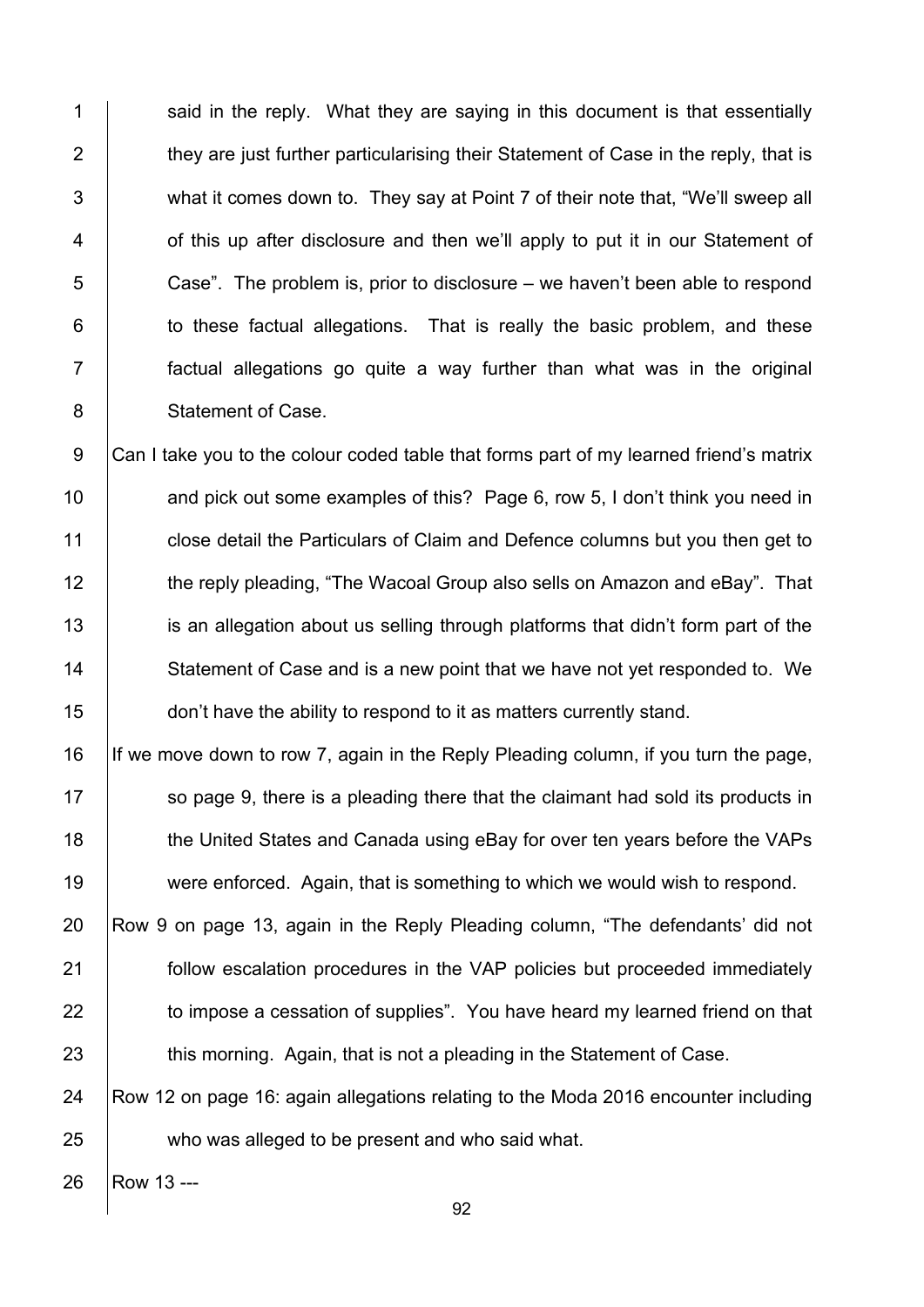1 THE CHAIR: Sorry, I have got a little bit lost. Page 16 you said.

2 MR ROBERTSON: Page 16, in the column on row 12, "As to paragraph 36(b) ..."

3 THE CHAIR: Yes, I have that.

4 MR ROBERTSON: There is about another seven or eight examples, but I think I 5 **have taken you through enough to give you the flavour of why we say this is** 6 just more than particularisation, and that these raise factual allegations to 7 which we should be given the opportunity to respond.

8 The obvious way for that we say is for the claimant to amend its Statement of Case 9 and for us to be given a short period in which to serve an amended defence 10 **diam otherwise, and this is my primary submission, my fallback submission and it is** 11 very much a fallback, is that – sorry, I have missed one stage of that out. Of 12 **course, amended defence and then amended reply if so advanced.** That is 13 **the way to get the pleadings properly on foot.** 

14  $\vert$  As a fallback submission, but it is very much a fallback submission, we should be 15 given permission to serve a rejoinder – the only problem there is I think my 16 **learned friend will then be applying for permission to serve a surrejoinder, and** 17 that is a process that is deprecated by Pepperall, J, in the Martlet Homes case 18 **to which I took the Tribunal.** 

19 I tried to deal with that in as much as a nutshell as possible.

20 THE CHAIR: Can I understand: do you have an issue with each of the rows 21 **identified in the schedule produced by the claimant?** 

22 MR ROBERTSON: Not each of them. We have got an issue with about two-thirds 23 of them.

- 24 MS HOWARD: All of these rows pick up the items that have been highlighted in the 25 **Fig. 3** reply that was annexed to my learned friend's skeleton.
- 26 MR ROBERTSON: Yes, and we have considered them and some of the responses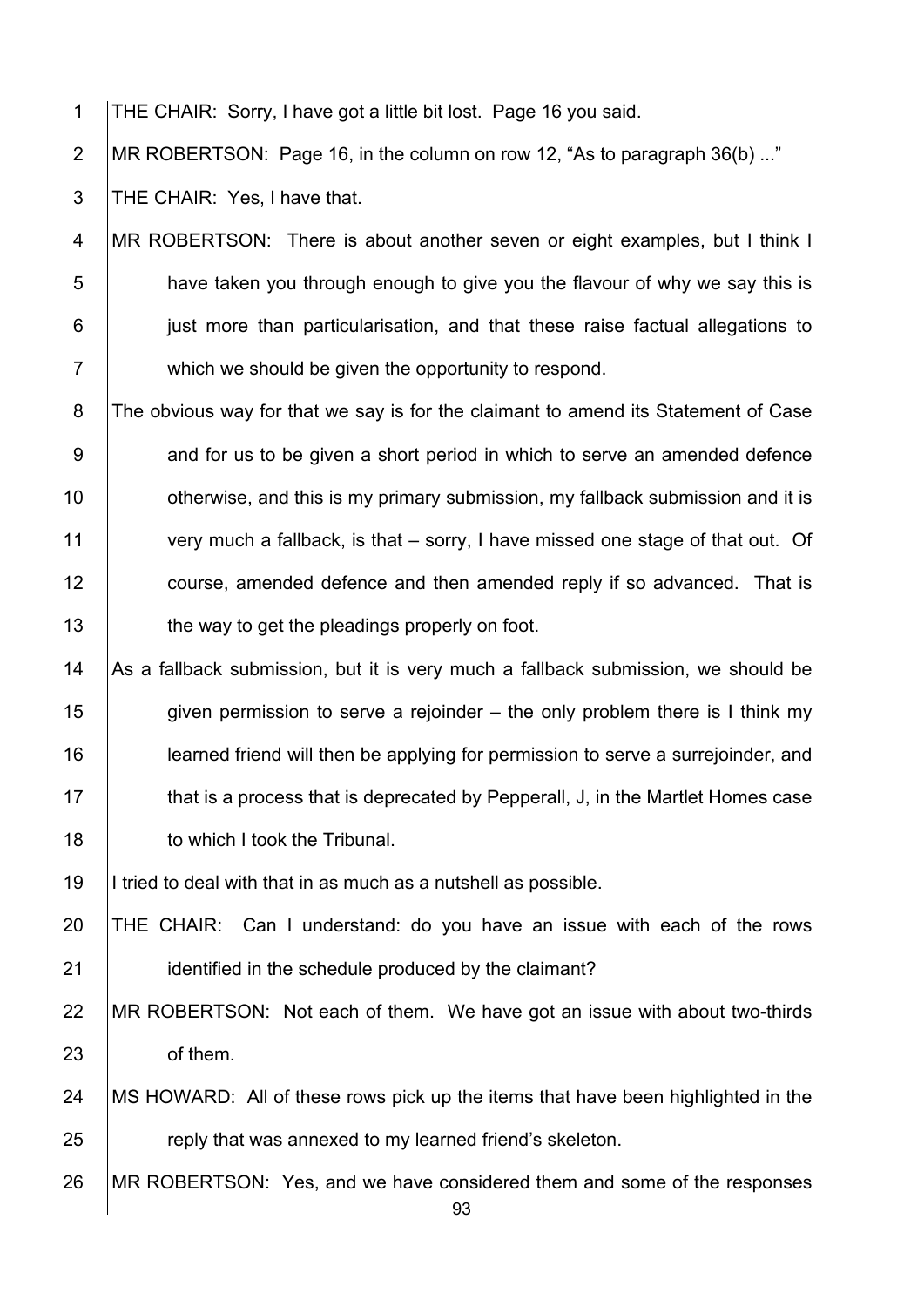| $\mathbf 1$    | yes we understand where they are coming from but we are still not satisfied          |
|----------------|--------------------------------------------------------------------------------------|
| $\overline{2}$ | as to the remainder.                                                                 |
| 3              | THE CHAIR: But at the moment, so this identifies two-thirds of the issues that are   |
| 4              | still in dispute between you-                                                        |
| 5              | MS HOWARD: No. This is the comprehensive of all the issues that they raised in       |
| 6              | their skeleton. All of the highlighted items.                                        |
| $\overline{7}$ | THE CHAIR: I'm being a bit slow here. I thought Mr Robertson was saying that he      |
| 8              | does not mind some of the bits that were previously highlighted or have I            |
| $9\,$          | misunderstood?                                                                       |
| 10             | MR ROBERTSON: That is correct. To be precise, the rows where we do not think         |
| 11             | the response is adequate and we still maintain our objection are, in addition to     |
| 12             | the ones which I took the Tribunal, also lines or rows 15, 18, 24-                   |
| 13             | THE CHAIR: Just bear with me. 15, 18-                                                |
| 14             | MR ROBERTSON: 24, 26, in particular 26(iv). Then finally row 31: the allegation      |
| 15             | that the defendants are running a hub and spoke arrangement which is said to         |
| 16             | infringe, and we also object--                                                       |
| 17             | THE CHAIR: Where do I find that, the hub and spoke?                                  |
| 18             | MR ROBERTSON: That is on 31, which is on-                                            |
| 19             | THE CHAIR: Page 45.                                                                  |
| 20             | MR ROBERTSON: Yes. It is actually on page 46.                                        |
| 21             | THE CHAIR: Thank you.                                                                |
| 22             | MR ROBERTSON: In the alternative $-$ it is an alternative case $-$ there has been a  |
| 23             | hub and spoke concerted practice between the defendants.                             |
| 24             | THE CHAIR: Yes.                                                                      |
| 25             | MR ROBERTSON: And the other point I make, it is a fairly technical point, but I will |
| 26             | make it for the sake of completeness is that documents have been annexed to<br>94    |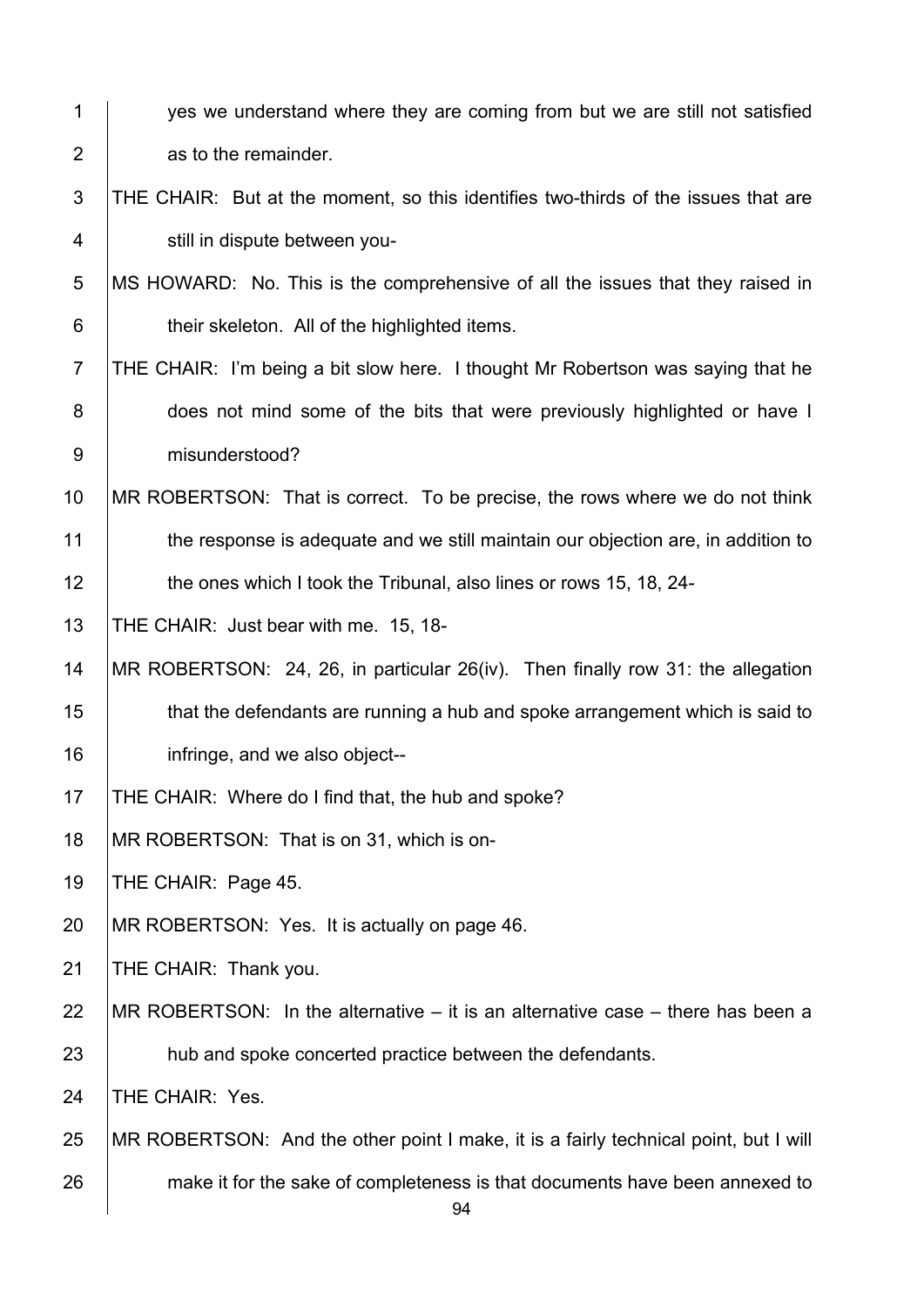1 the reply, which should have been annexed to the Statement of Case 2 **because, as I say, they are further documents they are not new documents**  $3$   $\vert$  and the obligation is to set out all the documents on which you rely in your 4 Statement of Case if you have referred to them in your Statement of Case.

5 MR LLOYD-DAVIES: Excuse me, I am very sorry to interrupt. I am working on the 6 **transcript today and I had a connection issue and so lost the previous about** 7 T two minutes. The last thing I had a note of was a question from Ms Lucas 8 asking, "Do you have a problem?", to which Mr Robertson's reply began "Not 9 with each of them". I am afraid I wasn't on the call subsequent to that, so that 10 will be missing from the transcript. My apologies.

11 | MR ROBERTSON: Shall I run through the numbers again?

12 | THE CHAIR: Yes, please.

 MR ROBERTSON: The numbers of the rows to which we still object are: in addition 14 to the ones to which I had already taken the Tribunal, rows 15, 18, 24, 26, in **particular 26(iv) and line 31, the allegation that the defendants are running a hub and spoke arrangement.** 

17 | I also made what I described as a technical objection to documents being annexed 18 to the reply when under the Tribunal's rules documents relied upon should be 19 10 annexed to the Statement of Case. These are now new observations from 20 me. I described that as technical because as, Madam, you said the 21 **documents are now out there, but we have not had the chance to plead to**  $22$   $\pm$  them, as we were able to plead to the documents annexed to the original 23 Statement of Case. So we have currently got open ended pleadings. How do 24 we draw all these to a conclusion and close the pleadings? We say that 25 should be by way of an amended statement of case, followed by an amended 26 defence and then for my learned friends to serve an amended reply, if so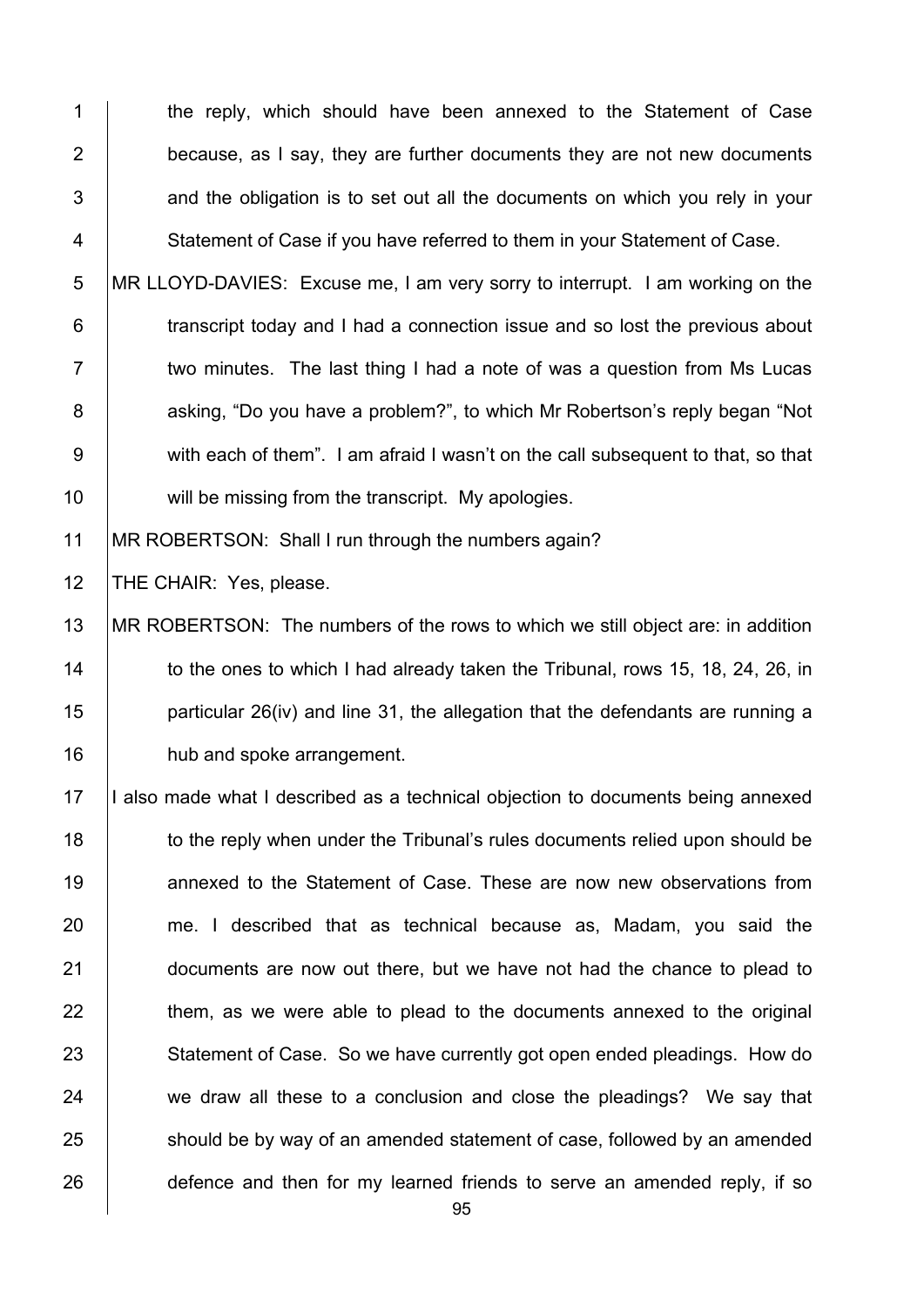1 advised.

## 2 | THE CHAIR: Thank you.

3 MS HOWARD: Thank you. We have produced this matrix in an attempt to try and  $4$   $\vert$  cut the back of these allegations, to find a workable way to take the panel 5 through the allegations. We contend that the process of amendment is not 6 warranted and this will only cause additional delay and expense. If the 7 Tribunal opens up the authority of Martlet, on which my learned friend has 8 **8** relied, at tab 11 of the authorities bundle. He took your Lordships to this. At 9 **paragraph 20, at the bottom of page 7 on the internal numbering, it makes a** 10 **distinction where a reply may be pleaded and can be particularly useful.** It 11 makes a distinction with provisions that are not inconsistent with the 12 **particulars that are already set out in the particulars of claim, and an important** 13 distinction between a new ground of claim or a new cause of action which is 14 **not permissible, and a mere reference to new facts or new allegations which** 15  $\parallel$  refute the defence. So if you look at page 8 of the authority the judgment 16 gives some examples there, under 20.1, 20.2 and 20.3:

17  $\parallel$  "In each example, the claimant would be pleading new facts in order to refute a 18 defence, but it would not be pleading a new claim. Equally, while there is no 19 **b** obligation to respond, a reply can usefully admit a fact and therefore avoid the 20 cost and trouble of needing to prove that fact. Or a reply can deny an 21 allegation of fact and usefully explain why the allegation must be wrong."

22 Again, over the page, if we turn to paragraph 30 on page 11, the judgment makes 23 the important distinction between defining a new cause of action and simply 24 **heath** new facts or allegations. So it is important:

25 The amendments plead no new duties, no new losses and concern the same 26 element that was already in issue on the original case."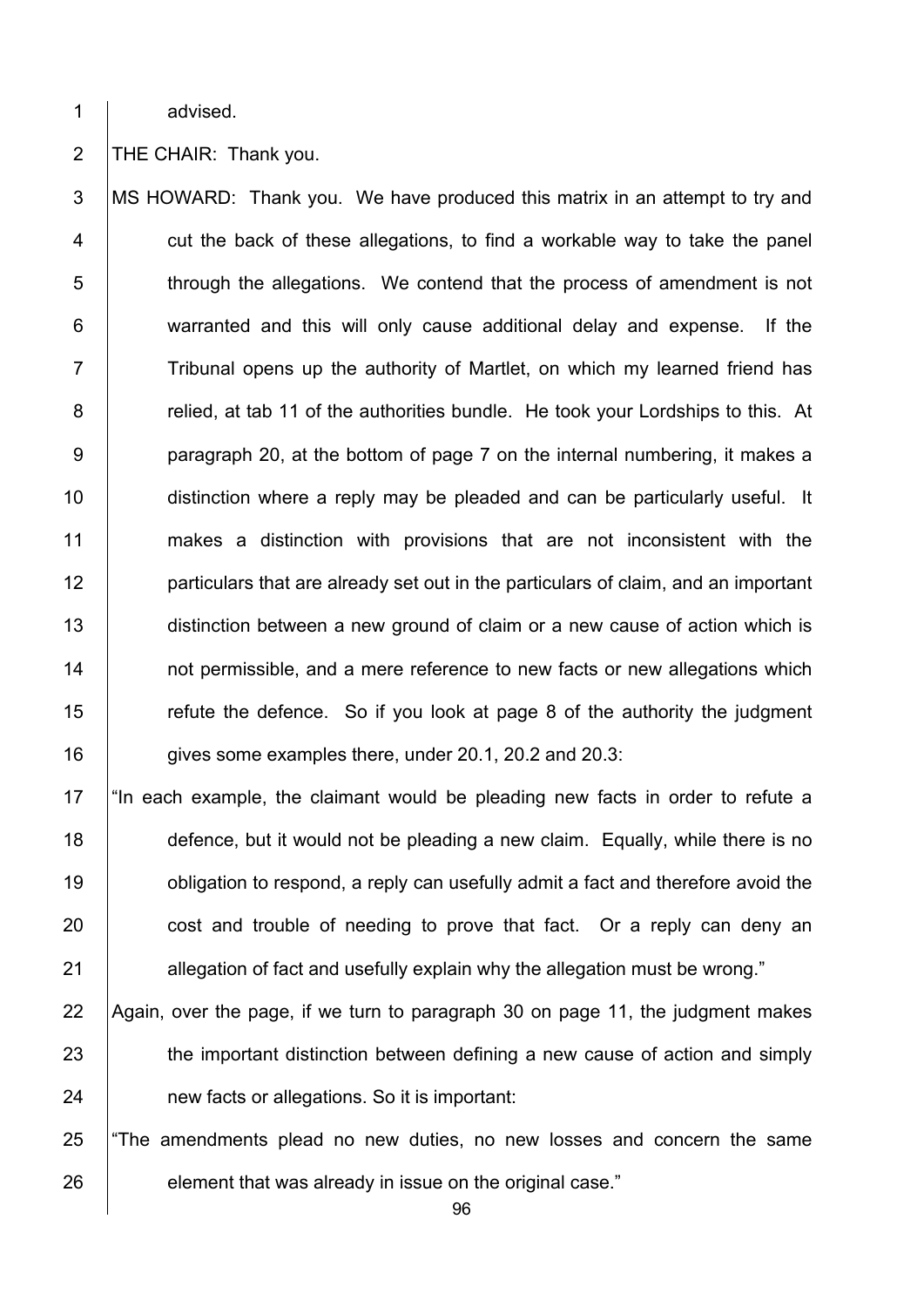1 That is the opening of paragraph 29. Paragraph 30 continues:

2  $\vert$  "The classic definitions of a cause of action are every fact which is material to enable 3 **b** the plaintiff to succeed."

4  $\vert$  At the bottom of the page:

5 "The pleading of unnecessary allegations or the addition of further instances or 6 **better particulars do not amount to a distinct cause of action. The selection of**  $7$   $\vert$  the facts to define the cause of action must be made at the highest level of 8 abstraction."

9 | Over the page it refers to the authority of Co-operative Group v Birse 10 **Developments, and again it directs the court to see if there is a change in the** 11 essential features of the factual basis, say giving further particulars of existing 12 allegations - sorry, rather than just giving further particulars of existing 13 allegations, when it goes further than that and introduces a new cause of 14 action.

15 "So where an amendment pleads a duty which differs from that pleaded in the 16 **Figure 16** original action, that will normally assert a new cause of action. However, as 17 Sir Iain Glidewell in the Darlington Building Society went on to observe, where 18 different facts are alleged to constitute a breach of an already pleaded duty, 19 the courts have had more difficulty in deciding whether a new cause of action 20 is pleaded. The question to be resolved is therefore one of fact and degree. 21 For my part I am not convinced that one needs to further than for a change in  $22$  the essential features of the factual basis, bearing in mind that the factual 23 **basis will include the facts out of which the duty is to be spelled as well as** 24 **those giving rise to damage.**"

25 In this case we say we have not pleaded a new breach; all that we are doing in 26 **response to either the denials that have been put forward by the defendants**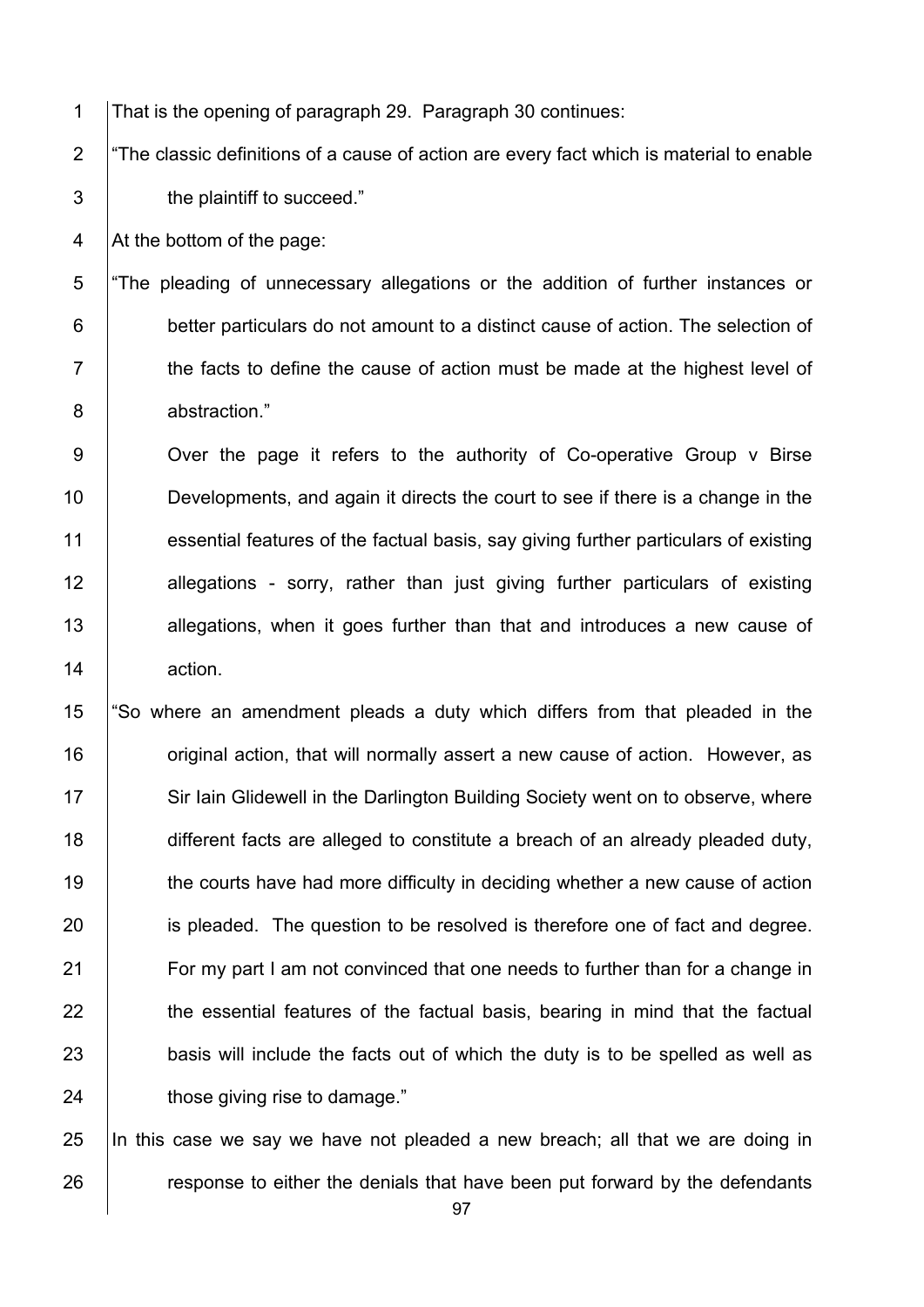1 **1** or their complaints that we have not particularised the claim properly and that  $2$  it is embarrassing for want of detail, is we have just tried to supplement it with 3 **further particulars.** So that does not cause any prejudice to the defendants, it 4 is a very early stage of the proceedings. It would be no different to if they 5 were to issue an RFI or ask for further and better particulars. They would not  $6$  | have a right of reply to those FBPs or the RFI under Part 18 of the CPR, but  $7$   $\parallel$  they would be able to address those points either in their evidence or in their 8 Socies Skeleton arguments or indeed at trial. So what we tried to do in this matrix is 9 **to categorise these various allegations into different categories where we say** 10 they are actually just responding either to refute points that are made in the 11 defence, to provide better particulars that the defendant has asked for or, yes, 12 we have annexed documents. But those documents do emanate from the 13 defendants, they are not new documents that should come as any surprise to 14 Them and do not cause any prejudice to them; they are emails that the 15 defendants' own employees have sent the claimant.

16 So what I wanted to do is to work through some key examples to show the 17 **categories that we divided these into, and I do think it is telling that of the 32** 18 **18** original objections that the defendants raised I think we are now looking at 19 about 6 or 7 or 8, I think. I did not catch all of the initial ones they objected to. 20 Then there is a group of ones that depend on these new documents that are 21 being submitted.

22 So let us take some of these. Let us deal with the green categories first, and you will  $23$  see in the opening explanation we say that the paragraphs that are marked 24 green, which are rows 8 to 9, 14 to 17, 20, 27, 29 and 30 to 32, do not raise a  $25$  | new duty or a new allegation, they are simply refuting denials that the 26 defendant has made in their defence. What we have sought to do is to make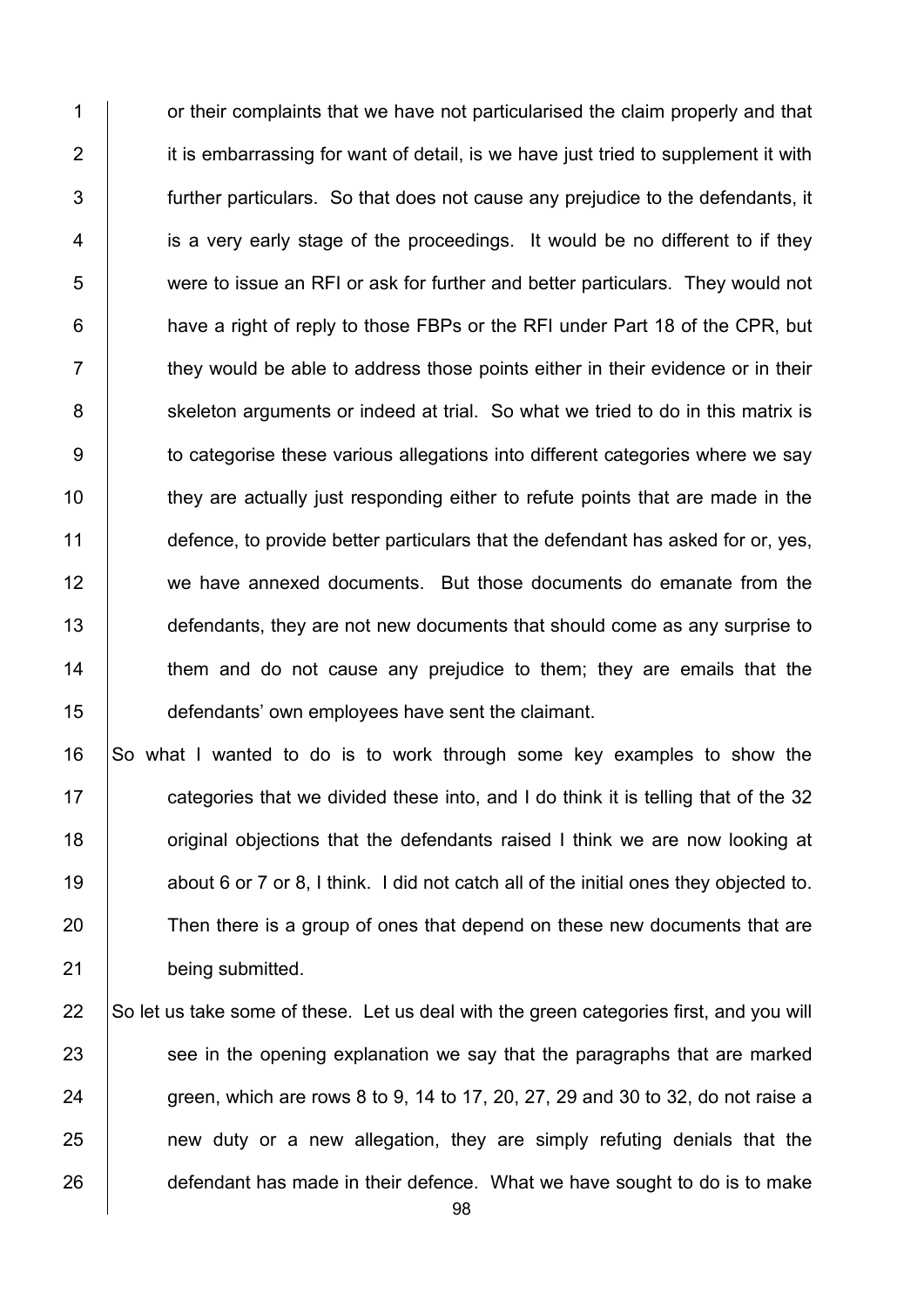| $\mathbf 1$      | legal or factual submissions, some of which are already contained in the              |
|------------------|---------------------------------------------------------------------------------------|
| $\overline{2}$   | particulars of claim.                                                                 |
| $\mathfrak{S}$   | So let us take you to some of the ones. One of them is row 8.                         |
| 4                | THE CHAIR: Which I think is no longer complained about.                               |
| $\overline{5}$   | MS HOWARD: I thought this one was the eBay listing, but I may be                      |
| 6                | THE CHAIR: I appreciate it is all quite - they are all relatively new submissions and |
| $\overline{7}$   | your documents are quite new but I do not think, Mr Robertson, you rely on            |
| 8                | row 8, do you?                                                                        |
| $\boldsymbol{9}$ | MR ROBERTSON: I did not rely upon row 8.                                              |
| 10               | MS HOWARD: Okay. I will try and confine this to ones that --                          |
| 11               | MR ROBERTSON: Bear in mind I have only had this document this morning                 |
| 12               | actually.                                                                             |
| 13               | MS HOWARD: Yes.                                                                       |
| 14               | THE CHAIR: Yes, I know, yes. Row 9, I think.                                          |
| 15               | MS HOWARD: Row 9 I think is objected to. So this is the complaint, we say in the      |
| 16               | reply, that the defendants did not follow the escalation procedures in the VAP,       |
| 17               | which I do not think the panel has been taken to the VAP document itself, but         |
| 18               | there is a series of notices that the defendants can make and ask the                 |
| 19               | claimants to rectify the prices or to remove products from the listing, and if        |
| 20               | they do not do it then there can be a refusal to supply for 30 days and then 60       |
| 21               | days, and it escalates. So we say the defendants did not follow their                 |
| 22               | escalation procedures, they proceeded immediately to impose a cessation of            |
| 23               | supplies.                                                                             |
| 24               | That point responds to an add further particulars of why we say the sanctions         |
| 25               | imposed on the claimant were discriminatory and have been applied in an ad            |
| 26               | hoc and selective fashion. This ties back into the submissions that we made           |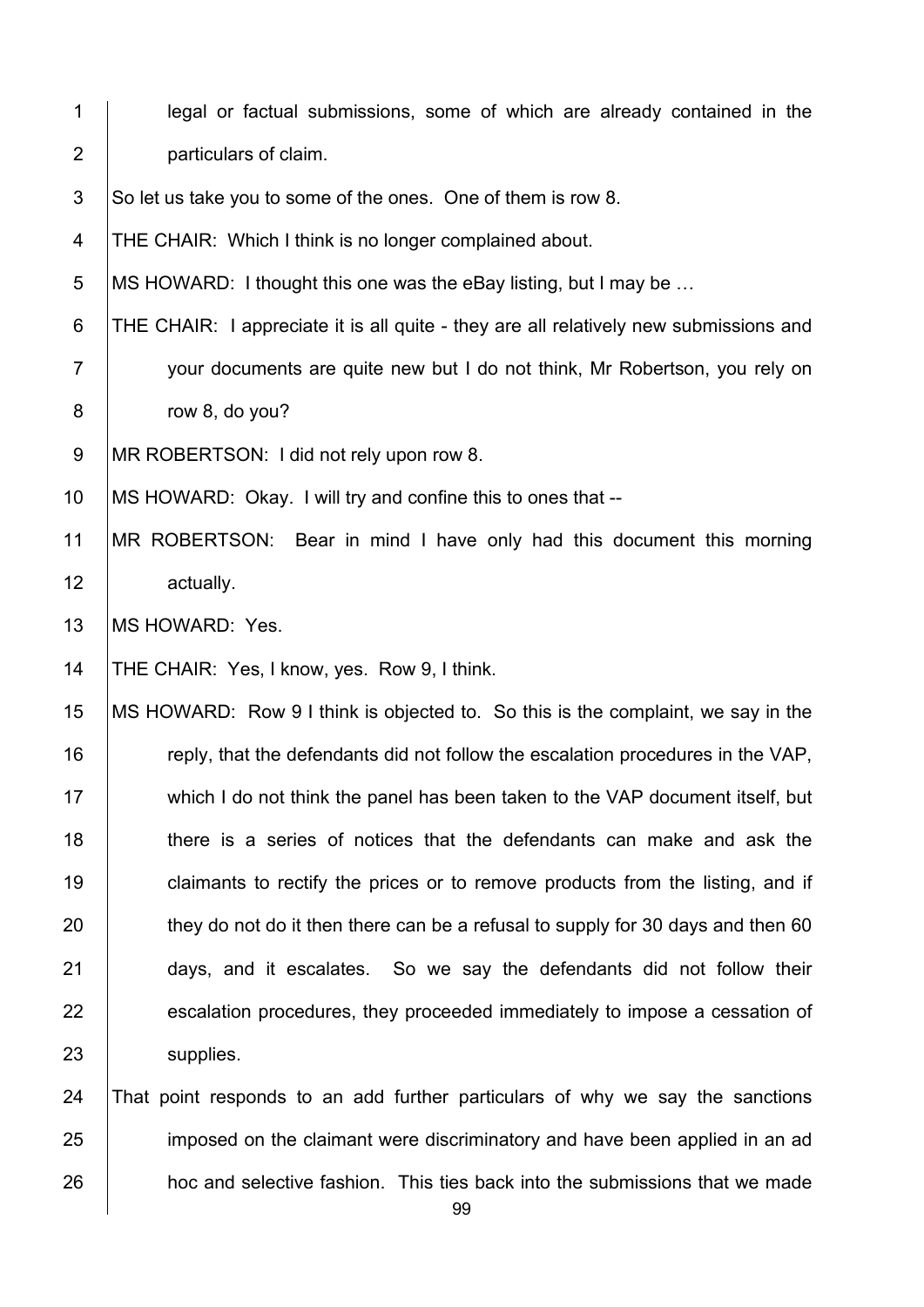1 at paragraph 2 of the particulars of claim and also paragraph 16.j and 2 **paragraph 58 and 79C.** So if you can look at the column head of particulars  $3 \mid$  of claim. I am going to focus on 16.i:

4 | We do say they were applied in force against the claimant in a targeted and 5 discriminatory manner with the claimant's direct retailers who were not subject 6 **to the same requirements and they were allowed to continue.**"

7 Again, we say that the discriminatory application of the policies has undermined the 8 **claimant's ability to compete in the market because its UK based competitors** 9 **continue to sell the Wacoal brands and the Eveden brands via ebay.co.uk and** 10 **Arror** amazon.co.uk without adhering to the policies. So we are simply saying that 11 this actually forms part of the central allegation relating to discrimination and it 12 **is just simply providing further particulars of why we say this was not a** 13 | systematic or consistent treatment but was ad hoc, selective and 14 discriminatory, and it forms part of the main central allegations that have been 15 made in the particulars of claim and responds to the denials that are made at 16 **paragraph 58C of the defence.** 

17 **THE CHAIR: Yes.** 

 MS HOWARD: If I may move, I think the next - I am trying to do it by category so **that you can see.** I think the next point that my learned friend made was **paragraph 18, which I think is a grey category, which you will see from the key**  at the top, this is where the defendant has denied facts and the reply is **pleading facts to show why the defendants' denials are wrong. So we say this clearly falls within the permissible extent of a reply under the Martlet case.** 

24  $\vert$  The denial, the defendant has denied that they - sorry, at 45a of the defence they 25 deny that they were discriminating against the claimant and did not treat it 26 consistently with other UK retailers, because they say that the defendants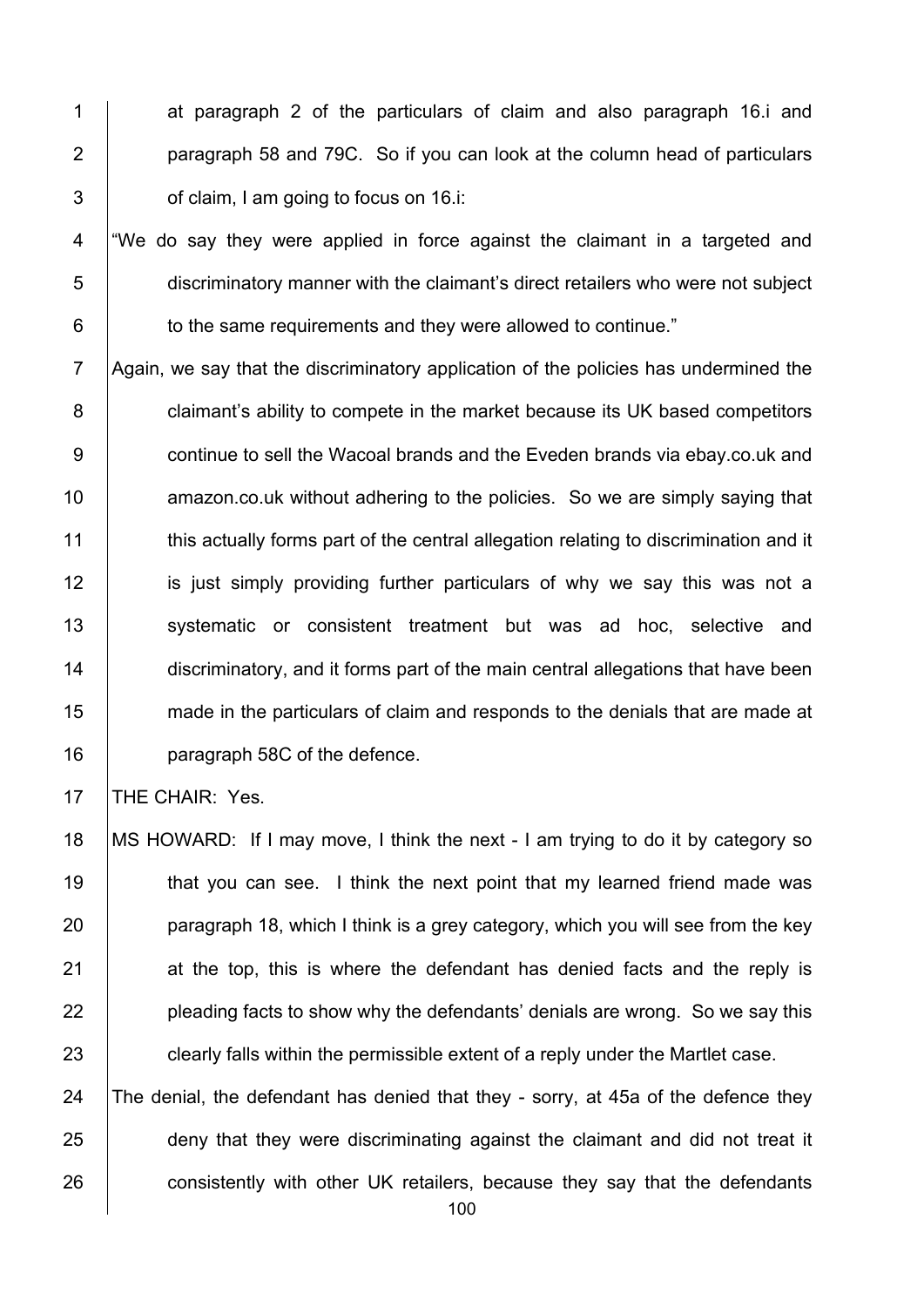**Fig. 2** required other retailers based in the UK to comply with the VAP policies and 2 to stop advertising or selling the products to consumers in the US, and  $\parallel$  required them to remove their listings in the same way, and they say that the **Fig. 2** retailers complied with those requests and therefore they deny that there was **b** any targeting or discriminatory treatment.

6 We said in the reply at paragraph 19 we put the defendant to proof of that, and we 7 do maintain our pleading that it was applied in a targeted and discriminatory 8 manner because the claimant specifically wrote to the defendant to identify 9 | other UK retailers who were continuing to advertise, market and sell via 10 **ebay.com and ebay.co.uk and were not complying with the MRP.** We have 11 attached documents to the reply to make that point good. So we have annex, 12 | I think it is B - I will not take you to them, but annex B300 to 322, we have 13 **A** annexed screen shots that show that UK rivals were selling the Wacoal 14 **products on eBay and on Amazon in the US and they were also discounting** 15 below the MRPs. So we say that is perfectly within the scope of a pleading of 16 **a** reply because it is refuting the denials that the defendants have made.

17 Let us turn to row 24, which I think is another one the defendants have objected to. I 18 **18** am just going to check my notes. Now, this is a blue one, which again we say 19 these are new facts that we have put forward in order to refute the position in 20 the defence. These facts at 24, we say that during 2018, 2019 and 2020 the 21 **claimant sent numerous emails to the Second Defendant identifying its direct** 22 competitors. So this again is a similar point to the previous one and it refers 23 to the emails and the screenshots of UK rivals who were selling on eBay in 24  $\parallel$  the US and on ebay.co.uk. Again, we say that even at the date of this reply in 25 February 2022 there are still over 51,000 listings of Wacoal products being 26 marketed and sold on the ebay.com which are not compliant with the VAP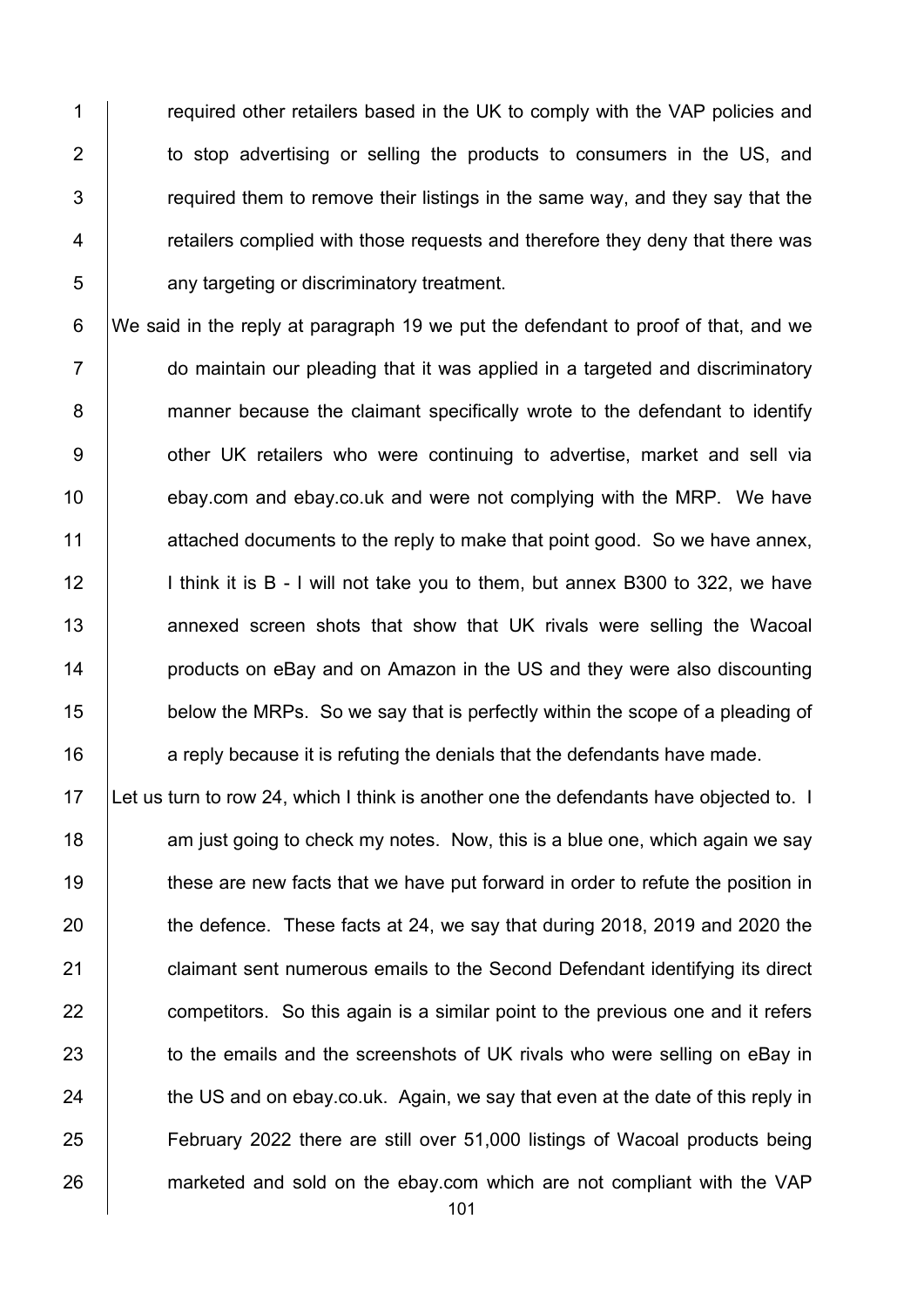1 and yet those retailers have not been sanctioned in any way, yet the claimant  $2 \mid$  has faced the refusals to supply.

 $3$  So we are saying that is not a new breach of duty, it falls completely within the 4 **previous allegations of discrimination and refusals to supply to show why** 5 those sanctions are discriminatory and targeted against the claimant.

6 The next point that the defendants have objected to is paragraph 26. Again, this is  $7 \mid$  blue so this is new facts, and we say that paragraph 58 of the - sorry, it is 25A **b** of the reply responds to paragraph 58 of the defence. We say that we are **pleading facts to refute the position in the defence, which is admissible by way find in the of reply because this is not a new claim, it is just simply new evidence, which**  was that the refusal to supply was a sanction for the claimant's refusal to **comply with the VAP.** 

13 We go on to not plead a new cause of action, we are simply pleading new facts to 14 Support the fact that the claimant was being sanctioned with the violation 15 **notices and the refusals to supply in circumstances where it had blocked all** 16 **16** advertising and sales of the products in the US by ebay.com and ebay.co.uk. 17 Those actions had been taken in July 2018, yet in March 2019 the defendant 18 Sent the violation notices complaining that they were in breach. Because 19 there were no sales in the US at that time, they could only be applicable to  $20$  sales that were happening in the UK on the ebay.co.uk site. So even though 21 **the claimant had taken the measures to disactivate the ebay.com listings in** 22 the US, it still received those violation notices and was still sanctioned through 23 the refusals to supply. So again that is not a new cause of action, it is simply 24 **new facts that go to support the same breaches that we say the defendant** 25 has committed.

26 I think the last one that the defendants objected to was paragraph 31. Now, this is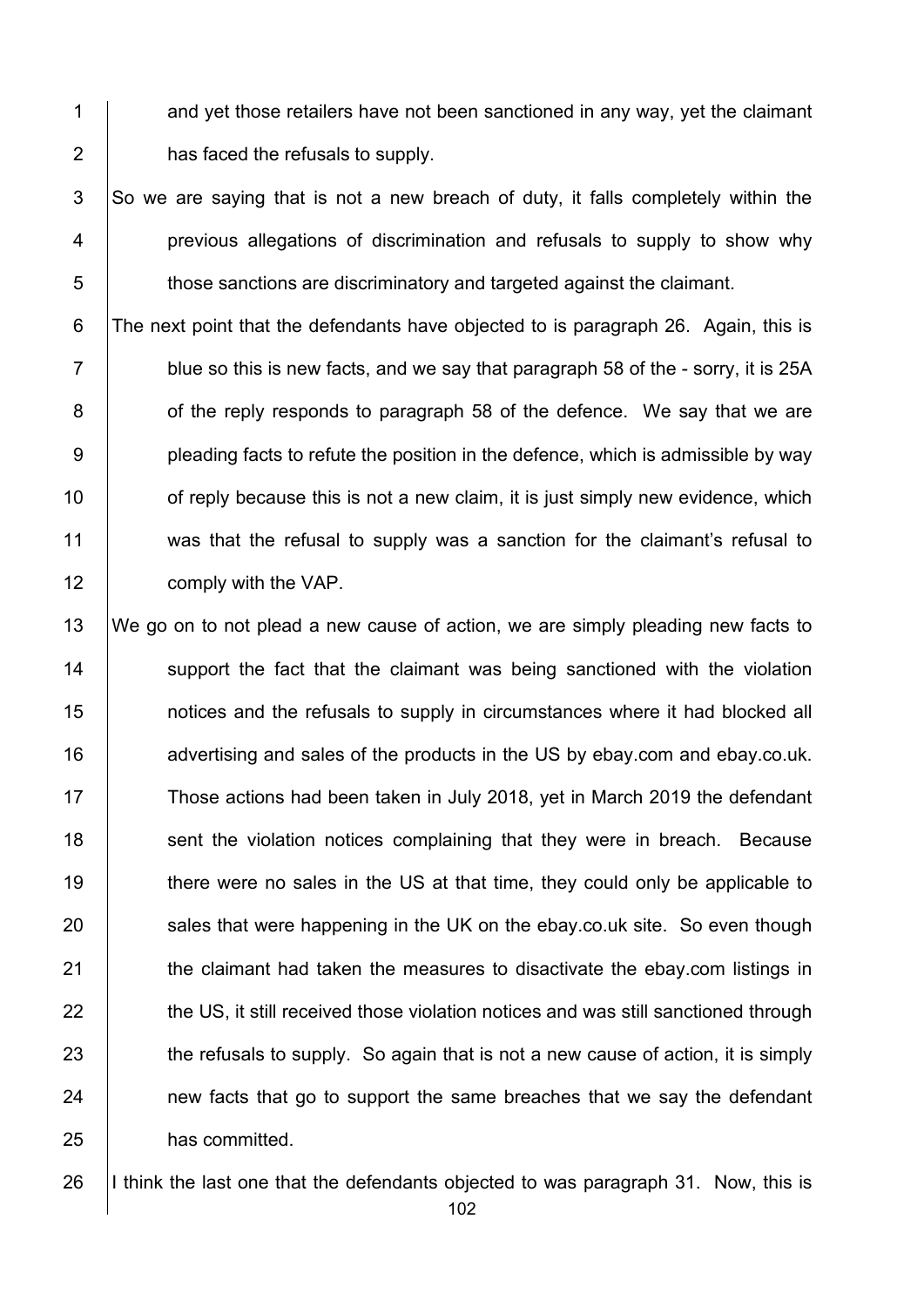1 the one which they contend relates to hub and spokes. By hub and spokes 2 infringements - this is page 46 of the table - they object to the fact that we  $3 \mid$  pleaded in the reply:

4 <sup>"</sup> In the alternative there has been a hubs and spokes concerted practice between the 5 defendants and retail entities consisting of retailers, monitoring and referring  $6$  | complaints to the defendants about the claimant's online discounting, and  $7$   $\parallel$  then the defendants pursuing those complaints with follow up actions to limit 8 **the claimant and other retailers offering discounts and getting them to** 9 | increase their prices up to the defendants' RRPs and MRPs."

 Now, hubs and spokes is shorthand in competition law speak for these concerted **practices where you have the manufacturer at the centre of the hub and you have the retailers referring complaints or pricing information into the** 13 manufacturer, who then relays it to other members of the retail network, 14 distribution network, or it receives a complaint and acts on it by taking action **15** against another retailer. So this is just shorthand for a situation where you **have got A and B with the manufacturer acting as a conduit in between to Fig. 2** carry out what is in effect indirect retail price maintenance.

18 So this is well established case law from Replica Kits, which I think I appeared in, **nearly twenty years ago, and we have made that point very clearly in paragraph 79 of the particulars of claim, which is set out in the column on the left on page 46. So we say that this, the RPM policy, constitutes a horizontal concerted practice between competing retailers, including Wacoal's own retail J** operation, and the defendants as manufacturer or wholesale distributor. Then 24 it goes on:

25 The defendants received specific complaints about competing retailers, about below 26 **RRP** pricing offered by the claimants and other online retailers. The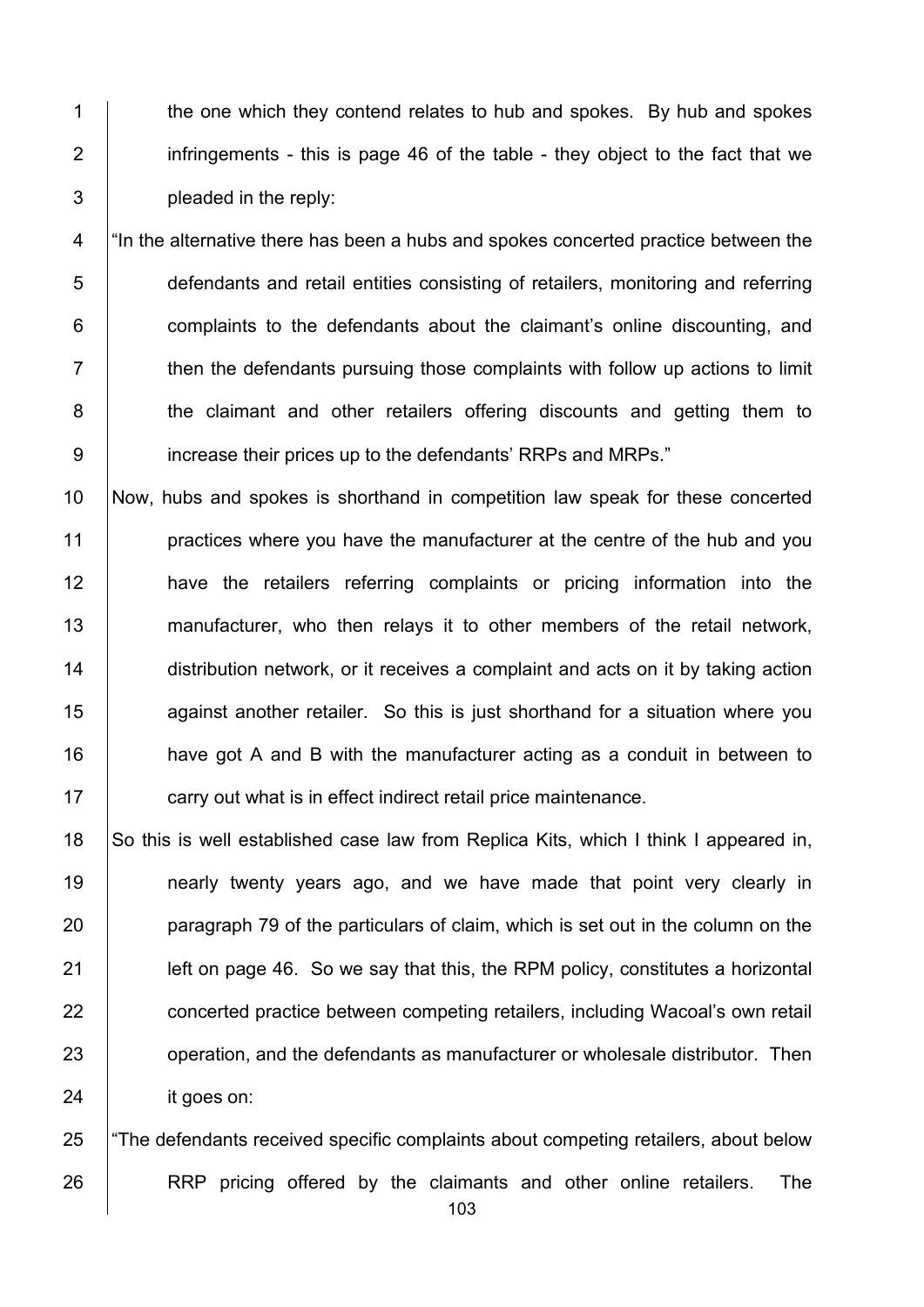1 defendants also invited complaints and market intelligence from the claimant 2 **b** about other retailers' pricing as well as carrying out its own monitoring of retail  $3$  | prices. The defendants then acted upon the complaints by asking the 4 **1** offending retailers to increase their prices or face the sanction of reduced  $\overline{5}$  supplies or no supplies, and this constitutes RPM, contrary to section 2(2)(a)  $6 \mid$  of the Act or Article 101(1)."

 $7$  So, ves, we have labelled it as a hubs and spokes, as a form of shorthand, but there 8 was no material difference to the allegation that has been made, it is just 9 **9** repeating what we have actually claimed in the particulars of claim.

10  $\vert$  So for all of the ones that the defendants now identify, we say that there has been no 11 introduction of a new cause of action, these are just simply further facts, 12 further evidence in support of the main allegations.

13 We have highlighted one area where we think there is something new, and that is  $\parallel$  the yellow, which I think is rows 20 to 21. I am just going to check with my learned junior. I must say, this work of art is the work of my junior, Miss **Hafesi** and she has worked through the night, over the weekend, to get this 17 done, which I think is helpful. It is rows 21 to 23 and 25. We have made this 18 very clear in the opening section of this table at paragraph 5. These are the **19** ones that are highlighted in yellow. I am sorry, I have not got the page **Fig.** reference but I will give that. Page 28.

21 | THE CHAIR: Yes.

22 | MS HOWARD: In the particulars of claim at paragraphs 53 and 56 onwards we refer 23 to the Eveden VAP, which applied to certain covered products of their defined  $24$   $\vert$  - of the Eveden brands. What the claimant understood was that the 25 defendants were then extending that policy to the Wacoal brands and so in 26 meetings they refer to the same MRPs and the platform ban, but the claimant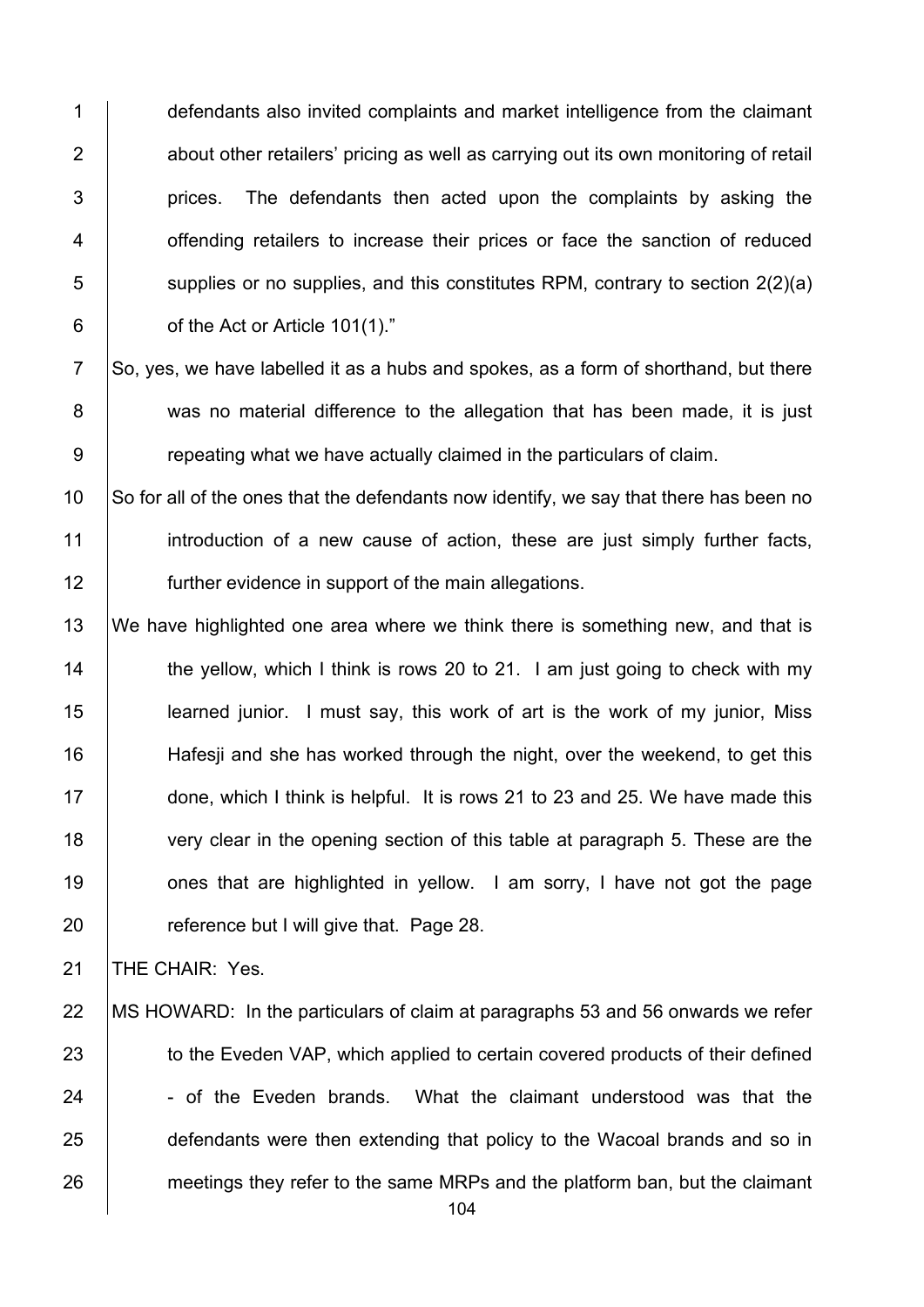1 U conderstood that this was some kind of extension of the Eveden VAP. For the **first time in the defence the defendants disclosed the existence of a separate** 3 VAP, the Wacoal VAP, which the claimant had never heard of, and it was the **first time she had seen a copy of the Wacoal VAP, which one was attached to**   $\vert$  the defence. So in the reply we have therefore tried to address the new **Wacoal VAP** and therefore, yes, we are referring to new facts there but they 7 T were facts that were not in the claimant's knowledge at the time of the **particulars of claim.** We say this is a legitimate submission in response to 9 mew facts advanced by the defence, and which we were aware of for the very first time.

 So that applies to rows 21, which is 22B of the reply, row 22 and row 23, which is 12 24A of the reply, and I think it also applies to row 25 at page 34 to 35, which is **paragraph 24D of the reply.** We say, okay, this is a separate policy but to all **intents and purposes it was the same policy as the Eveden VAP**; it applied 15 MRPs to the Wacoal brands, it applied the same platform ban and the same 16 Sanctions were applied. So if there is a shift in that we have redirected the 17 | claim towards the Wacoal VAP, the defendants have not suffered any **prejudice as a result of that - it is their policy anyway - it is just that we wanted to clarify our position.** 

 Now, if the panel wants us to amend the claim form to reflect that new fact that we **have only just been made aware of, we are quite happy to do that, but we consider it is a bit disproportionate to amend the whole proceedings and delay**  the timetable to trial when in any event, if we are going to be having 24 disclosure in short order, we will probably have to amend anyway in the light **on** of evidence that is disclosed as part of disclosure, and it would make sense to 26 wrap up those small amendments to paragraph 24 of the reply as part of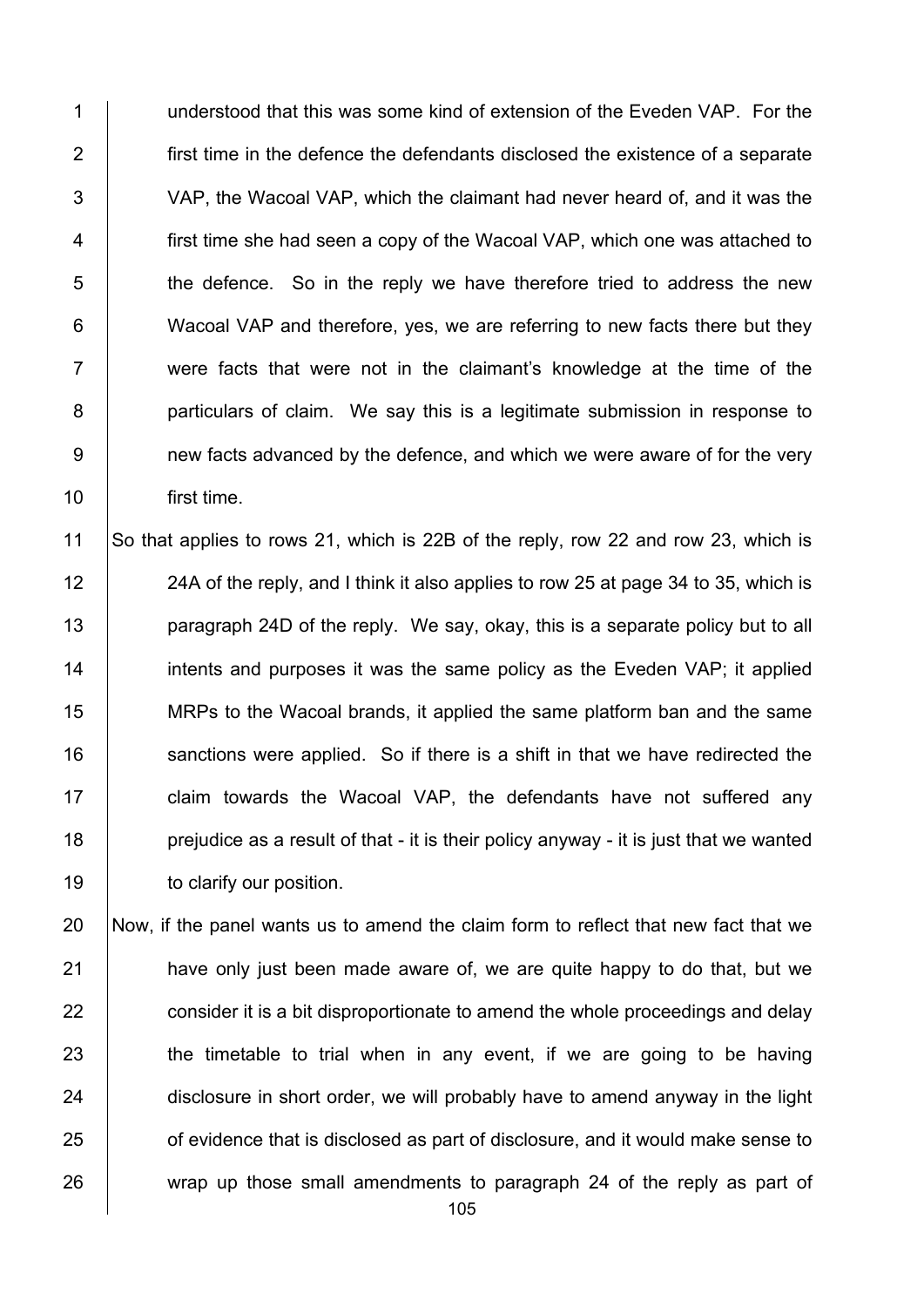| 1               | those admissions after disclosure.                                                  |
|-----------------|-------------------------------------------------------------------------------------|
| $\overline{2}$  | Those paragraphs you have just referred to, I do not think Mr<br>THE CHAIR:         |
| 3               | Robertson has an issue with, because they were not ones identified when we          |
| 4               | went through the table.                                                             |
| 5               | MR ROBERTSON: Because my learned friend accepts that she needs to amend in          |
| $6\phantom{1}6$ | due course --                                                                       |
| $\overline{7}$  | THE CHAIR: To reflect those.                                                        |
| 8               | MR ROBERTSON:  it is just a question about when it is done.                         |
| $\overline{9}$  | THE CHAIR: So when we went through the table - I just want to be clear about this - |
| 10              | when we went through the table we looked at the yellow - we looked at all the       |
| 11              | ones you disputed. There are these yellow ones.                                     |
| 12              | MR ROBERTSON: Yes, these yellow ones, they have explained in the key                |
| 13              | THE CHAIR: Right.                                                                   |
| 14              | MR ROBERTSON:  that these are new issues raised requiring amendments in             |
| 15              | due course.                                                                         |
| 16              | THE CHAIR: Requiring amendment, right. Thank you, Mr Robertson.                     |
| 17              | MS HOWARD: I think paragraph 24 was included in my learned friend's --              |
| 18              | MR ROBERTSON: It was.                                                               |
| 19              | MS HOWARD:  list of objections.                                                     |
| 20              | MR ROBERTSON: It was. As I say, I have been working on this document only this      |
| 21              | morning.                                                                            |
| 22              | THE CHAIR: Yes. That is fine. Can you just - there is one other one, which is 12, I |
| 23              | think. Mr Robertson referred to row 12.                                             |
| 24              | MS HOWARD: If it would help                                                         |
| 25              | MR ROBERTSON: It is Moda.                                                           |
| 26              | MS HOWARD: Thank you.<br>106                                                        |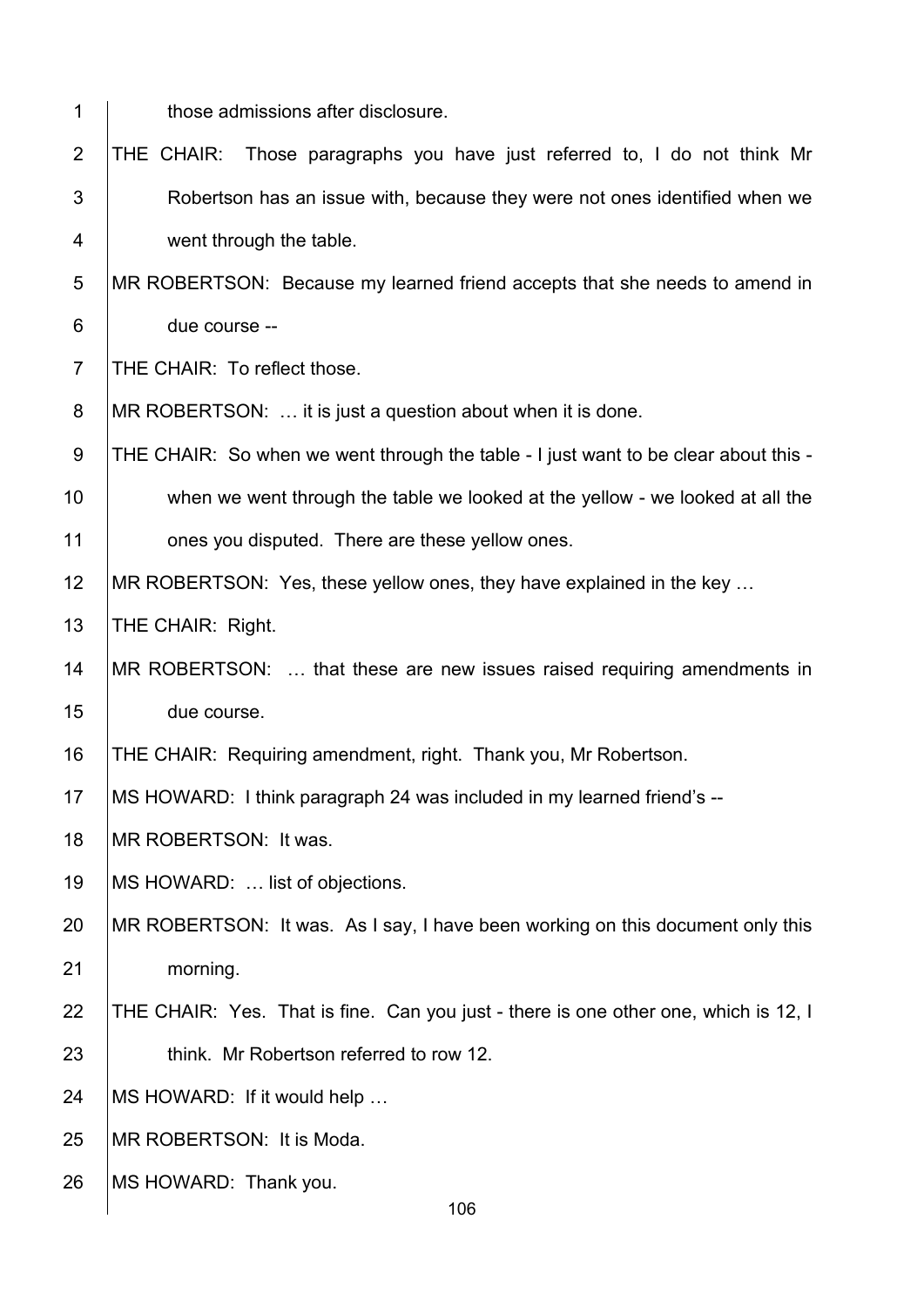1 MR ROBERTSON: The conversation is on page 16.

2 MS HOWARD: Okay. So I think there is some confusion here because the 3 defendant referred to Moda 2015, which is a typo in the defence and we do 4 **1** not object to that. But the defendant in the defence denied that there had 5 **been any discussions at the Moda 2016 event.** I am not going to name the  $6$  | employees but there were two employees there and they denied that there 7 | was any RPM request to increase prices. So what we have sought to do in 8 **paragraph 14 of the reply is respond to those denials and to add further** 9 | particulars of the conversation that Mr and Mrs Dutton had with the 10 **defendants' employees and to clarify which employee said what and when.** 11 So all we are saying: this is not a new cause of action or a new allegation of 12 **breach, this is part of the main allegation on direct RPM requests that were** 13 made by the defendant and we are just adding new facts and new particulars 14 **in an attempt to see whether this jogs the defendants' witnesses' memory.** 15 **We say that is a legitimate part of the reply.** 

16 Those facts would in their natural course probably have been referred to in the 17 Witness statements of the witnesses when they are handed down later in the 18 Summer, so there is no prejudice to the defendant. There are always new 19 facts, new documents that are being disclosed in the course of disclosure,  $20$  and there is ample opportunity to address those, both in reply witness 21 Statements or skeleton arguments or indeed submissions at trial, and the 22 defence can put them to our witnesses. So there is no unfairness here or  $23$  | prejudice caused to the defendant at all. If anything, it is helpful that they 24 **have got this up front now so they can address it.** 

25 THE CHAIR: Yes, thank you. Mrs Walker, do you have any questions?

26 | MS WALKER: No, thank you, I do not.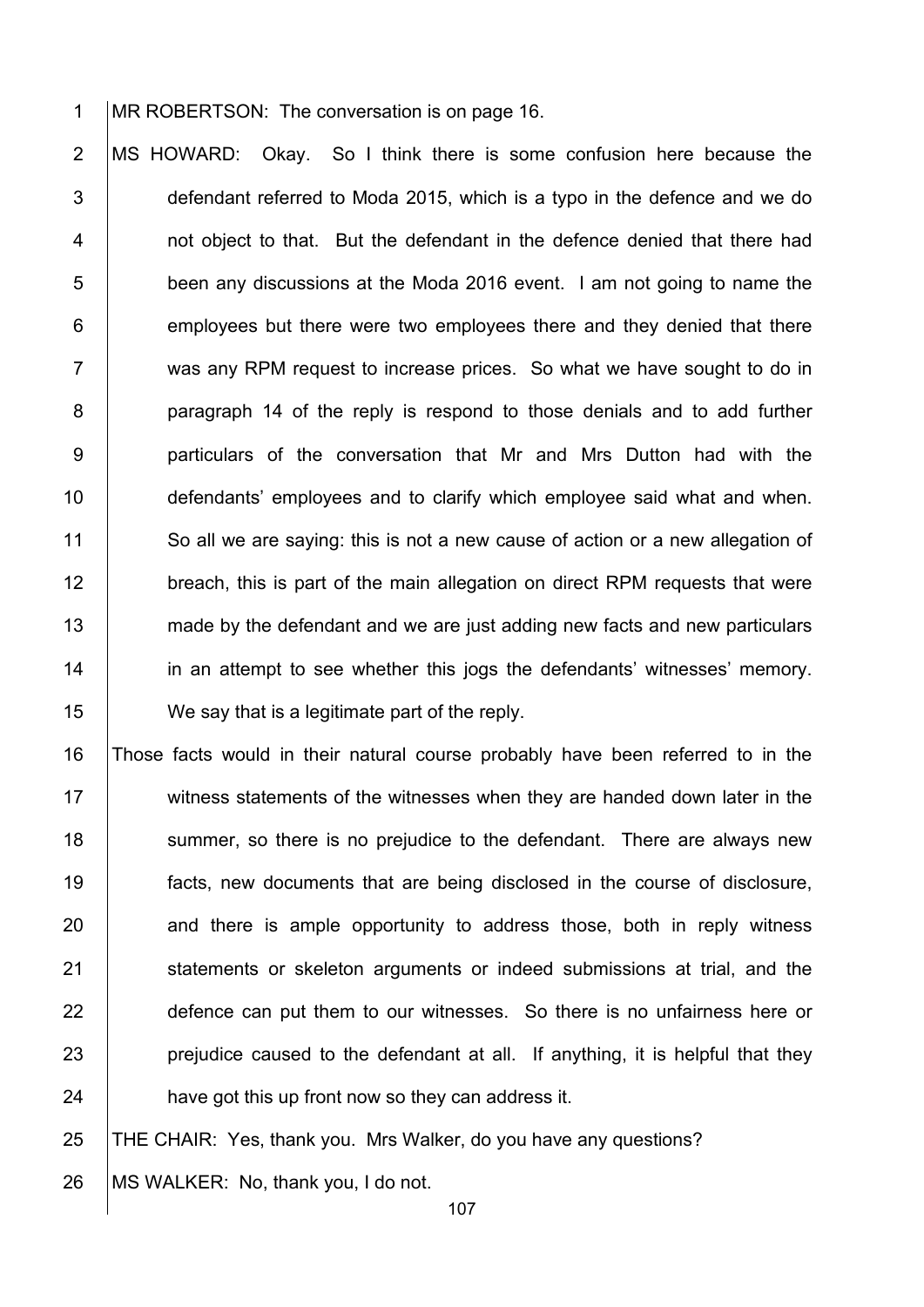1 THE CHAIR: I will take that as a no.

2 | MS WALKER: Yes, thank you.

3 THE CHAIR: Mr Robertson, do you have anything you want to add on that? 4 MR ROBERTSON: Simply to observe that my learned friend took you to Martlet 5 Homes but the bulk of the passages she referred to were concerned with the  $6$  | test for when an amendment to a statement of case is to be permitted or not. 7 We do not object to them amending the statement of case, we are inviting 8 | them to do it so that we can respond to the plethora of new facts, new 9 | evidence, that my learned friend has just taken the Tribunal. Either that is 10 done at this stage so we have proper closed pleadings or this waits until after 11 disclosure, and that seems a somewhat tardy approach.

12 MS HOWARD: Sorry, I do not want to keep popping but the reason I took the panel 13 to those sections in paragraph 30 onwards is precisely to make the point that 14 we do not need to amend our statement of case, those principles do not apply 15 **here, because we have not pleaded a new breach or a new cause of action,** 16 16 and that is precisely why we say these amendments are not needed at this 17  $\parallel$  stage. We are happy, if the Tribunal considers that we need to make an 18 **18** amendment now to tidy up disclosure in relation to those rows 21 to 25, the 19 yellow bits, we are happy to do that but we just think it is a bit disproportionate 20 because actually there is no difference to whether it is the Eveden VAP or the 21 Wacoal VAP. I think our case is clear of what the main central allegations are  $22$  anyway and what the facts are that we are relying on, so we do not think there 23 **is a problem.** 

24 THE CHAIR: Thank you. I am quite conscious of the time and I have only just 25 **Fig. 25 recently seen this document and been referred to the Martlet case, so I think**  $26$  we have actually agreed that it will not affect the timetable and so when we